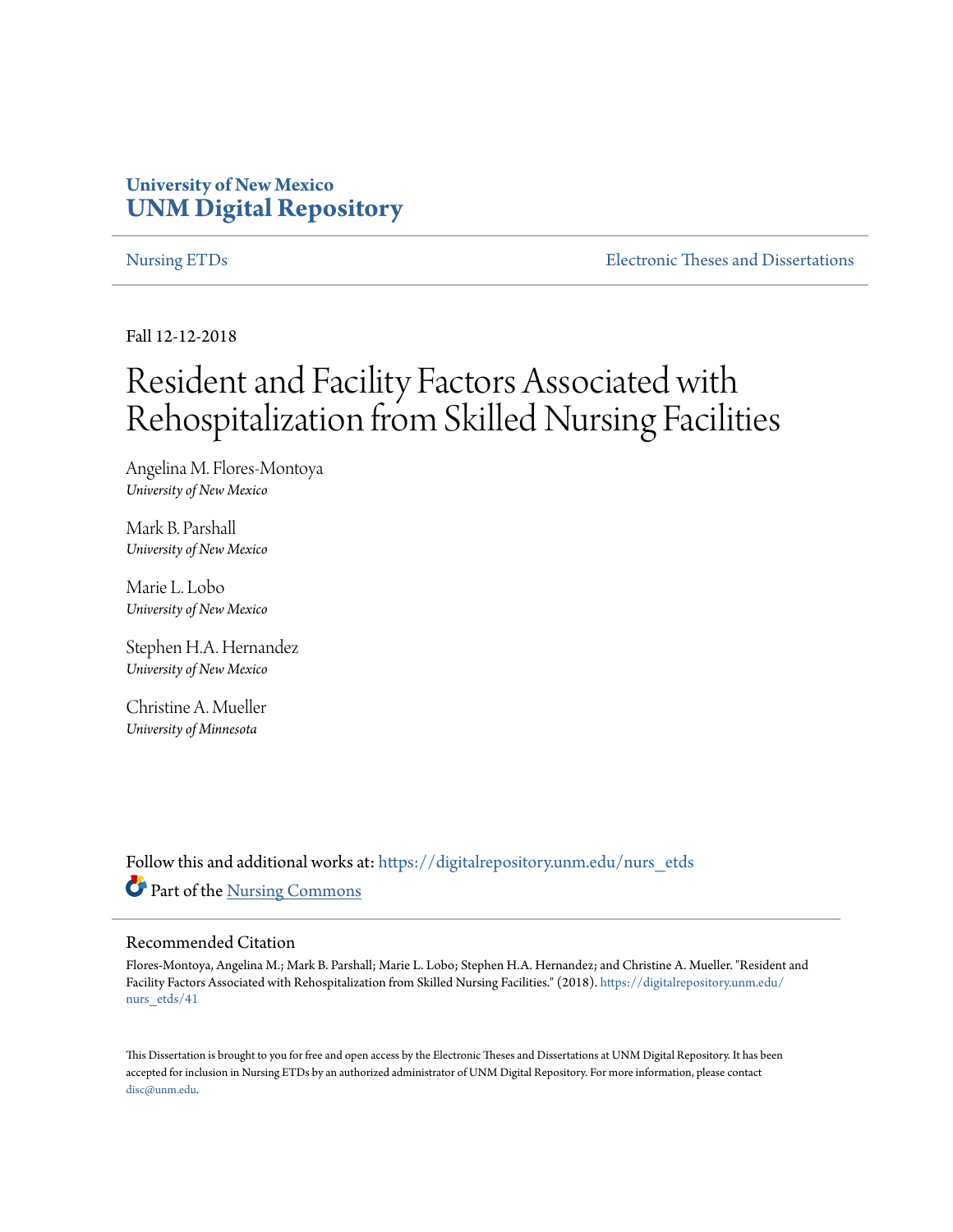Angelina Flores-Montoya

 *Candidate*

 University of New Mexico College of Nursing *Department*

This dissertation is approved, and it is acceptable in quality and form for publication:

*Approved by the Dissertation Committee:*

Mark B. Parshall , Chairperson

Marie L. Lobo

Stephen H. A. Hernandez

Christine A. Mueller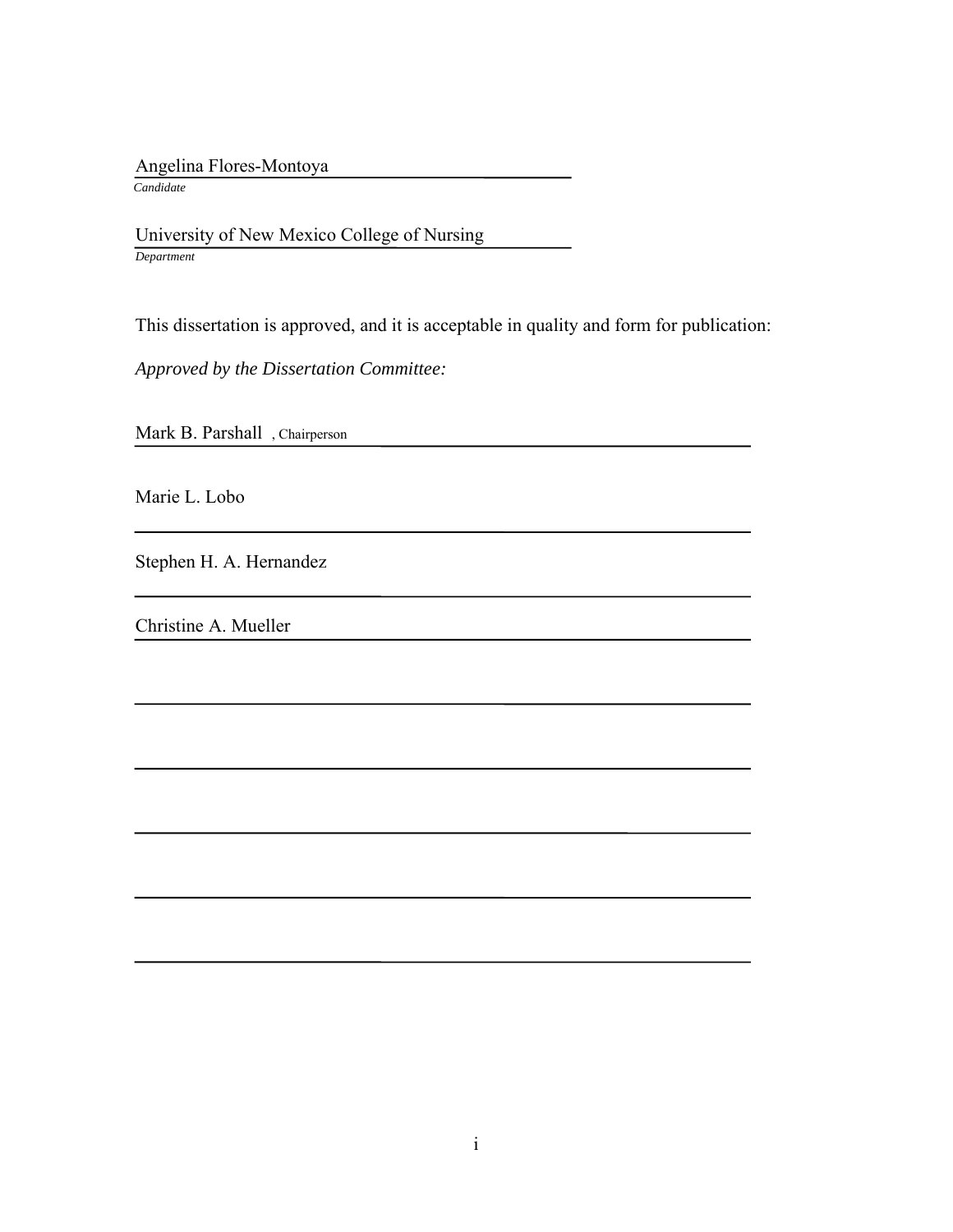#### **RESIDENT AND FACILITY FACTORS ASSOCIATED WITH REHOSPITALIZATION FROM SKILLED NURSING FACILITIES**

**by** 

#### **ANGELINA FLORES-MONTOYA**

B.S.N., Nursing, University of New Mexico, 2004 M.S.N., Nursing University of New Mexico, 2010

### **DISSERTATION**

Submitted in Partial Fulfillment of the Requirements for the Degree of

> **Doctor of Philosophy Nursing**

The University of New Mexico Albuquerque, New Mexico

#### **December, 2018**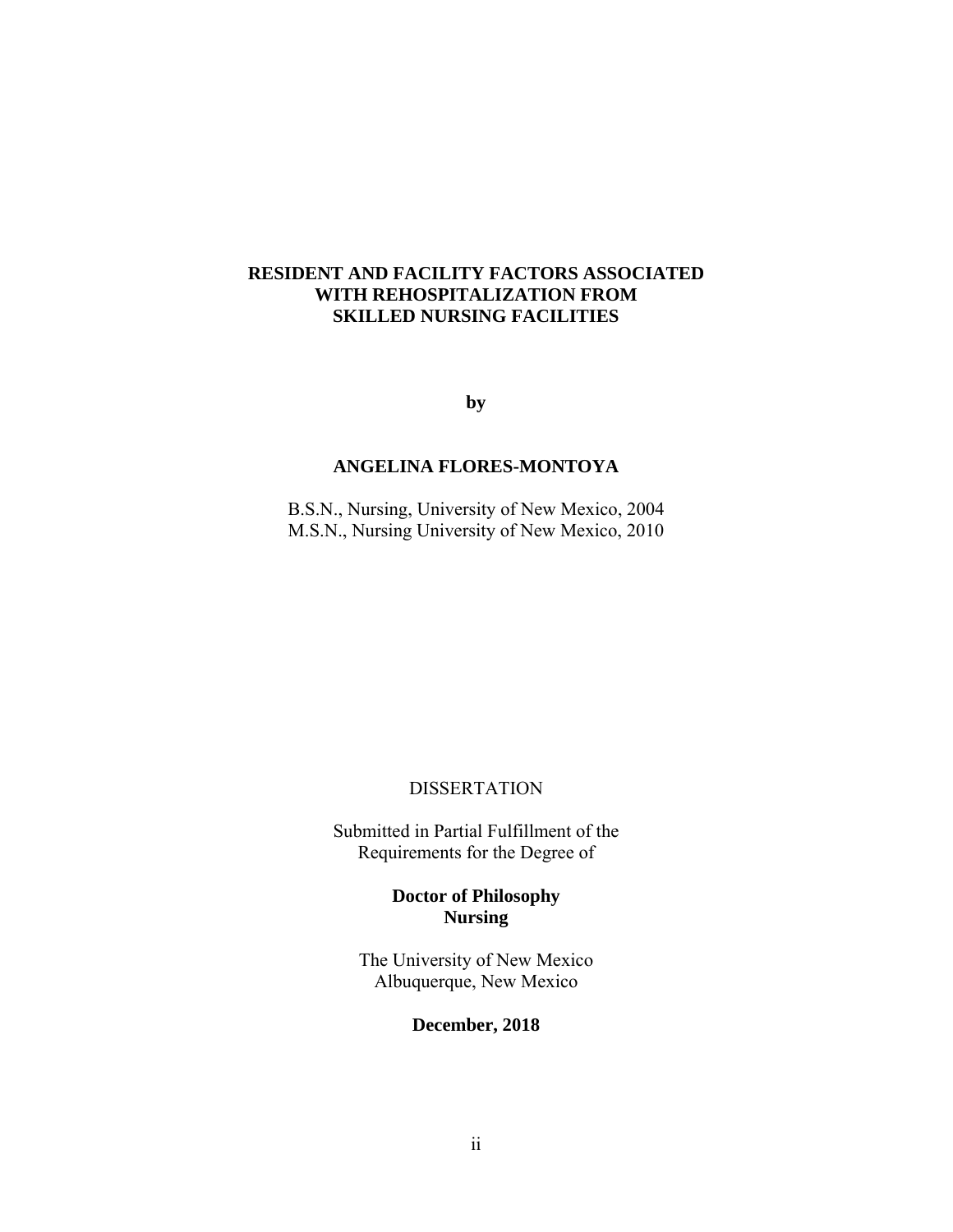#### **DEDICATION**

This dissertation is dedicated to those who have supported and inspired me throughout my career in nursing and during my Ph.D. journey.

 To my dear husband, Michael, who was an unfailing source of optimism and has unconditional patience. Thank you for reminding me to enjoy the outdoors, for your commitment to us, and for cheering me along. I cannot imagine this journey without you.

 To my family. To my parents, Gilbert and Lupe, who modeled hard work and instilled the value of education. Thank you for teaching me to be adaptable and supporting my nontraditional endeavors. To my sisters, who make me laugh and remind me to smile when I am too serious. To my in-laws, who provided many words of encouragement and who appreciate the value and devotion of being a life-long learner.

 To my nurse colleagues. Your dedication to caring for people and the difference you make in this world do not go unnoticed. To the many Ph.D. students I met along the journey where we exchanged advice on how to succeed. Your passion for learning and commitment to research to improve health of people and communities is admirable.

 To my mentors. Many acknowledgements and much gratitude to the teachers, professors, and leaders who guided me and influenced my journey. Thank you for promoting a supportive learning environment to thrive. You modeled excellence in healthcare delivery, in your practice, and your dedication to health equity that inspired me to strive for the same greatness. Most importantly, thank you for fostering my professional growth, for your faith in me that cultivated my strengths and my confidence. Your mentorship and encouragement continues to motivate me to push beyond limits.

iii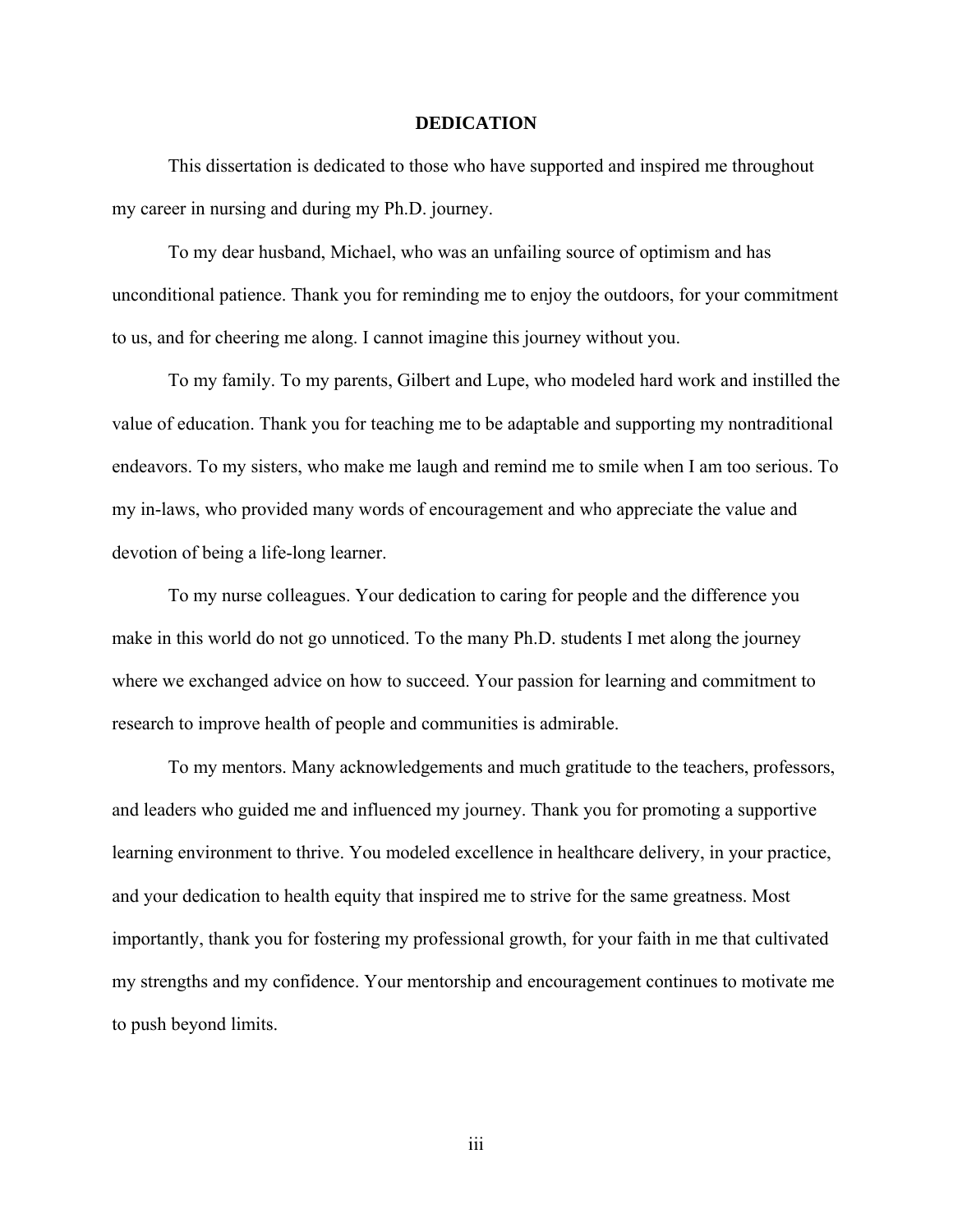#### **ACKNOWLEDGEMENTS**

 I acknowledge my Ph.D. adviser and dissertation chair, Dr. Mark Parshall, for your support, guidance, and wisdom during my dissertation-writing journey. Thank you to each of my committee members: Dr. Marie L. Lobo, University of New Mexico (UNM) College of Nursing, for exemplifying leadership in policy and as a nurse scientist; Dr. Stephen Hernandez, UNM College of Nursing, for sharing your knowledge in adult health and quantitative analysis; and Dr. Christine Mueller, University of Minnesota School of Nursing, for your willingness to share your extensive expertise in long-term care and gerontology research. Finally, immeasurable thanks and acknowledgement to Blake Boursaw, MS for his skillful and patient guidance in statistical analysis.

 A tremendous thank you to the Robert Wood Johnson Foundation (RWJF) for providing generous funding for my doctoral education through the RWJF Nursing and Health Policy Collaborative at the UNM College of Nursing. Thank you for your commitment and investment in the future of nursing to develop Ph.D. nurse scholars who are also prepared to be leaders in health policy to achieve a Culture of Health.

A special thank you to Dr. Susan B. Hassmiller, Senior Adviser for Nursing at the RWJF, for your devotion to the success of the doctoral students of the Health Policy Collaborative at the UNM College of Nursing, for your vision in the advancement the nursing profession, and for your exceptional leadership in health policy.

 Thank you to the team that supported the RWJF Nursing and Health Policy Collaborative at the UNM College of Nursing: Dr. Marie Lobo, Dr. Sally Cohen, Dr. Shana Judge, and Michelle Casias, Antoinette Sabedra, and Bryan Jackson.

iv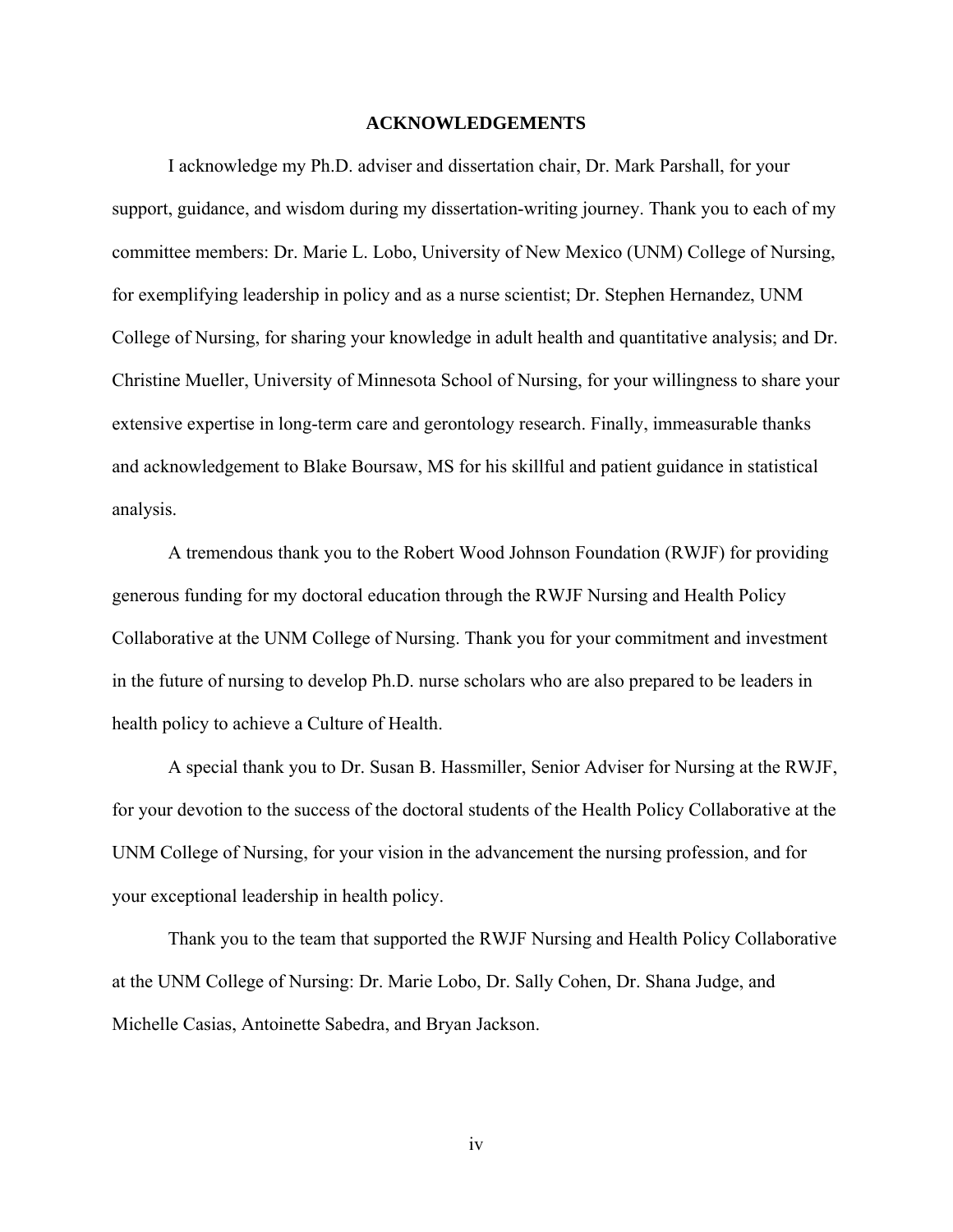#### **RESIDENT AND FACILITY FACTORS ASSOCIATED WITH REHOSPITALIZATION**

#### **FROM SKILLED NURSING FACILITIES**

**by** 

#### **ANGELINA FLORES-MONTOYA**

B.S., Nursing, University of New Mexico, 2004 M.S., Nursing University of New Mexico, 2010 Ph.D., Nursing, University of New Mexico, 2018

#### ABSTRACT

Older adults often require short-term nursing home care after an acute hospital stay to receive skilled nursing or rehabilitation services. Rehospitalization after a skilled nursing facility (SNF) admission is a potential indicator of poor nursing home quality that is associated with substantial risks of complications and increased costs of care. This study examined resident and facility factors associated with 30-day rehospitalizations during a one-year study period from SNFs in New Mexico. The Minimum Data Set 3.0 was used to explore resident factors and Nursing Home Compare data was used for facility factors. Among residents admitted to the SNF from an acute care hospital for 30-days or fewer  $(n = 2,370)$ , 317 (13.4%) were rehospitalized. In bivariate analyses, several resident characteristics during their SNF stay were associated with significantly increased probability of rehospitalization, including an unhealed pressure ulcer, delirium, shortness of breath, and oxygen use. In multivariable models, the relative odds of rehospitalization were increased in those who identified as American Indian or Alaska Native, residents who rejected care, those with symptoms of delirium, and those who required greater mobility assistance with activities of daily living. The relative odds of rehospitalization were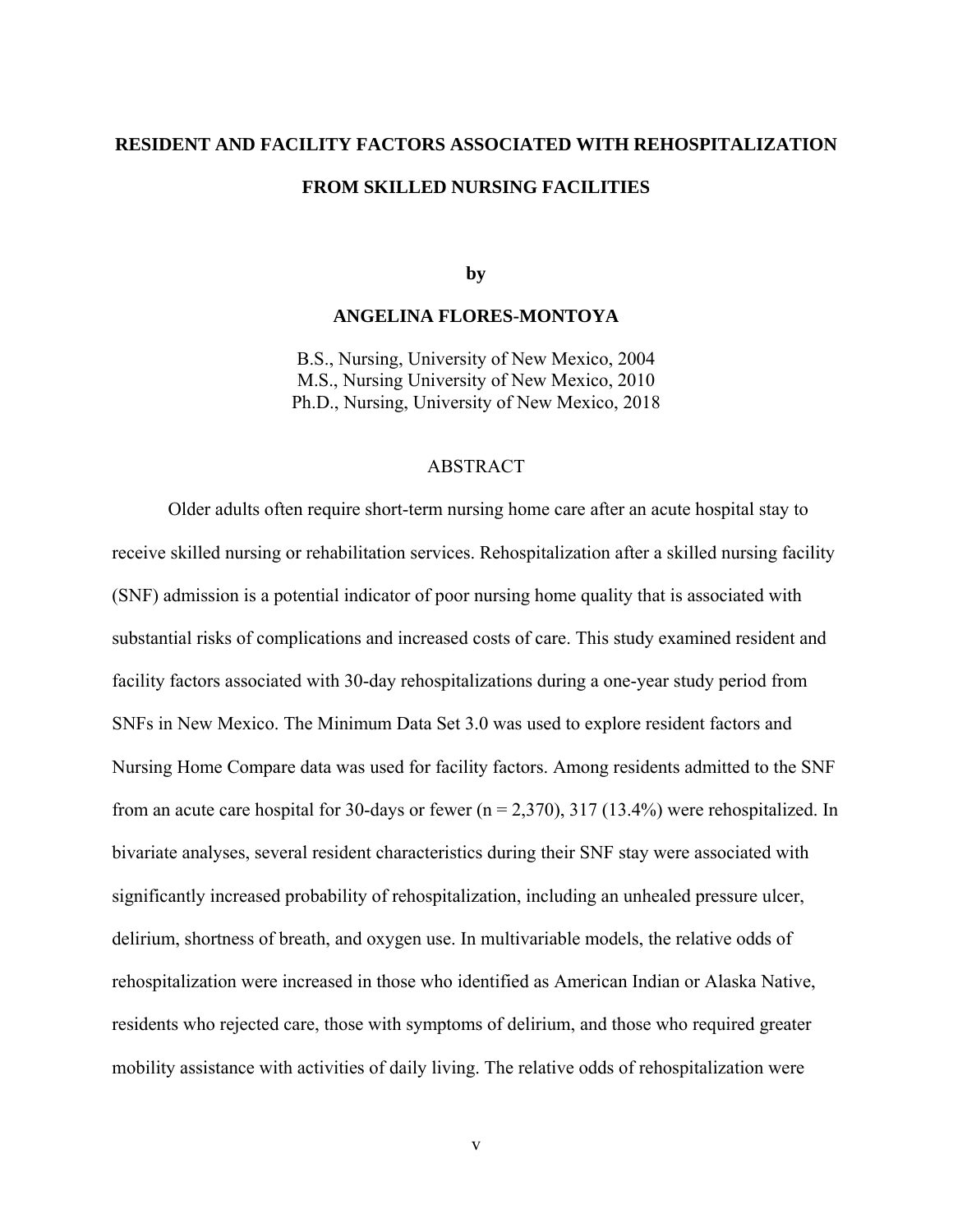decreased in women and in residents with dementia. However, overall, none of the models improved prediction of rehospitalization. The Nursing Home Compare 5-star rating showed a decline in nurse staff ratings from 2015 to 2016. Policy implications include value-based penalties linked to high SNF rehospitalization rates and policies focused on reducing Medicare costs, while improving nursing home quality.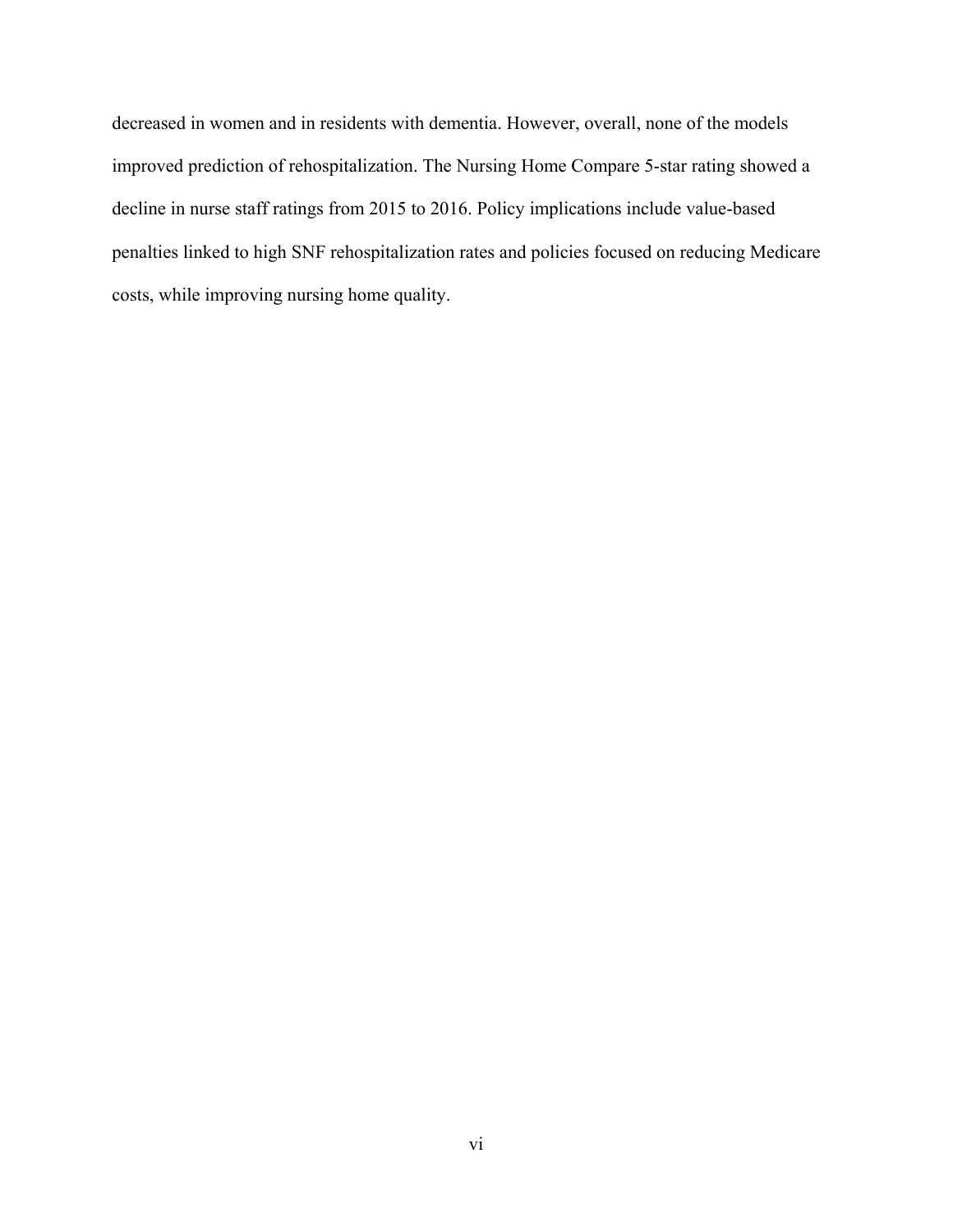## **TABLE OF CONTENTS**

| Figure 1. Donabedian Structure-Process-Outcome Model to Assess Healthcare Quality  14       |
|---------------------------------------------------------------------------------------------|
|                                                                                             |
|                                                                                             |
|                                                                                             |
|                                                                                             |
|                                                                                             |
|                                                                                             |
| <b>CHAPTER 2: Literature Review of Resident and Facility Factors Associated with 30-day</b> |
|                                                                                             |
|                                                                                             |
|                                                                                             |
|                                                                                             |
|                                                                                             |
|                                                                                             |
|                                                                                             |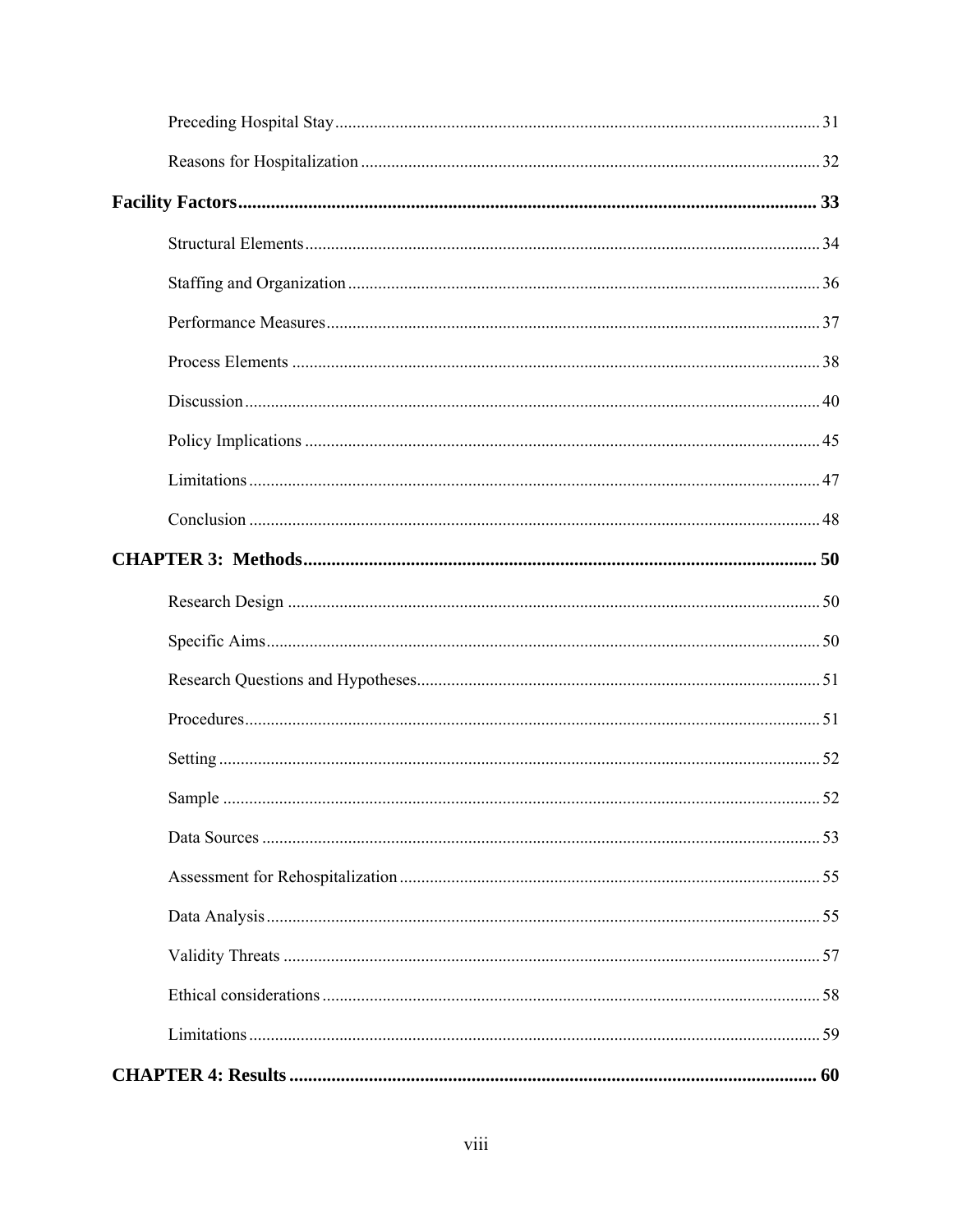| Table 2: ADL Mobility and Self-Care Ratings for Rehospitalized versus Not Rehospitalized 62          |  |
|------------------------------------------------------------------------------------------------------|--|
| Table 3: Resident Characteristics and Rehospitalization Rates within 30 days of SNF Admission        |  |
|                                                                                                      |  |
|                                                                                                      |  |
| Table 4: Resident Characteristics as Predictors of Rehospitalization within 30 days: Model 1 ( $n =$ |  |
|                                                                                                      |  |
| Table 5: Resident Characteristics as Predictors of Rehospitalization within 30 days: Model 2 ( $n =$ |  |
|                                                                                                      |  |
|                                                                                                      |  |
|                                                                                                      |  |
|                                                                                                      |  |
|                                                                                                      |  |
|                                                                                                      |  |
|                                                                                                      |  |
|                                                                                                      |  |
|                                                                                                      |  |
|                                                                                                      |  |
|                                                                                                      |  |
|                                                                                                      |  |
|                                                                                                      |  |
|                                                                                                      |  |
|                                                                                                      |  |
|                                                                                                      |  |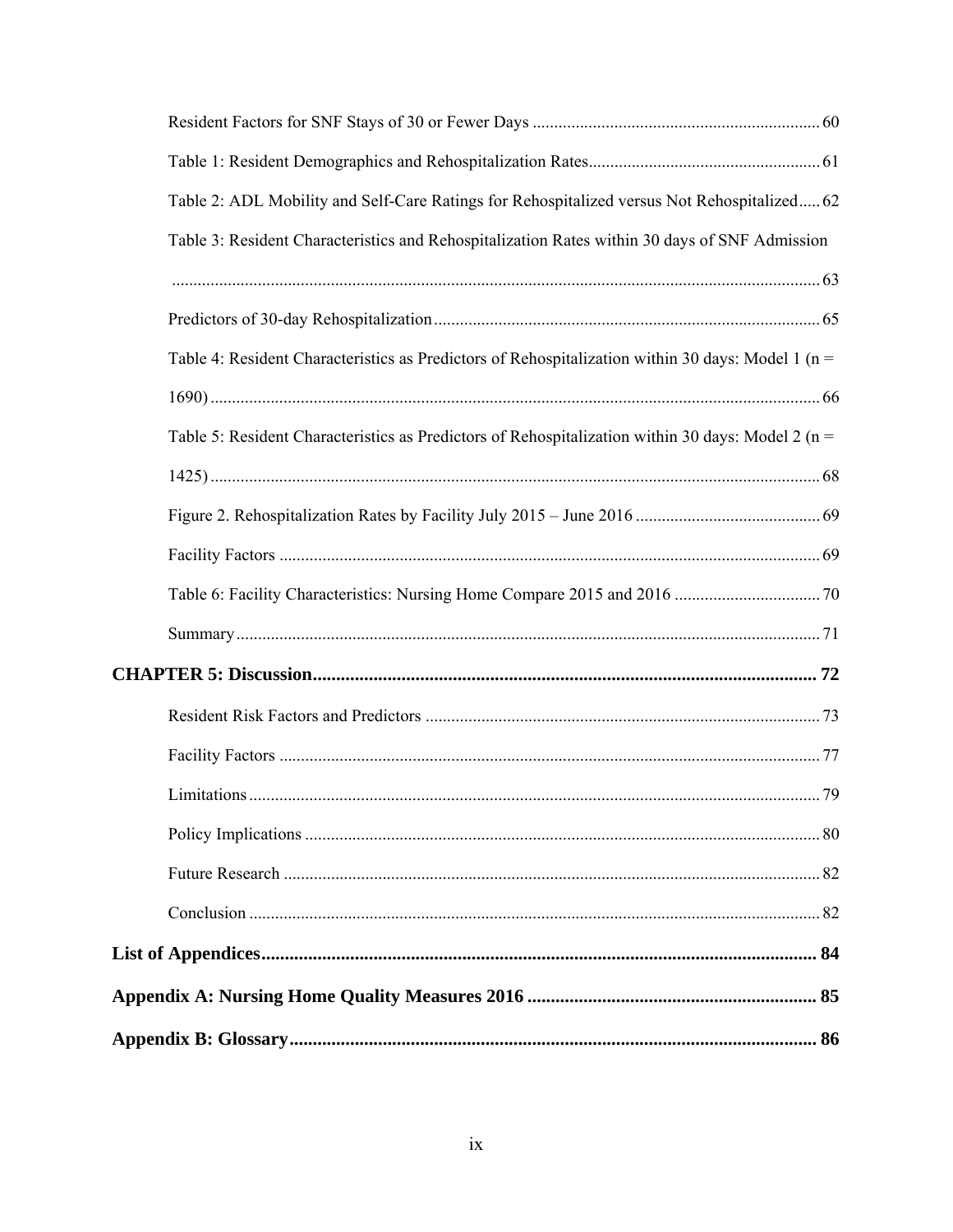| Appendix C: National Coordinating Council for Medication Errors Reporting and     |
|-----------------------------------------------------------------------------------|
|                                                                                   |
|                                                                                   |
| Appendix E: Reviewed Studies: Resident Factors and 30-day Rehospitalizations from |
|                                                                                   |
| Appendix F: Reviewed Studies: Facility Factors and 30-day Rehospitalization from  |
|                                                                                   |
|                                                                                   |
|                                                                                   |
| Appendix I: Logistic Regression Model 3: Adjustment for Multicollinearity  100    |
| Appendix J: Logistic Regression Model 4: Adjustment for facility differences in   |
|                                                                                   |
|                                                                                   |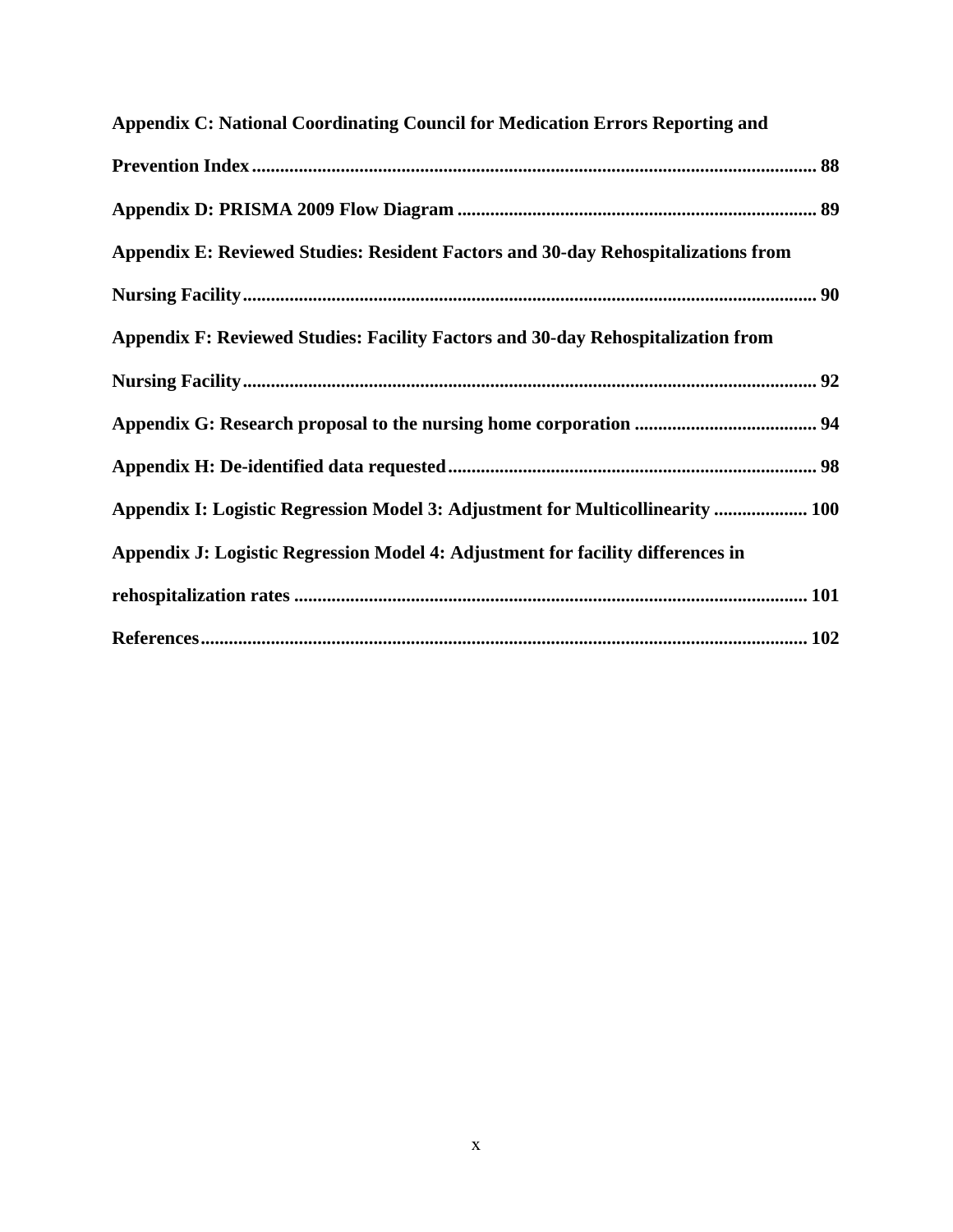# **LIST OF FIGURES**

| <b>Figure 1.</b> Donabedian Structure-Process-Outcome Model to Assess Healthcare Quality 14 |  |
|---------------------------------------------------------------------------------------------|--|
|                                                                                             |  |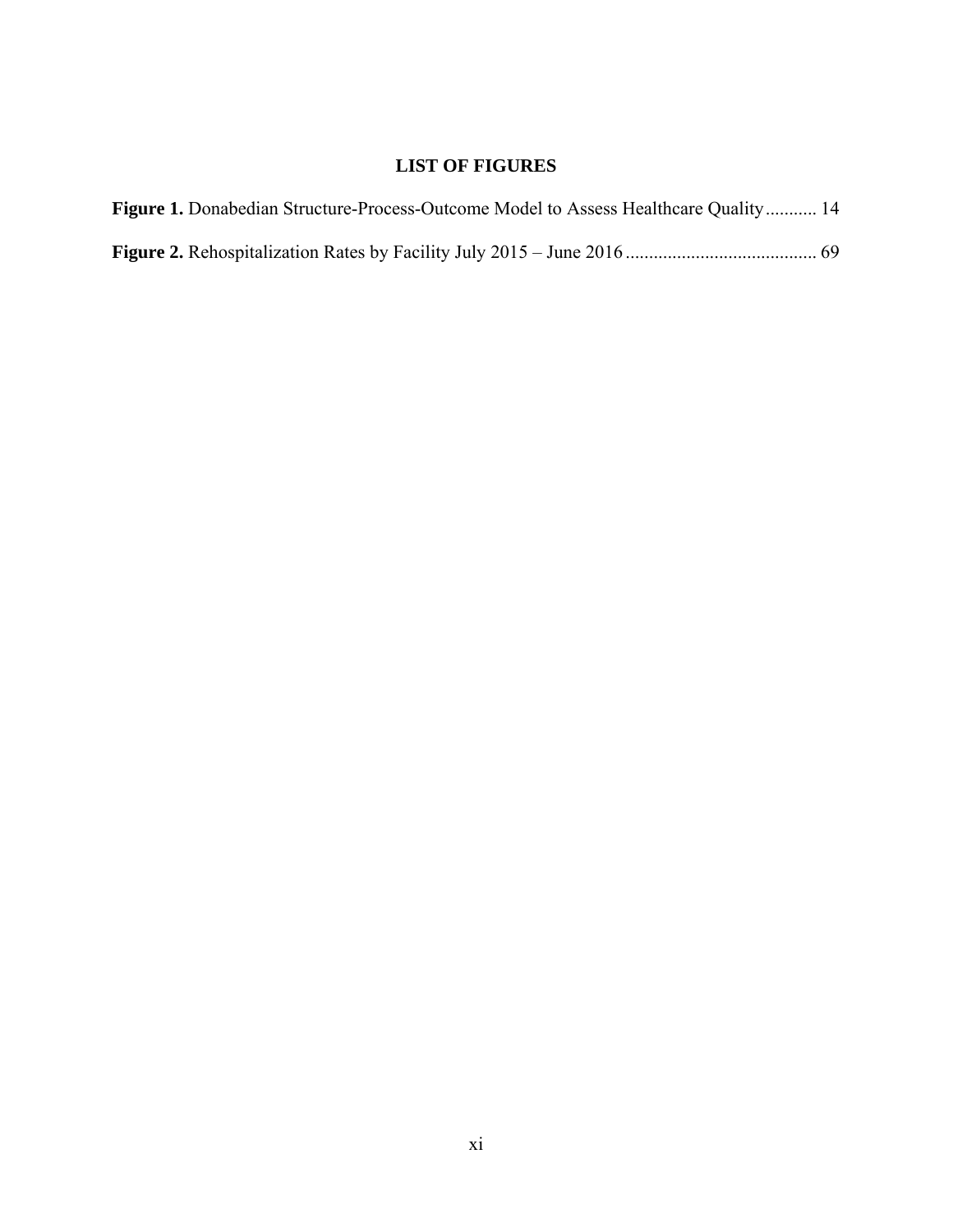# **LIST OF TABLES**

| <b>Table 2:</b> ADL Mobility and Self-Care Ratings for Rehospitalized versus Not Rehospitalized  62 |  |
|-----------------------------------------------------------------------------------------------------|--|
| Table 3: Resident Characteristics and Rehospitalization Rates within 30 days of SNF Admission       |  |
|                                                                                                     |  |
| <b>Table 4:</b> Resident Characteristics as Predictors of Rehospitalization within 30 days:         |  |
|                                                                                                     |  |
| <b>Table 5:</b> Resident Characteristics as Predictors of Rehospitalization within 30 days:         |  |
|                                                                                                     |  |
|                                                                                                     |  |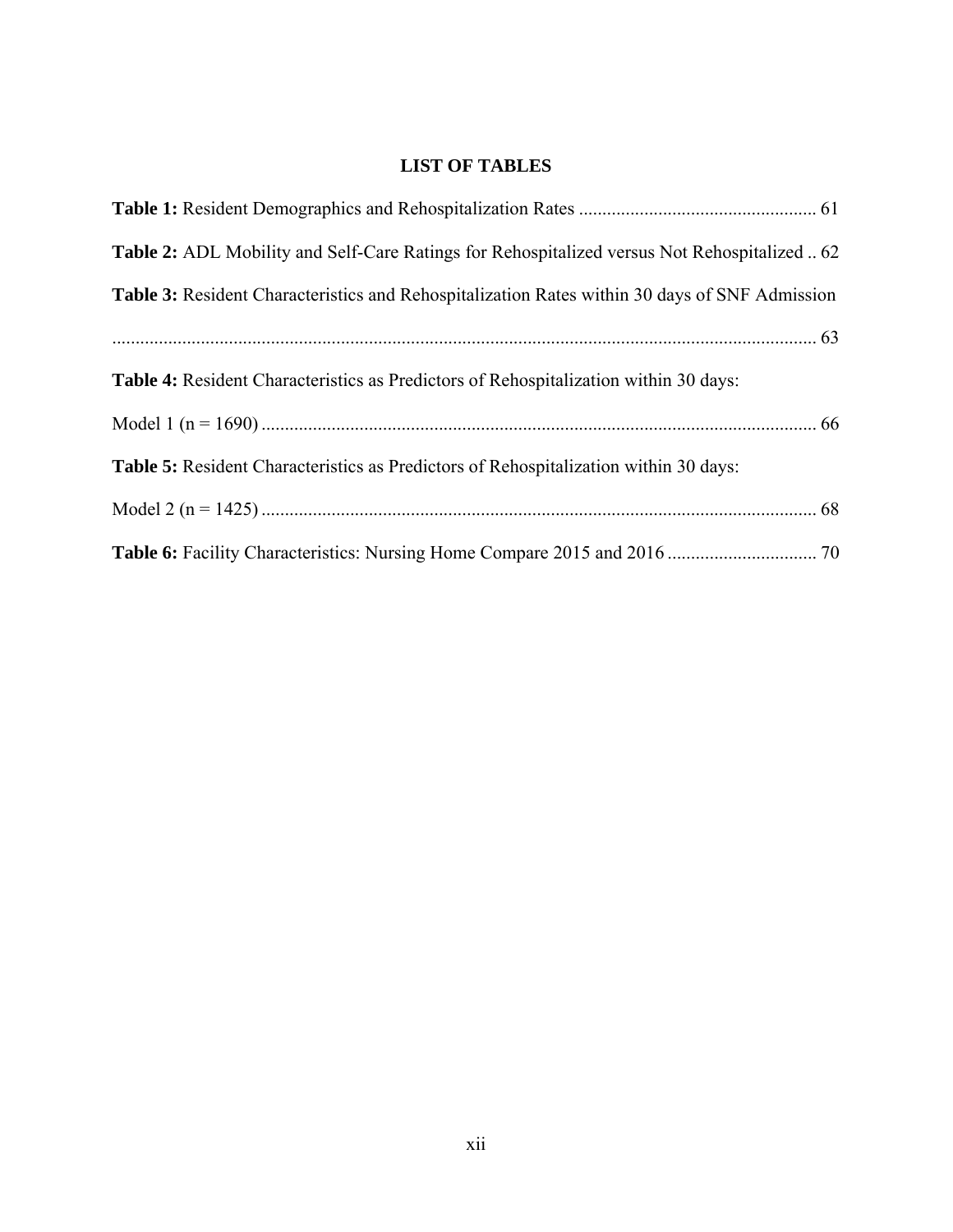#### **CHAPTER 1: Background, Theoretical Model, and Purpose**

Despite medical advances and increased government oversight, nursing homes are inconsistent in their ability to produce high quality healthcare (Government Accountability Office, 2015; Institute of Medicine, 1986; Office of Inspector General, 1999; Office of Inspector General [OIG], 2014). For example, based on 2011 data, the Office of Inspector General estimated that 20% of Medicare beneficiaries had a postacute care skilled nursing facility (SNF) stay, of whom approximately 22% experienced an adverse event related to medical care, and 11% experienced a temporary harm event during the stay. A majority of those events were deemed preventable (Office of Inspector General [OIG], 2014).

Adverse events might require a return to the hospital for treatment, with one quarter of SNF residents transferred to a hospital after a SNF admission (Office of Inspector General, 2013a). Rehospitalizations are an indicator of poor care quality in nursing homes. High unplanned rehospitalization rates were associated with approximately \$14.3 billion in Medicare costs in 2011 (Office of Inspector General, 2013a). Accordingly, unplanned rehospitalizations from SNFs have received increased attention from policymakers and stakeholders. Even so, information is lacking regarding factors that influence rehospitalizations and how to prevent them.

#### **Background**

The United States has more than 15,000 nursing homes, offering skilled nursing, rehabilitation, or long-term care services for 1.4 million residents (Centers for Disease Control and Prevention [CDC], 2016). An older adult might require short-term nursing home care after an acute hospital stay to receive skilled nursing or rehabilitation services,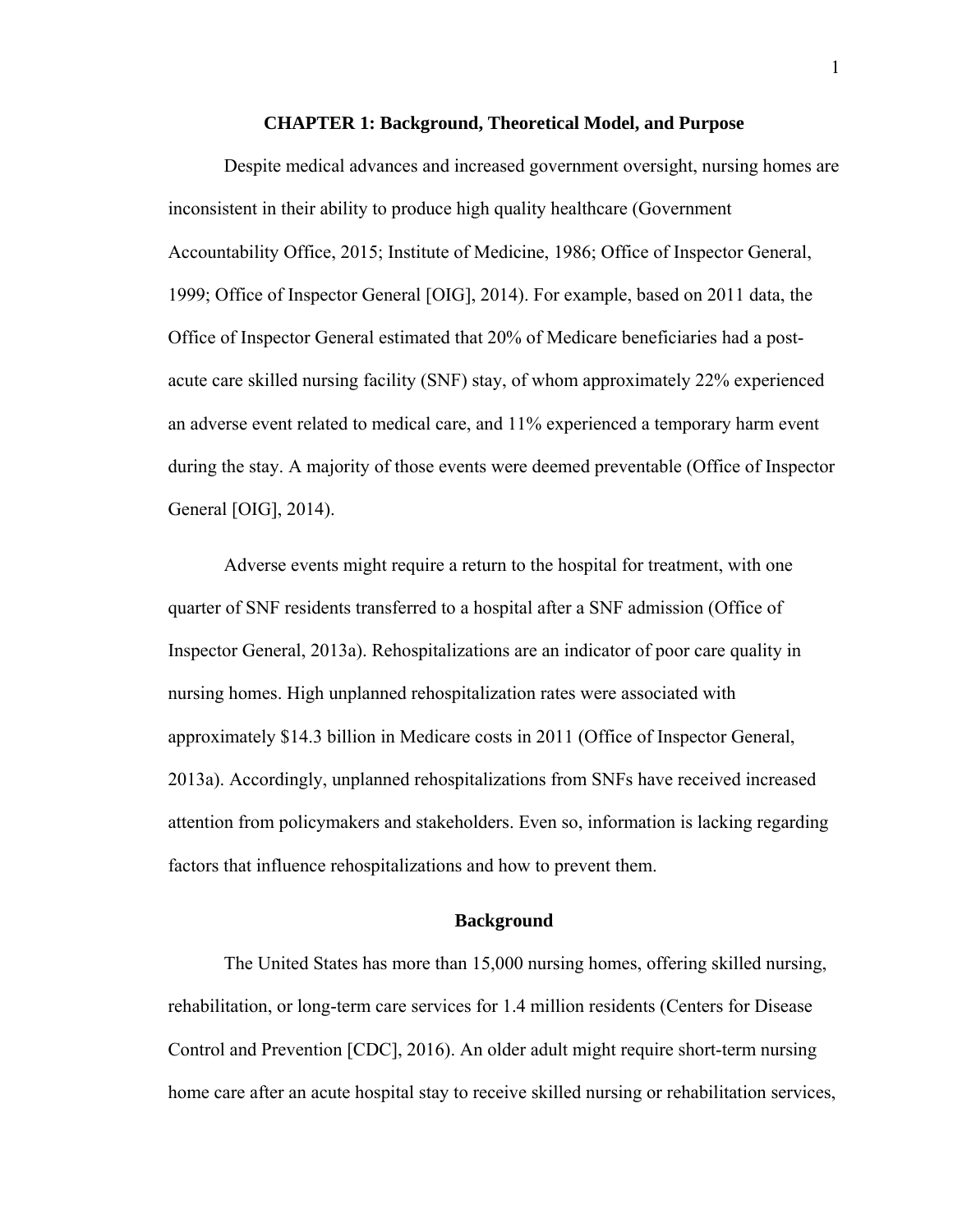such as physical therapy after a knee replacement surgery. Medicare is the primary payer for short-term SNF nursing home care, which cost \$28.6 billion and accounted for 21% of a facility's revenue in 2014 (MedPac, 2016, March).

Long-term care might be necessary for persons with a disability or chronic illness to assist with activities of daily living, such as bathing. Medicaid is the primary payer source for long-term care services. Medicaid also covers the SNF co-pays for low-income Medicare beneficiaries. Total fee-for-service Medicaid expenditures for long-term care came to \$45.5 billion in 2015 (Kaiser Family Foundation, 2017). The joint funding from Medicare and Medicaid to pay for nursing homes services magnifies the policy implications and challenges for policymakers to address the quality of care in nursing homes.

Recent discoveries in medicine and technology have improved health and longevity. There were 40 million adults older than 65 in 2010, representing 13% of the U.S. population (Ortman, Velkoff, & Hogan, 2014).These numbers are projected to double to 83 million by 2050. Although a small percentage (3.4%) of adults 65 or older reside permanently in a nursing home or other institution (Administration on Aging, 2014), approximately 84% of nursing home residents are at least 65 (Centers for Disease Control and Prevention [CDC], 2016). The percentage of people needing nursing home care increases considerably with age. Spillman and Lubitz (2002) estimated that by 2020, adults who live to be at least 65 have a 46% lifetime risk of a nursing home admission before they die. Based on the population growth trends, the United States is expected to have the largest older adult population in recent history, escalating the demand for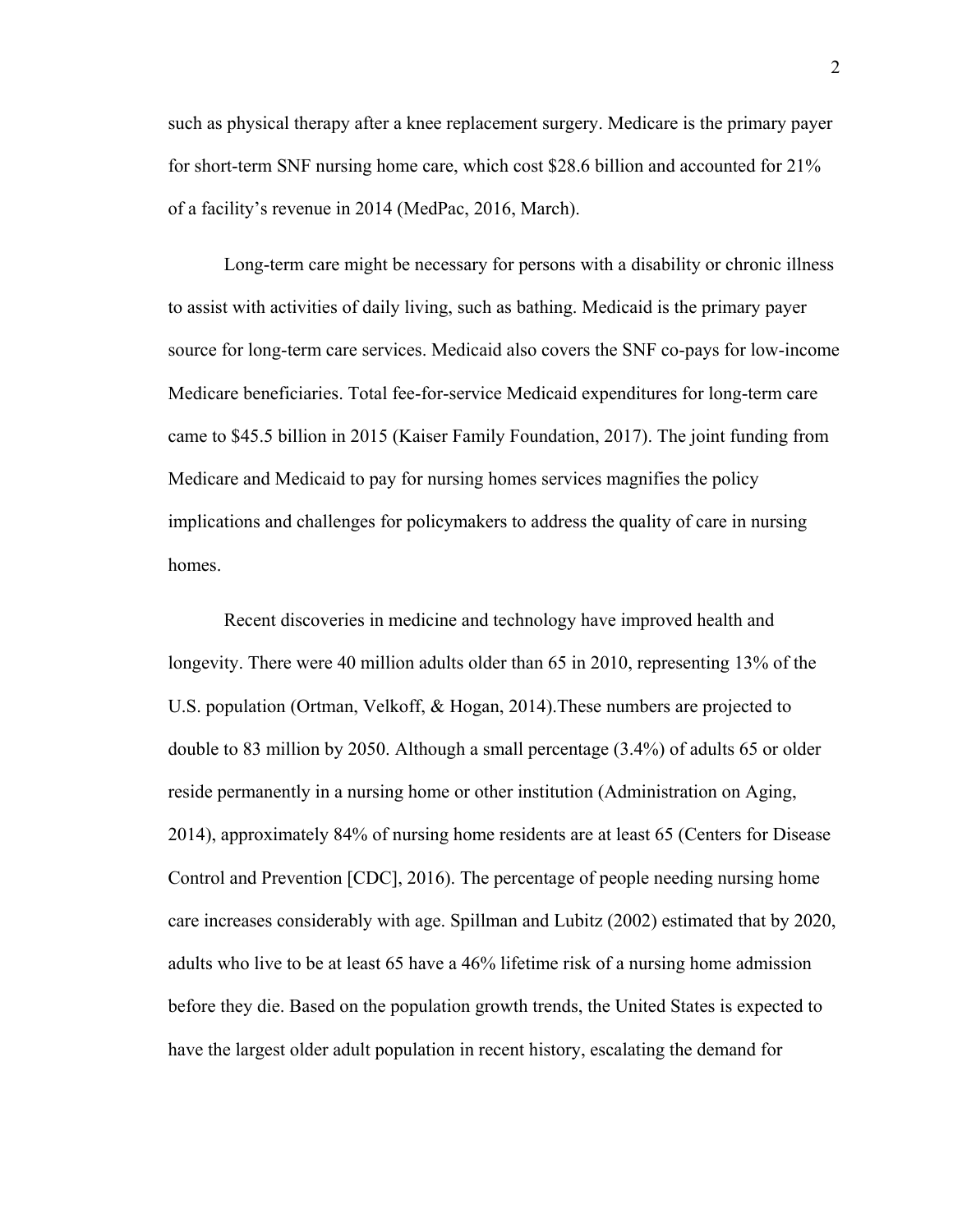nursing home services. There is a great need for high quality research to understand and improve nursing home quality.

The enactment of Medicare and Medicaid in 1965 dramatically changed the landscape for U.S. nursing homes. Medicare provided federal financing for universal health insurance for all Americans 65 and older. Medicare covers outpatient medical care, acute hospital care, and short-stay skilled nursing care following hospitalizations. Medicaid is jointly administered by federal and state governments and provides assistance for the poor and medically needy to cover long-term care and other services (Watson, 2009). Accordingly, the passage of Medicare and Medicaid in the 1960s fueled rapid growth in the nursing home industry, doubling the number of nursing home beds to more than one million by 1973, exceeding the total number of hospital beds in the United States (Watson, 2009). Expansion of Medicare and Medicaid required organized efforts to run and manage these programs; thus, the Health Care Financing Administration was established in 1977 (Anonymous, 2005). Today this federal agency is known as the Centers for Medicare and Medicaid Services (CMS). Among a wide range of responsibilities, CMS establishes regulations and oversees the standards for nursing facilities to promote safe and high quality care. CMS also has authority to sanction facilities—such as withholding or debarring from Medicare reimbursement—that persistently fail to meet safety standards.

#### **Nursing Home Quality**

**Role of Medicare and Medicaid.** Complaints of poor quality care in nursing homes prompted Congress to be involved in improving nursing home conditions with early amendments to the Medicare and Medicaid programs. For example, in 1967, new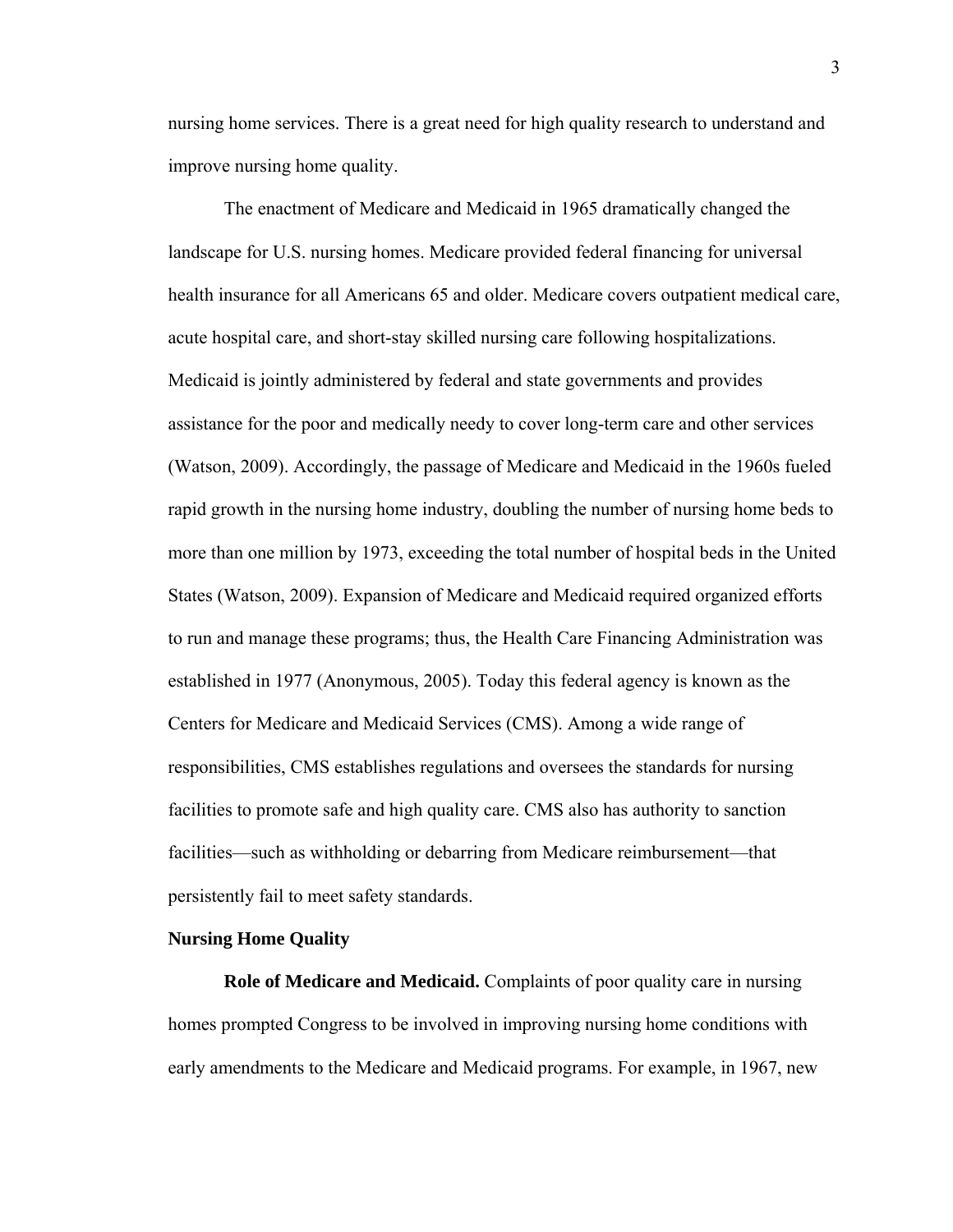Medicaid provisions required 24-hour nursing services in a SNF with full-time supervision from a registered nurse and stricter building code requirements to improve fire and safety codes (Watson, 2009). Two decades later, the release of the Institute of Medicine (1986) report, *Improving the Quality of Care in Nursing Homes,* revealed evidence of inadequate nursing home care, including abuse and negligence of residents. The report emphasized the need for the government to establish standards to protect older adults in nursing homes and provided regulatory recommendations to address the observed issues. The standards directed that any person in a certified nursing home would receive appropriate patient rights, quality of care, and quality of life ("Key Milestones", 2005; Morford, 1988). The release of this 1986 landmark report led to major nursing home reform as part of the Omnibus Budget Reconciliation Act (OBRA) of 1987.

Although subsequent evidence was published exposing the poor quality care in nursing homes (Government Accountability Office, 2015; Institute of Medicine [IOM], 2001; Office of Inspector General, 1999, 2013a; Office of Inspector General [OIG], 2014), the 1986 IOM report remains influential. Many of the regulations still exist. For example, numerous regulations were developed and implemented to improve quality, such as detailed rules for nursing home certification and increased federal-state surveillance. Once certification conditions were introduced, nursing homes increased efforts to meet requirements, and now 95% of U.S. facilities are certified by Medicare or Medicaid (Centers for Disease Control and Prevention [CDC], 2016). Certified facilities must meet more than 180 regulatory standards and can receive a deficiency citation or pay penalties when not in compliance (Medicare.gov, n.d.-c). Survey inspections are conducted at least annually by trained personnel from state health departments to evaluate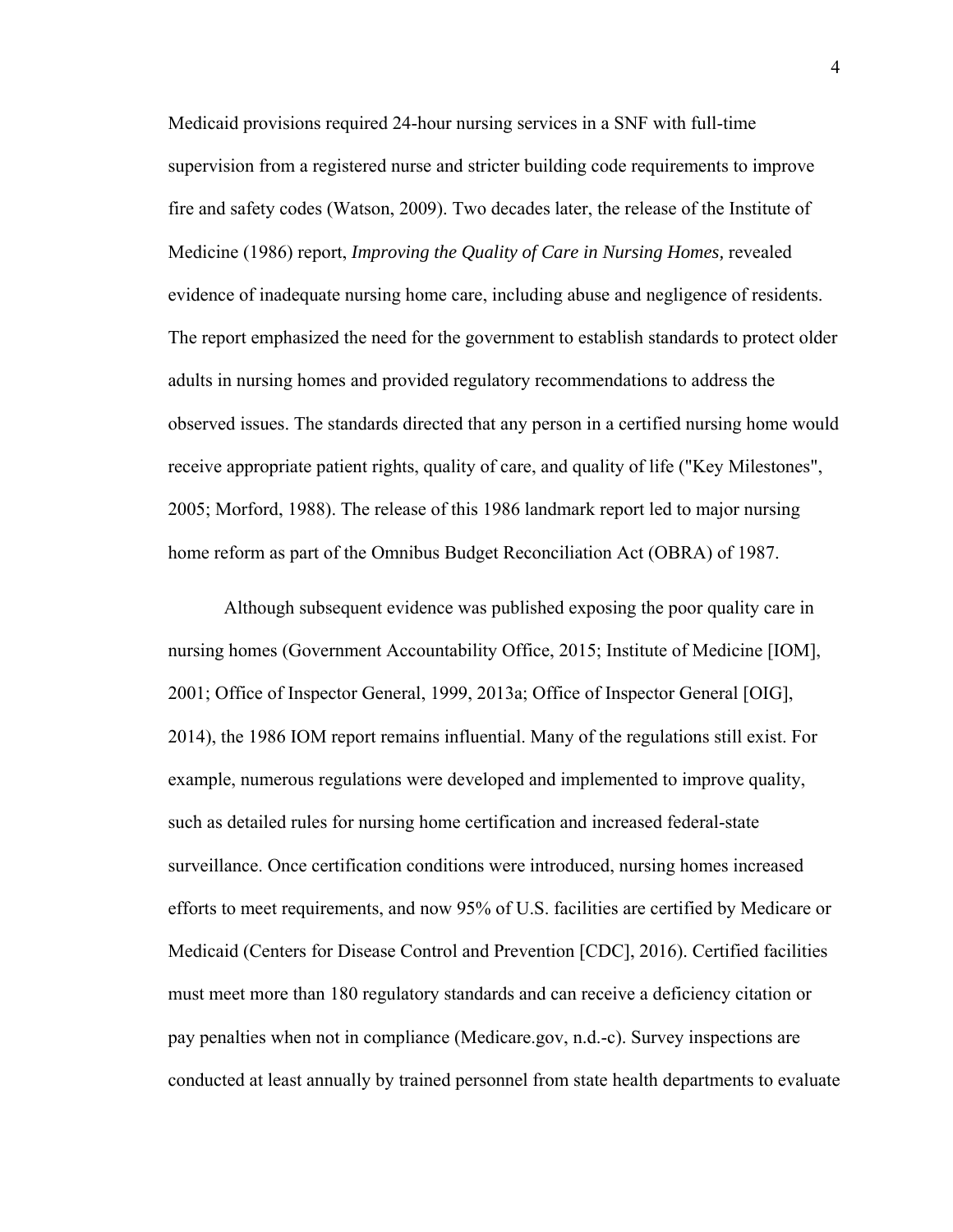the adherence to regulations. An inspection team observes care delivery on-site, conducts health and fire safety inspections, and reviews complaints. Achieving Medicare or Medicaid certification authorizes a nursing home to receive federal and state funds for reimbursement.

Given the number of residents with medical complexities or cognitive impairments, nursing home residents might not be able to advocate effectively for themselves and, therefore, constitute a vulnerable population. Since OBRA 1987, nursing home conditions have improved and state survey deficiencies have decreased (Wiener, Freiman, & Brown, 2007). However, despite rigorous certification regulations, nursing home quality remains an issue. For instance, the number of complaints and investigations about resident care in nursing homes grew nationally by 21% from 2005 to 2014 and is one indicator of decreased quality (Government Accountability Office, 2015).

**Determining nursing home quality.** Nursing home quality is determined by assessing a number of structural, process, and outcome indicators (Castle & Ferguson, 2010). Specifically, CMS assesses nursing home quality by examining the following three categories: (a) health inspections, (b) nurse staffing, and (c) quality measures. Health inspections are completed during the onsite state survey and can include structural or process indicators. For example, health inspections include examination of the process of care (e.g., medication management), storage and preparation of food, and physical characteristics of the facility (e.g., adherence with building and fire codes) (Medicare.gov, n.d.-c). Nurse staffing is a structural component of quality assessing the facility's resources to deliver appropriate care. Nurse staffing is measured by the number of hours per resident per day a nurse or nursing assistant spends with a resident. Quality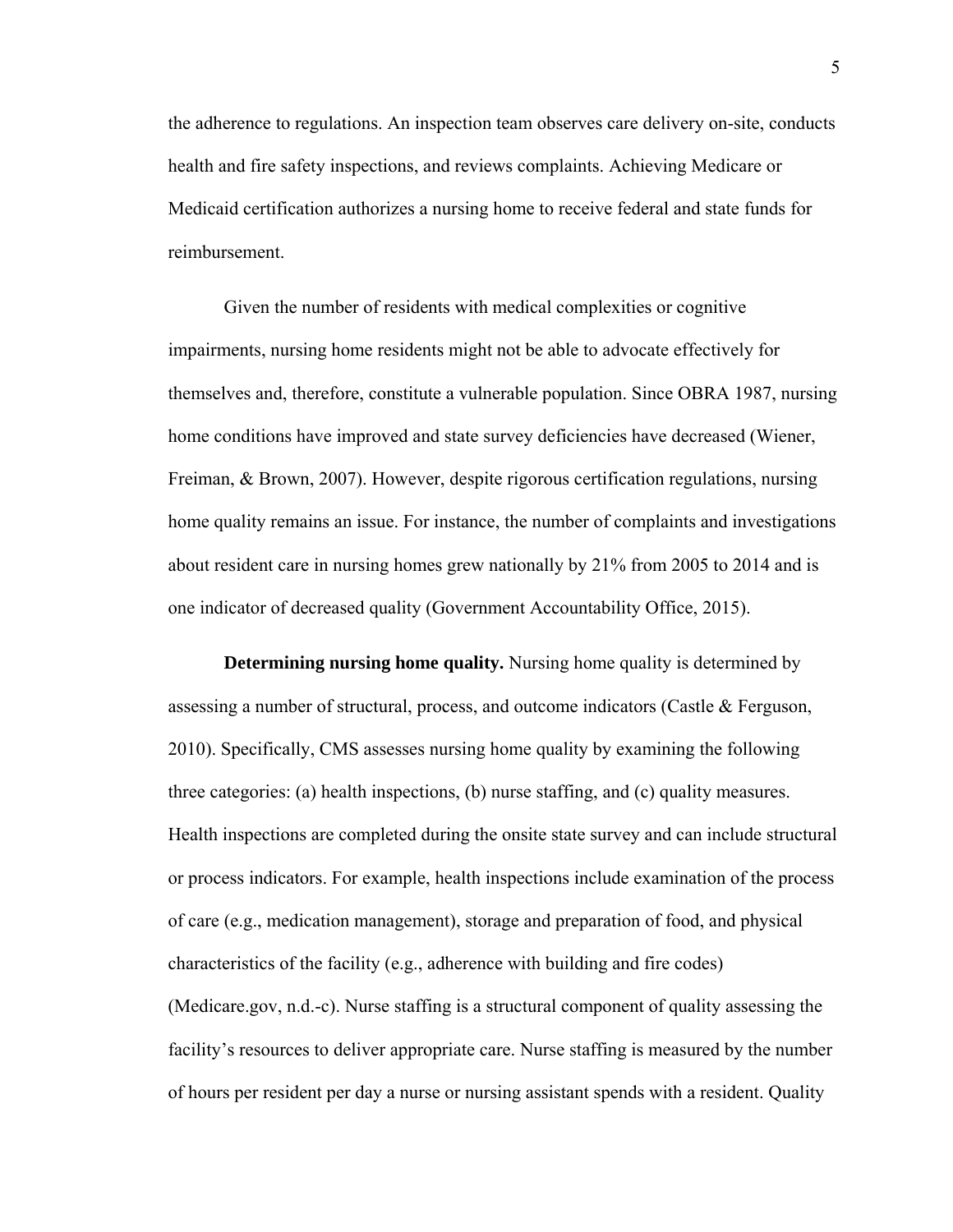measures include process and outcome indicators. For example, the percentage of nursing home residents who receive the influenza vaccine is a process quality measure, whereas the percentage of nursing home residents with a new or worsening pressure ulcer is an outcome indicator.

Quality measures include short-term and long-stay information gathered from resident assessments and health records to determine how well the nursing home is meeting the residents' needs. A short-term stay is defined as 100 or fewer cumulative episode days in SNF (Smith et al., 2012). Long-stays are nursing facility episodes of at least 101 cumulative days that are focused on long-term needs of residents (Smith et al., 2012).

The number of quality measures changes over time; in 2016 there are 24 quality measures. Nine measures focus on short-stay residents, and 15 are directed at long-stay residents. A list with descriptions of indicators is provided in Appendix A. Each quality measure must be reliable and valid (Smith et al., 2012), and some measures go through an additional rigorous assessment to be endorsed by the National Quality Forum. Quality measures are continuously being added, addressing relevance, consumer concerns, and the ability to measure quality of care to meet resident needs.

Every U.S.-certified nursing home is given an overall quality score using a fivestar rating system that is published on the Nursing Home Compare website (Medicare.gov, n.d.-d). The website is a public, online platform for consumers to access quality information about nursing homes to support informed decision making. Resident assessment and facility data are used to generate the quality ratings. One star indicates low quality, and five stars indicate high quality. A rating is given to each health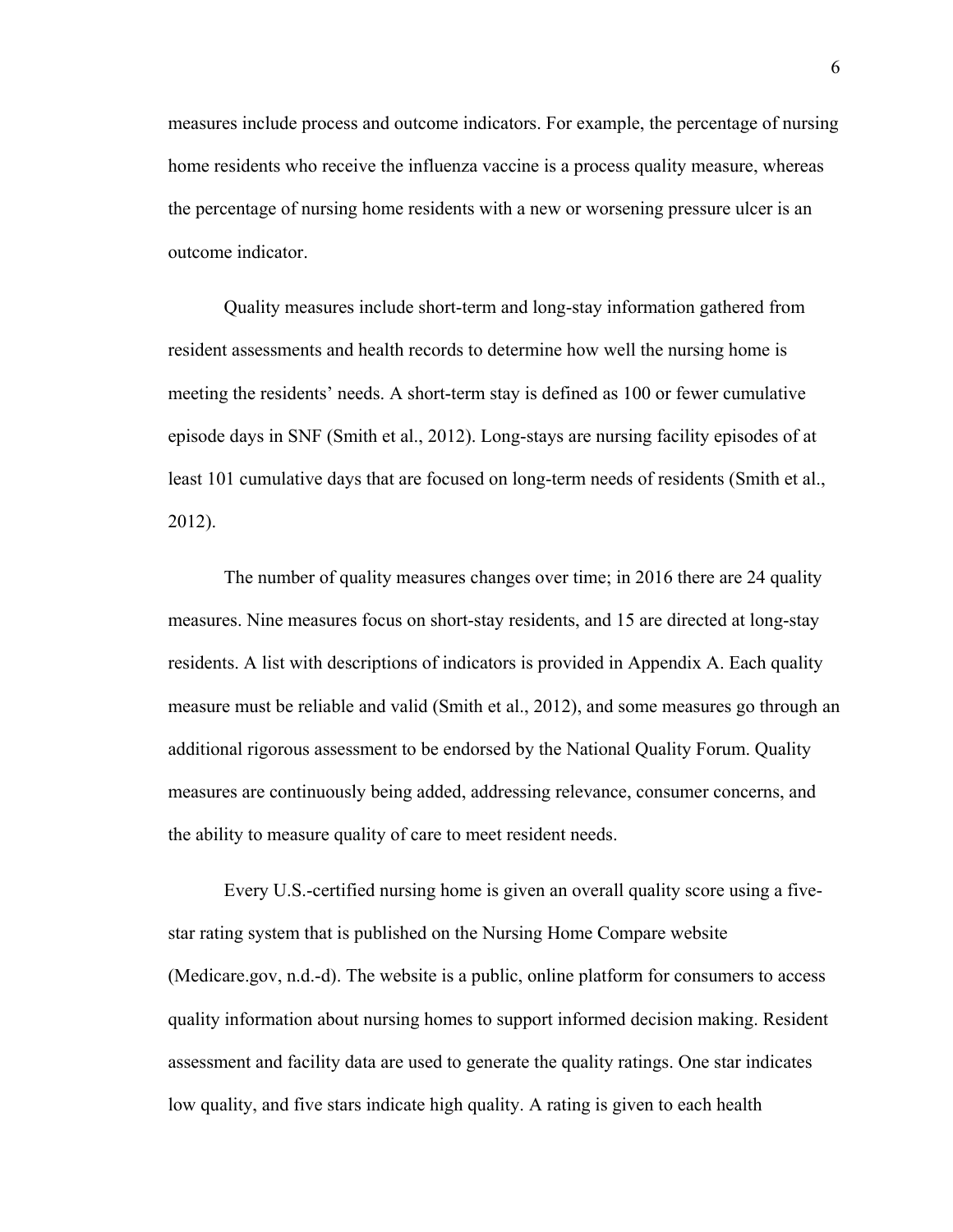inspection, staffing, and quality measure category and an overall rating is calculated using compiled data from all three categories (Medicare.gov, n.d.-b).

The routine collection of resident assessment data and submission of facility reports are major requirements from CMS. Resident assessments include information such as physical and clinical conditions, functional abilities, and resident preferences for care. Resident assessments are completed by nurses at routine intervals using the Minimum Data Set (MDS), which is considered a reliable and valid tool (Saliba & Buchanan, 2008; Smith et al., 2012). Facility data are gathered through a variety of methods, such as survey health inspection reports, state complaint investigations, and facility reports entered into the CMS online data systems (Medicare.gov, n.d.-a; Zhang, 2009). Resident and facility data are reported to CMS for several reasons, including public reporting purposes, the development of quality measures, and to create quality reports for facilities to monitor and improve their quality efforts.

**Policies.** After several years of evidence indicating the need to change policies to improve care quality, nursing home reform was comprehensively addressed with the passage of the 2010 Patient Protection and Affordable Care Act (ACA). The ACA was the first major reform for nursing homes since OBRA 1987 and included several new provisions to improve nursing home quality. The Nursing Home Transparency and Improvement Act of 2009 increased the transparency of nursing home expenditures and required them to disclose detailed information, such as ownership, finances, and operations (Kaiser Family Foundation, 2013). The 2010 Elder Justice Act and the Patient Safety and Abuse Prevention Act aimed to protect nursing home residents from fraud, abuse, and other crimes by mandating background checks as well as education and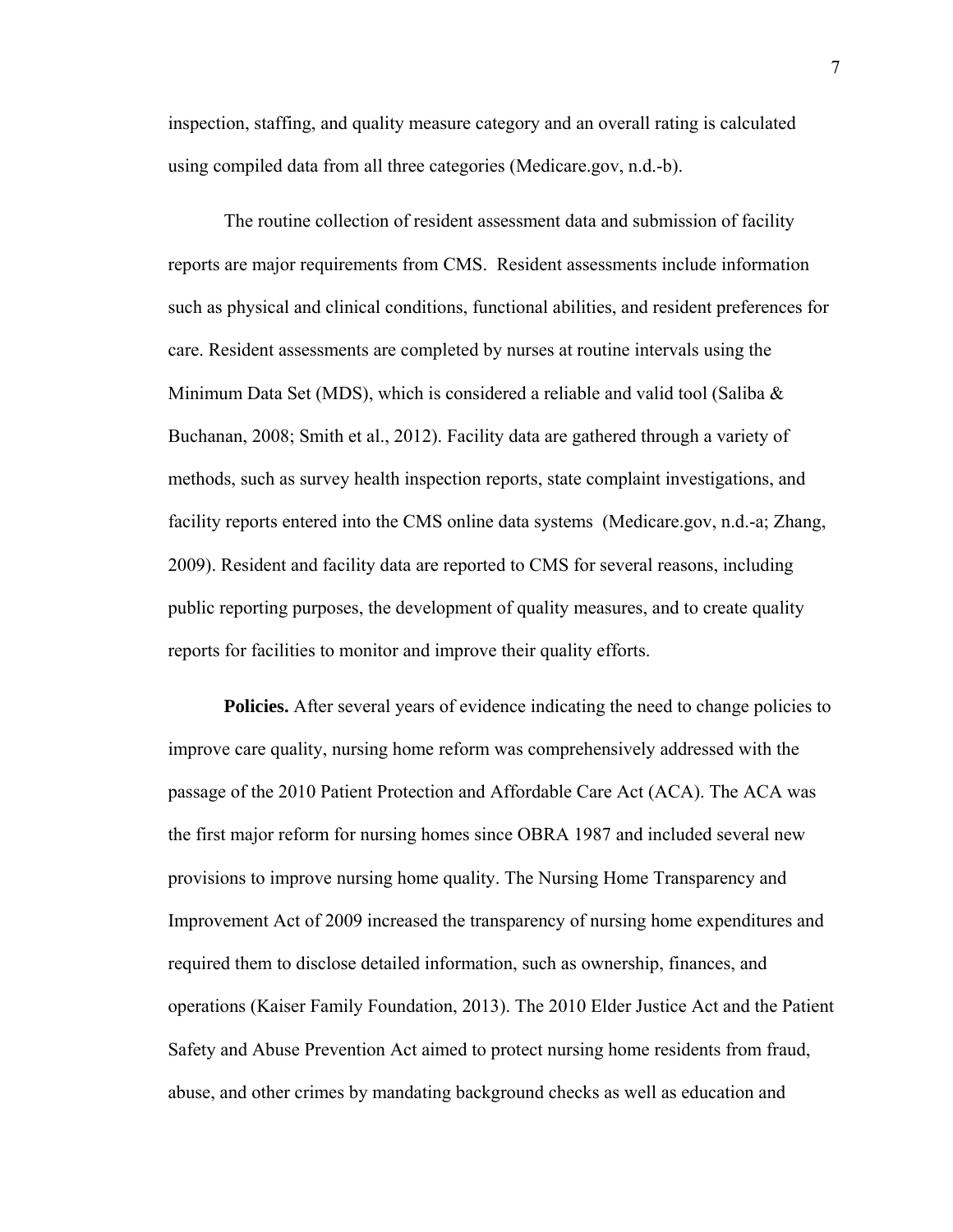training requirements for nursing home employees (Kaiser Family Foundation, 2013). The Improving Medicare Post-Acute Care Transformation Act of 2014 (IMPACT Act) required skilled nursing facilities to submit patient information using standard definitions and to establish a quality reporting program (CMS, 2015). The 2014 Protecting Access to Medicare Act directed CMS to institute financial penalties for nursing homes exceeding a set rehospitalization rate starting in 2018 (Carnahan, Unroe, & Torke, 2016). Although an exhaustive review of nursing home regulations is beyond the scope of this dissertation, the ACA provisions are expected to impact quality and transform nursing home care.

#### **Rehospitalization**

In 2014 and in 2015, approximately 20% of Medicare beneficiaries who were admitted to an acute care hospital were discharged to a SNF. In each of those years, SNFs provided services for 1.7 million fee-for-service Medicare beneficiaries (MedPac, 2016, March). A skilled nursing facility offers short-term rehabilitation services, such physical, occupational, or speech therapy and skilled nursing care, such as wound treatments. Individuals can be approved for SNF admission when their hospital stay is three or more days and they need advanced nursing or therapy services. For instance, after a hospital stay for pneumonia, an individual might need continued medical care or assistance with getting dressed. Medicare covers 100% of the first 20 days of a SNF stay, and beneficiaries are responsible for a co-pay from days 21-100 (MedPac, 2016, March).

Patients who are discharged to a SNF after an acute hospital stay are significantly more likely to be rehospitalized compared to a discharge to the community (Allen et al., 2011; Hain, Tappen, Diaz, & Ouslander, 2012; Kind, Smith, Pandhi, Frytak, & Finch, 2007; Mor, Intrator, Feng, & Grabowski, 2010; Office of Inspector General, 2013a;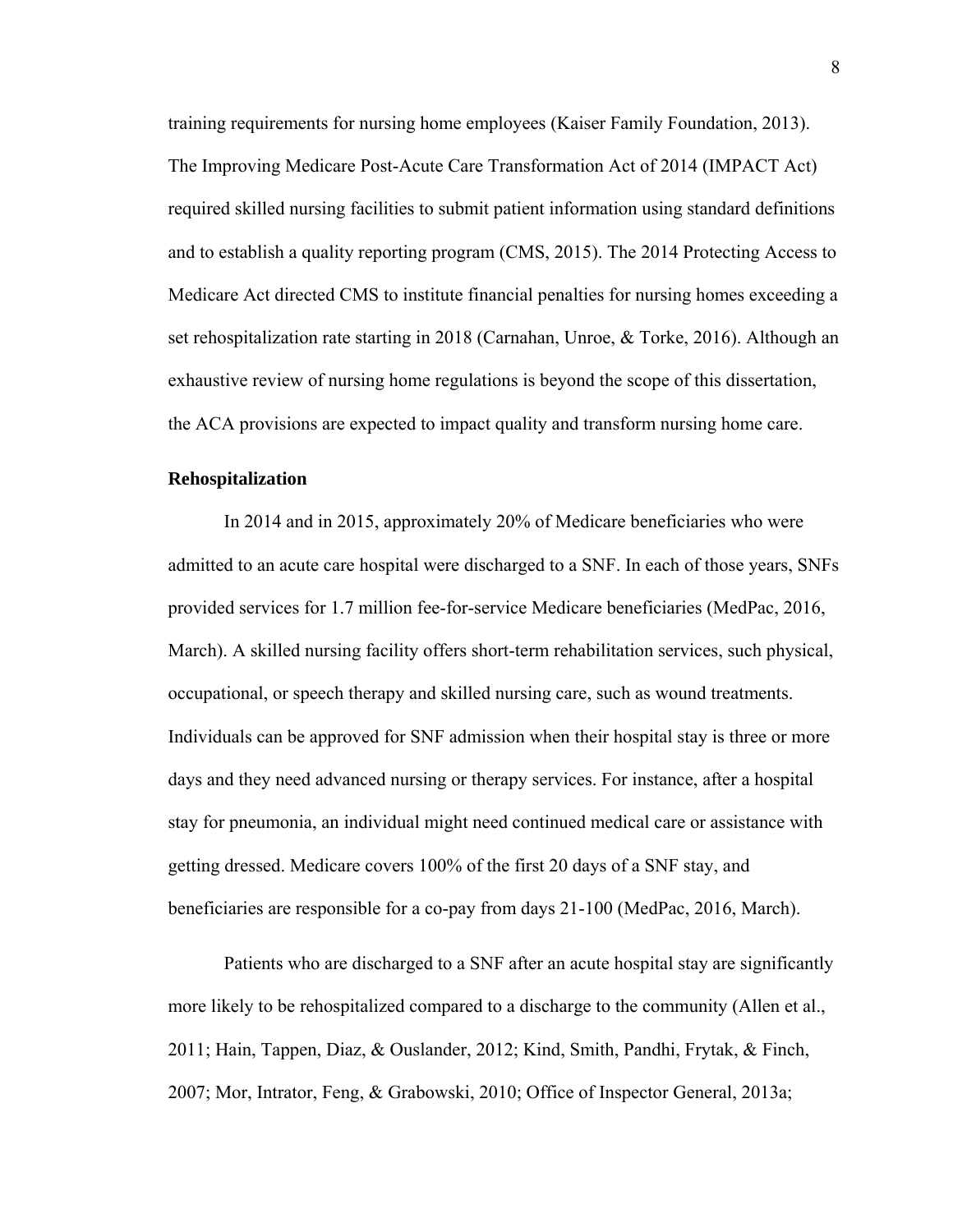Office of Inspector General [OIG], 2014). When a resident requires a higher acuity of care than the nursing home is able to provide, a nurse or physician might determine that a hospitalization is necessary.

Rehospitalizations from nursing homes create higher Medicare spending, are known to cause harm, and many are potentially preventable. Approximately 59% of nursing home adverse events were considered to be clearly or likely preventable and attributable to inadequate medical treatment or nursing care, inadequate monitoring, or to a failure to deliver essential care (Office of Inspector General [OIG], 2014). Rehospitalization into a hospital can expose residents to iatrogenic disease and harm (Ouslander, Weinberg, & Phillips, 2000; Permpongkosol, 2011). Specifically, older adults who are hospitalized are at higher risk of developing a hospital-acquired infection (Cairns et al., 2011; Magill et al., 2014; Solis et al., 2015) and hospital induced delirium (Fong, Tulebaev, & Inouye, 2009). Moreover, nursing home residents who are rehospitalized are at greater risk for mortality compared to those not rehospitalized (Ahearn, Jackson, McIlmoyle, & Weatherburn, 2010; Burke, 2016; Hussain, Cha, & Takahashi, 2009). More information is necessary to explore factors that influence rehospitalizations and how to curtail their numbers.

Hospitalizations are a fundamental focus of the IMPACT Act. Overall objectives of the IMPACT Act are to increase accountability among providers and to achieve the Institute for Healthcare Improvement's Triple Aim: improve the quality of care, improve health, and reduce the cost of care (CMS, 2015). Among the means to that end, a key purpose of this legislation was to standardize information and definitions across postacute care facilities. The goal is to develop and implement new measures to provide

9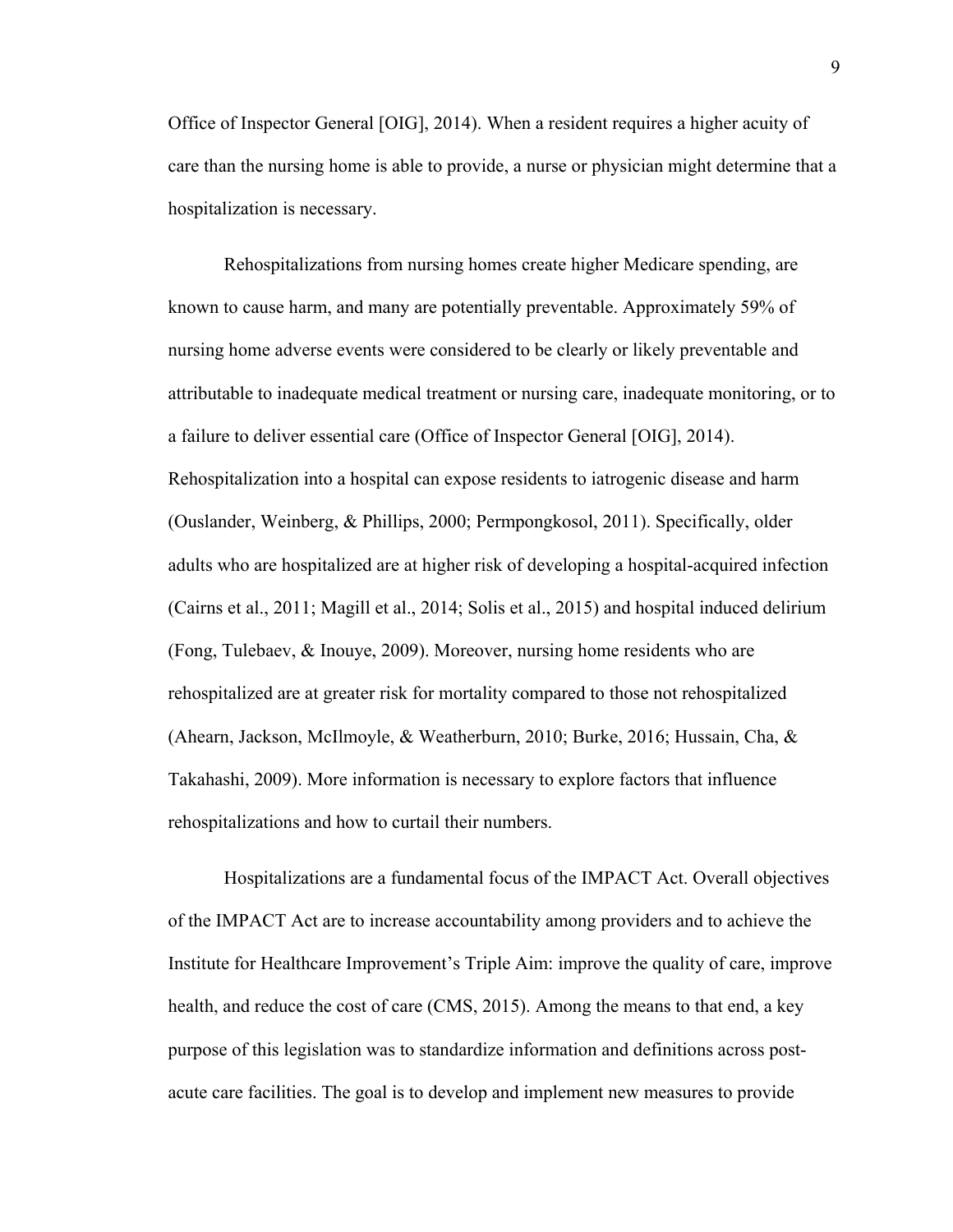facilities with longitudinal data in efforts to improve transfers from hospitals to postacute care facilities, including SNFs (CMS, 2015). Post-acute care facilities are now required to report measures regarding resource use, hospitalizations, and discharges to the community (CMS, 2015).

Rehospitalizations are among a number of nursing home quality indicators that are relevant to Triple Aim goals. CMS created a new nursing home quality measure in 2015 to track rehospitalizations. The skilled nursing facility rehospitalization measure (SNFRM) is an outcome indicator "designed to capture the outcome of unplanned allcause rehospitalization of SNF patients occurring within 30 days of discharge from the patient's prior proximal acute hospitalization" (Smith et al., 2015, p. 4). The SNFRM is risk-adjusted for patient characteristics and statistical estimates of facility effects to calculate the number of SNF episodes with unplanned rehospitalizations over a one-year period (Smith et al., 2015). In July 2016, nursing homes began reporting this information publicly on the Nursing Home Compare website. The SNFRM is used to calculate quality measure scores and the overall five-star rating quality score. The SNFRM is quickly becoming a priority for nursing homes and hospitals to actively explore this issue as financial penalties approach.

#### **New Mexico Nursing Homes**

 Currently, there are 75 certified and licensed nursing homes in New Mexico and approximately 7,000 SNF beds. In 2013, adults 65 and older constituted 14.7% of the population in New Mexico, which was similar to the overall percentage of that age group in the United States (Administration on Aging, 2014), and the proportion of Medicare beneficiaries in New Mexico (15%) and the United States (17%) were also similar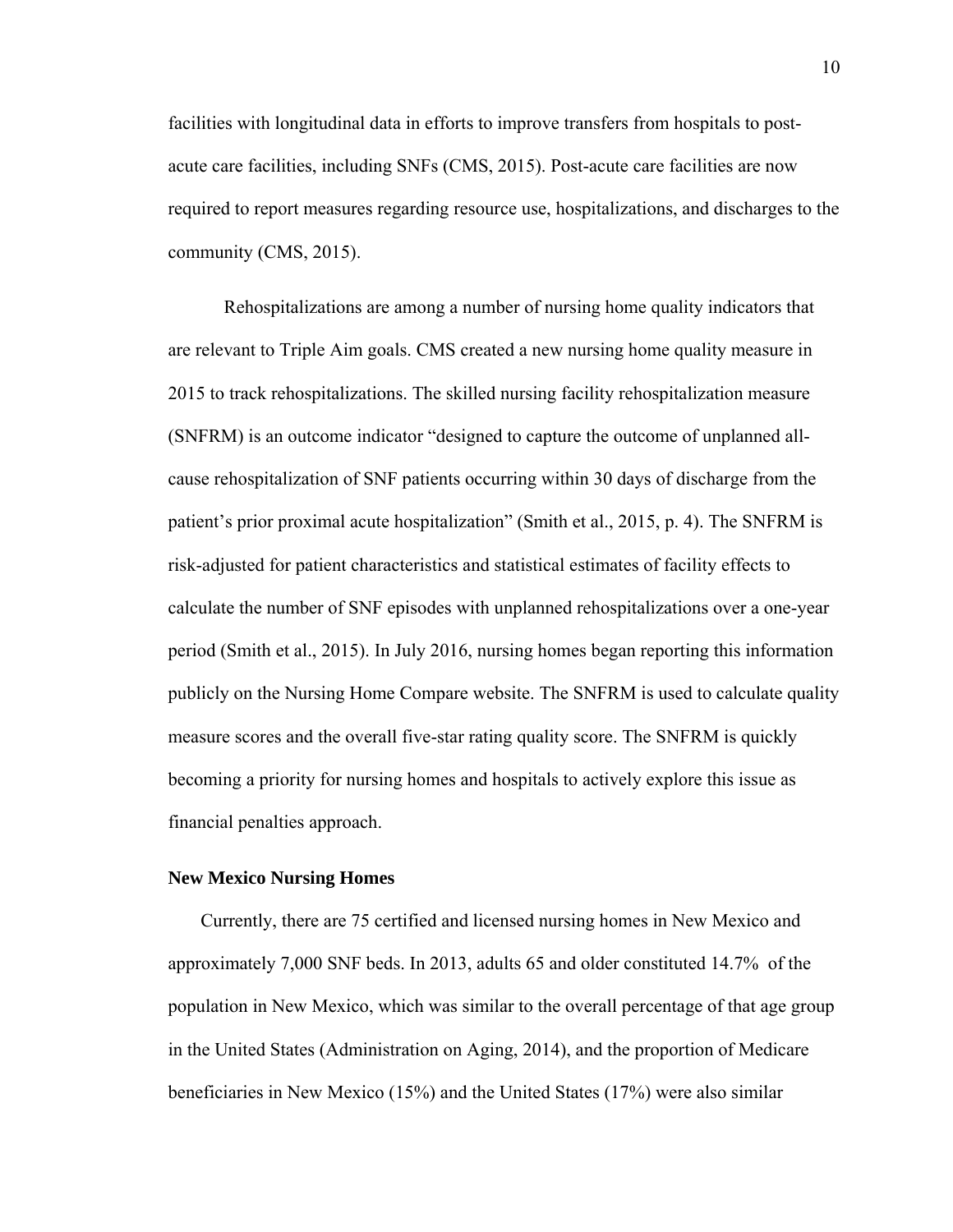(Kaiser Family Foundation, 2016). However, a higher proportion of older adults in New Mexico was living below the poverty line (11.7%) compared with the overall U.S. figure (9.5%) (Administration on Aging, 2014). In 2011, New Mexico Medicare expenditures totaled \$2.77 billion with \$188 million going to skilled nursing facilities (CMS, 2011), and nationwide, total Medicare reimbursement for SNF care was \$27 billion (MedPac, 2016, March). In 2006, New Mexico's rehospitalization rate from nursing homes was 22.1%, with total Medicare expenditures of \$3.72 million (Mor et al., 2010). New Mexico's nonadjusted rehospitalization rates were comparable to national rates percent of 26.8% in 2006 (Mor et al., 2010) and 24.8% in 2011 (Office of Inspector General, 2013a). Similarly, in the last quarter of 2016, the average national rehospitalization rate was 22.6%, and New Mexico had a corresponding rate of 21.3% (Medicare.gov, n.d.-d).

The Medicare.gov Nursing Home Compare website rates nursing homes on a one to five star quality rating, with the majority of New Mexico nursing homes (61%) rating between one and three stars, indicating average or below average quality (Medicare.gov, n.d.-d), with national comparisons at 55% of nursing homes having a rating of between one and three stars (Boccuti, Casillas, & Neuman, 2015). Alternatively, 37% of New Mexico nursing homes had a rating of four or five stars, indicating a higher or much higher than average quality rating compared with nursing homes nationally at 45% (Boccuti et al., 2015).

#### **Gap in Literature**

Relatively little is known about factors that influence rehospitalizations. Most research has been focused on frequency of rehospitalizations, and few studies have explored factors associated with rehospitalizations. The rehospitalization literature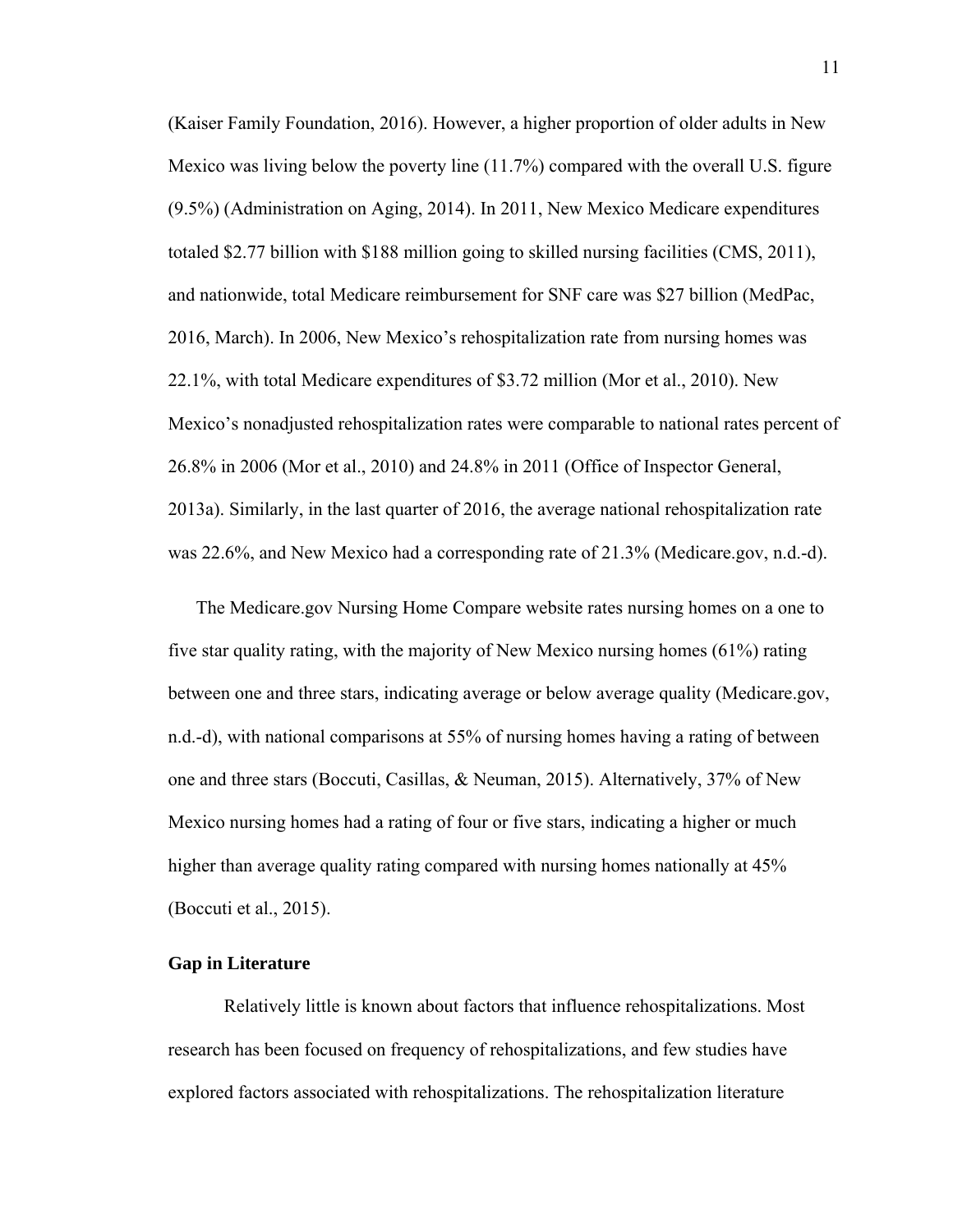commonly focuses on medical disorders to explain resident risk factors. The literature lacks exploring alternate resident-risk factors for rehospitalizations, such as social determinants of health. Nursing home quality and structure are frequently explored, but relatively little information is available about facility factors or processes of care associated with rehospitalizations. In addition, most recent research on rehospitalization has used large national data sets; few have used electronic health records. The use of electronic health records as a data source can provide detailed information about nursing home processes and facility-specific resources that might be relevant to rehospitalizations.

#### **Theoretical Model**

Several definitions of quality exist, with the most well-cited definition developed by the Institute of Institute of Medicine (2001) as "the degree to which healthcare services for individuals and populations increase the likelihood of desired outcomes and are consistent with current professional knowledge" (p. 44). It has become a cliché to assert that healthcare quality involves delivering the right healthcare services to the right person at the right time, every time. However, "right" has various meanings. Quality is a multidimensional concept that is challenging to define or measure (Castle & Ferguson, 2010). A theoretical model provides structure for characterizing nursing home quality and for efforts to develop empirical knowledge about quality that has potential to improve care and inform policy.

The Structure Process Outcome (SPO) model developed by Avedis Donabedian (1988) proposed an approach to define, assess, and evaluate the quality of healthcare which focused on relationships among three key concepts: structure, process, and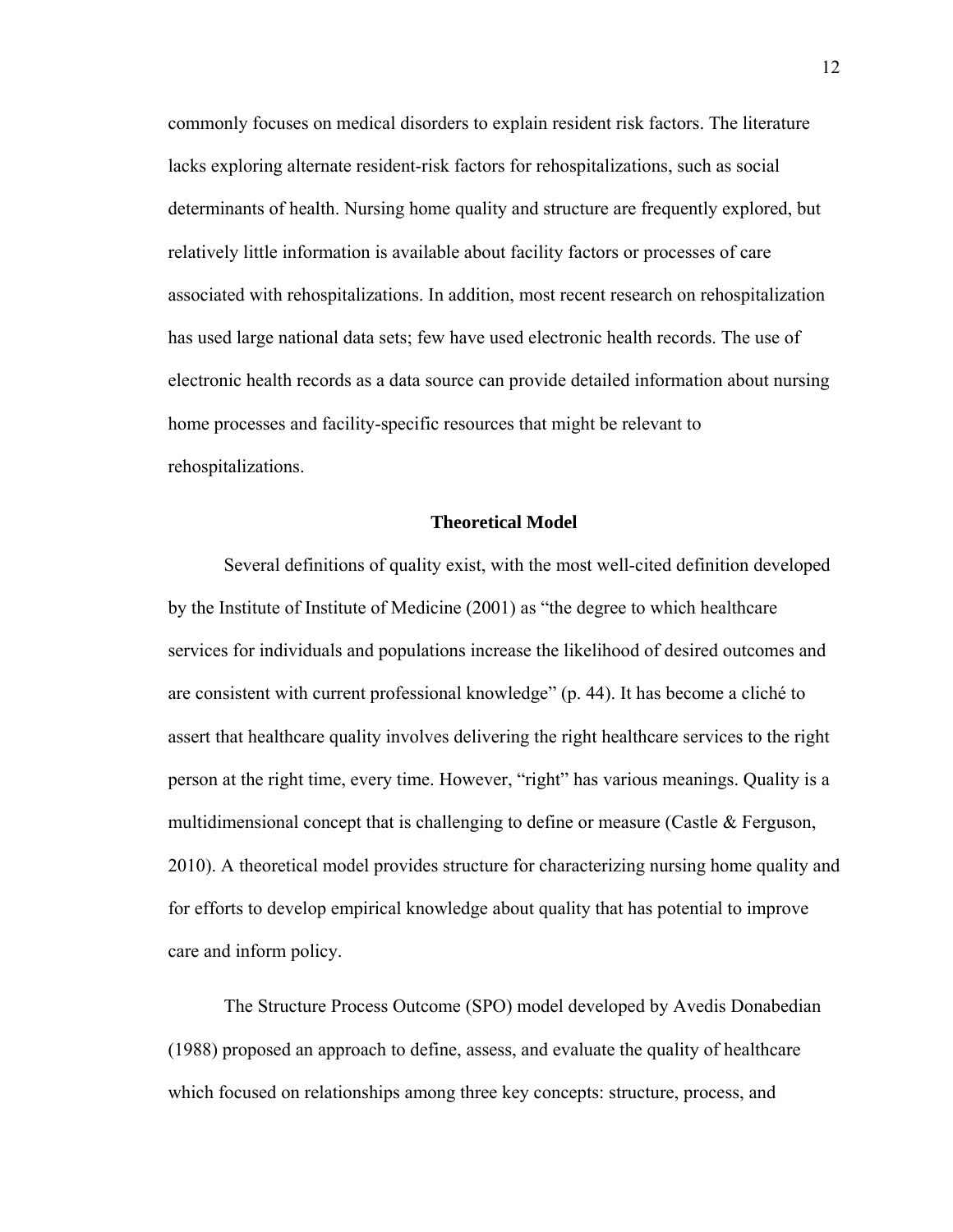outcomes (Donabedian, 1988). Donabedian (1988) defined *structure* as "the attributes of the setting in which care occurs," *process* as "what is actually done in giving and receiving care," and *outcome* as "the effects of care on the health status of patients and populations" (p. 1745). The Institute of Institute of Medicine (2001) asserted that Donabedian's model contributed valuable insight for quality measurement and conceptualization that "will continue to guide efforts to improve quality well into the coming century" (p. xi).

Structure can refer to the setting in which the healthcare is delivered and includes the resources of the facility, such as staff qualifications or staffing ratios, fiscal organization of resources, and the case-mix of the patients in a facility. Process examples include actions performed to provide care, including patient or provider activities to implement treatment and staff activities to deliver care. Outcomes are described as effects of the care delivered measured by improvements in knowledge, changes in behavior, improvements in health, or satisfaction with care (Donabedian, 1988). The Donabedian model implies that good structure leads to good processes and that good processes lead to good outcomes (Figure 1). The SPO model is widely accepted for assessing healthcare quality across various settings with consistent results in the literature on nursing home quality. The nursing home system is already positioned to align with the model. For example, SPO data are collected for regulatory purposes and quality improvement (Castle & Ferguson, 2010; Institute of Medicine, 2001). The SPO model has been used in nursing home research, such as in a study of the influence of the resident's race on a nursing home's financial performance (Chisholm, Weech-Maldonado, Laberge, Lin, & Hyer, 2013) and in a study of whether changes in structure (staffing and wages) affected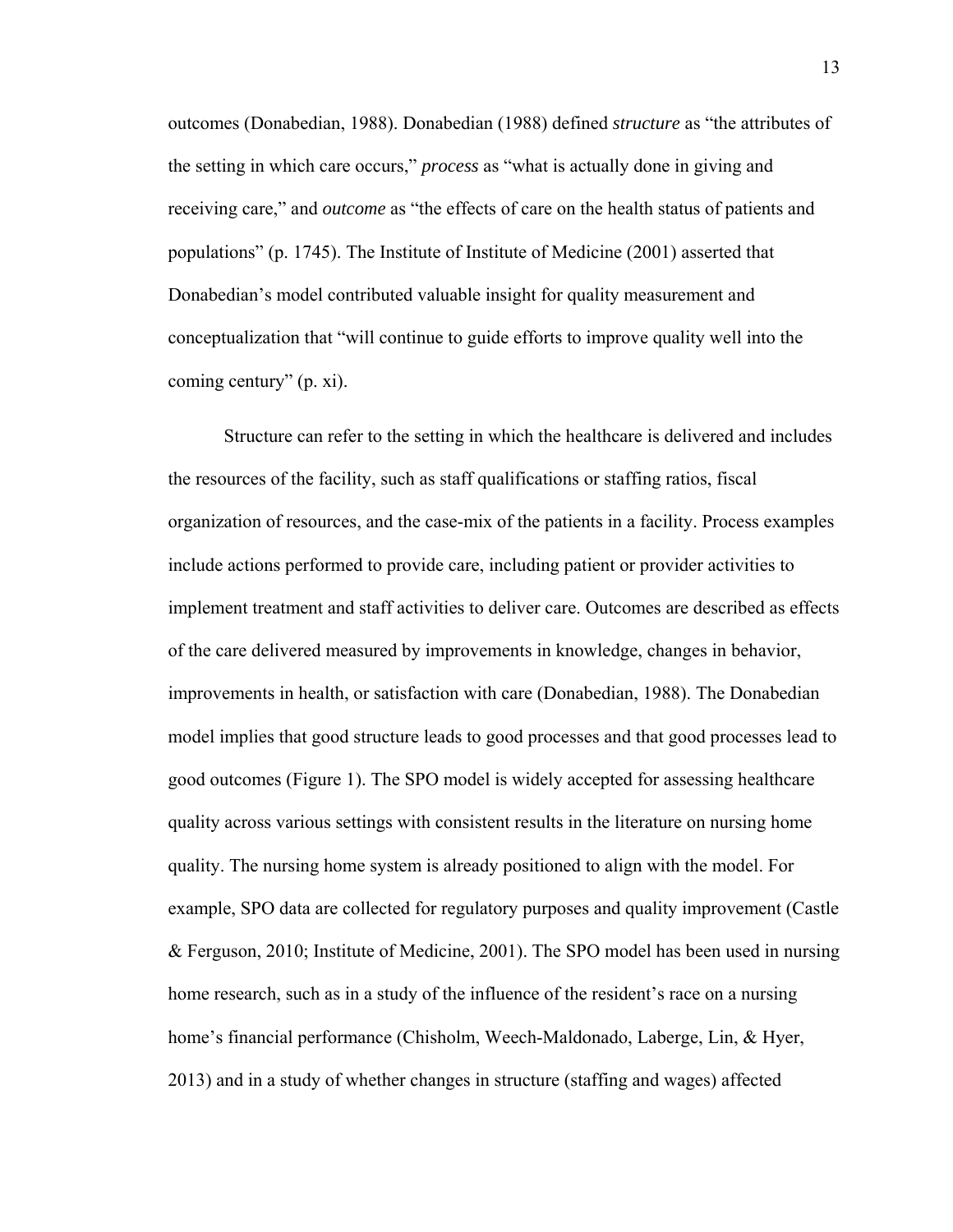process of care and quality outcomes (Hyer, Thomas, Johnson, Harman, & Weech-

Maldonado, 2013).

#### **Figure 1. Donabedian Structure-Process-Outcome Model to Assess Healthcare**

**Quality** (Shekelle, MacLean, & Ouslander, 2017)



Source: J.B. Halter, J.G. Ouslander, S. Studenski, K.P. High, S. Asthana,<br>M.A. Supiano, C. Ritchie, W.R. Hazzard, N.F. Woolard: Hazzard's Geriatric<br>Medicine and Gerontology, Seventh Edition, www.accessmedicine.com<br>Copyrigh

The SPO model provides a foundation to explore components involved in nursing home quality and to develop potential targets for intervention to improve quality. Quality can be evaluated through relationships among the structural, process, and outcome elements. The model defines a playing field for identifying variables likely to be relevant to quality that can be used to inform and evaluate nursing home policies. The model also provides a capacity to provide ongoing evaluation of quality as changes are introduced into nursing homes and how they align with quality improvement goals.

The SPO model is adaptable to quality inquiry to inform policy at all levels. For example, the model can be used to assess quality at a state level by exploring resource shifts across states or at the state or federal levels, it can be used to support the development of regulations. In addition, the model can be used to guide research to develop, implement, or evaluate policies as a means to improve care and reduce costs.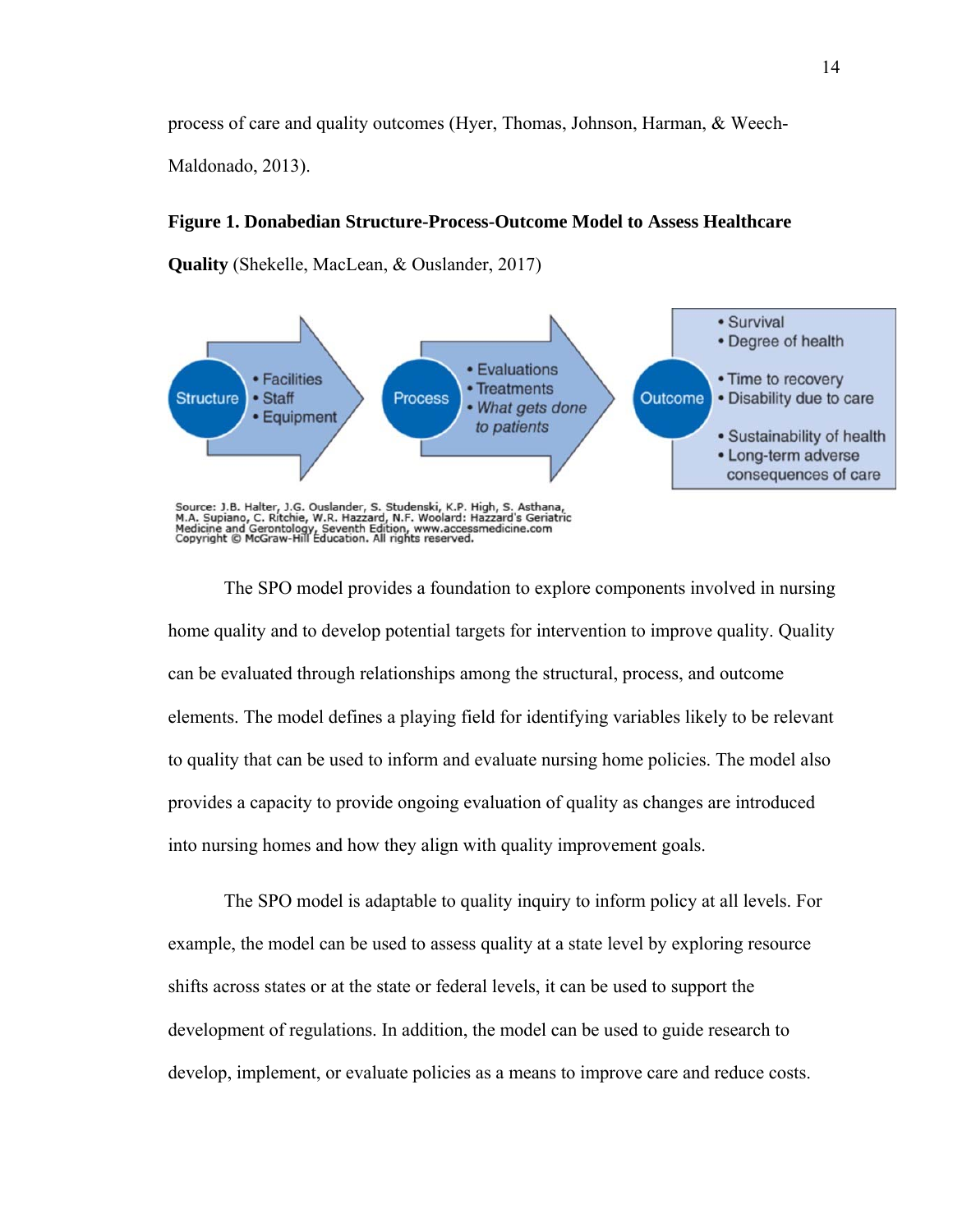With the development of specific quality improvement strategies, the SPO model has the potential to improve health outcomes for nursing home residents.

Poor care quality remains a concern for U.S. nursing homes. However, there are far fewer studies of interventions to improve quality in the nursing home setting compared with either hospitals or physician practices (Alexander & Hearld, 2009). Exploring a complex concept, such as quality, using a well-known theoretical model facilitates communication of findings across multiple disciplines. The model offers opportunity to generate new knowledge in the literature on nursing home quality. For example, describe the relationship between which processes improve health outcomes and then explore quality outcomes outside of clinical or physical measures. The SPO model provides a pragmatic approach to grasp a complex concept and offers a welldefined theoretical foundation to guide research.

In this study, various structural elements, such as staffing or resident characteristics, and processes of care, such as influenza vaccine administration or health assessments, will be analyzed in relation to 30-day rehospitalizations (outcomes) in New Mexico nursing homes. Results of the study will have the potential to identify particular structure-process components that are associated with the outcome of SNF 30-day rehospitalizations (residents who are rehospitalized from the SNF and within 30 days of a hospital discharge). The findings can be used to inform policy and provide recommendations to reduce rehospitalization rates and to improve the quality of healthcare for nursing home residents. A glossary of words and operational definitions used in this study are provided in Appendix B.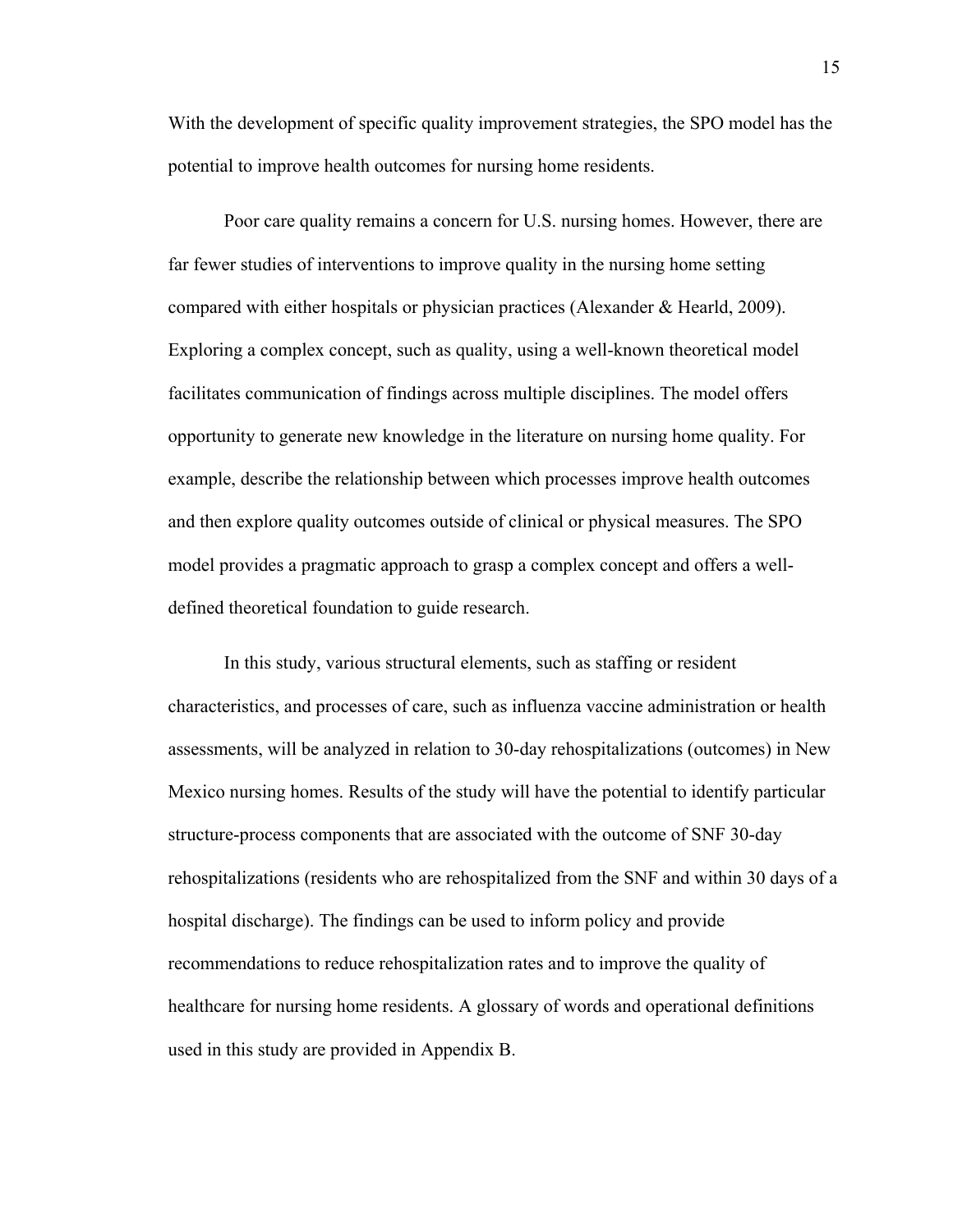#### **Purpose**

The purpose of this study is to determine which resident and facility factors are associated with 30-day rehospitalization from New Mexico nursing homes. The study will analyze existing data from three sources: electronic health records (EHR), the Minimum Data Set, and Nursing Home Compare data pertaining to 10 for-profit nursing homes in New Mexico. The 10 homes are located in Albuquerque and Rio Rancho. They were identified by the nursing home corporation's research team as facilities with EHR data for the proposed study period. The EHR data will pertain to residents admitted from an acute care setting into one of the 10 nursing facilities from July 2015 through July 2016.

#### **Specific Aims**

The specific aims of the study:

- 1. To explore which resident risk factors are more likely to predict a rehospitalization from a nursing home within 30 days of a discharge from an acute hospital stay.
- 2. Assess the structural-process differences among nursing homes that can influence the rates of 30-day rehospitalizations.
- 3. Evaluate policy implications for nursing homes of factors associated with 30-day rehospitalizations.

#### **Research Questions and Hypotheses**

1. Which nursing home factors are most strongly associated with 30-day rehospitalizations in residents?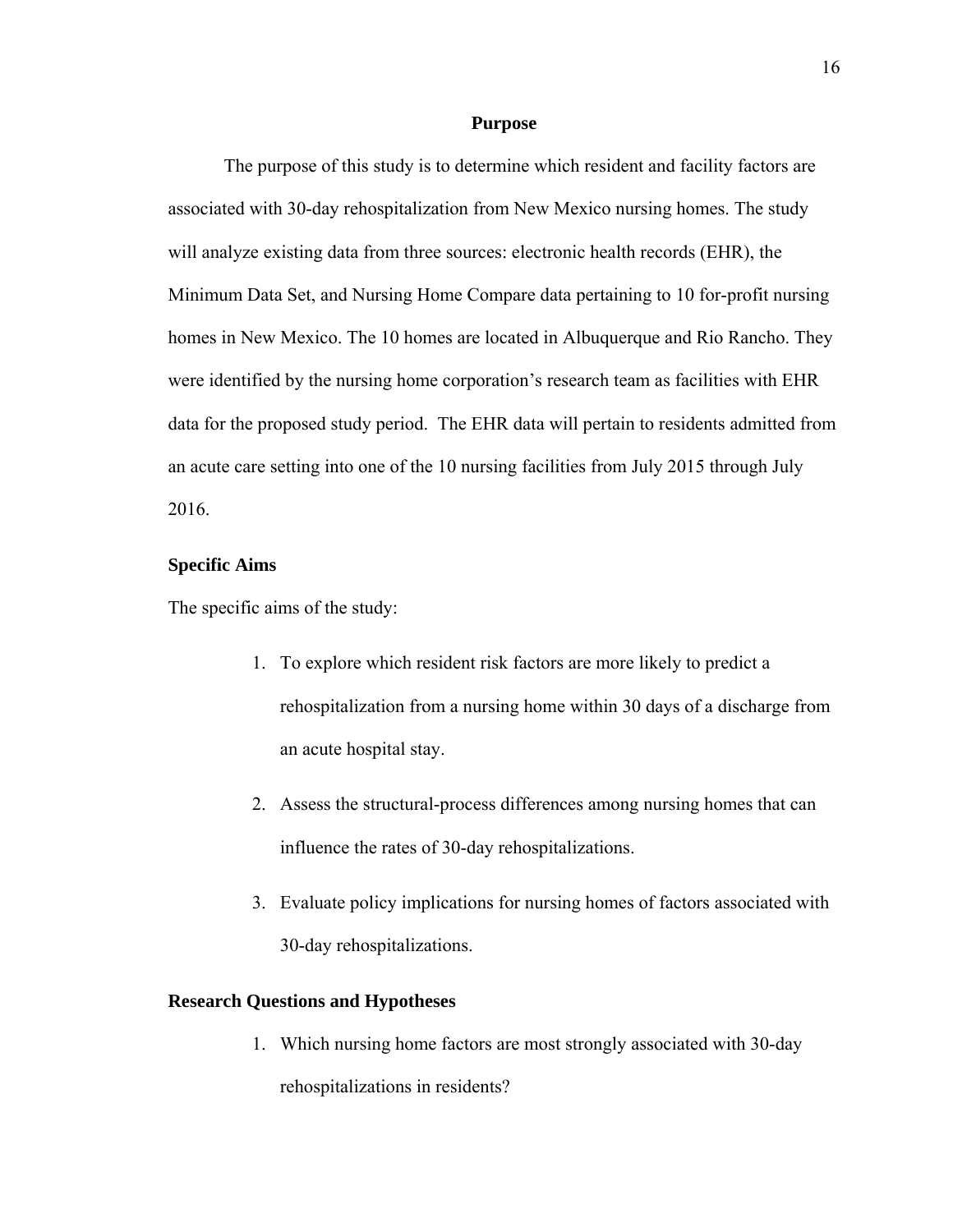- i) Hypothesis: Nursing homes with greater survey deficiencies will have higher 30-day rehospitalization rates.
- ii) Hypothesis: Nursing homes with higher registered nurse staffing hours will have lower 30-day rehospitalization rates.
- 2. What resident factors predict the likelihood that a resident will be rehospitalized within 30 days of their discharge from an acute hospital and subsequent admission into a nursing home?
	- i) Hypothesis: Residents with acute or chronic cognitive impairment (e.g., delirium, dementia, or severe mental illness) will have higher 30-day rehospitalization rates.
	- ii) Hypothesis: Residents with an advance directive in place will have a lower 30-day rehospitalization rate compared with residents who do not have advance directives.

#### **Limitations**

There are several limitations to this dissertation study. First, all 10 nursing homes are located in New Mexico and are owned by the same corporation. The facilities are also in an urban setting, which means that data were not collected from rural facilities or from residents of rural facilities. Second, because this study is using existing data sources, I will have no control over data definitions or entry, hence, little control over missing data. Because of this, the data might not contain the necessary information to answer all research questions or to adequately test each hypothesis. I will attempt to determine whether data are missing at random, in which case it might be possible to impute missing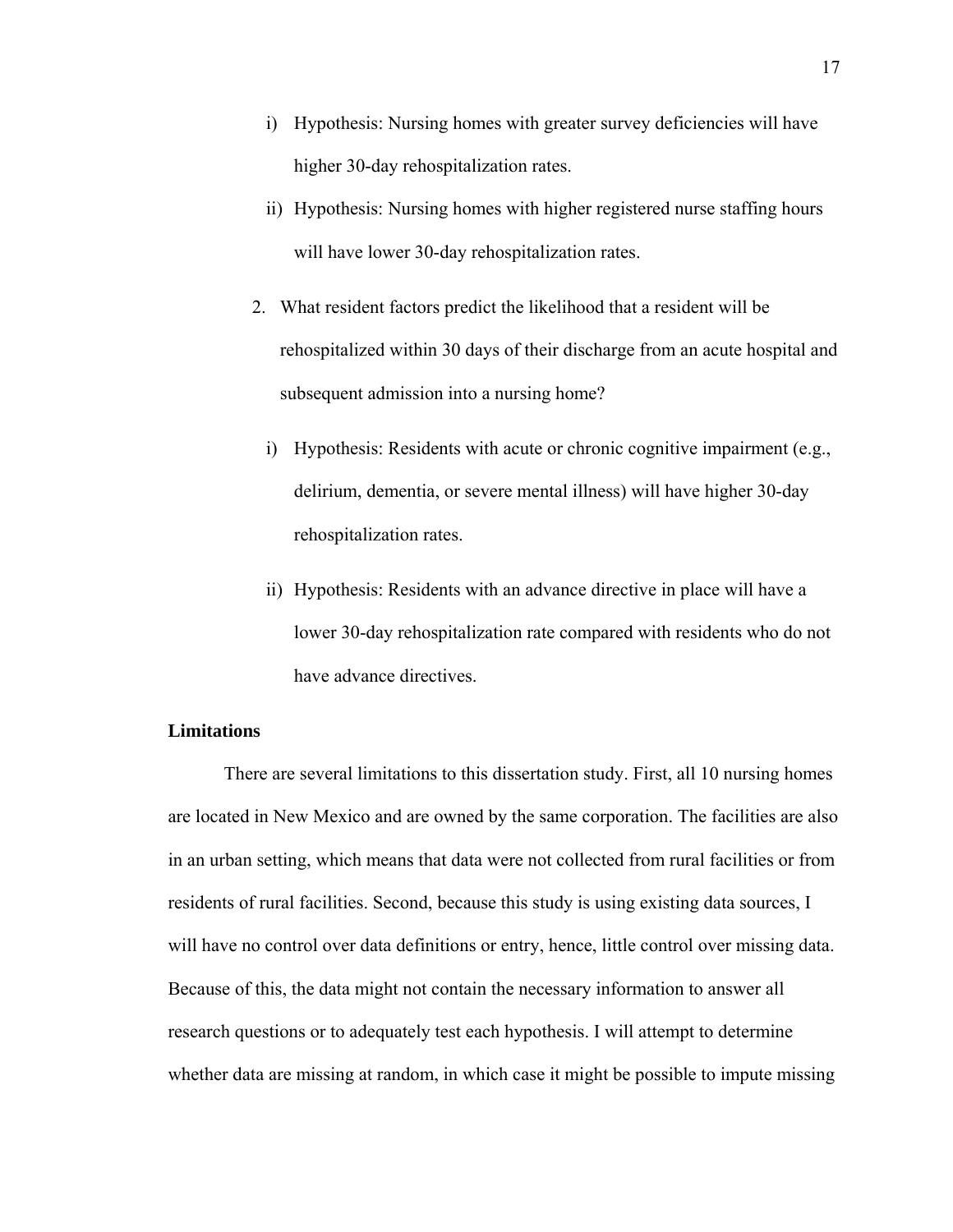values. Finally, the Minimum Data Set is likely to be entered correctly because it is a known documentation record with clear guidelines in frequency of documentation and is a regulation requirement. However, electronic health records are not required and only fairly recently were implemented by these nursing homes. Therefore, there might be little or no way to identify or control possible data entry mistakes.

#### **Policy Implications**

Several policy implications exist relating to nursing home rehospitalizations. First, rehospitalization can cause or result from preventable harms to vulnerable residents living in nursing homes. Second, the rising cost of nursing home care is a major concern. Avoiding preventable hospitalizations and associated costs contributes to Medicare sustainability. Third, rehospitalization rates impact a nursing home's overall quality report; thus, it is important to consider how the reporting of rehospitalization rates would impact consumers' decisions and market competition. Hospitals might encourage patients to choose a specific home or discharge patients based on the publicly reported rates.

With increasing movement toward pay for performance or value-based purchasing, hospitals and nursing homes are seeking strategies to improve systems of care and might begin to endorse facilities based on public ratings. In fact, many nursing homes across the country are already participating in a demonstration to receive payment awards for high performance in select quality measures (cms.gov, 2015). Nursing homes are confronted with impending financial penalties for exceeding a set rehospitalization rate. An unintended consequence of imposing penalties could be that nursing homes avoid sending residents to a hospital when they need advanced care that the nursing home lacks the resources to deliver. Conversely, public reporting is associated with improved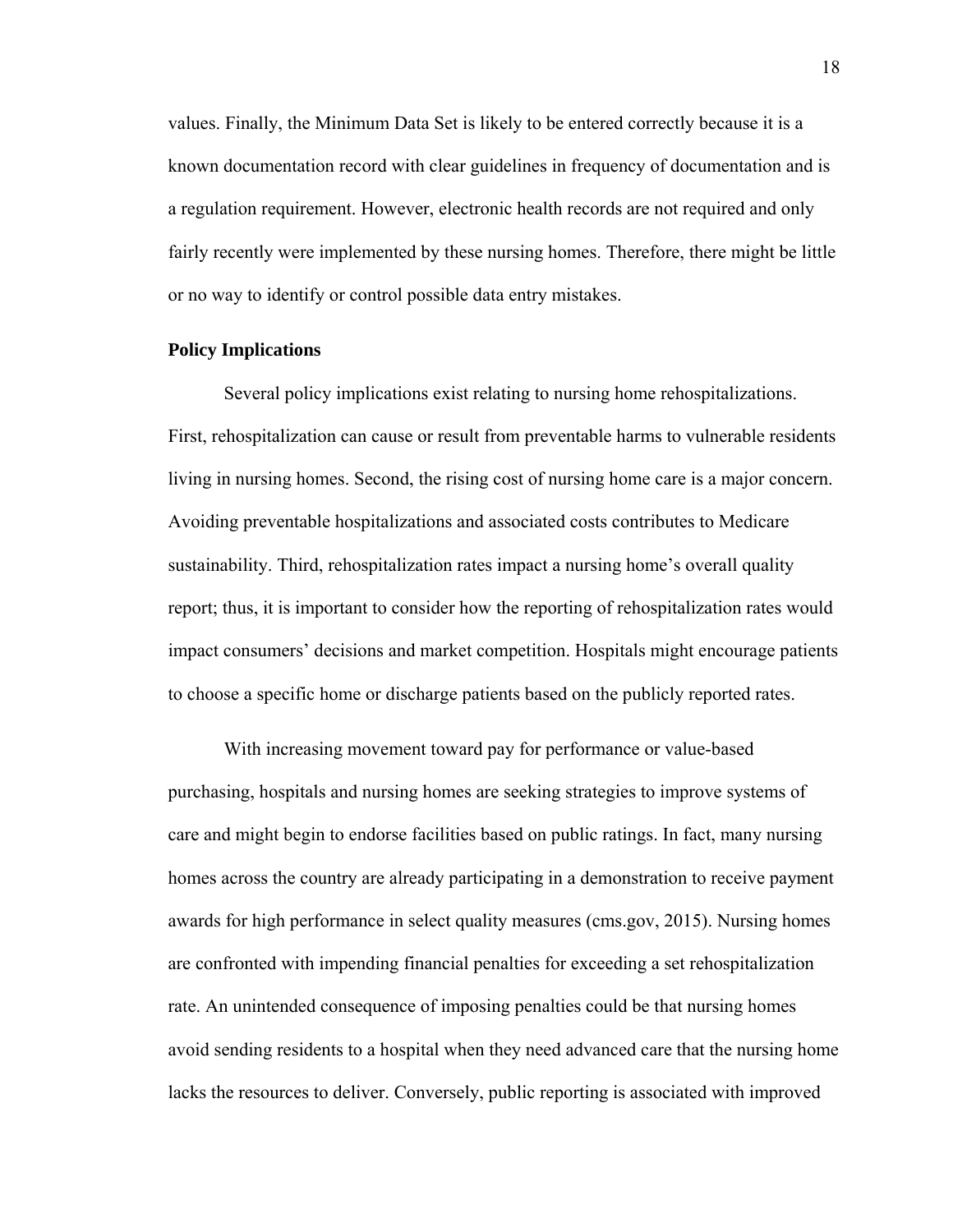post-acute care quality measures (Werner et al., 2009) and has the potential to reduce rehospitalization rates and to improve the overall quality of care in nursing homes. The policy implications of rehospitalizations as a quality indicator are significant; therefore, it is critical to understand the factors that influence rehospitalizations from nursing homes.

#### **Subsequent Chapters**

In Chapter 2, I review the literature pertaining to the outcome of 30-day rehospitalizations from nursing facilities, focusing on evidence of resident characteristics and nursing facility factors related to that outcome. Chapter 3 provides a more detailed account of the study methods, including the specific data sources, key variables to be extracted from each of the data sources, and plans for how those data will be analyzed. Chapter 4 delivers the results of the statistical analysis completed. Chapter 5 is the discussion chapter to analyze the results, outlines the limitations of the study, and discusses policy implications.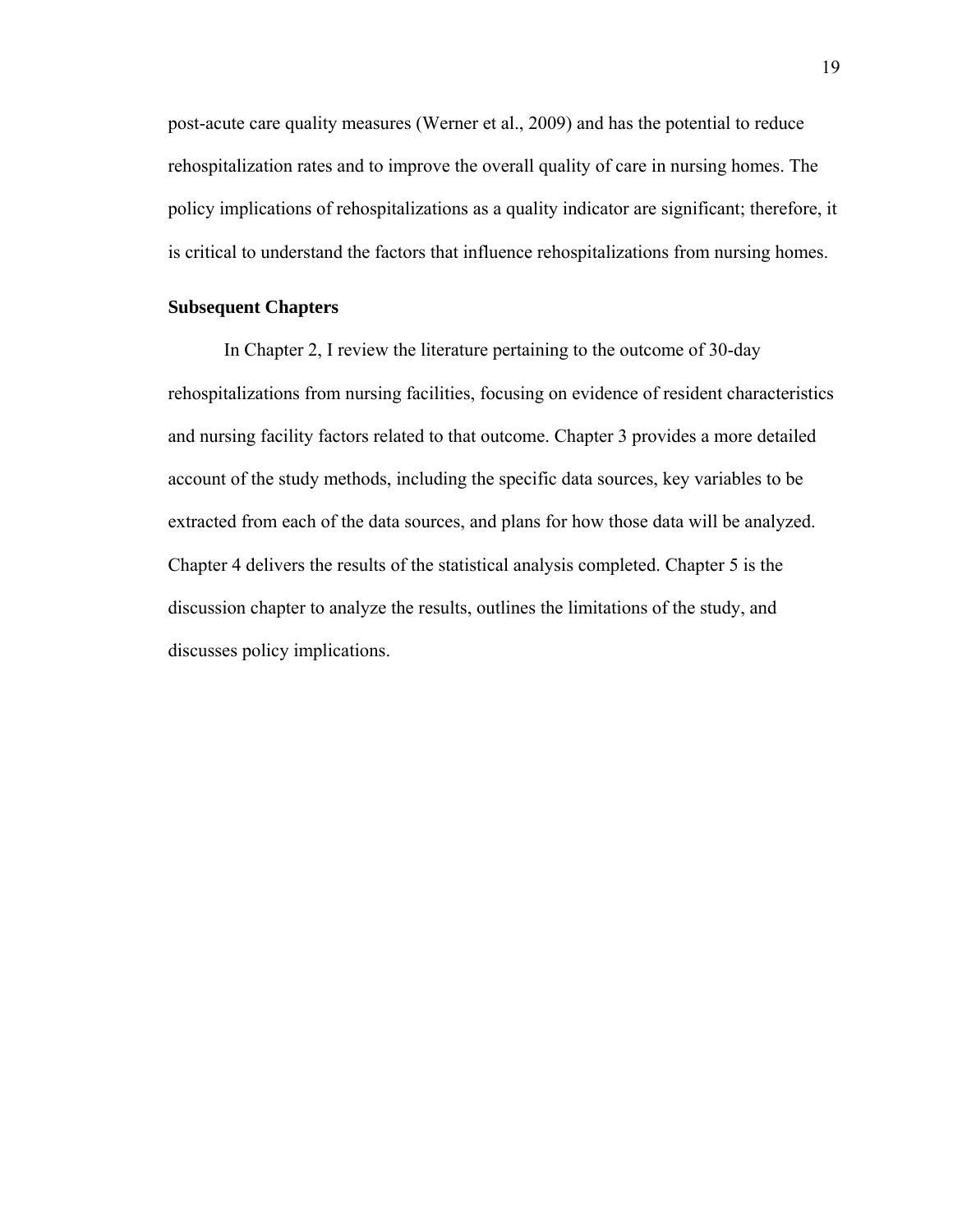# **CHAPTER 2: Literature Review of Resident and Facility Factors Associated with 30-day Rehospitalization**

The issue of rehospitalizations has generated increased attention, with particular concern focused on rehospitalizations from nursing homes. Rehospitalizations for residents are not only costly, they have the potential to cause more harm to patients (e.g., potential exposure to iatrogenic disease or worsening functional decline (Grabowski, Stewart, Broderick, & Coots, 2008; Ouslander et al., 2010), and significantly higher mortality than for patients not readmitted into a hospital (Ahearn et al., 2010; Burke, 2016; Hussain, Cha, et al., 2009). Approximately 20% of Medicare recipients hospitalized for any cause are discharged to a nursing home for short-term skilled nursing care (Office of Inspector General [OIG], 2014), and approximately 20% of Medicare Part A nursing home admissions are rehospitalized within 30 days (Ouslander, Diaz, Hain,  $\&$ Tappen, 2011). Approximately two thirds of all rehospitalizations from nursing homes are potentially preventable, and the proportion of potentially preventable rehospitalization is similar for Medicare Part A patients (all of whom are short-stay) and residents with other payers (most of whom are long-term care residents) (Ouslander et al., 2010).

In 2014, the United States had more than 15,000 nursing homes that provided care for approximately 1.4 million residents (Centers for Disease Control and Prevention [CDC], 2016). Nearly all U.S. nursing homes offer both long-term care and skilled nursing facility (SNF) services. Long-term care is needed for management of chronic illness or disability, and skilled nursing provides rehabilitation services or advanced nursing care after an acute hospital stay. An individual might require SNF services after a hospitalization to recover from a medical illness, such a pneumonia, or from a surgical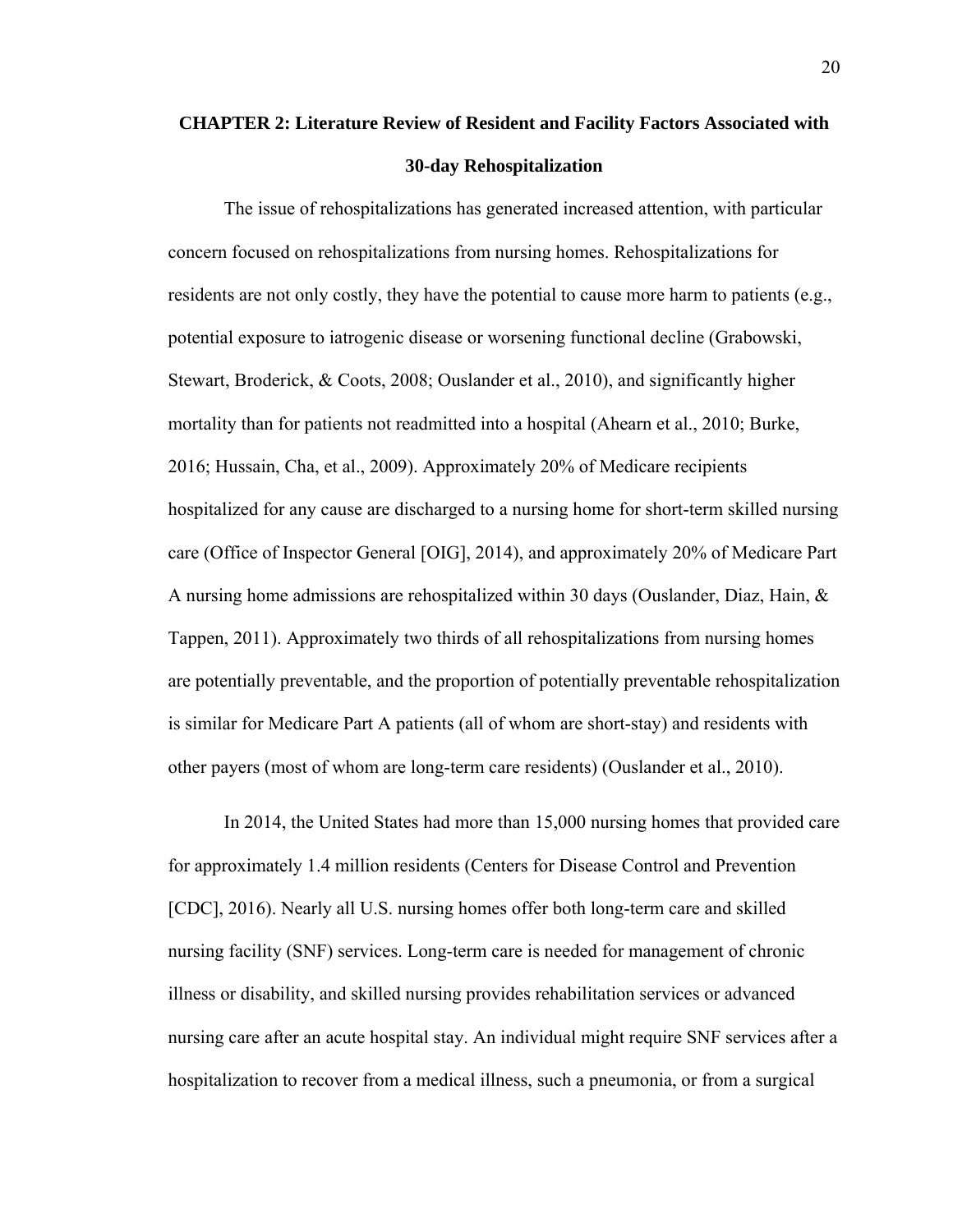procedure, such as hip or knee replacement. Medicare Part A covered 2.4 million SNF stays for 1.7 million residents annually in 2014 and also in 2015, with close to \$28.5 billion in expenditures in 2014 and \$29.8 billion in 2015 (MedPac, 2016, March, 2017). The number of Medicare beneficiaries totaled more than 55 million in 2015 (Kaiser Family Foundation, 2016), and with the population of older adults growing at a notably faster rate in the United States than any other age group, the need for nursing home services is expected to rise. Between 2010 and 2014, the rate of potentially avoidable 30 day rehospitalizations during a Medicare Part A SNF stay decreased modestly, from 13% to 11% of all SNF stays, but rehospitalizations following discharge from a SNF stay increased (MedPac, 2016, March).

Nursing homes have receive federal and state revenues, with Medicaid primarily covering long-term care and Medicare covering skilled nursing services. Accordingly, nursing homes have federal oversight from the Centers for Medicare and Medicaid Services (CMS) and from state departments. These agencies establish the regulatory guidelines and standards nursing homes must follow to be eligible for certification and reimbursements. To ensure the delivery of high quality care and to assess for adherence to guidelines, nursing homes are subject to routine inspections as part of their certification process. Nursing home quality is assessed by a mix of structural, process, or outcome quality indicators and measures (Castle  $\&$  Ferguson, 2010). Specifically, in 2016, nursing homes were evaluated on nine short-stay quality indicators for residents who stayed fewer than 100 days in a SNF and 15 long-stay quality measures for longterm care residents who stayed longer than 101 days. These quality measures are continuously evaluated by CMS to determine relevance and to ensure they are effective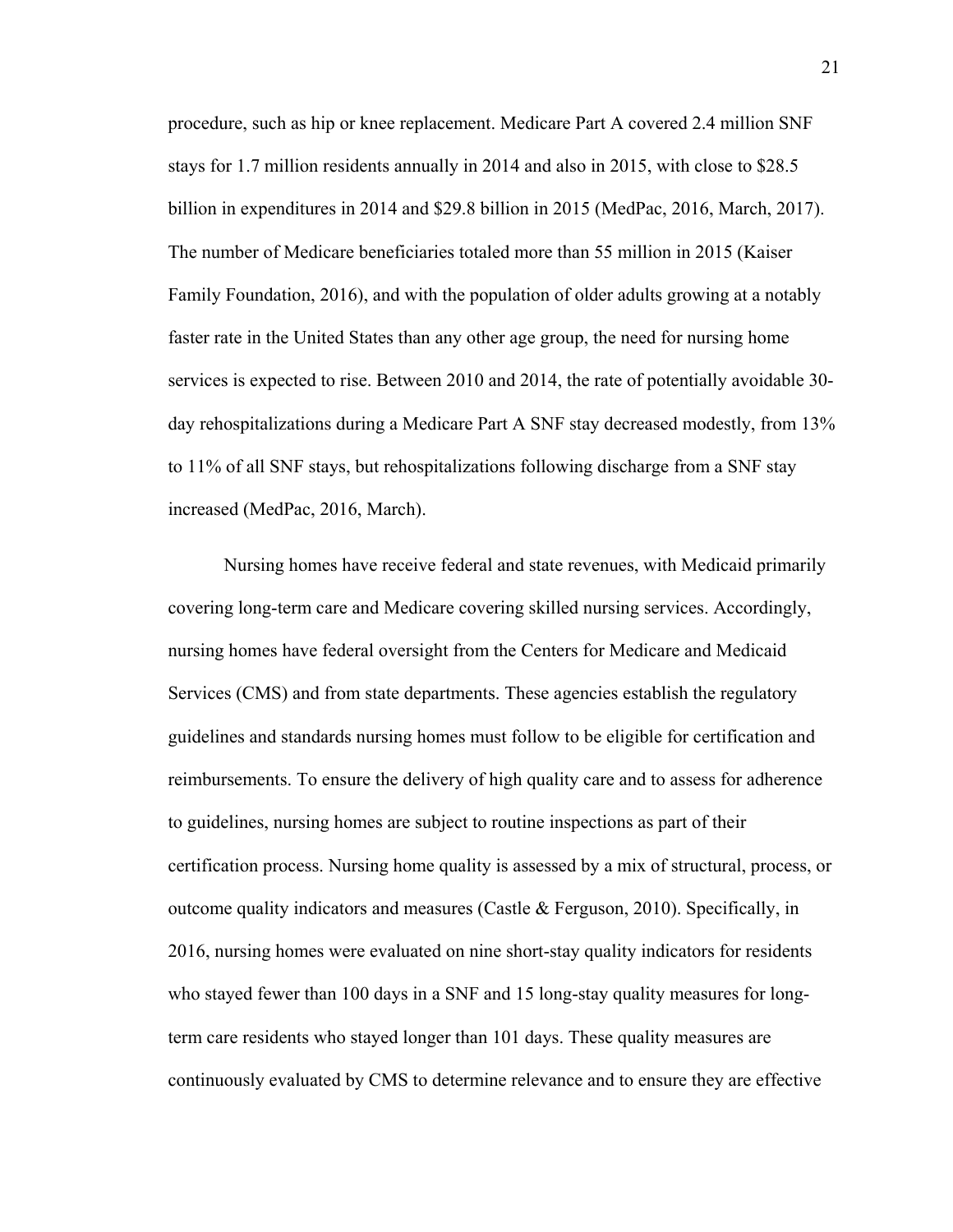in assessing nursing home quality. Details of each quality measure are provided in Appendix A.

Despite CMS setting high quality criteria for nursing facilities, substandard care remains a concern. A 2014 OIG report confirmed that 22% of Medicare SNF residents experienced an adverse event, which is described as "harm to a patient or resident as a result of medical care, including the failure to provide needed care" (OIG, 2014, p. 2). Furthermore, the physicians examining these cases determined that 59% of the adverse events reviewed were clearly or likely preventable. Other studies have found similar rates of preventable rehospitalization among nursing home residents for whom the payer was Medicare Part A (Ouslander et al., 2010).

#### **Rehospitalization**

In general, individuals discharged to a nursing facility after an acute hospital stay are more likely to be readmitted to the hospital compared with patients discharged elsewhere (e.g., home/community) (Allen et al., 2011; Bogaisky & Dezieck, 2015; Hain et al., 2012; Kind et al., 2007; Lavernia, Villa, & Iacobelli, 2013; Mor et al., 2010; Silverstein, Qin, Mercer, Fong, & Haydar, 2008). Based on Medicare claims data from 2003-2004, approximately 20% of all hospitalized Medicare beneficiaries were rehospitalized within 30 days of a hospital discharge (Jencks, Williams, & Coleman, 2009). Nationwide, the 30-day rehospitalization rate among Medicare beneficiaries discharged to a SNF increased from 18.2% in 2000 to 23.5% in 2006, a 29% relative increase (Mor et al., 2010). However, in recent years, among Medicare beneficiaries, rehospitalizations from SNFs decreased from 12.4% in 2011 to 10.4% in 2015 (MedPac, 2017).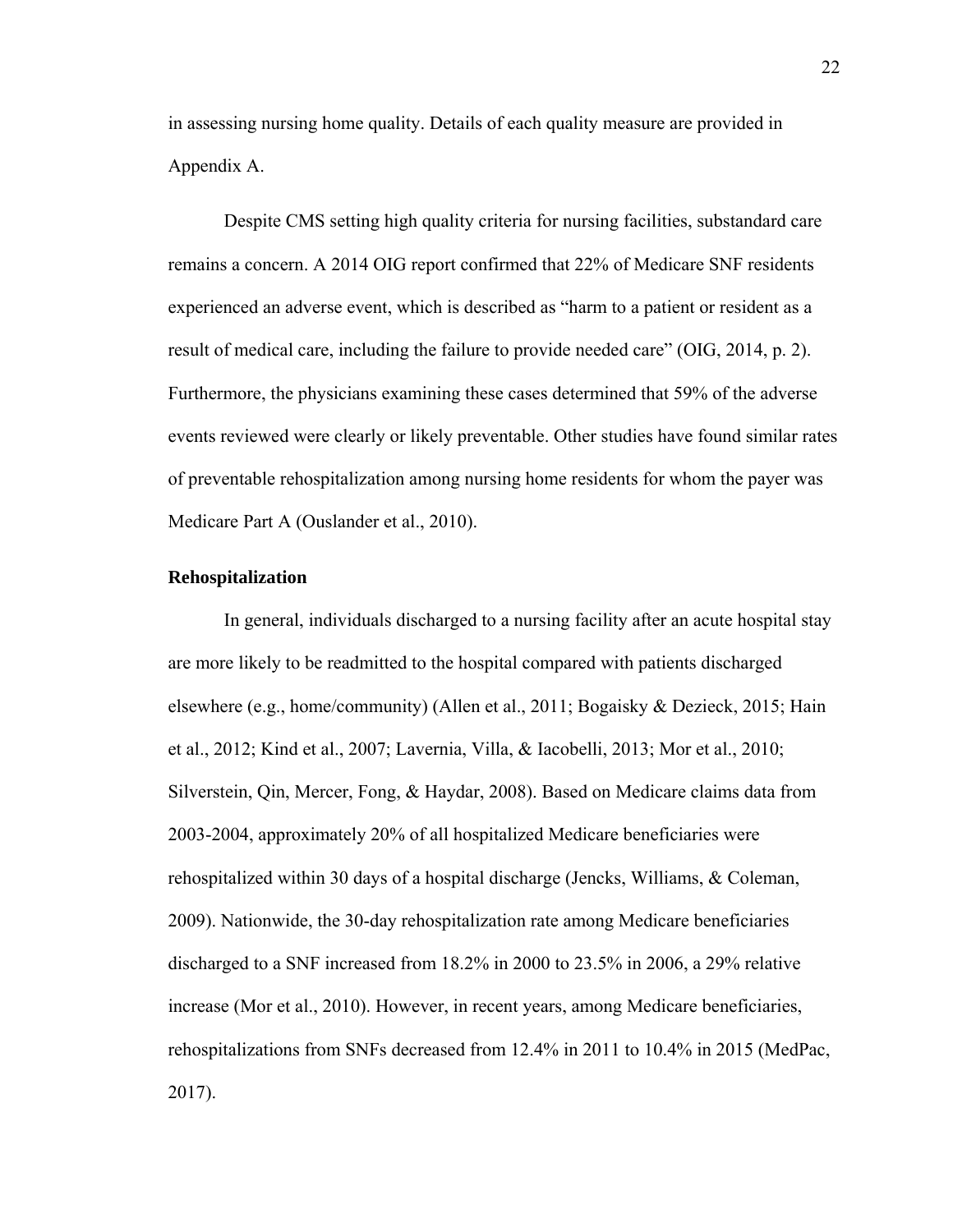In the 2014 Office of Inspector General report, *Adverse Events in Skilled Nursing Facilities: National Incidence Among Medicare Beneficiaries,* the majority of adverse events (79%) caused a category F level of harm which comprises a prolonged SNF stay, a transfer to a different SNF or post-acute facility, or a hospitalization (see Appendix C for explanation of the categorization scheme). A hospitalization is defined as an admission to an inpatient care unit, to a hospital observation unit, or to an emergency department (Office of Inspector General [OIG], 2014). Based on a representative sample of SNF stays in August 2011 for which Medicare was the payer, approximately 60% of residents who experienced a harmful event were sent to a hospital for treatment (19% of all Medicare beneficiary SNF stays). The estimated Medicare expenditures for that month were \$208 million, which translates to approximately \$2.8 billion annually (Office of Inspector General [OIG], 2014). Previous evidence suggests these hospitalizations could be avoidable with appropriate treatment in the nursing home (Grabowski et al., 2008; Ouslander et al., 2010).

In a 2011 national analysis, unadjusted hospitalization rates varied in nursing homes across the country from less than 1% to 68.7% with the average at 25% (Office of Inspector General, 2013a) and prompted a closer examination of hospitalizations from nursing homes. Based on their findings, the OIG offered two recommendations to CMS: (a) develop a quality measure for nursing homes that describes resident hospitalization rates and (b) include this measure as a part of the state survey process for certification (Office of Inspector General, 2013a). Further supporting this effort, Congress passed two important pieces of legislation as part of the Affordable Care Act to improve outcomes of hospital transfers and to reduce rehospitalizations in an effort to increase nursing home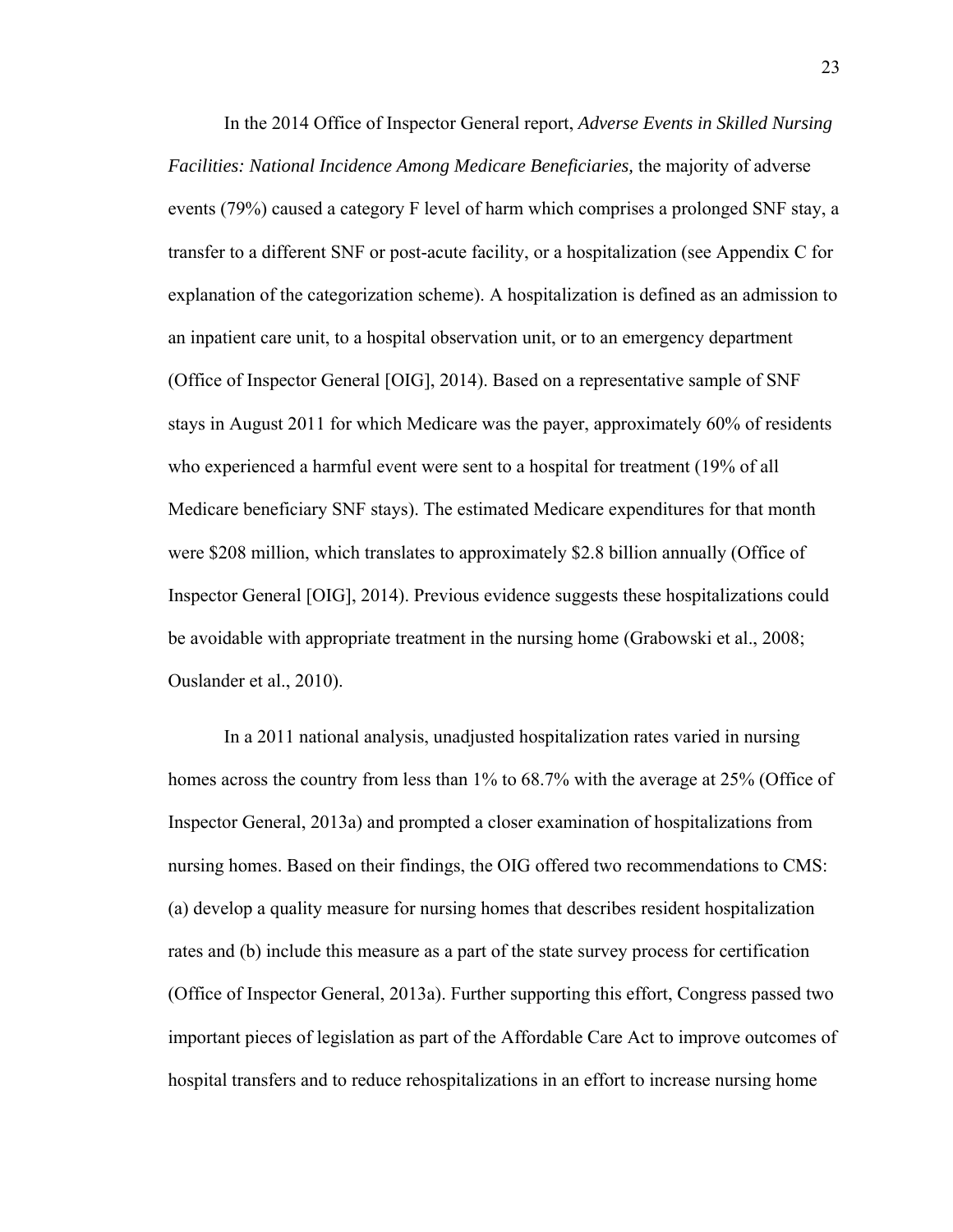accountability. First, the Improving Medicare Post-Acute Care Transformation Act of 2014 (IMPACT Act) required SNFs and other post-acute care facilities to submit uniform patient data using standard definitions and to establish a quality reporting program with overall aims to improve quality of care, improve health, and reduce costs of care (CMS, 2015). Second, the 2014 Protecting Access to Medicare Act included provisions for SNFs to be financially penalized for exceeding a set rehospitalization rate, with penalties expected to begin in 2018 (Carnahan et al., 2016).

Following the passage of these significant pieces of legislation, CMS followed OIG recommendations to develop a new nursing home quality measure, the Skilled Nursing Facility Rehospitalization Measure (SNFRM). The SNFRM "estimates the riskstandardized rate of all-cause, unplanned rehospitalizations for SNF Medicare FFS [feefor-service] beneficiaries within 30 days of discharge from their prior proximal short-stay acute hospital discharge" (Smith et al., 2015, p. 3). The measure includes a SNF admission within one day of discharge from an acute hospital stay from an inpatient system, from a critical access hospital, a psychiatric hospital, or from a cancer hospital, and it excludes planned rehospitalizations and certain SNF stays (Smith et al., 2015).

Given the sizable disparity in hospitalization rates among nursing homes, it is necessary to examine resident and facility factors associated with rehospitalizations. Previous knowledge indicates specific resident-level factors increase risk for hospitalization, such as medical conditions (Grabowski et al., 2008; Jencks et al., 2009), and similarly, facility-level factors are associated with rehospitalizations (Grabowski et al., 2008; Office of Inspector General, 2013a). For example, a common reason for rehospitalization is cardiovascular disease (e.g., chest pain, heart failure) even when that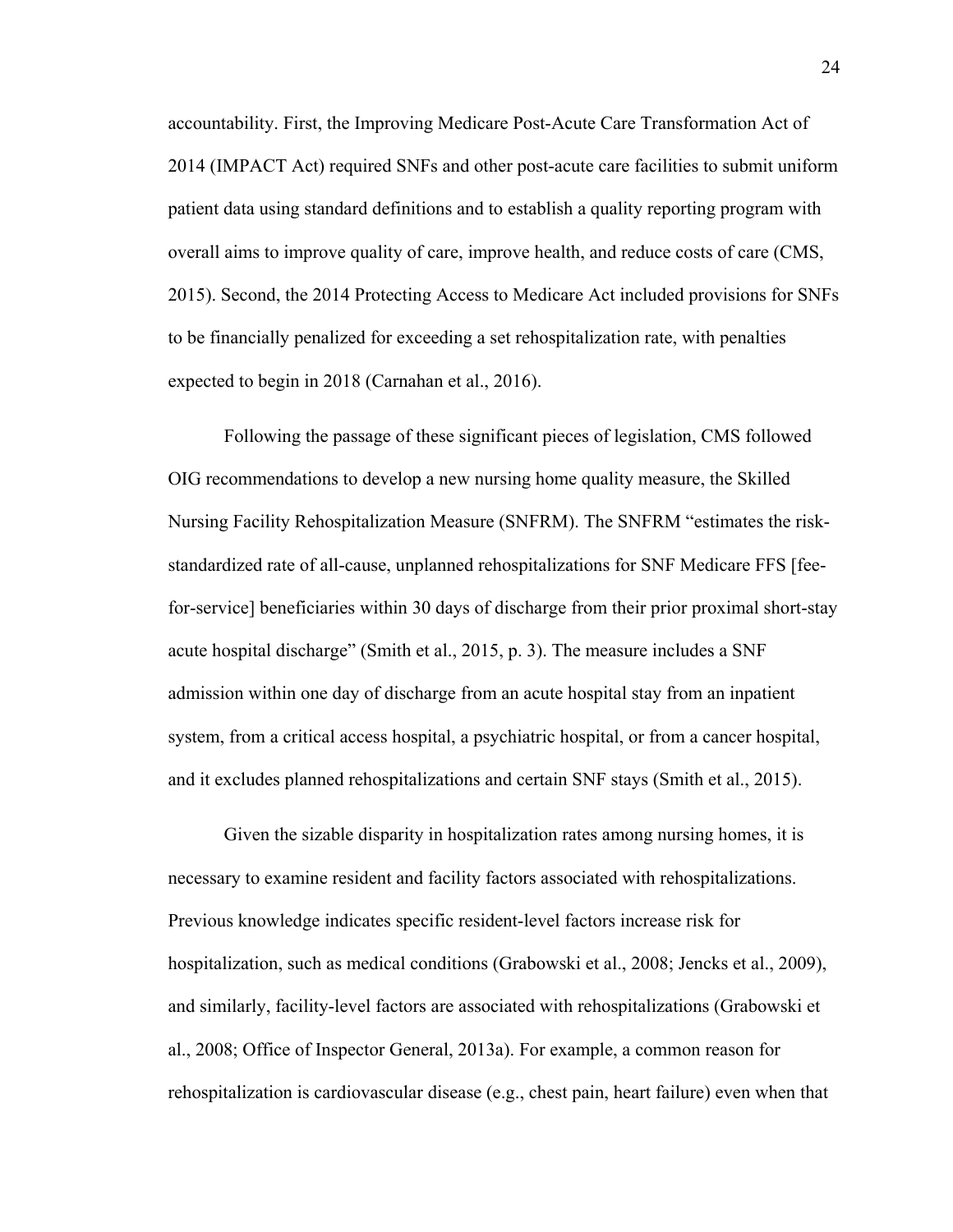was not the reason for the initial hospitalization (Ouslander et al., 2011). However, with the recent development of the specific SNFRM guidelines, only a few studies have sought to use this new outcome measure to simultaneously examine resident and facility factors associated with rehospitalizations. The literature was reviewed to determine the current state of knowledge about the risk factors and predictors of rehospitalized SNF residents and the facility characteristics associated with rehospitalizations. Specific goals were to: (a) summarize the literature on resident risk factors associated with 30-day rehospitalizations, (b) summarize the literature on facility characteristics associated with 30-day rehospitalizations, (c) identify the gaps in the research, and (d) provide evidence for independent variables to guide this dissertation study.

# **Literature Review Methods**

**Databases and search terms.** Comprehensive literature searches were conducted using the Academic Complete, CINAHL, PubMed, and PscyhInfo databases for peerreviewed academic journal articles under the guidance of a librarian. Keyword search combinations included: ["long term care" OR "nursing home" OR "nursing facility" OR "nursing facilities"] AND ["rehospitalization" OR "rehospitalization"]. No parameters were set for dates; thus, dates started with the earliest date available for each database. An additional search was conducted using the Grey Literature Report database and Google searches to include research for health services, such as technical reports and official or noncommercial published government reports.

**Selection of Articles for Review.** The review was limited to studies that (a) included U.S. nursing homes; (b) focused on the 30-day rehospitalization outcome from a nursing facility, nursing home, or SNF; (c) described risk factors or predictors of a 30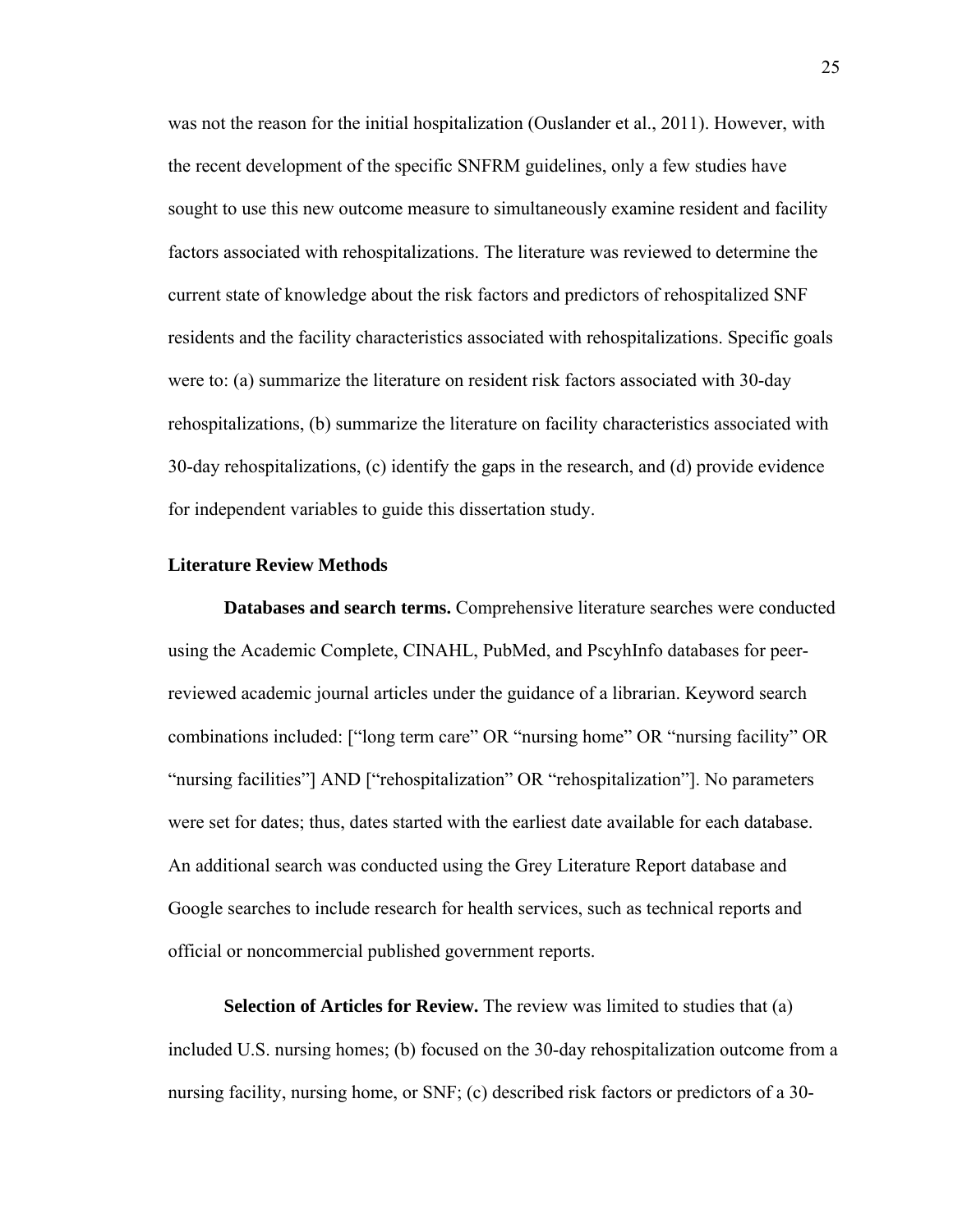day rehospitalization, (d) was published in a peer-reviewed journal, and (e) was a primary study. Studies were included if they evaluated multiple groups in their study, such as hospitalizations in nursing home residents and community-dwelling older adults. Studies were excluded from this review when they (a) did not analyze rehospitalizations in nursing facility residents; (b) included rehospitalizations from a setting other than a nursing home, such as a long-term care hospital; (c) examined predictors beyond 30 days or did not specify the time period of the hospitalization; and (d) were editorial or opinion articles, narrative review articles, dissertations, or theses.

The search returned 800 articles published between 1992 and November 2016. An additional 12 studies were identified from reference lists and the grey literature. Among the 812 articles identified, titles were screened for relevance, and duplicates were excluded. From these, 309 abstracts were reviewed for relevance, 56 articles were identified as potentially relevant, and 34 were excluded during the full-text review. The final review included 22 peer-reviewed articles published between 2005 and 2016 (See Appendix D for PRISMA flow of information diagram for this literature review).

A data extraction table was used to document author, study design, data source with year studied, and the number of participants or number of nursing homes with resident factors (Appendix E) and facility factors (Appendix F) associated with a 30-day rehospitalization after an acute hospital stay. Many of the articles had overlap in their analysis, including both resident and facility factors in their findings.

### **Resident Factors**

Resident characteristics are commonly reported in exploring risk and are an identified outcome. Individual resident differences have the potential to explain risk in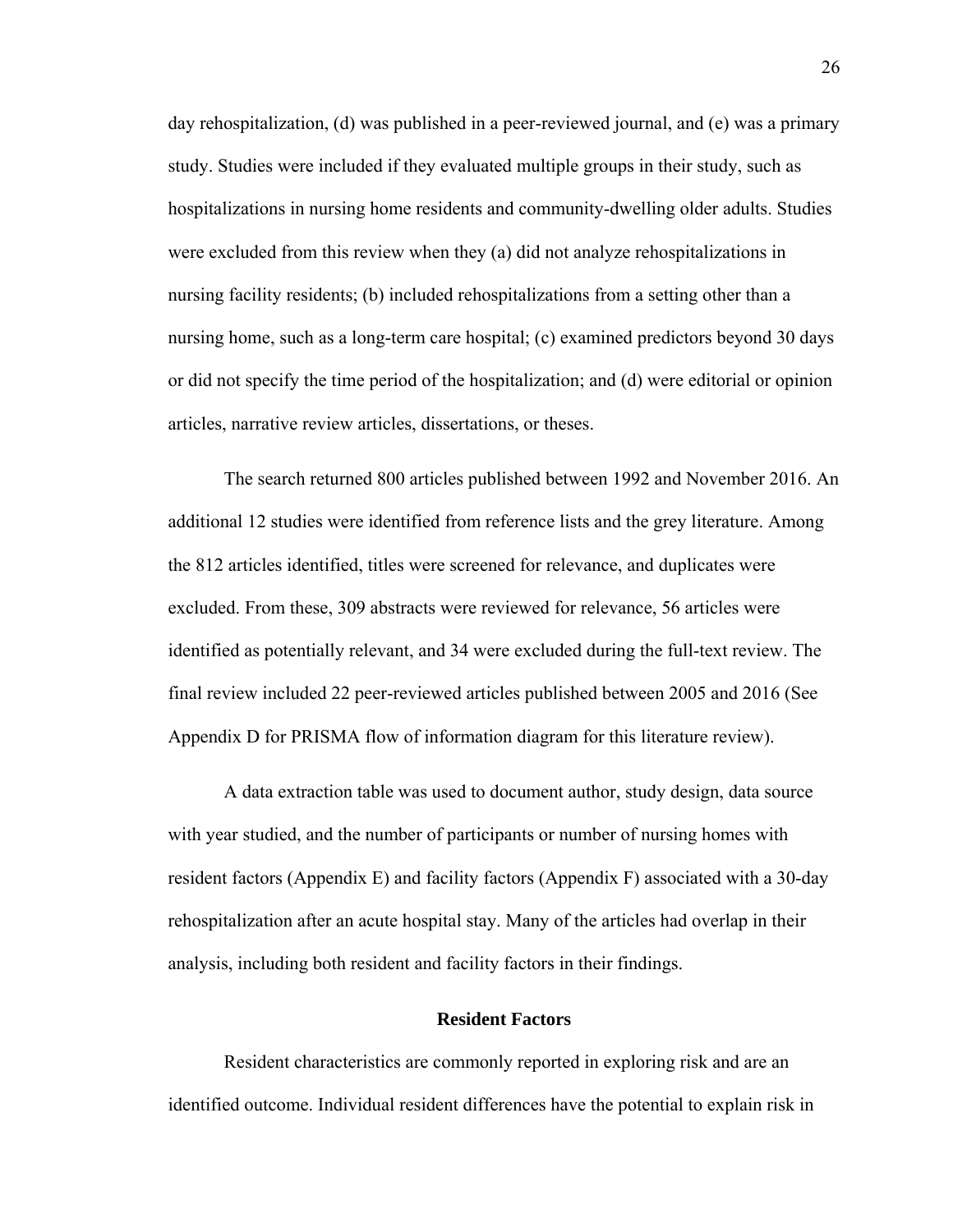specific health conditions or in demographic factors and offer information such as medical diagnoses or reasons for rehospitalization. The availability of claims and enrollment data provides greater access to this type of information for national analysis. Because nursing homes are required to complete resident assessment information, these assessments offer additional insight into resident characteristics, such as physical abilities or cognitive assessments. Lastly, to understand risk and predictors of rehospitalizations, recent utilization of electronic health records in nursing homes provides a new opportunity to examine detailed health information.

# **Medical Conditions**

Among residents rehospitalized after a SNF admission, the most common medical diagnoses were congestive heart failure, (Bogaisky & Dezieck, 2015; Lima et al., 2012; Ouslander et al., 2011; Ouslander et al., 2016), chronic obstructive pulmonary disease (Bogaisky & Dezieck, 2015; Lima et al., 2012; Ouslander et al., 2016), and chronic kidney disease-renal failure (Bogaisky & Dezieck, 2015; Dombrowski, Yoos, Neufeld, & Tarshish, 2012; Ouslander et al., 2011). Dombrowski et al. (2012) compared rehospitalizations within four to 30 days of a SNF admission, with controls matched for resident age, sex, and admission who were discharged from a SNF with no rehospitalization. The following diagnoses were significant predictors of 30-day rehospitalizations: malignant solid tumors (24% of those rehospitalized compared with 2% of controls,  $P < .001$ ; anemia (78% vs. 46% p = .001) and initial hospitalization for any gastrointestinal (GI) diagnosis or procedure (34% vs.  $8\%$ ,  $p = .001$ ). In a multivariate model, the strongest predictors of rehospitalization were malignant solid tumors ( $OR =$ 10.1), initial hospitalization for GI diagnosis or procedure ( $OR = 4.6$ ), and serum albumin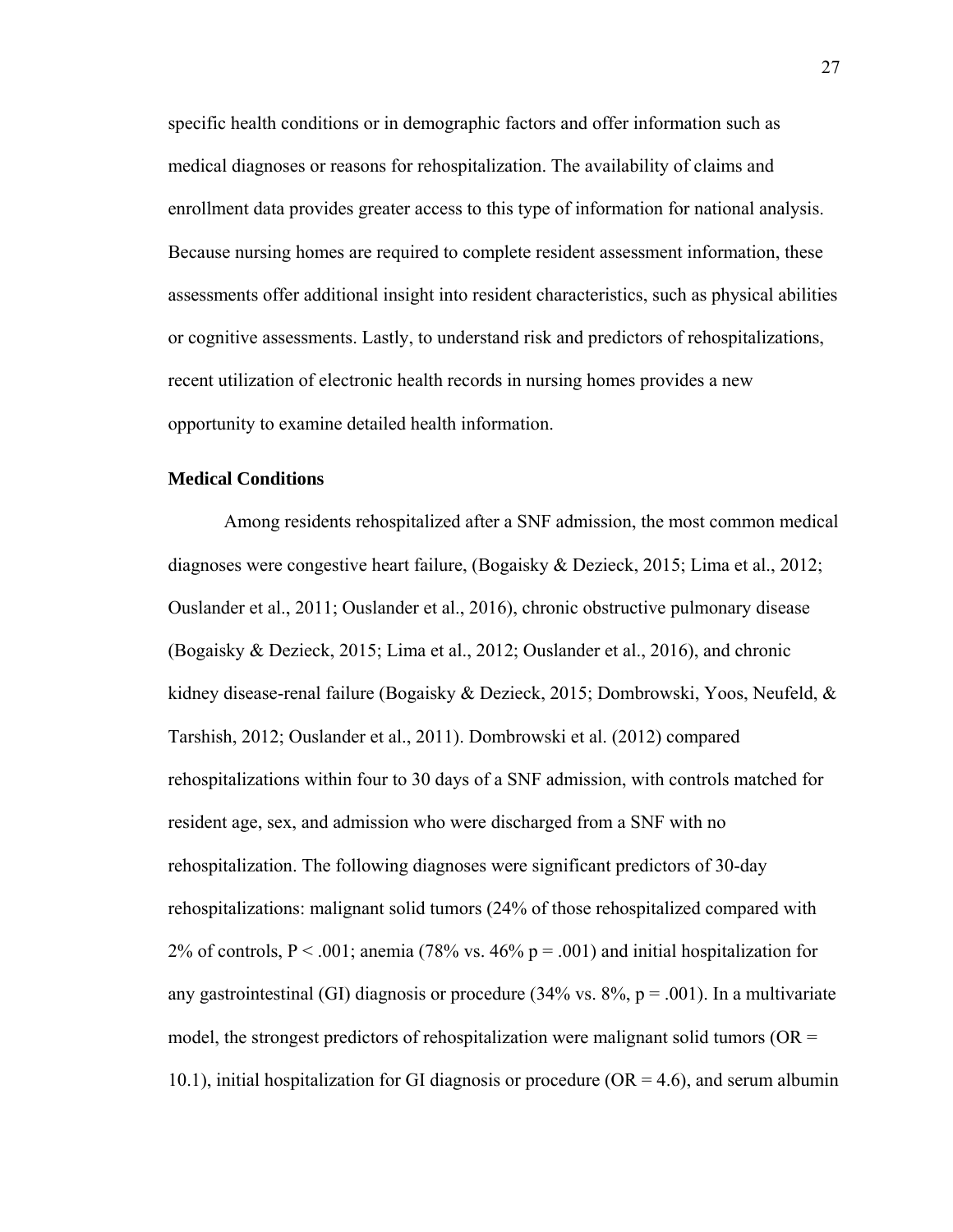(OR = 4.1 per unit decrease) (Dombrowski et al., 2012). Among older Medicare beneficiaries ( $\geq$  75 years), the highest 30-day rehospitalization rates were among patients whose index hospitalization diagnoses were genitourinary and cardiovascular disorders, particularly urinary tract infection and heart failure; rehospitalization was also common for those whose initial hospitalization had been related to chronic kidney disease or chronic obstructive pulmonary disease (Ouslander et al., 2011). Bogaisky and Dezieck (2015) found that a diagnosis of heart failure, chronic obstructive pulmonary disease, renal failure, or pressure ulcer significantly increased relative odds of rehospitalization by 40% to 60% among patients discharged from a hospital to a nursing home.

Other health conditions observed to a greater degree in rehospitalized residents included greater physical impairments assessed on nursing home admission (Li, Glance, Yin, & Mukamel, 2011) and comorbidity level (Charlson Index) (Dombrowski et al., 2012). Approximately half of SNF residents transferred back to a hospital in less than 30 days had multiple comorbid conditions (Ouslander et al., 2016).

Polypharmacy is common among hospitalized Medicare beneficiaries subsequently admitted to SNFs. Lima et al. (2012) found approximately two thirds of more than 18,000 such patients had used more than nine medications in the previous seven days. Polypharmacy was identified in more than one third of SNF patients with a hospital transfer within 48 hours (34%) and within 30 days (38%, n.s.) after admission (Ouslander et al., 2016). Pain was identified as a common reason related to rehospitalization in 17% to 20% of residents readmitted within 30 days (Dombrowski et al., 2012) but did not discriminate between those who were readmitted and those who were not (Dombrowski et al., 2012).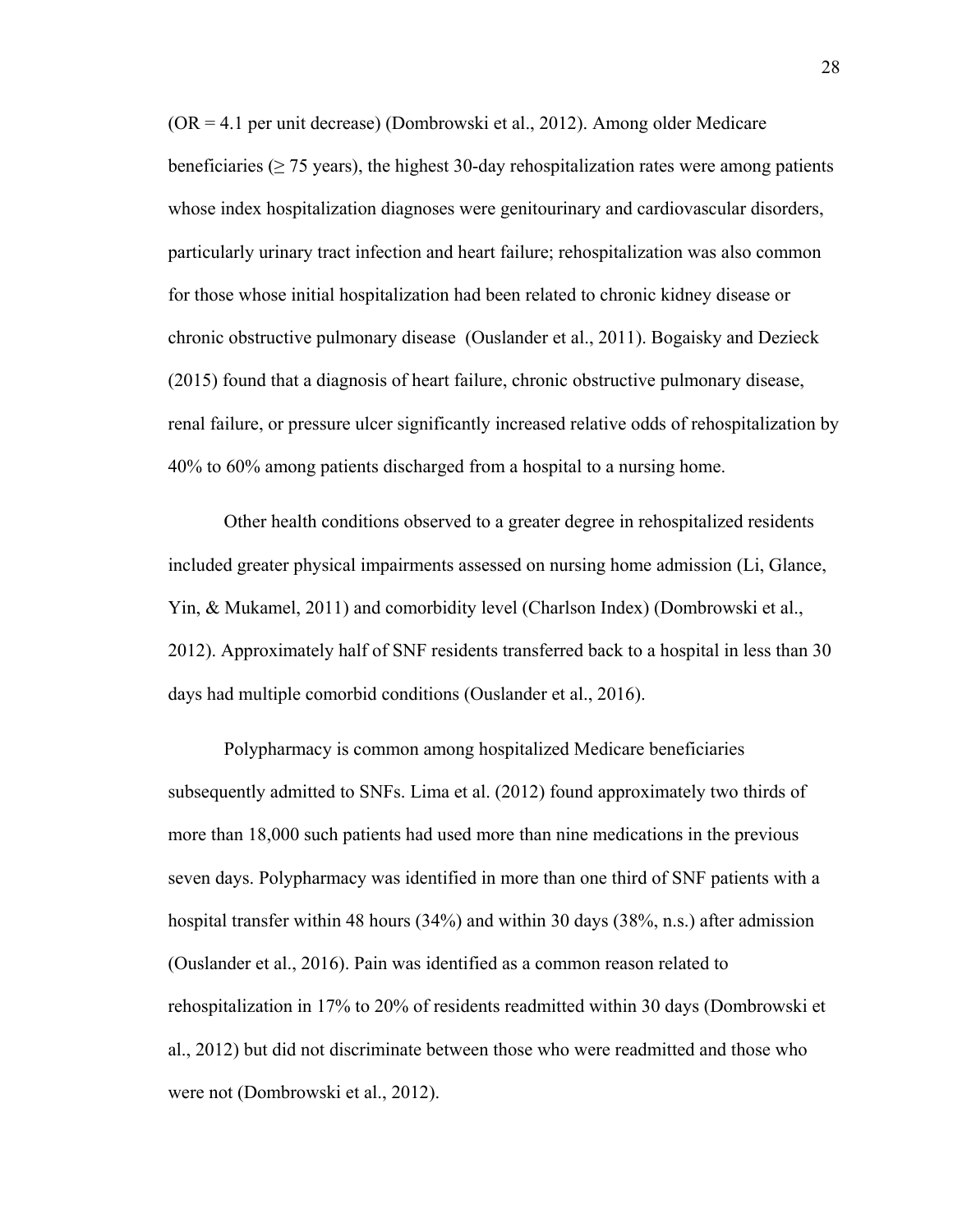## **Cognitive Factors**

Marcantonio and associates (2005) compared outcomes of post-acute care residents admitted into a SNF and classified them into three categories based on the Confusion Assessment Method criteria: delirious, subsyndromal delirium, or no delirium. The authors determined that individuals in whom delirium was present were twice as likely to be rehospitalized compared with those in whom it was absent (30% versus 13%, P < .001) and were more likely to have a preexisting dementia diagnosis (Marcantonio et al., 2005). Among patients who had a hip arthroplasty, those with a mental health issue were more likely to be readmitted compared to those without, 10% and 5%, respectively (Lavernia et al., 2013). Thirty-day rehospitalization rates were 25.3% for older adults with dementia discharged to a nursing facility (Callahan et al., 2012) while rates of White and Black residents with cognitive impairment admitted into a SNF were 16.1% and 21.2%, respectively (Li et al., 2011).

Among nursing home residents who were readmitted within 30 days, the relative odds of a dementia diagnosis were 40% higher compared with those who were not readmitted after adjusting for age, sex, and select medical conditions (Bogaisky & Dezieck, 2015). However, Ouslander et al. (2016) found that residents transferred to a hospital more than 30 days after a SNF admission were approximately twice as likely to have dementia compared with those readmitted within 30 days (10.8% versus 5.4%, respectively  $p < .001$ ). Among individuals rehospitalized within 30 days, Lima et al. (2012) found that 8% of residents had severe cognitive impairment on the cognitive performance scale.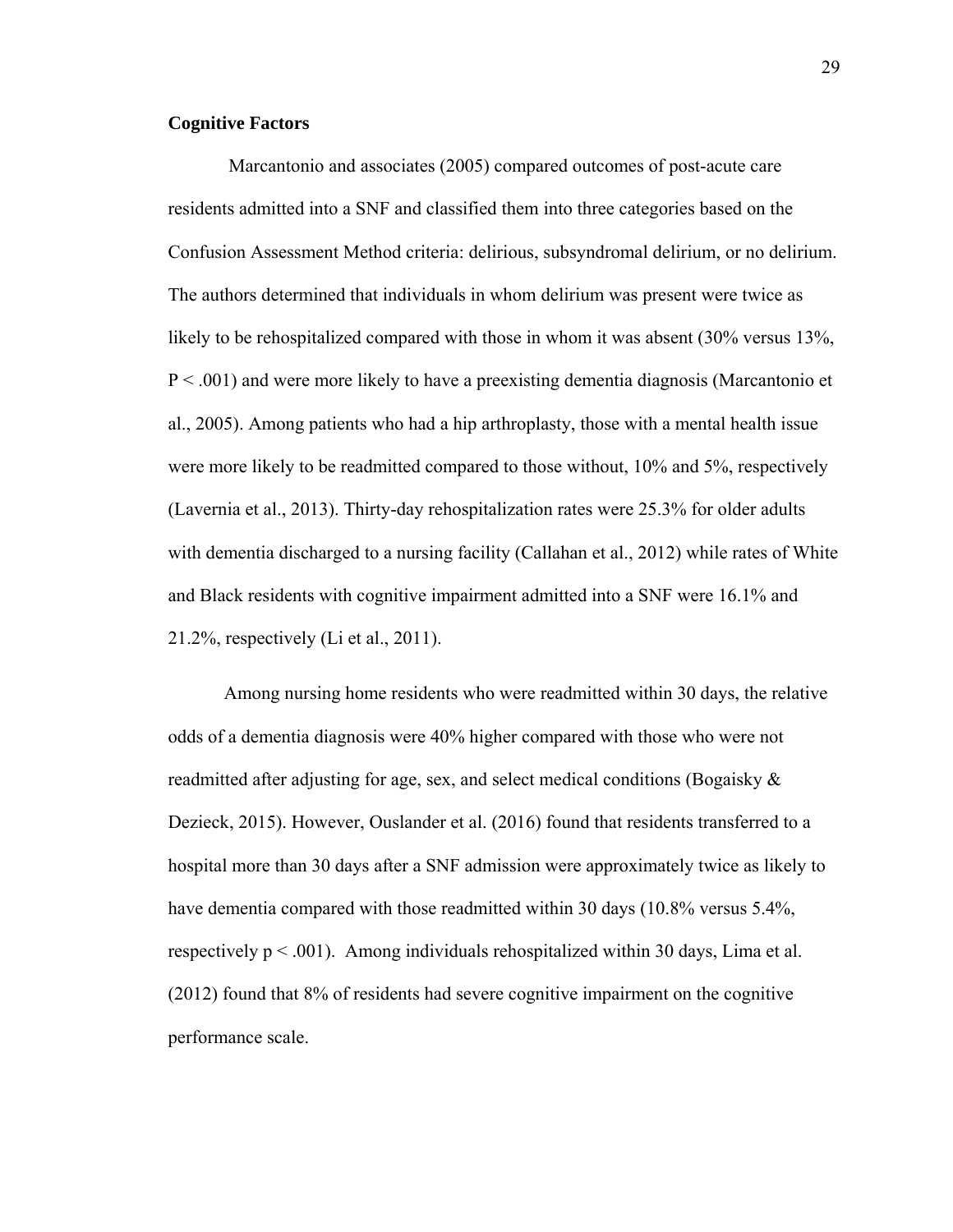## **Social and Demographic Factors**

Higher rehospitalization rates have been found among residents who were unmarried (Li, Cai, & Glance, 2015), Black (Li et al., 2015; Li et al., 2011), older (<75 years) in age (Hain et al., 2012; Ouslander et al., 2011), and female (Hain et al., 2012; Ogunneye et al., 2015; Ouslander et al., 2011). However, Dombrowski et al. (2012) did not find significant differences in age, sex, race, or education among residents who were rehospitalized within 30 days compared with those who were not rehospitalized.

Li et al. (2011) showed that among White and Black Medicare patients admitted into a SNF in 2008, the unadjusted rates of 30-day rehospitalization were 14.3% and 18.6%, respectively, and indicated Black residents had an overall 40% higher odds of being rehospitalized (OR = 1.37; 95%, CI = 1.35-1.40, P < .001). After adjusting for facility and resident covariates, the relative odds were 20% higher for Black residents compared with White residents but remained statistically significant ( $OR = 1.2$ ,  $p < .001$ ). Both White and Black residents were more likely to be rehospitalized when they were younger than 65, male, and had lower educational attainment (less than a high school diploma). Similarly, Li et al. (2015) conducted a national analysis of Medicare beneficiaries admitted to a SNF from acute care and found all-cause rehospitalizations higher for Blacks (21.9%) compared with Whites (17.7%) with 30% increased relative odds of rehospitalization for Blacks (OR = 1.30, 95%, CI 1.28-1.33) in unadjusted analysis, but after adjusting for resident and facility characteristics, the relative odds of rehospitalization decreased to 9% greater for Black residents compared with White residents. Compared to the White residents in this study, Black residents were less likely to be married and had higher rates of Medicare-Medicaid dual eligibility, 42.9% versus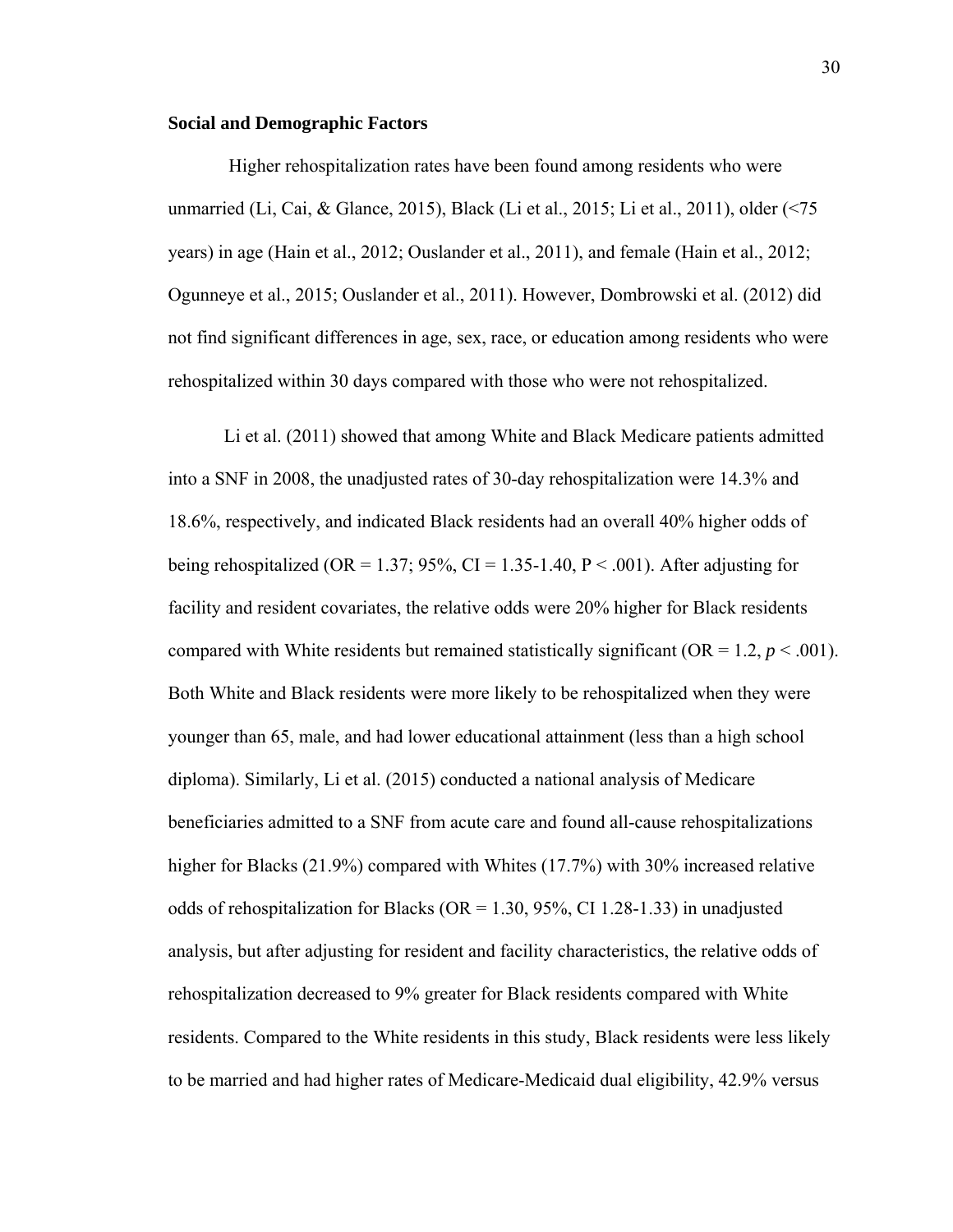17.8%. Lavernia et al. (2013) concluded that self-pay, Medicaid, and Medicare residents had higher rehospitalization rates compared with those with commercial insurance. However, another study showed that those who were dual eligible were equally likely to experience a 30-day rehospitalization when compared to Medicare-only beneficiaries after controlling for observed characteristics (Rahman, Tyler, Thomas, Grabowski, & Mor, 2015).

Results of a root cause analysis established that the resident or their families insisted on a hospital transfer in 17% of cases and that residents without an advance directive in place accounted for 7% of hospital transfers within 30 days of a SNF admission (Ouslander et al., 2016). A majority (62%) of rehospitalized residents did not have a do-not-resuscitate order in place (Lima et al., 2012), and residents with this order in place were less likely to be rehospitalized (Grabowski, Feng, Intrator, & Mor, 2010). Similarly, Bogaisky and Dezieck (2015) found nursing home residents with a discharge plan for hospice or palliative care were associated with a 90% lower relative odds of rehospitalization (OR = .11, 95% CI = 0.1-0.5).

## **Preceding Hospital Stay**

Recent analyses examined resident factors during the index hospital stay prior to the SNF admission with 30-day rehospitalizations. A gastrointestinal condition during the hospitalization such as abdominal surgery or clostridium difficile colitis, was found in 34% of rehospitalized residents (Dombrowski et al., 2012). The highest rehospitalization rates based on index hospital admission diagnosis were genitourinary disorders in 30% of the rehospitalization and 25% had cardiovascular disorders (Ouslander et al., 2011). In adjusted models, Bogaisky and Dezieck (2015) found patients discharged from a hospital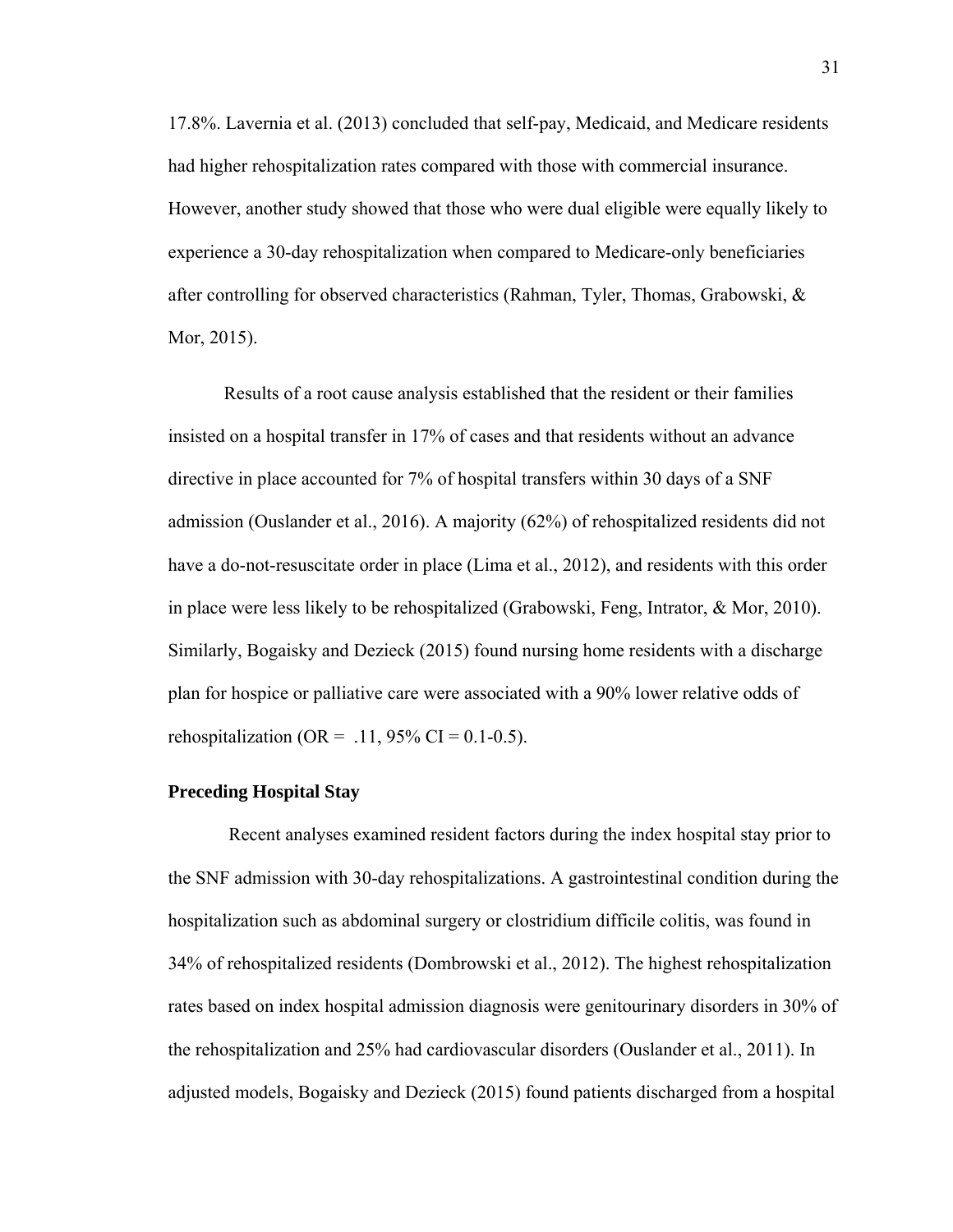to a nursing home had significantly higher rates of 30-day rehospitalization compared with patients discharged to the community when the index hospitalization was for CHF or pneumonia  $(40\%, P < .001, 19.5\%, P = .008$  respectively). Lima et al.  $(2012)$  reported two thirds of rehospitalized residents had an index hospital stay of seven or fewer days; against a reference category of index hospitalization lasting no more than two days, index hospitalization of eight days or more (approximately one in three) was significantly more likely to result in rehospitalization, whereas those lasting between three and seven days (approximately three in five) were not. Similar proportions of index hospitalizations lasting two days or fewer, between three and seven days, and longer than seven days were reported by Ouslander et al. (2011). Finally, patient complexity was positively associated with 30-day rehospitalization as measured by length of stay, diagnosis-related group, and comorbidities with Charlson/Deyo and Elixhauser indices (Rahman, McHugh, Gozalo, Ackerly, & Mor, 2016).

## **Reasons for Hospitalization**

Dombrowski et al. (2012) found that most patients (62%) were rehospitalized for the same condition that led to the hospitalization preceding the SNF admission. However, Ouslander et al. (2016) reported that fewer than half of rehospitalizations were related to the index hospital admission. A common reason for a hospital transfer within 30 days of a SNF admission was some abnormality in vital signs, which was noted in 35% to 38% of 30-day rehospitalizations (Dombrowski et al., 2012; Ouslander et al., 2016). Abnormal diagnostic test results were also present in 18% of transfers back to a hospital (Dombrowski et al., 2012), in particular, anemia (10.2%, *p* = .001), radiograph (5.2%, *p* < .001), urinalysis or urine culture  $(2.8\%, p < .001)$  (Ouslander et al., 2016). A study that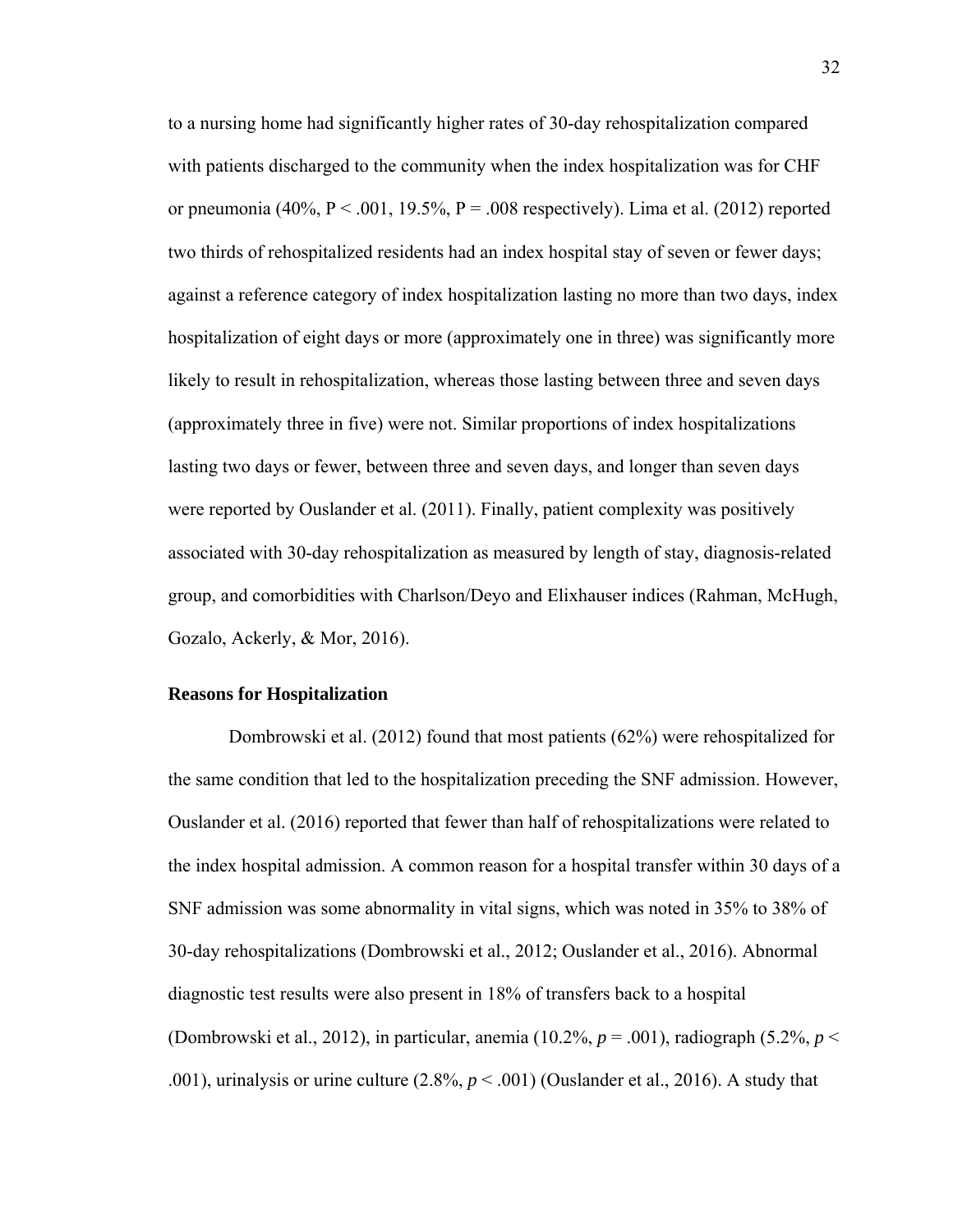reviewed reasons for rehospitalization in patients who underwent a hip arthroplasty in Florida found that the most common reasons for rehospitalization were infections and complications related to the procedure or implant; however, among patients discharged to a SNF, the most common reason for rehospitalization was anemia or other hematologic abnormality (Lavernia et al., 2013).

Other reasons for a hospital transfer from a SNF were the symptoms of shortness of breath or respiratory distress in 25.5% and 18% percent of residents, respectively (Dombrowski et al., 2012; Ouslander et al., 2016). Dombrowski et al. (2012) reported the primary reason for hospitalization was infection or pneumonia, which were present in more than a quarter of readmitted residents. In a national Medicare analysis, 13% of transfers back to a hospital were for septicemia and 7% were for pneumonia (Office of Inspector General, 2013a). Likewise, infection was the rehospitalization hospital diagnosis in approximately 35% of rehospitalized residents from a SNF (Hain et al., 2012; Ouslander et al., 2011) while 22% had a readmitted hospital diagnosis related to a cardiovascular disorder (Ouslander et al., 2011). Two studies indicated the reason for rehospitalization was symptoms of altered mental status in approximately 30% of readmitted SNF residents (Dombrowski et al., 2012; Ouslander et al., 2016).

#### **Facility Factors**

Literature on nursing home quality explores various structural and process factors. Structural elements include size, ownership type, or the number and types of staff in a facility. Process factors include decisions related to clinical care or interventions performed in the nursing home. Differences in nursing home structural components and processes of care interventions contribute to variances in rehospitalization outcomes.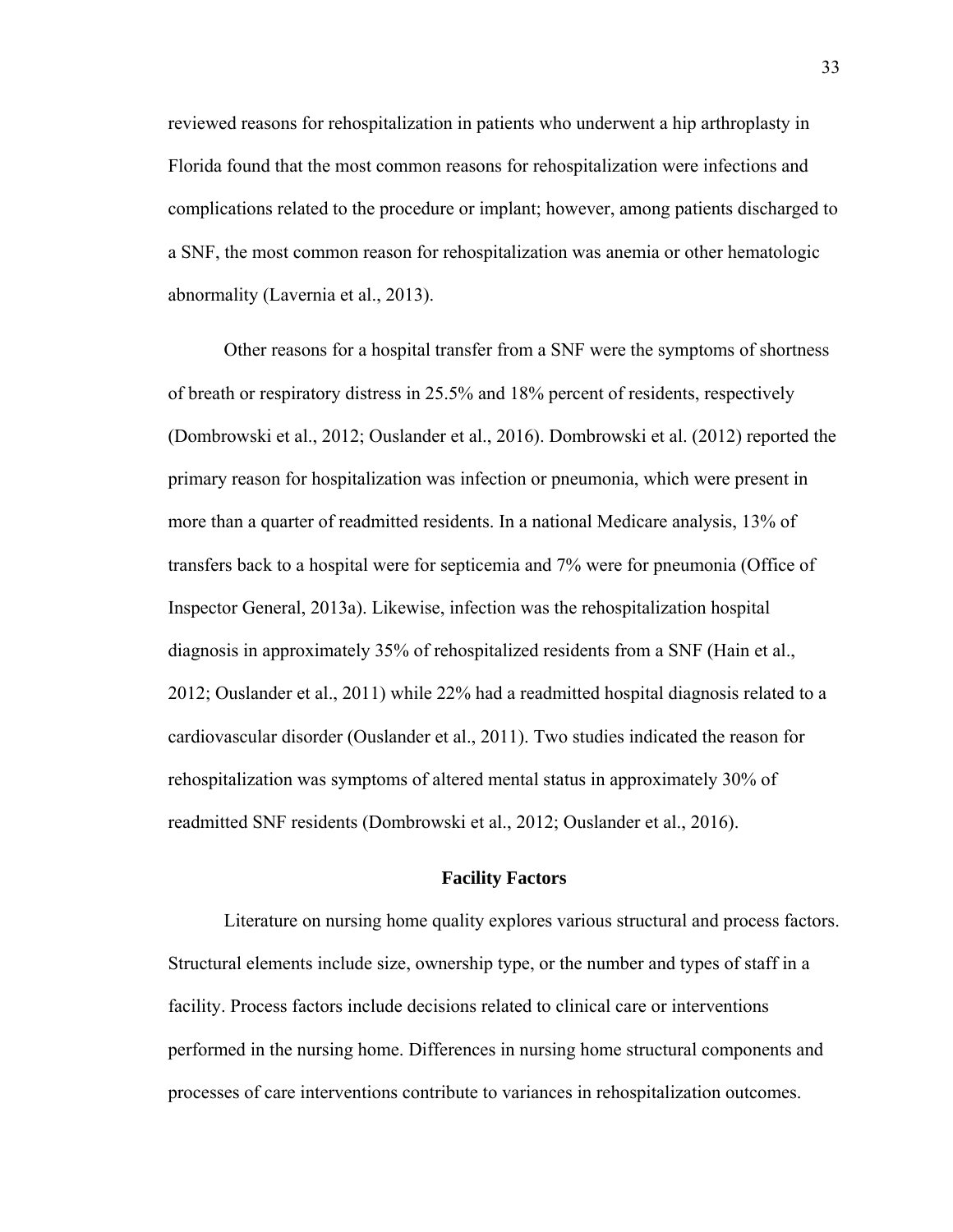### **Structural Elements**

 Neuman, Wirtalla, and Werner (2014) found that 30-day rehospitalization rates were inversely related to the number of SNF beds  $(17.6\%$  for  $\leq 50$  beds, 19.9% for 51-100 beds, 21.3% for 101-150 beds, 22.5% for ≥ 151 beds, *p* < .001) and were higher in for-profit facilities (21.9%) compared with either not-for-profit facilities (19.1%) or government-owned (18.9%) facilities  $p < .001$ ). Bogaisky and Dezieck (2015) also found significantly lower 30-day rehospitalization rates in not-for-profit SNFs (28%) compared with for-profit facilities (45%,  $p < .001$ ). Rahman, McHugh, et al. (2016) also found an association between ownership status and rehospitalization rates (SNFs in the highest quartiles compared with the lowest quartiles of adjusted rehospitalization rates were more likely to be in the for-profit facilities). In contrast, Lima et al. (2012) found no significant association between for-profit status and rehospitalizations, despite a similar percentage of for-profit status (68%) compared with the studies by Neuman et al. (2014) and Rahman, McHugh, et al. (2016).

Hospital affiliation, described as a hospital-owned SNF or a hospital-SNF collaboration, is another point of interest to understand rehospitalizations. At least three studies found SNFs that were hospital-based had lower 30-day rehospitalization rates compared with free-standing facilities (Li, Cai, Yin, Glance, & Mukamel, 2012; Rahman, Foster, Grabowski, Zinn, & Mor, 2013; Stearns, Dalton, Holmes, & Seagrave, 2006). However, another study by one of those groups of investigators found that after adjusting for a number of resident characteristics, SNF, and geographic factors, hospital affiliation was associated with a slightly increased likelihood of all-cause rehospitalizations (OR 1.08,  $p = .014$ ) but not of preventable rehospitalizations (OR = 1.04, ns) (Li et al., 2015).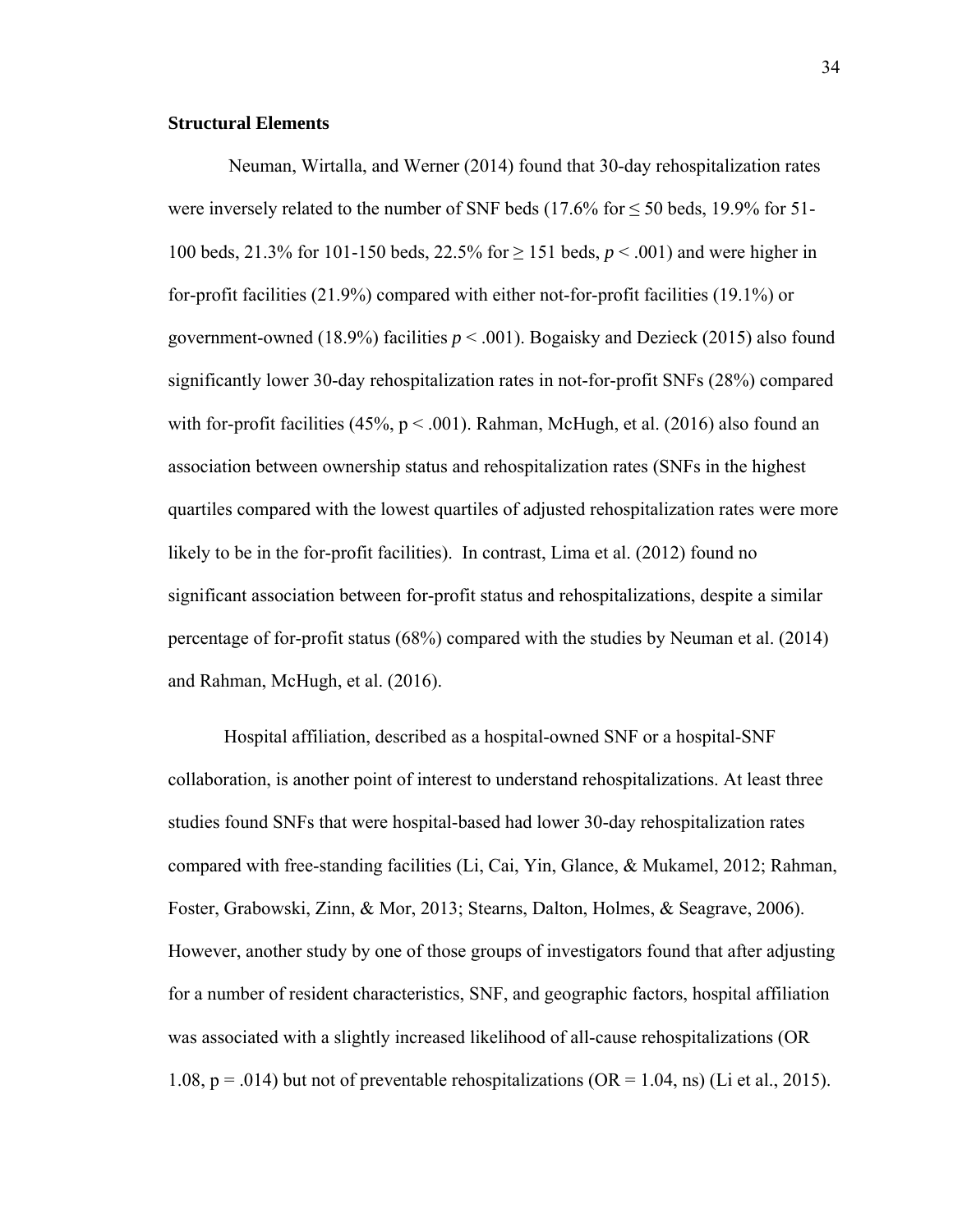Findings from studies exploring rehospitalization rates from SNFs that are hospital owned or affiliated have found results in both directions.

Facility characteristics were explored based on the proportion of Black residents and White residents within a nursing facility, and two studies determined that nursing facilities with more Black residents than White residents had higher rehospitalization rates for both White residents and Black residents (Li et al., 2015; Li et al., 2011). More specifically, Li et al. (2015) indicated that SNFs with higher concentrations ( $\geq$  25%) of Black residents had higher rates of all-cause rehospitalizations (20.1% for Whites, 22.9% for Blacks) compared with SNFs with lower concentrations (< 3%) of Blacks (16.7% for Whites, 17.5% for Blacks); however, after adjusting for resident characteristics, these disparities were mostly related to facility factors.

Compared to facilities with lower proportions of Black residents, the SNFs with higher proportions of Black residents had higher percentages of Medicaid residents (44.3% versus 37%), were more likely to be for-profit (83.5% versus 62.9%), and were mostly in an urban location (82.4% versus 59.8%) (Li et al., 2015). However, in their full model, the effects of Medicare and Medicaid as the payer were similar (approximately 1% increase in relative odds of all cause or preventable rehospitalizations for a 10% increment of the nursing home population with either payer) (Li et al., 2015). Neuman et al. (2014) found higher unadjusted rates of 30-day rehospitalizations in SNFs in the  $75<sup>th</sup>$ percentile for the percentage of residents with Medicaid as the payer compared with SNFs in the 25th percentile (23.7% versus 19.6%, respectively). Adjusted 30-day rehospitalization rates for SNFs are inversely related to the percentage of SNF residents for whom Medicaid is the payer (55% to 56% Medicaid for the lowest two quartiles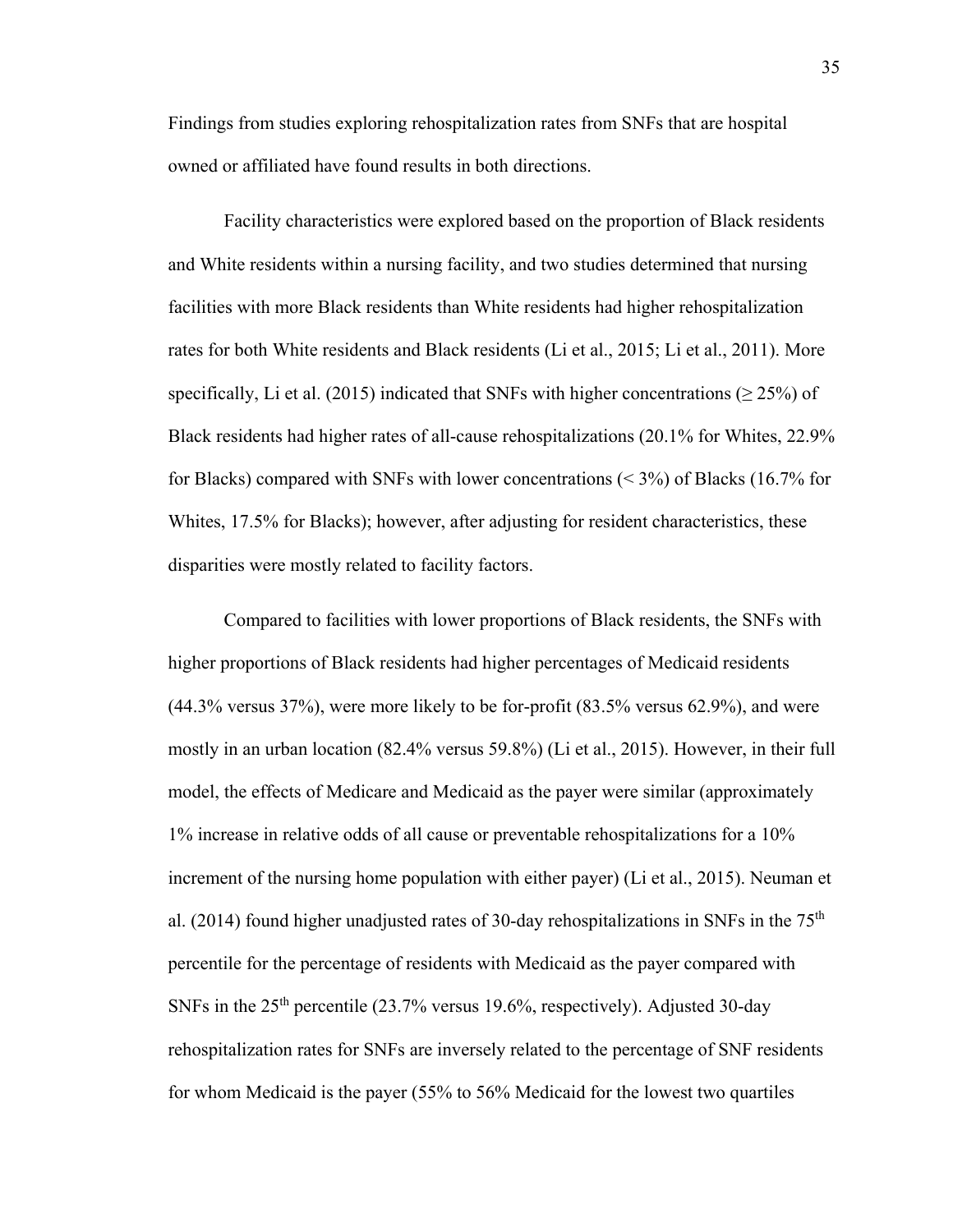versus 59% to 65% Medicaid for the highest two quartiles of adjusted rehospitalization rates for SNFs (Rahman, McHugh, et al., 2016).

## **Staffing and Organization**

 Several studies included physician or nurse staffing factors with 30-day rehospitalizations. Using the Five-Start Quality Rating System designed by CMS, an unadjusted risk of a 30-day rehospitalization among SNF Medicare beneficiaries was inversely related to the star rating for staffing (22.9%, 22.3%, 21.5%, 19.9%, and 18.0% for one through five stars, respectively  $p < .001$ ); however, after adjusting for numerous performance measures and facility characteristics, the association was no longer statistically significant (Neuman et al., 2014).

Medical staff organization was assessed by Lima et al. (2012) using the presence of a *formal appointment process* for physicians that included written contracts, direct hiring by the facility, and detailed medical staff bylaws. After adjusting for resident, hospitalization, and facility characteristics, the presence of a formal appointment process for physicians was associated with fewer rehospitalizations ( $B = -0.043$ ,  $OR = 0.65$ ) compared with facilities without a formal appointment process ( $p < .001$ ). In addition, the relative odds of 30-day rehospitalization were higher when the average percentage of residents under the care of a single physician was greater than 20% against a reference category of no greater than  $10\%$  (B = .18, OR = 1.2, p = .025) (Lima et al., 2012).

A different study indicated that residents who were admitted into nursing facilities with lower registered nurse staffing levels (hours per resident per day) were more likely to experience a rehospitalization by 0.19 percentage points (Thomas, Rahman, Mor, & Intrator, 2014). Thomas, Mor, Tyler, and Hyer (2013) conducted an analysis in Florida to

36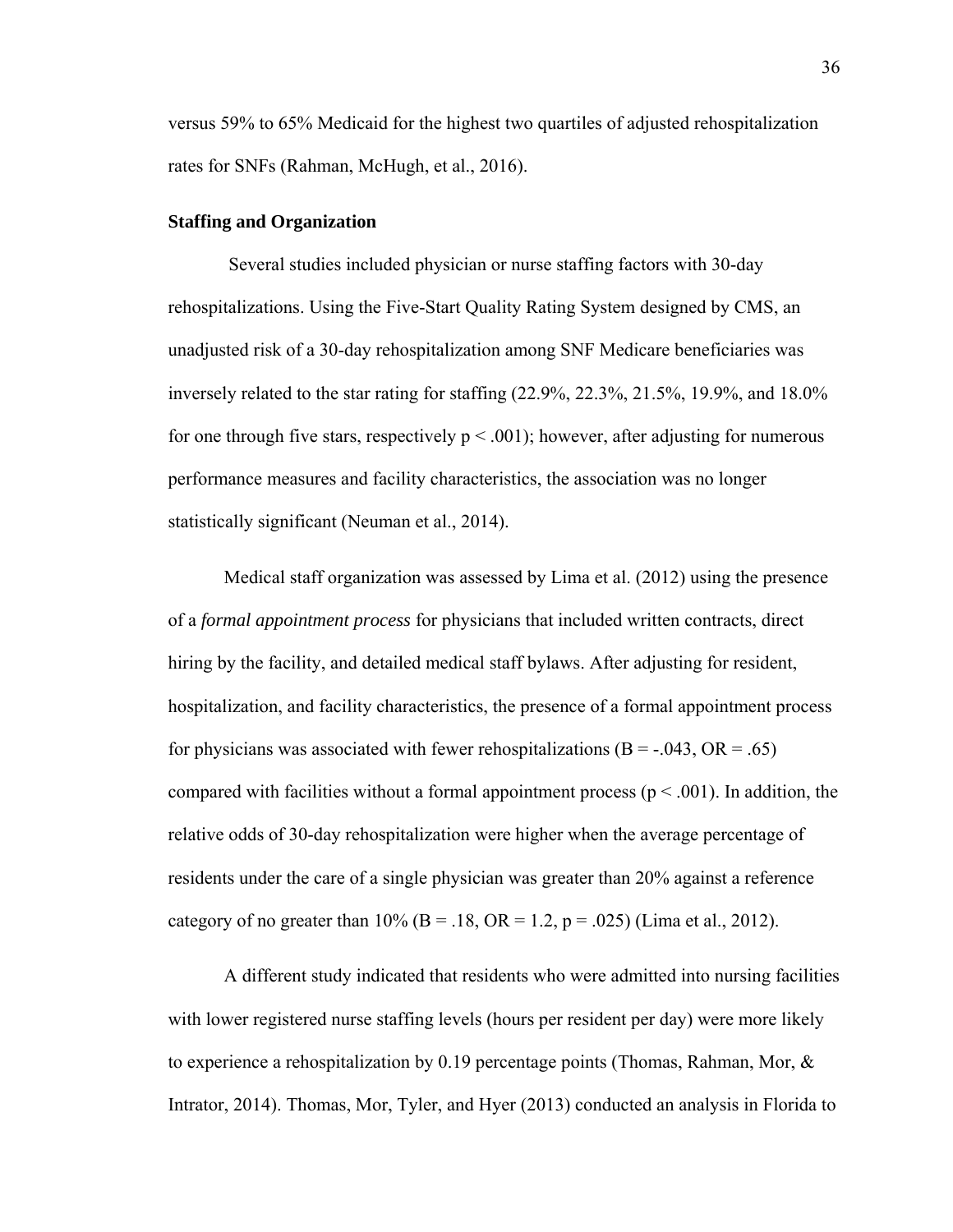examine licensed nurse turnover and retention rates with 30-day rehospitalization rates over an eight-year period; after controlling for resident, market, and facility characteristics, they found that lower retention rates were significantly associated with 30-day rehospitalization rates, but the magnitude of the effect was small; there was no significant association between nurse turnover and 30-day rehospitalization.

## **Performance Measures**

 In addition to staffing and organization, overall quality performance measures, such as deficiencies or specific quality measures, have been investigated in relation to rehospitalizations.

*Deficiencies.* Based on the CMS Five-Star Quality Rating System, unadjusted rates of 30-day rehospitalizations were inversely related to the star rating for inspection rating (deficiencies) (22.5%, 21.6%, 20.8%, 20.3%, and 19.3% for one through five stars, respectively,  $p < .001$ ; after adjusting for numerous performance measures and facility characteristics, the association was still statistically significant (Neuman et al., 2014). Patients admitted into lower quality nursing homes, as measured by higher state-adjusted, weighted deficiency scores (Thomas et al., 2014) or by greater numbers of healthcare deficiencies (Li et al., 2015) were more likely to be hospitalized within 30 days from their hospital discharge. In another study of patients hospitalized for acutely decompensated heart failure ( $N = 603$ ) who were discharged to SNFs, Nursing Home Compare overall quality ratings were used to group the 17 SNFs into one star (seven SNFs,  $n = 295$ ) and SNFs with two or more stars (10 SNFs,  $n = 308$ ). The one-star SNFs had higher all-cause unadjusted (21.7%) and adjusted rehospitalization rates (22.2%) compared with the higher-rated SNFs (18.5% and 18.1%, respectively) (Ogunneye et al.,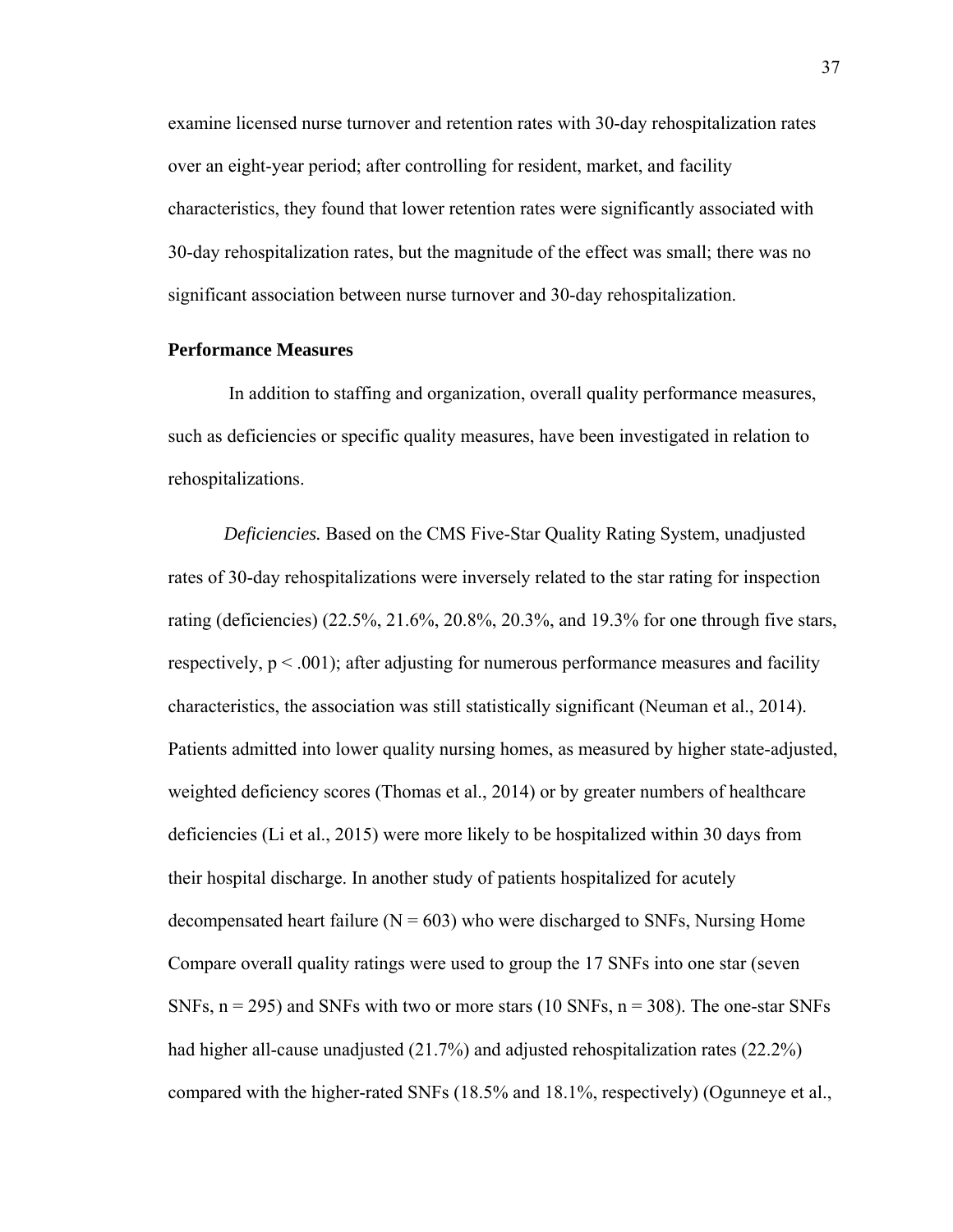2015); however, the differences in rehospitalization percentages were not statistically significant.

*Other performance indicators*. Neuman et al. (2014) reported fewer rehospitalizations in facilities in the  $25<sup>th</sup>$  percentile versus the  $75<sup>th</sup>$  percentiles for new or worsening pressure ulcers (19.5% versus  $22.0\%$ ,  $p < .001$ ) in unadjusted analyses, but their research also found nonsignificant inverse relationships by quartiles of post-acute care residents with delirium and with moderate to severe pain in unadjusted analyses. In models that counted for sex, race, age, reasons for admission and discharge, for hospital characteristics, and for SNF performance and facility characteristics, the direction of adjusted risks of hospitalization were positive for pressure ulcers ( $p = .04$ ), and remained negative for moderate to severe pain  $(p = .01)$  and delirium (ns) (Neuman et al., 2014).

#### **Process Elements**

**Staff.** Bogaisky and Dezieck (2015) reported a lower 30-day rehospitalization rate in two nursing homes in which a physician was present seven days a week compared with four nursing homes that did not have a physician present seven days a week (30% versus  $38\%$ ,  $p = .04$ ). Bogaisky and Dezieck (2015) found that nursing home residents discharged by a hospitalist geriatrician had significantly lower rehospitalization rates (30.7%) compared with residents who were discharged by a nonhospitalist geriatrician  $(43.6\%)$ .

A single study analyzed the association of a hospital transfer within 30 days from a SNF admission with the annual volume of Medicare SNF admissions by tertiles: low volume (fewer than 45 admissions per year), medium volume (45-107 admissions per year), and high volume (108 or more admissions per year) (Li et al., 2012). The results of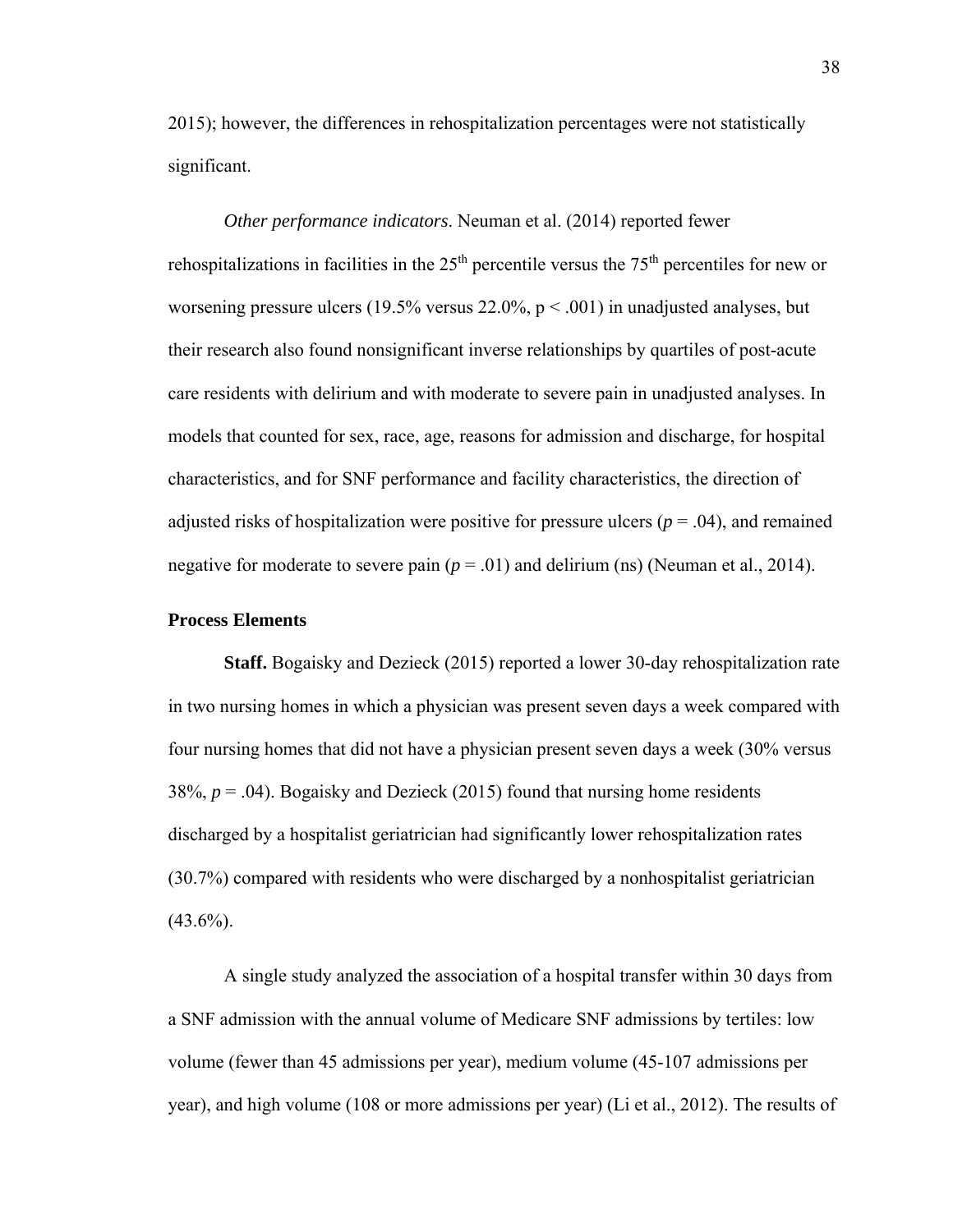multivariable analyses adjusted for resident characteristics and showed significantly lower hospital transfer rates in high-volume SNFs (14.3%) compared to medium volume (15.9%) or low volume SNFs (16.4%,  $p < .001$ ); however, the magnitude of differences was small because each tertile included more than 4,900 facilities. Based on the multivariable Cox proportional hazards model, controlling for a large number of patient demographic and clinical variables, the hazard ratio was 13% lower for high-volume SNFs relative to low-volume SNFs (HR = .87, 95% CI .79 to .97,  $p = .01$ ) and 11% lower for medium-volume compared with low-volume SNFs (HR = .89, 95% CI .79 to .99,  $p =$ .03) (Li et al., 2012).

In a root cause analysis study, the primary care provider (physician, nurse practitioner, or physician assistant) authorized the transfer in 88% of the cases (Ouslander et al., 2016). In this same study, the SNF staff identified their opportunities for improvement in processes in relation to rehospitalizations including managing the condition at the SNF with available resources (31.4%) and resources were not available to manage the change in condition (26.6%). The staff also indicated that detecting changes in condition or discussion with the resident or family about preferences at an earlier stage might have helped avoid approximately one in five to one in six 30-day rehospitalizations. Better communication in general was also identified as an opportunity for improvement in approximately one in six 30-day rehospitalizations (Ouslander et al., 2016).

**Interventions.** Ogunneye et al. (2015) examined targeted processes for the treatment of heart failure ( $n = 603$  hospital discharges for 489 patients) in 17 Massachusetts SNFs over a three-year period and found no significant association of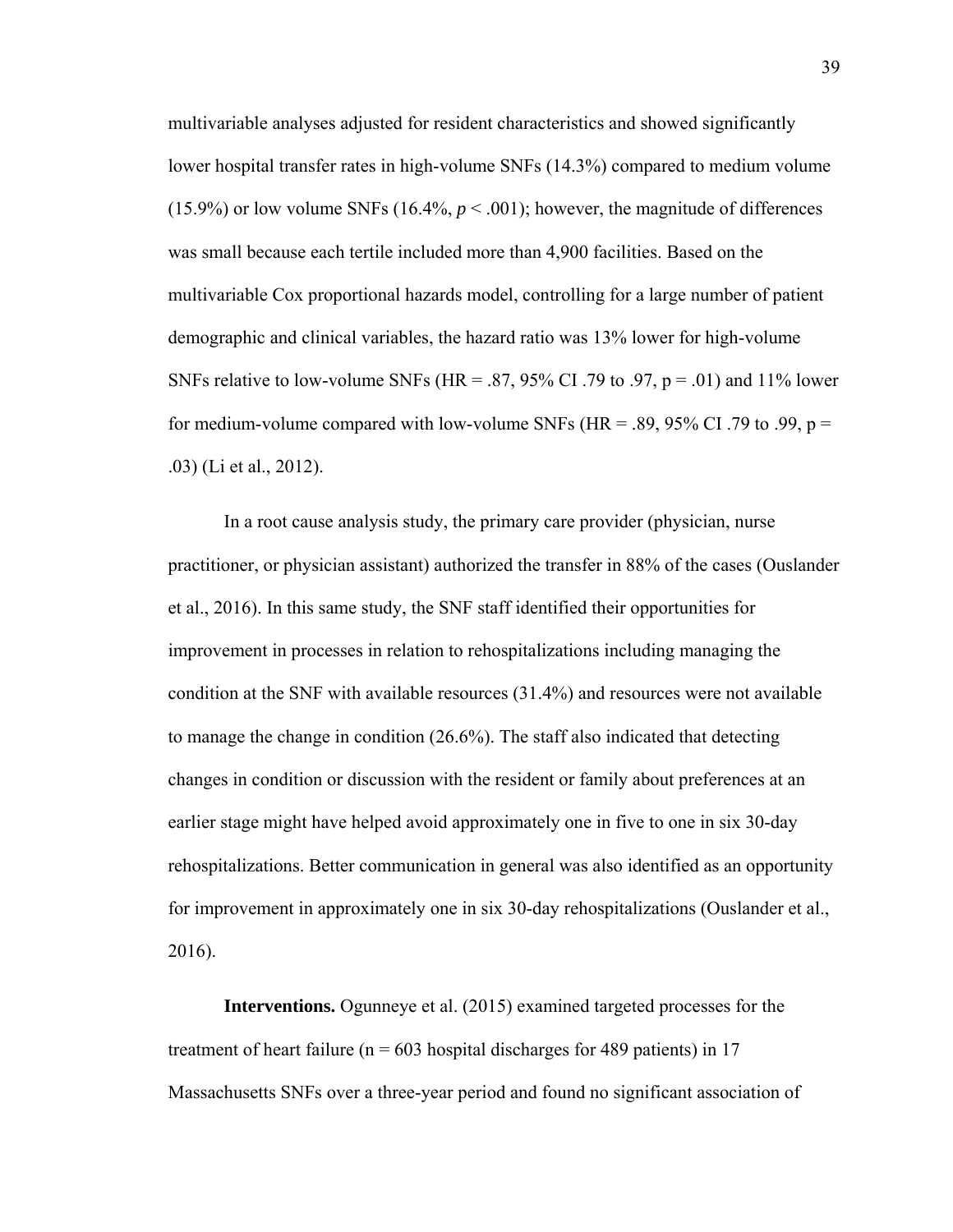rehospitalization with any processes of care (e.g., weight monitoring, dietary salt restriction, acute decompensated heart failure program) or structural characteristics (e.g., turnaround times for diagnostic tests or imaging, bed size, physician and licensed nurse staffing). The Ouslander et al. (2016) root cause analysis was the only study in this review to describe the medical interventions provided for SNF residents before a 30-day hospital transfer. The most common medical interventions provided to residents prior to a transfer to a hospital was the administration of oxygen (21.3%), new medication(s) (14.6%), and administration of intravenous or subcutaneous fluids (3.8%) (Ouslander et al., 2016). Beyond medical interventions, a variety of diagnostics tests were performed for residents prior to a hospital transfer, with the most common identified as a blood test in 15.6% of residents and a radiograph test in 7.2% of hospital transfers (Ouslander et al., 2016). However, a major limitation of this study is that there was no comparison group of residents who were not readmitted (Ouslander et al., 2016). The majority of 30-day rehospitalizations involved transfer to a hospital during a weekday (76.7%), with 42.6% transferred between noon and 7 p.m. and 29.6% transferred between 7 a.m. and noon. Fewer were transferred in the evening between 7 p.m. and midnight (17.4%) or during the night from midnight to 7 a.m.  $(10.4\%)$ ; 29.2% were transferred during a weekend (Ouslander et al., 2016).

#### **Discussion**

Rehospitalizations after a nursing home admission have potential negative health outcomes for residents and are costly for Medicare. Concern about rehospitalization has been growing among policymakers and stakeholders. The Protecting Access to Medicare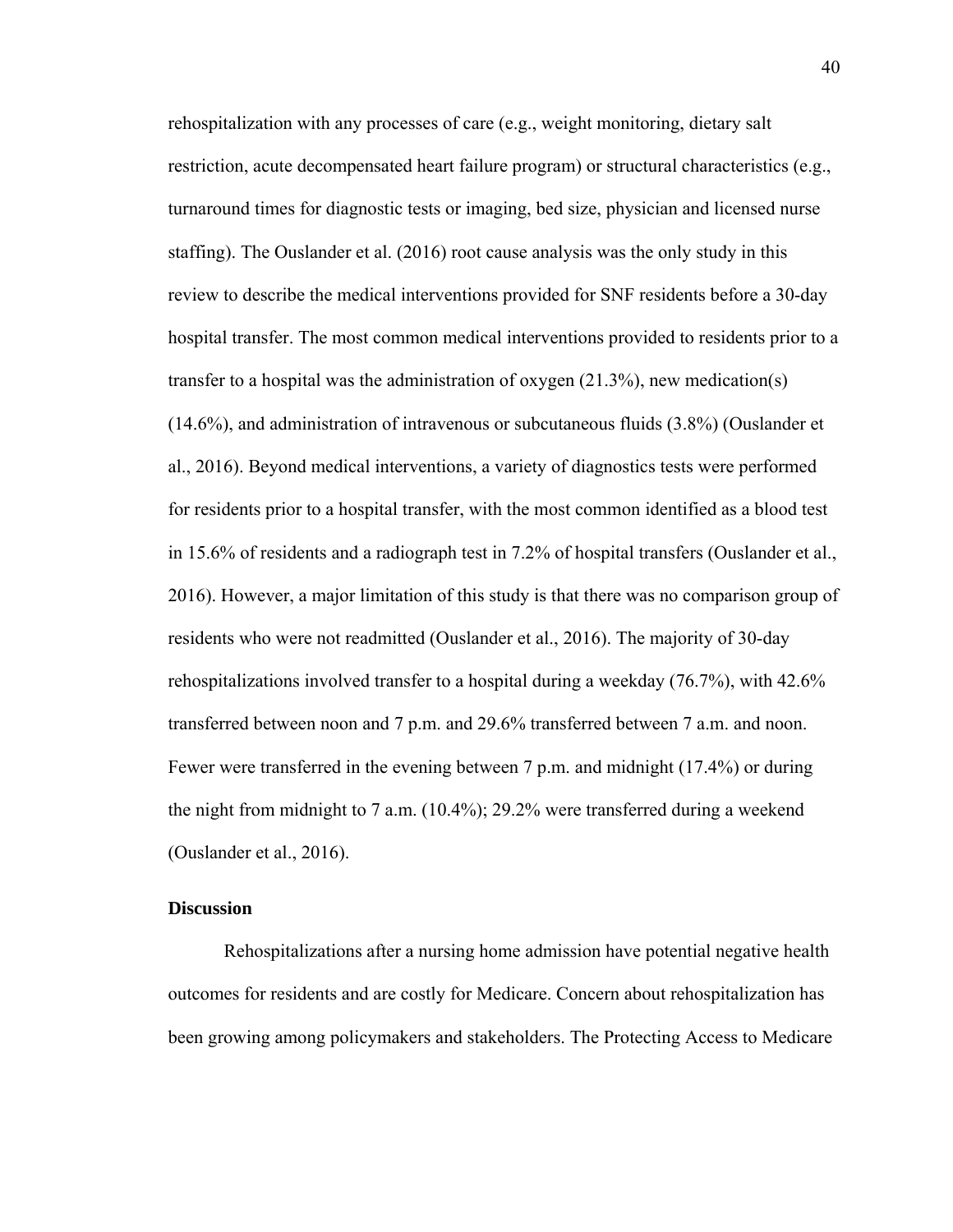Act in 2014 that included provisions for SNFs to reduce rehospitalizations by means of financial penalties and incentives (Carnahan et al., 2016).

 Nearly all of the studies contributing to this review were retrospective cohort studies. To assess resident characteristics, most of the studies used large Medicare claims or enrollment data, and some used medical records or resident assessment data. The facility structure and process factors were examined using the Online Survey Certification and Reporting (OSCAR) data or survey tools (e.g., for root cause analysis). Most studies reviewed for this chapter included some data on individual resident factors; others centered on facility characteristics, and many included both factors in their analysis. Most studies were descriptive; fewer studies used statistical modeling to estimate predictors of rehospitalization or the influence of multiple covariates on the strength and direction of prediction.

Demographic factors showed residents who were female, older (> 75 years) in age, and those who were Black had higher rates of rehospitalization. The risk for rehospitalizations among residents who were dually eligible for Medicare and Medicaid had mixed results, with some evidence indicating higher risk and others indicating an equal likelihood of rehospitalization with Medicare-only residents. Nonetheless, in general, dual-eligible individuals were more likely to have higher rehospitalization rates because they had complex clinical conditions and functional impairments (Bennett & Probst, 2016; Walsh et al., 2012). The presence or absence of an advance directive order or initiation of palliative care also influenced rehospitalization decisions, with major implications for assessing and adhering to resident preferences and end-of-life goals when planning care or making decisions about hospitalization (Ahearn et al., 2010;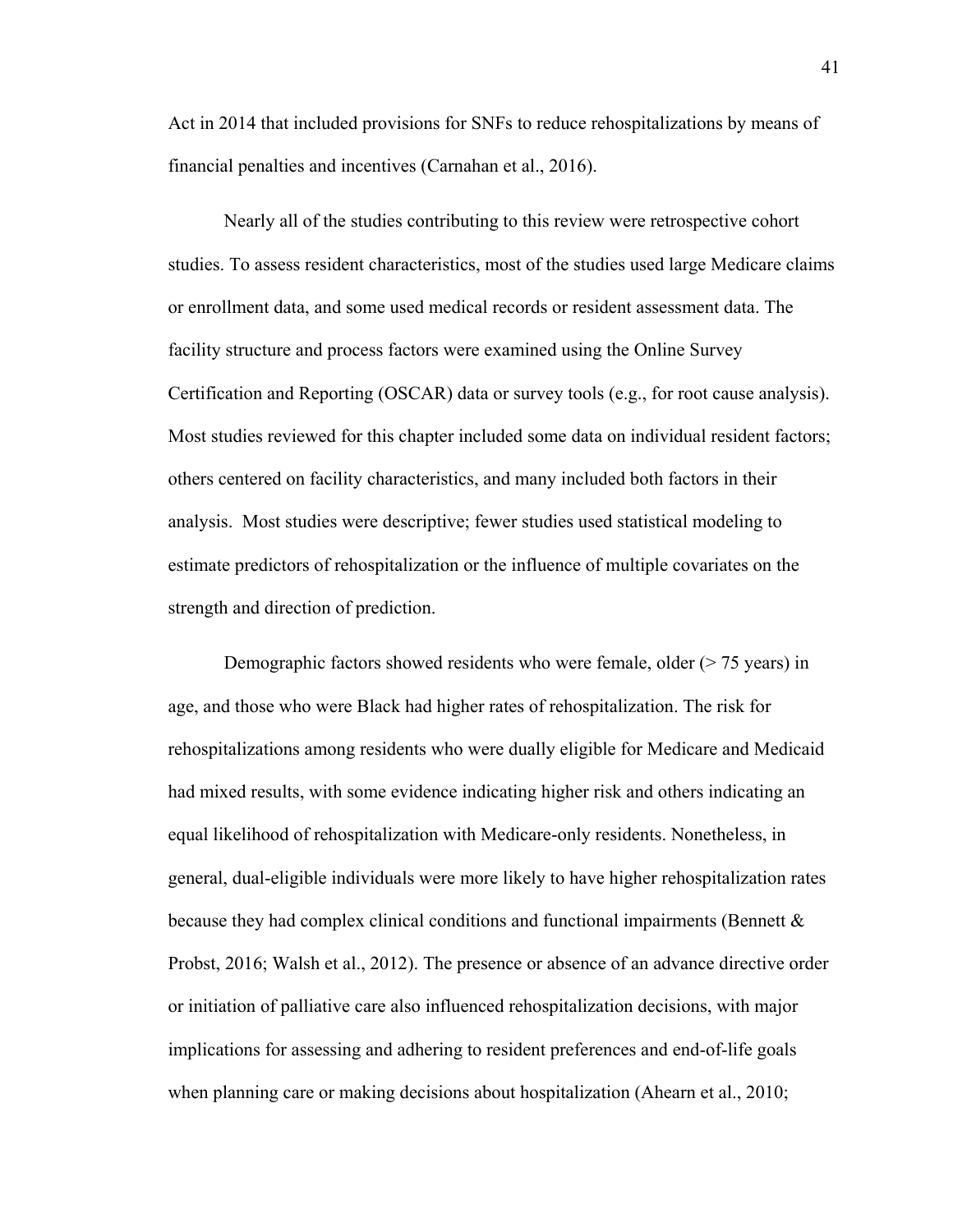Wang, Wang, Wang, Laird, & Agnihotri, 2016). Marital status or family support was not a factor related to hospitalization in this review but has been correlated to rehospitalization rates in African Americans with heart failure and might warrant further exploration (Lu et al., 2016).

The most common resident characteristic explored with 30-day rehospitalization was medical diagnosis. Specifically, residents with congestive heart failure, pulmonary conditions, chronic kidney disease, or a diagnosis of cancer had higher rates of rehospitalizations in most studies. Nursing homes with specific cardiac protocols were found to reduce rehospitalization related to heart failure, which could serve as a model for commonly rehospitalized conditions. Residents with impaired physical function and cognitive disorders, such as dementia, and those with multiple comorbidities or polypharmacy had higher rehospitalization rates.

There is an opportunity to identify residents at increased risk for rehospitalization at an early point in the SNF stay to avoid preventable hospitalizations. However, little is known about valid assessment tools for this purpose or what kinds of resources or processes of care might contribute to reducing preventable rehospitalizations. Changes in vital signs, laboratory results, or mental status were the most frequented reasons to prompt a transfer to a hospital from a nursing home, but often such changes became evident only after a resident's condition changed. In the Ouslander et al. (2016) study, staff identified an opportunity to assess a change in condition earlier to avoid hospitalizations, while Lamb, Tappen, Diaz, Herndon, and Ouslander (2011) proposed identifying changes sooner with more information by utilizing family members and providing the staff with resources to improve physician access.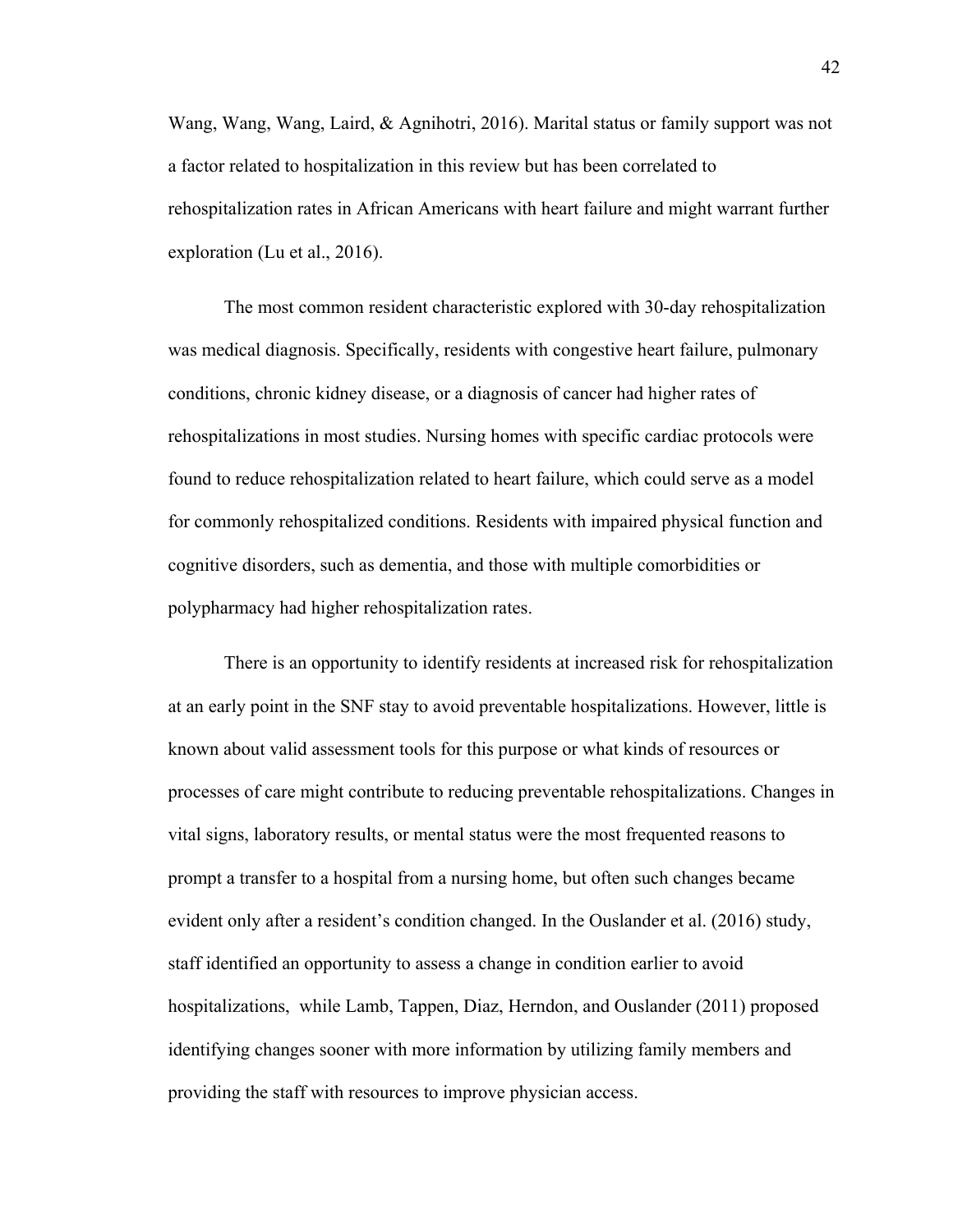Structural facility factors associated with higher rehospitalization rates included facilities with more beds (Neuman et al., 2014), for-profit status (Bogaisky & Dezieck, 2015; Neuman et al., 2014; Rahman, McHugh, et al., 2016), and higher proportions of Black residents (Li et al., 2015; Li et al., 2011). Higher levels of nurse staffing lowered the risk of rehospitalization but did not remain significant after adjusted analysis (Neuman et al., 2014), while nurse retention rates were significantly associated with 30 day rehospitalization rates (Thomas et al., 2013). Worse performance in quality measures, including nurse staffing (Neuman et al., 2014; Thomas et al., 2014) and deficiency scores were associated with higher rehospitalization rates.

Nursing homes with a hospital affiliation showed mixed results in most studies, indicating lower rehospitalization rates in hospital-affiliated homes (Li et al., 2012; Rahman et al., 2013; Stearns et al., 2006); however, after adjusting for a variety of factors, higher rehospitalization rates were found in hospital-affiliated facilities (Li et al., 2012), and SNFs with higher adjusted 30-day rehospitalization rates were less likely to be hospital affiliated (Rahman, McHugh, et al., 2016). For instance, one study showed that younger patients with no cognitive impairments and certain medical conditions might be preferentially selected for a hospital-based SNF referral for quick recovery (Stearns et al., 2006), but that potentially influences the SNF rehospitalization rates of free-standing nursing homes to the extent they receive older and sicker patients. In the past, only hospitals were held to account for rehospitalizations; with recent legislation and regulations, nursing homes also are held accountable. As a result, there may be greater opportunity for hospital-SNF collaborations in the future that might target specific conditions or communities to reduce preventable rehospitalizations.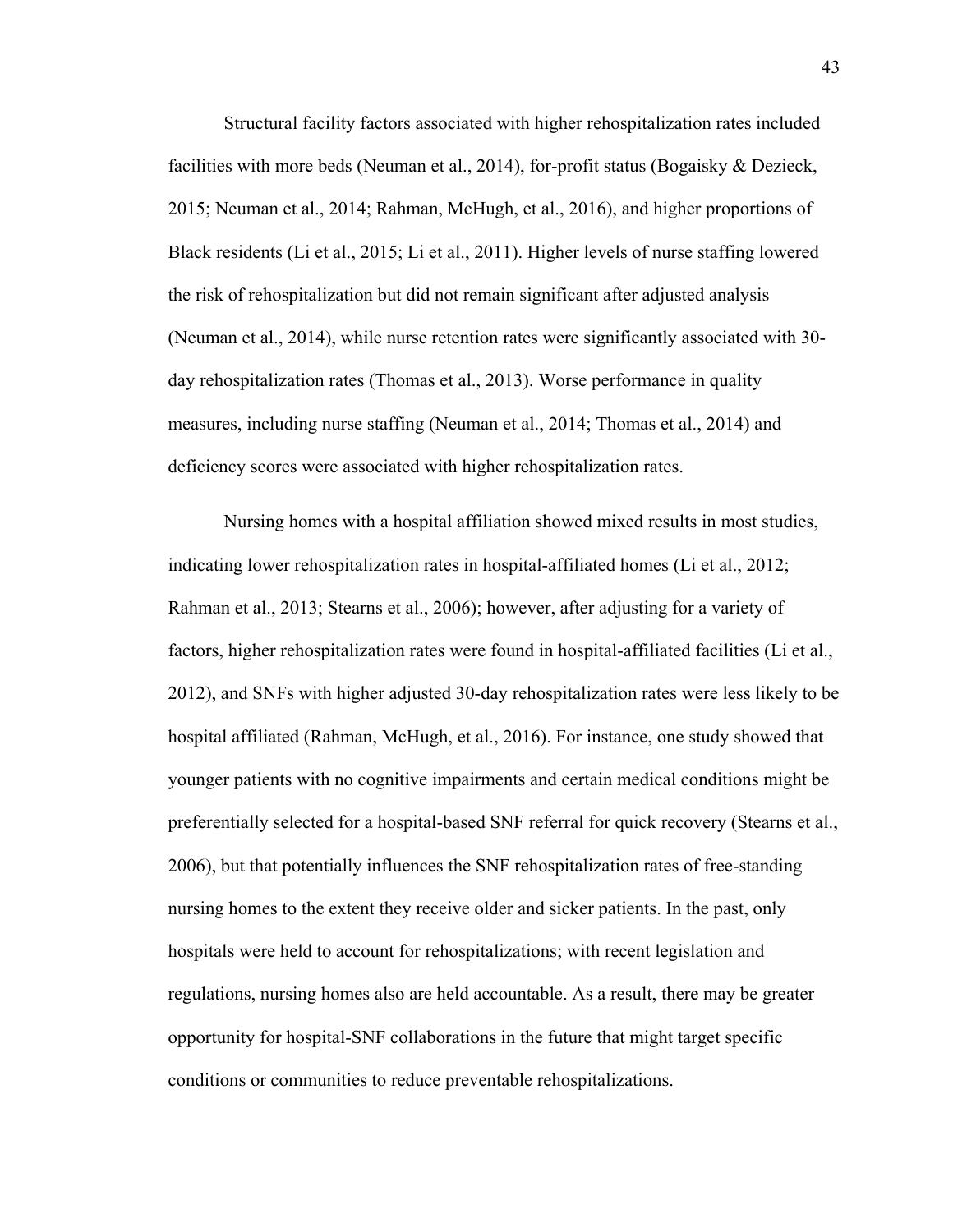Processes and interventions related to rehospitalizations from nursing homes are minimally explored in the literature. Lower rehospitalization rates were found in facilities with a physician present seven days a week (Bogaisky  $&$  Dezieck, 2015) and in facilities that had higher volumes of admissions (Li et al., 2012). Offering education for nurses to enhance their ability to perform advanced medical skills has not resulted in statistically significant reductions of rehospitalization rates (Hovey, Kim, & Dyck, 2015). Variations in nursing home resources, such as on-site X-ray or laboratory services, might influence rehospitalizations by providing necessary information to treat residents on-site rather than transferring them to a hospital for similar services. To reduce and avoid rehospitalizations, additional research is necessary to explore specific processes and interventions in nursing homes.

Communication was another brief point of interest identified by staff as needing improvement in one study (Ouslander et al., 2016); more specifically, failure to communicate was a major source for error with potential harm and negative outcomes such as a hospitalization (Institute of Medicine, 1999; Naylor, Kurtzman, & Pauly, 2009). Residents transferred to a nursing home have complex medical and physical needs that require diligent information sharing during discharge and transfer to the nursing home. This information is used to individualize care plans to meet specific medical treatments and daily care needs. For instance, one study found that a quarter of recommendations from a hospital at discharge were not performed by the nursing home (Caruso, Thwin, & Brandeis, 2014). Likewise, nurses reported multiple episodes of inaccurate or insufficient information about resident health history and medications when receiving residents from hospitals, and that increased the risk of rehospitalization and potential harm (King et al.,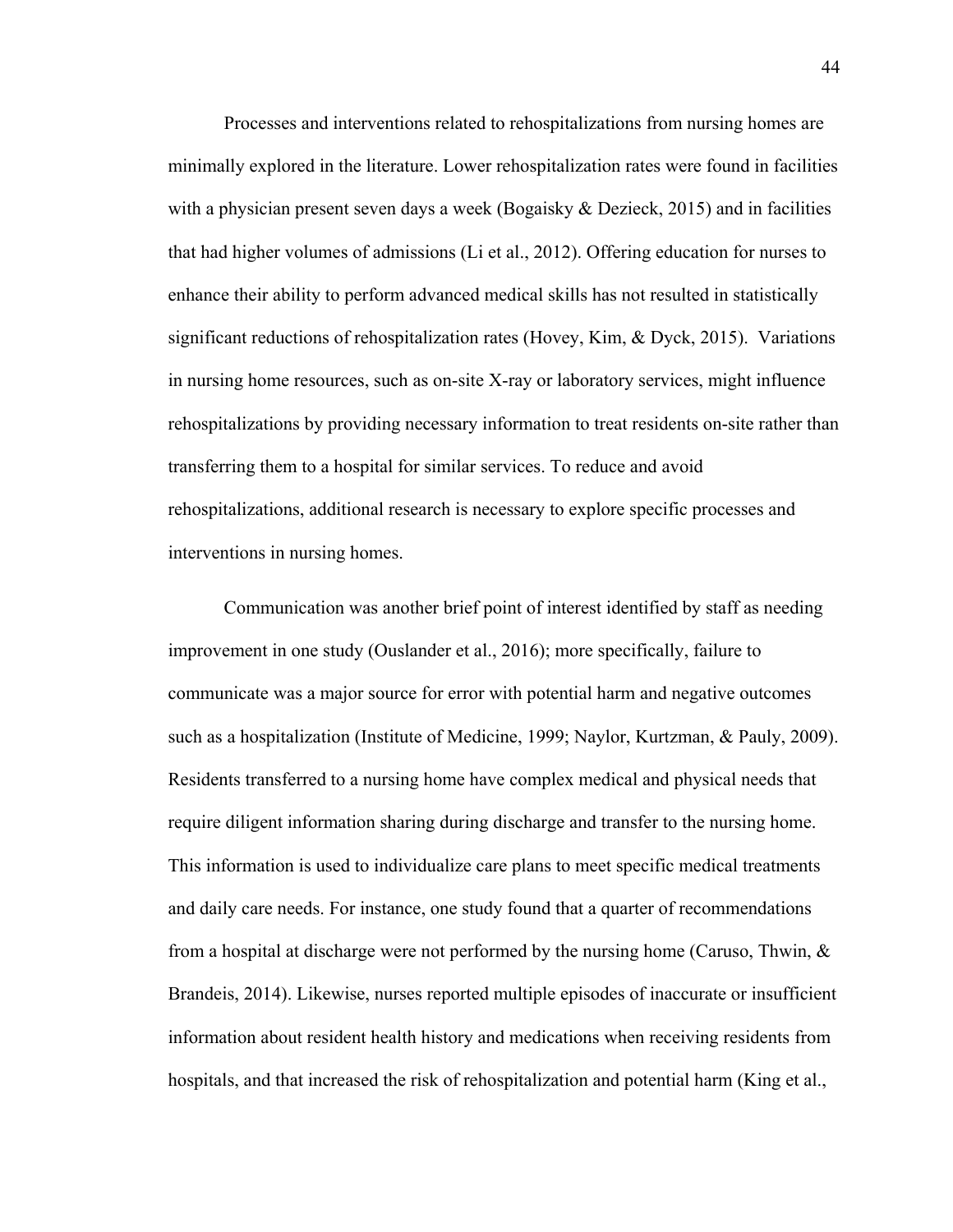2013; Naylor et al., 2009). Involving resident caregivers and families during the transition from hospital to SNF in conjunction with structured communication tools can help to reduce communication errors (Cortes, Wexler, & Fitzpatrick, 2004; Gilmore-Bykovskyi, Roberts, King, Kennelty, & Kind, 2016).

While not all rehospitalizations are preventable, it is important to understand the risk factors to design interventions to avoid them. For example, the Intervention to Reduce Acute Care Transfers (INTERACT) is an interdisciplinary quality-improvement program designed to identify, assess, document, and communicate resident change of status in nursing facilities to reduce hospitalizations or to avoid potential transfers (Ouslander, Bonner, Herndon, & Shutes, 2014). Another intervention, the Project Re-Engineered Discharge (RED) initiative reduced rehospitalization in SNFs by including families and residents in their plan of care (Berkowitz et al., 2013). Project RED integrated resident data with a plan of care on an electronic data system, reviewed the plan, and provided a copy for residents and families and also contained detailed information of medications, advance directives, and follow-up appointments (Berkowitz et al., 2013). Further exploration of interventions to reduce rehospitalization is needed.

#### **Policy Implications**

 Rehospitalizations from nursing homes are a significant concern because there is potential harm to residents and is costly to Medicare. Increased focus on rehospitalizations among policymakers creates emphasis on the policy implications of this issue, such as financial penalties, public reporting of rehospitalization rates, and goals to reduce Medicare spending. An important policy concern for using rehospitalizations as an SNF quality measure is whether it can capture true differences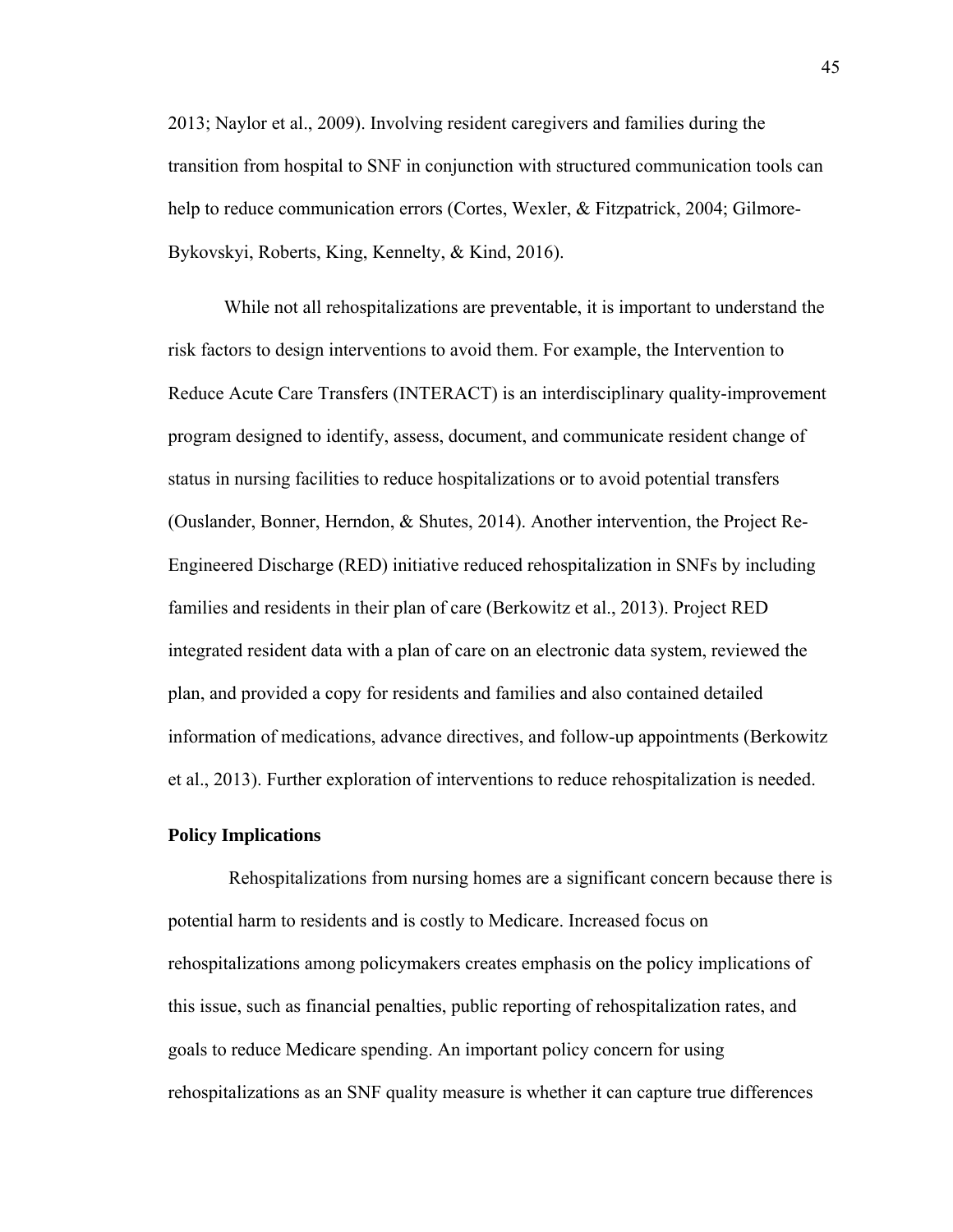between SNFs or whether the rehospitalization rate primarily reflects patient severity. Using an instrumental variable approach, Rahman, Grabowski, Mor, and Norton (2016) found that SNF rehospitalization rates based on data from 2009-2012 could be used to predict 2013 SNF rehospitalizations independent of patient severity. A second concern is whether reserving beds for a hospitalized Medicaid resident affects hospitalization rates and, if so, whether that effect varies across states. One study found that states with moregenerous policies toward reserving nursing home beds for residents on Medicaid led to greater SNF rehospitalizations (Grabowski et al., 2010).

Although the evidence in this review suggests nursing homes have greater influence on rehospitalizations than does the discharging hospital, there is opportunity to explore how restructuring hospital transfers and hospital-SNF partnerships can impact rehospitalization rates (Naylor et al., 2012). Furthermore, there is a need to address barriers to improved transitions from hospitals to nursing homes (Cortes et al., 2004; Gilmore-Bykovskyi et al., 2016; King et al., 2013; Naylor et al., 2012). This includes shorter hospital stays, variations in state policies reimbursements, and systems for sharing important clinical information and staff training. Ongoing evaluation is also necessary to measure outcomes of policies aimed at improving transitions of care and to allocate resources accordingly.

As with previous quality measures that are publicly reported on the Nursing Home Compare website, the SNFRM is now a part of the information provided on this site as of July 2016. Public transparency of the rehospitalization rates can provide incentives for nursing homes to implement strategies to reduce rehospitalization rates because these results impact overall quality ratings (Werner et al., 2009). Policymakers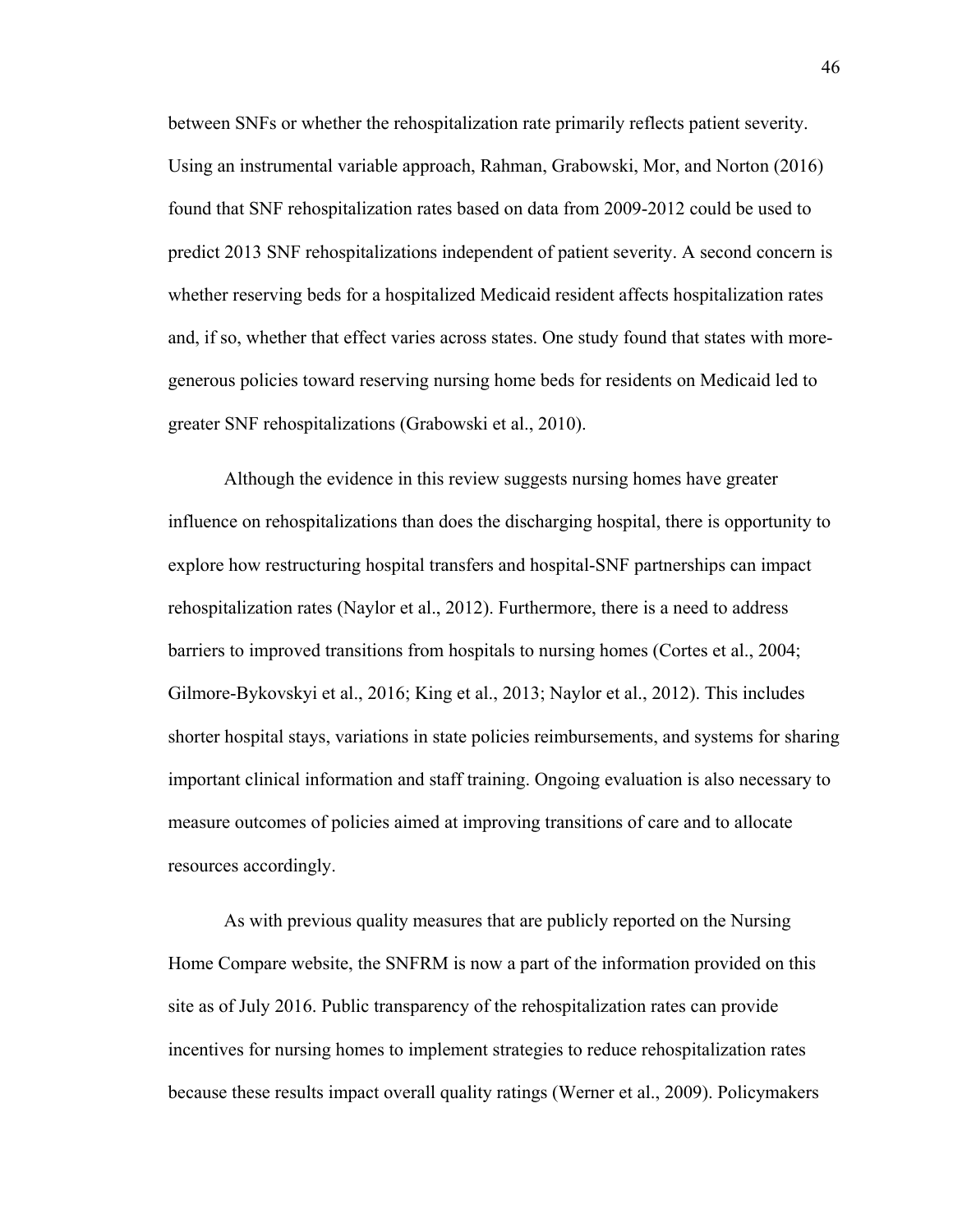should also consider the potential for unintended consequences of the rehospitalization policies (Naylor et al., 2012). For instance, nursing homes might select to rehospitalize high-risk residents to improve quality measure scores used for public reporting (Konetzka, Polsky, & Werner, 2013). Nursing homes also might avoid transferring residents to a hospital, even when higher acuity care is required, to reduce reportable rehospitalization rates or penalty payments; if so, then penalties ultimately could contribute to harm. Lastly, as financial penalties are imminent, nursing homes have more incentive to understand resident and facility factors that influence rehospitalizations.

# **Limitations**

This review has several limitations. First, it was limited to studies that focused on rehospitalization within 30 days from a hospital discharge to a SNF, but some studies included all 30-day rehospitalizations, regardless of whether the discharge was to the community or to a SNF, and at least one study included all rehospitalizations from a SNF, regardless of when the rehospitalization took place. Second, the primary data source for many of the studies in this review was Medicare claims or enrollment data. This data source is rich with resident characteristics, from which population generalizations can be inferred. However, most studies used existing data rather than prospectively collected data, and not all studies in the SNF setting compared readmitted residents with those who were not readmitted over the same interval. This type of study design is appropriate for exploratory purposes but is prone to various biases and generally is a weak basis for inferring causal relationships. Another limitation was the paucity of qualitative research that examined staff, resident, or family perceptions, attitudes, and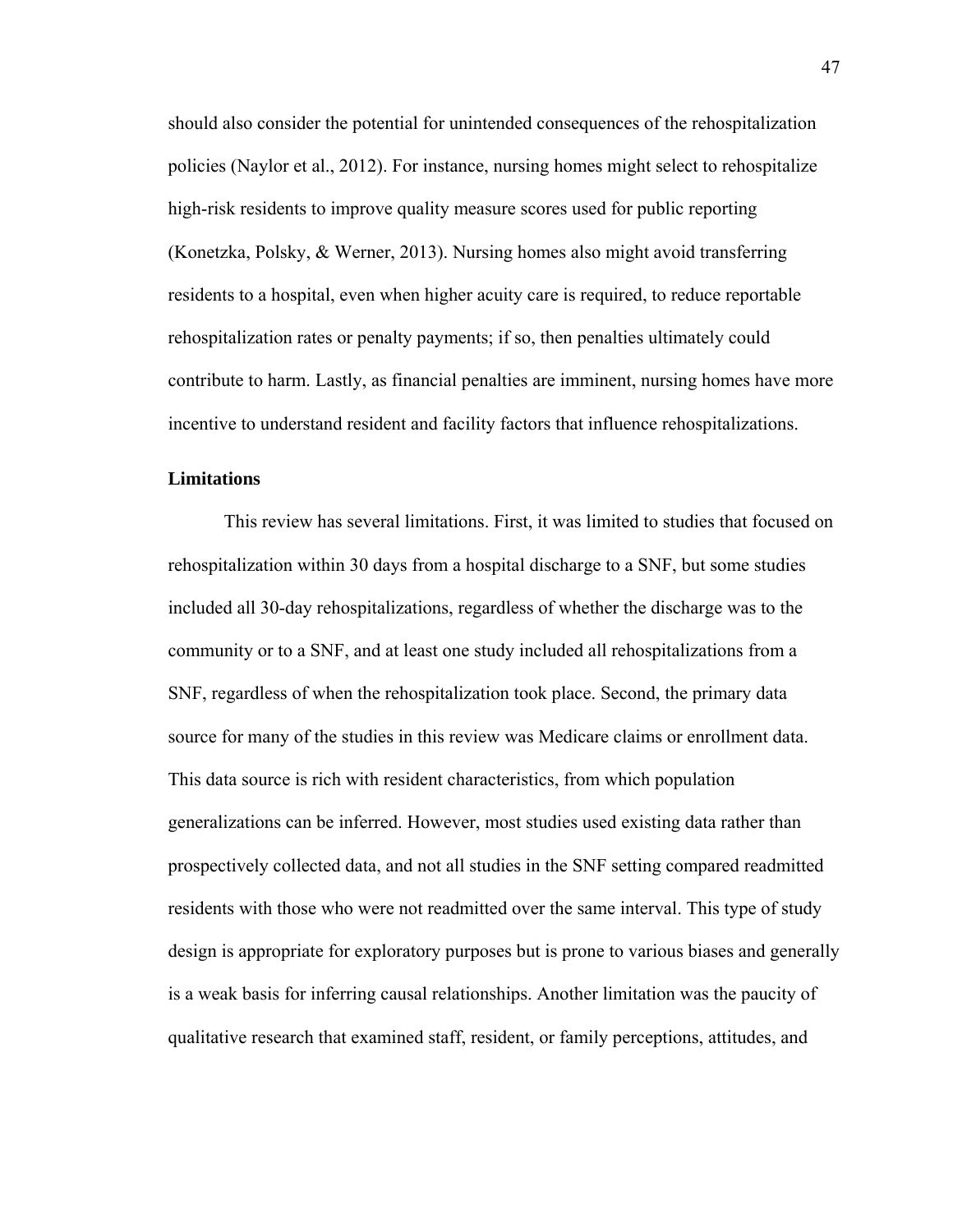beliefs related to rehospitalizations. Lastly, relatively few of the studies tested any interventions designed to reduce avoidable rehospitalizations.

## **Conclusion**

Rehospitalizations from nursing homes are associated with high costs and adverse patient outcomes. The policy implications of rehospitalization are substantial for improving nursing home quality and because of impending financial penalties. Rehospitalizations within 30 days from an acute hospital discharge are commonly linked with various resident and facility factors, but differences in study designs and data sources make it difficult to compare findings across studies. More studies are needed to further explore the influence of nursing home structure and processes of care, in addition to resident-level characteristics, on outcomes such as rehospitalization to develop effective approaches to improving care and reducing avoidable hospitalizations.

In Chapter 3, I outline the methods for this dissertation research. A retrospective cohort research design is used for a secondary analysis of existing nursing home data from three sources: electronic health records, the Minimum Data Set, and Nursing Home Compare (Medicare.gov, n.d.-d), that pertain to 10 for-profit nursing homes in New Mexico. The data sample will include residents admitted into any of the 10 facilities following an acute care hospitalization from July 2015 through June 2016 and includes facility-level Nursing Home Compare data from the same time period. The primary outcome variable is 30-day rehospitalization. Various resident and facility variables will be used as independent variables directed by the findings in this literature review. Basic descriptive statistics will be done to explore different facility and resident characteristics. A logistic regression will be used to explore which resident characteristics are associated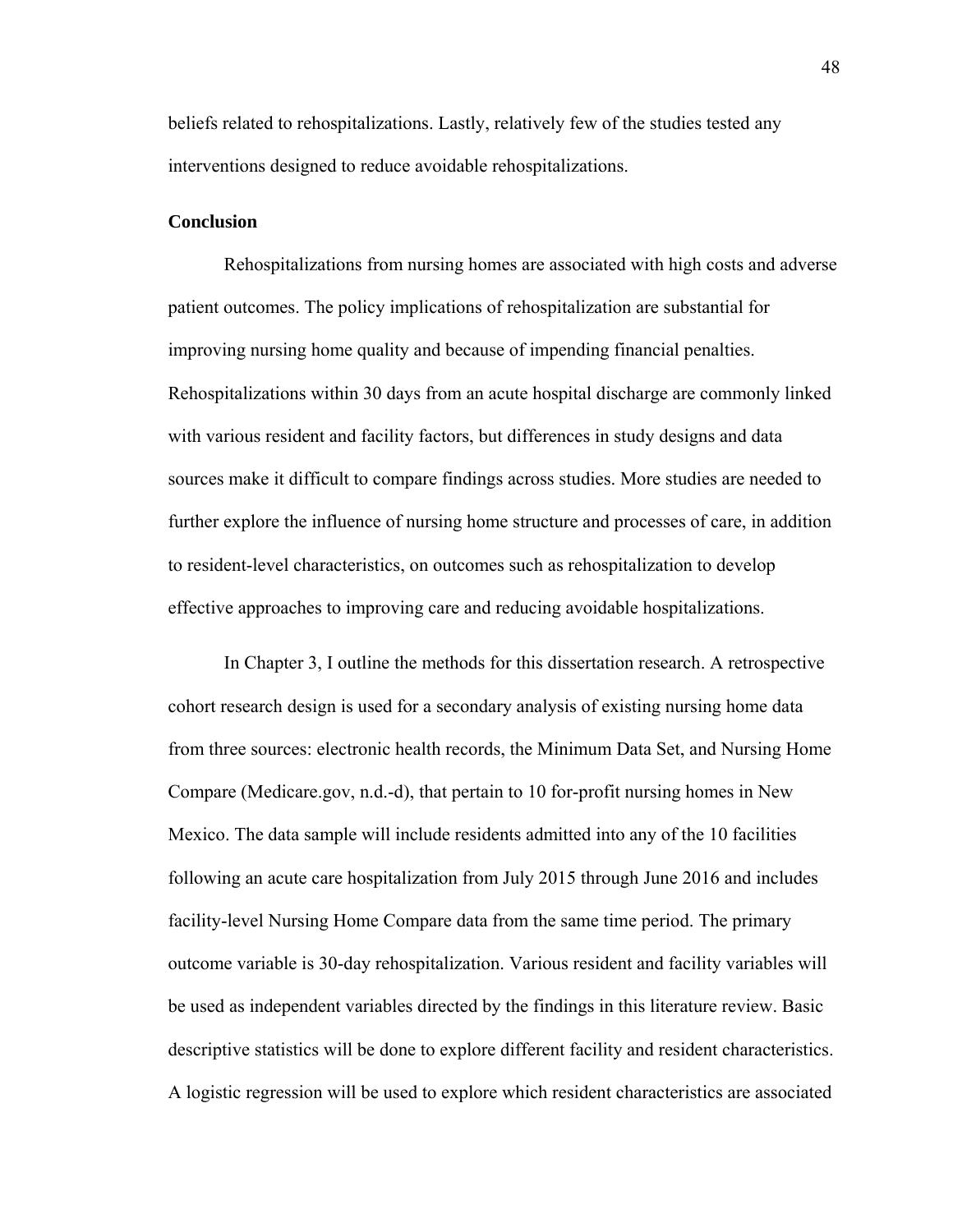with a 30-day rehospitalization. A multilevel modeling approach will be used to explore resident factors and facility factors with residents nested within the nursing homes.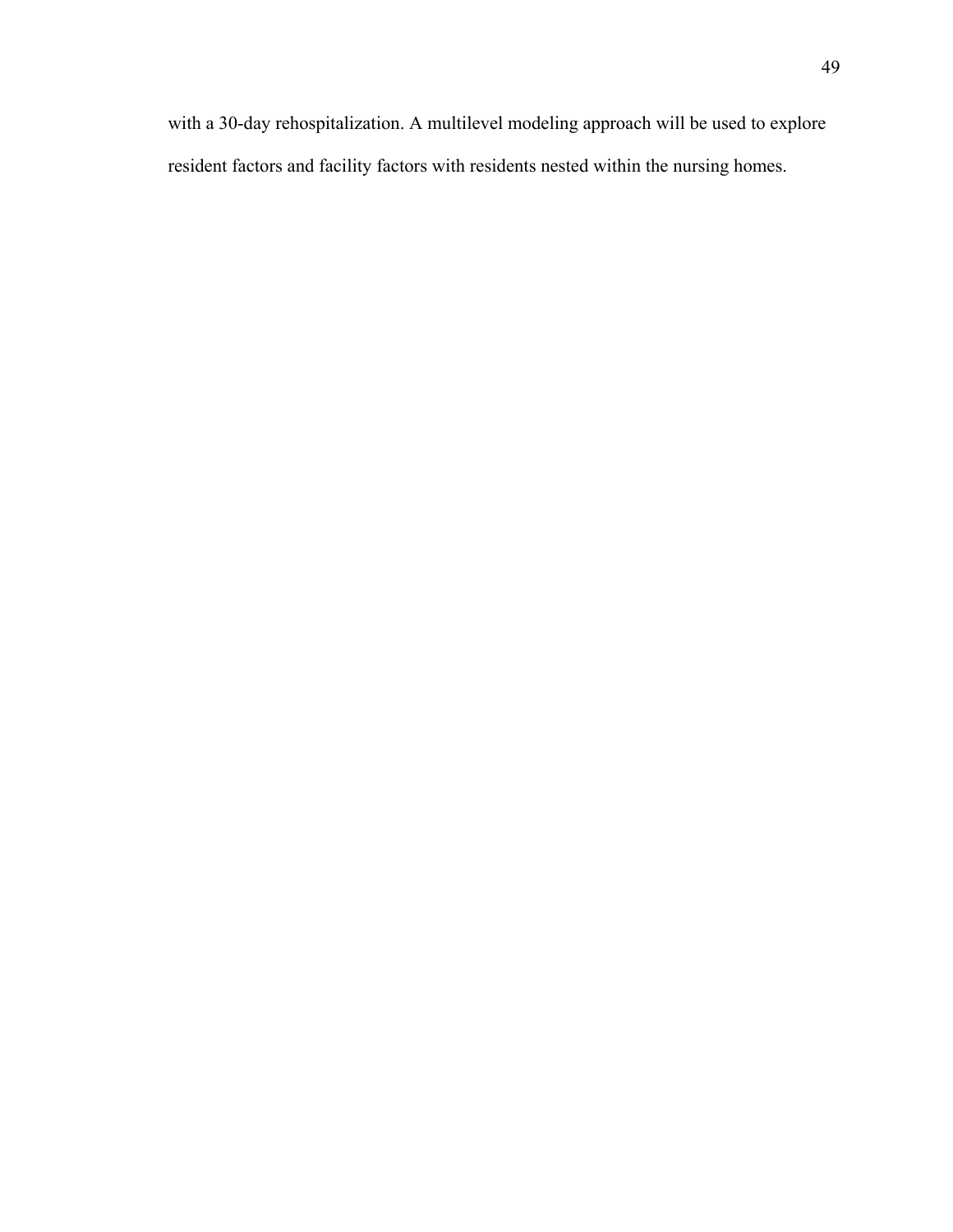#### **CHAPTER 3: Methods**

#### **Research Design**

The purpose of this retrospective cohort study was to determine which resident and facility factors are associated with 30-day rehospitalization from New Mexico nursing homes. The study originally proposed to analyze existing data from three sources: electronic health records (EHR), the Minimum Data Set (MDS), and Nursing Home Compare data (Medicare.gov, n.d.-d) pertaining to 10 for-profit nursing homes in New Mexico. Data were obtained from two sources and analyzed. The retrospective cohort design has been the primary research design used to explore this topic in the existing literature on nursing home rehospitalization. Previous studies served as a model for this study's research design and variables of interest. This approach allowed for the analysis of a large amount of data obtained from different data sources (e.g., administrative data, public data sources).

## **Specific Aims**

The specific aims of the study were:

- 1. To explore which resident risk factors more likely predict a rehospitalization from a nursing home within 30 days from an acute hospital discharge.
- 2. Assess the structural-process differences among nursing homes that might influence the rates of 30-day rehospitalizations.
- 3. Evaluate policy implications of factors associated with 30-day rehospitalizations for nursing homes.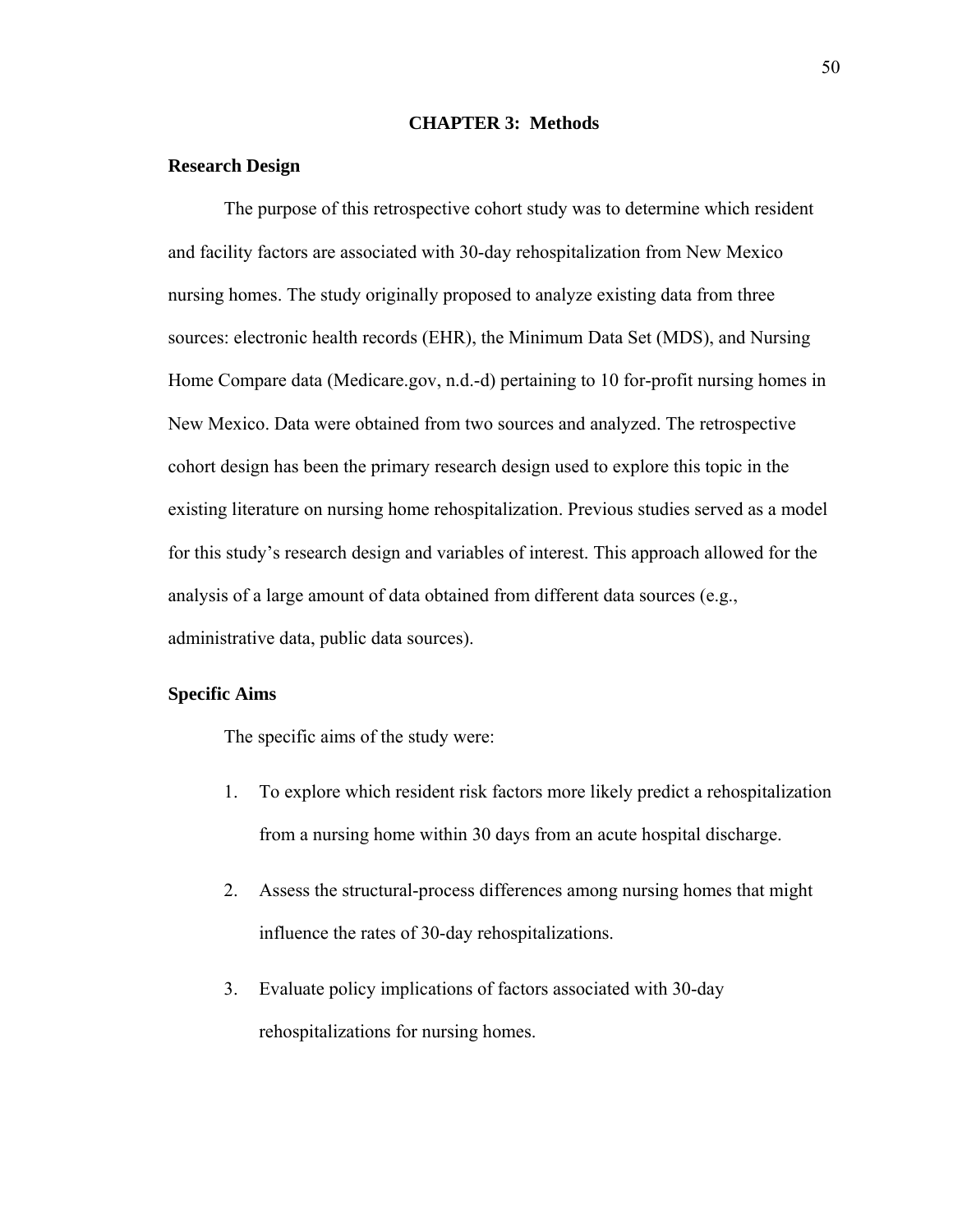## **Research Questions and Hypotheses**

- 1. Which nursing home factors are most strongly associated with 30-day rehospitalizations in residents?
	- i) Hypothesis: Nursing homes with greater survey deficiencies will have higher 30-day rehospitalization rates.
	- ii) Hypothesis: Nursing homes with higher registered nurse staffing hours will have lower 30-day rehospitalization rates.
- 2. What resident factors predict the likelihood that a resident will be readmitted into a hospital within 30 days of an acute hospital discharge and a nursing home admission?
	- i) Hypothesis: Residents with acute or chronic cognitive impairment (e.g., delirium, dementia, or severe mental illness) will have higher 30-day rehospitalization rates.
	- ii) Hypothesis: Residents with an advance directive in place will have a lower 30-day rehospitalization rate compared with those who do not have an advance directive.

# **Procedures**

A preliminary written proposal (Appendix G) was sent to a specific nursing home corporation to request access to the MDS and EHR data to provide the details of resident characteristics. Data from the EHR was not known in advance because it is considered proprietary information, and therefore, a list of requested data was sent to the nursing home corporation (Appendix H). The third source of data, Nursing Home Compare, is a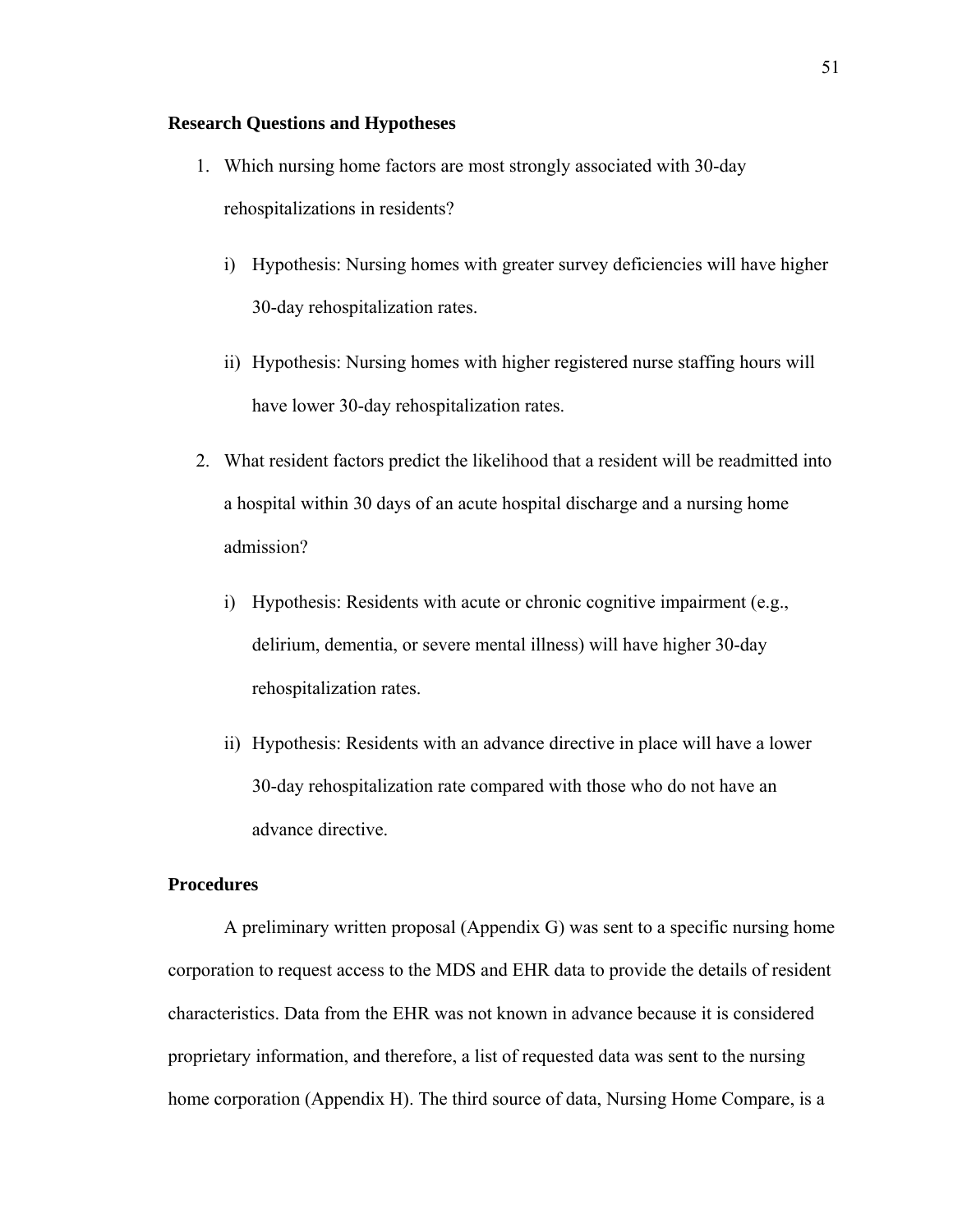publicly available dataset (Medicare.gov, n.d.-d). The proposal was sent to the nursing home corporation research team on September 14, 2016. The team approved and accepted the proposal, with specific conditions, on September 23, 2016, via email. The Data Use and Data Transfer Agreement between the nursing home corporation and the University of New Mexico was entered after approval of the proposal by the dissertation committee. Ethical approval was obtained on June 2, 2017, from the University of New Mexico's Health Sciences Human Research Review Committee.

# **Setting**

This study used deidentified data pertaining to 10 nursing homes located in the greater metropolitan area of Albuquerque, N.M. All 10 facilities were owned by the same company, provided long-term care and rehabilitation services, and were Medicare and Medicaid certified.

Overall, the state of New Mexico census was more than 2 million people in 2016. A combined census for Albuquerque and Rio Rancho was more than 600,000, and 12% of this population consisted of persons 65 and older (U.S. Census Bureau, 2016). In total, New Mexico had 75 nursing homes, a third of which were located in Albuquerque and Rio Rancho. Nine of the study facilities were located in Albuquerque and accounted for half of the nursing homes in the city. The tenth facility was located in Rio Rancho and was one of three nursing homes in that city. Together, the 10 nursing homes constituted approximately13% of all nursing homes in New Mexico.

## **Sample**

The study sample data consisted of deidentified MDS and EHR data with residents admitted into any of the 10 facilities following an acute care hospitalization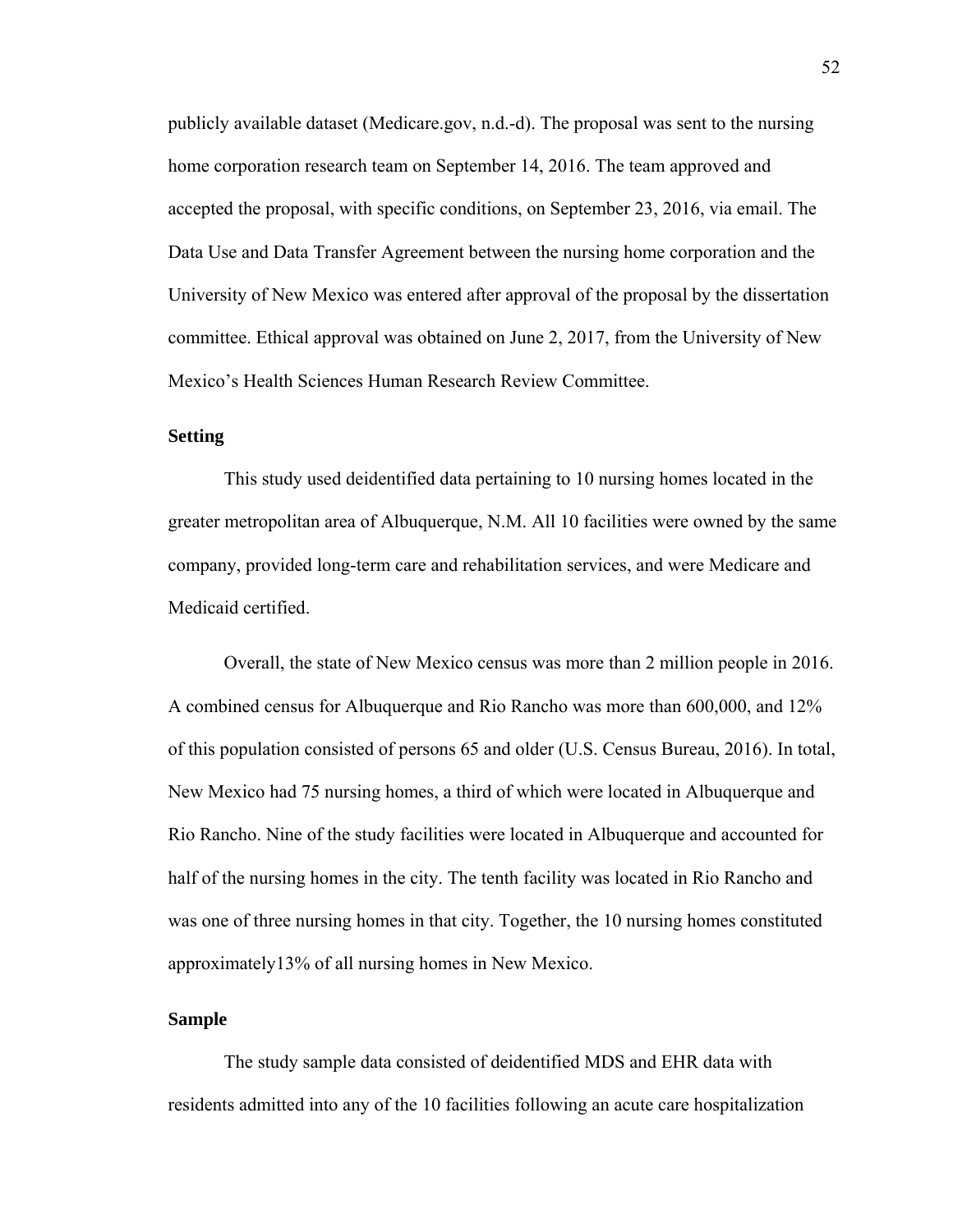from July 2015 through June 2016 and facility-level Nursing Home Compare data from the same time period. The time frame was selected because facilities had recently introduced electronic health records into their facilities, and this time period ensured access to electronic health records data.

For a simple power analysis for specific aim No. 1, considering 30-day rehospitalization as a binary outcome and assuming the base rehospitalization rate was approximately 20% (Rahman, Grabowski, et al., 2016), a sample size of 400 residents was an adequate estimate for 80% power to detect an odds ratio of 1.5 for the change in the outcome for a unit change in a given predictor variable (e.g., the change of a binary X from 0 to 1) at  $\alpha$  = 0.05. This was feasible because each nursing home allocated 20% to 30% of approximately 100-plus beds to residents newly admitted from an acute care setting with a continuous influx of new resident admissions each month for the estimated 11-month time period of this study. Based on preliminary discussions with the nursing home corporation, the number of SNF admissions over the study period was calculated to be substantially more than that.

## **Data Sources**

There were three sources of data planned for this study. The EHR data were to provide a mix of resident health information and internal facility processes. Examples of information found in electronic health records included lists of resident medications, medical diagnoses, laboratory results, and vital signs. A number of nursing home personnel, including physicians, nurses, and nursing assistants, input data into the EHR. The benefit of considering this data source was the possibility of offering unique insights into specific processes and interventions performed by nursing home staff. A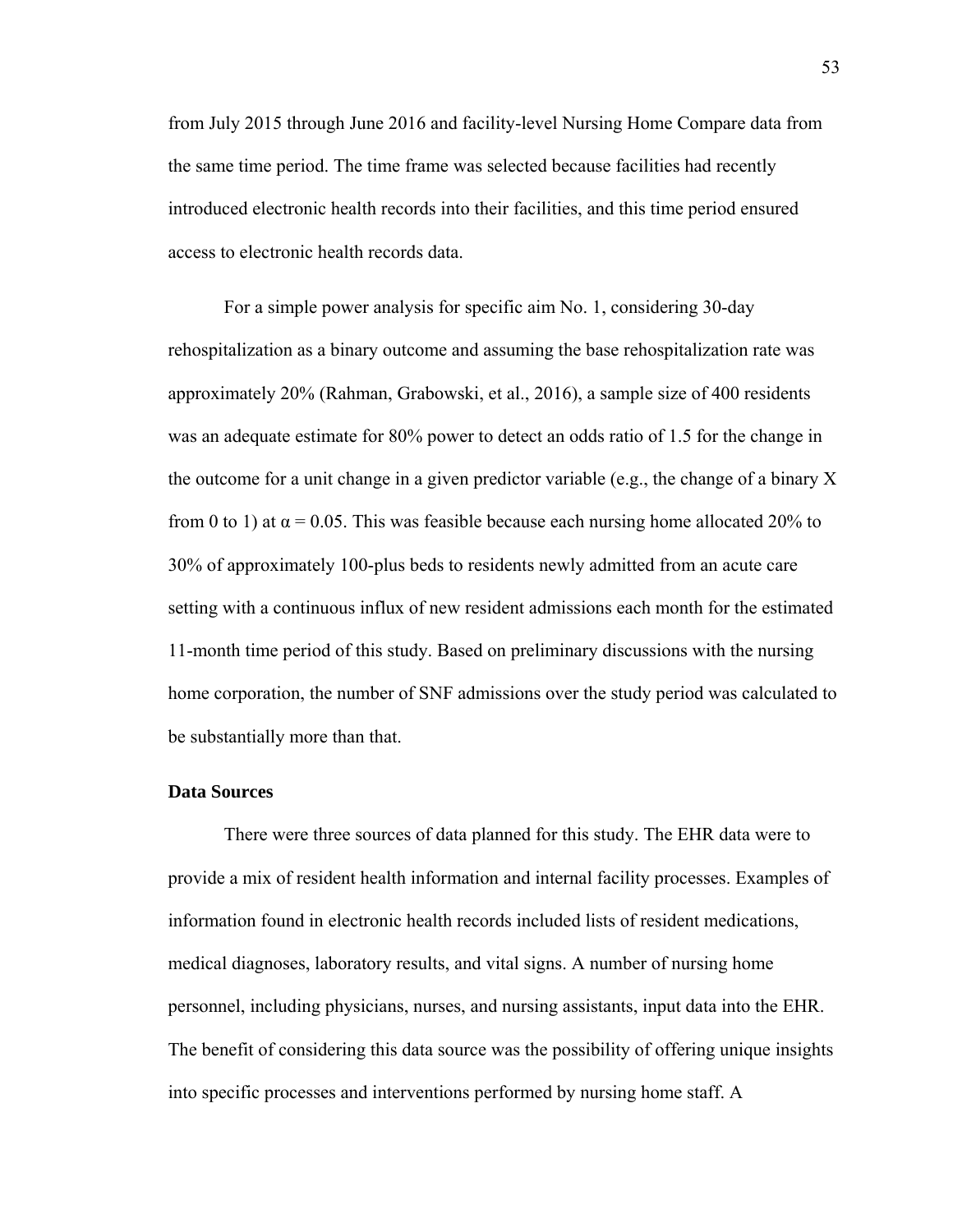disadvantage of this data source was that there could be missing or incomplete data. The second data source, the MDS 3.0 Quality Indicator report, included a variety of resident clinical assessments, and it is a federally mandated requirement that nursing homes complete these assessments. Data were collected by licensed nurses upon admission into the nursing home and at standard intervals, including at the time of discharge. The MDS has been reported to be valid and reliable for measuring quality in nursing homes (Saliba & Buchanan, 2008; Smith et al., 2012). The benefit of this data source was that because it was required, there was less likelihood of incomplete data.

The third data source was the Nursing Home Compare dataset, which focused primarily on facility characteristics. It contained facility identification information such as provider number, county location, and ZIP codes. It also included a variety of facility characteristics, such as quality of care measures, staffing measures, and reports from the annual survey visits. The dataset is generated quarterly and was available online via the Data.Medicare.gov website. The key advantage of this data source was that it is a publicly accessible dataset. The weakness of this dataset was that it did not provide information related to processes, interventions, or types of resources available in the nursing facilities. This dataset was not used for resident-level statistical analysis because rehospitalization measures were not included in the data at the time of this study and that there was a shift in how variables were reported over the course of this study, with annual measures provided in 2015 and quarterly measures provided in 2016.

The EHR data were received as comma-separated values in a text file and imported into Microsoft Excel for screening. Due to extensive incomplete and missing data, and based on consultation with a statistician, these data were not used. The MDS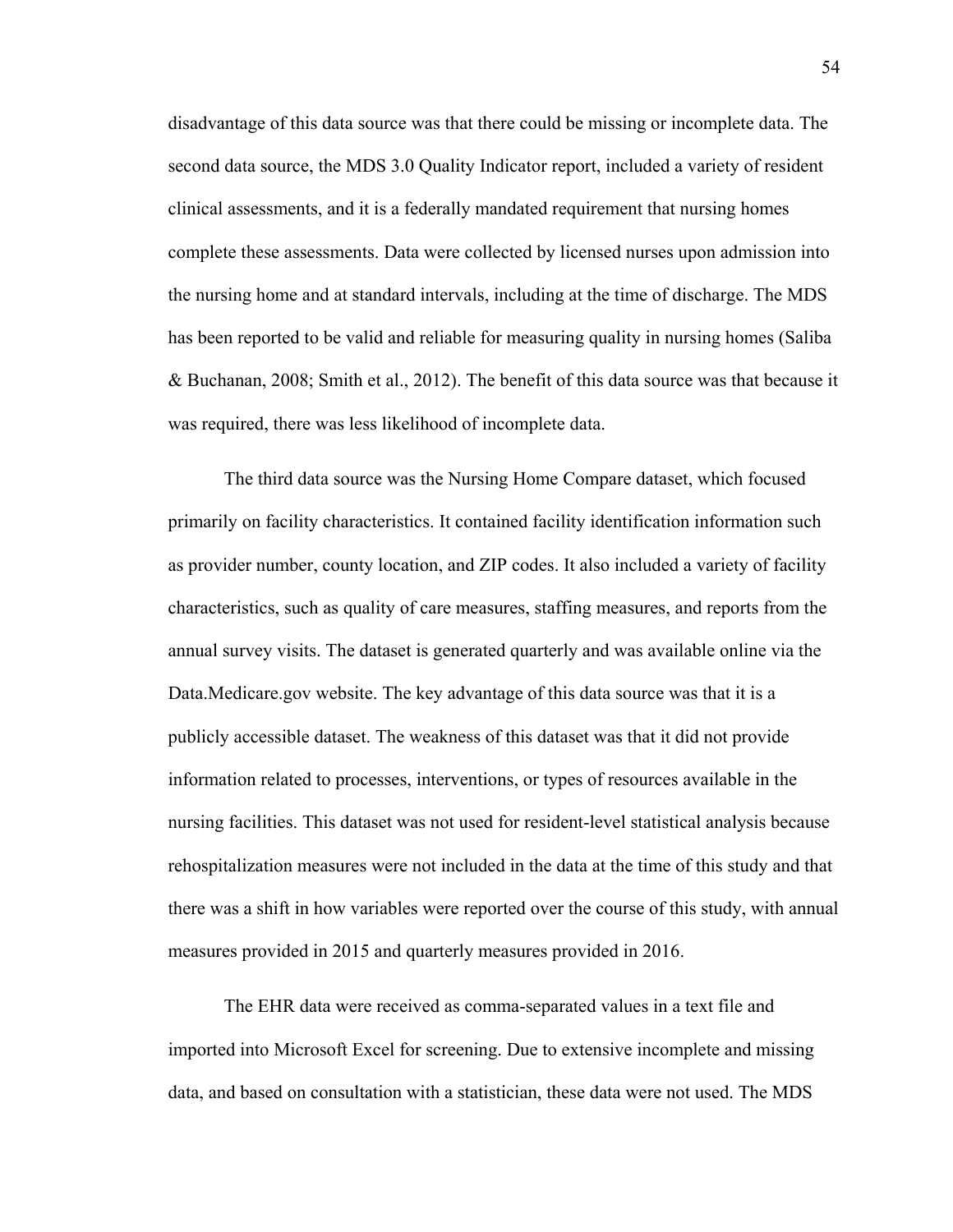database was received in extensible markup language (.xml) format and imported into statistical software for screening and analysis. Nursing Home Compare data were downloaded as comma-separated values in an Excel-readable text file. Data were screened for missing or out-of-range values. Cases with missing data for an analyzed variable were excluded casewise from that analysis but were not excluded otherwise.

#### **Assessment for Rehospitalization**

The primary-outcome variable was the resident-level 30-day rehospitalization. For individual resident data, this was analyzed as a discrete event (e.g., yes/no). This information was collected from the MDS records using the date difference from the admission date to discharge date ( $\leq$  30 days) for residents who entered a SNF from an acute or psychiatric hospital. Such residents were considered to have a 30-day rehospitalization if their discharge status was to an acute hospital within 30 days and were considered not to have a 30-day rehospitalization if they were not discharged within 30 days or if they were not discharged to an acute hospital–e.g., they were discharged to a private home or a group home. Deaths were excluded from the sample during the study period. As noted, licensed nurses are required to complete the MDS on admission, at specific intervals during the nursing home stay, and at discharge. These records have been reported to have a high degree of accuracy in recording deaths and rehospitalizations of nursing home residents (Rahman, Tyler, Acquah, Lima, & Mor, 2014).

#### **Data Analysis**

Choices of resident-level and facility-level independent variables were informed by theoretical considerations and empirical literature reviewed in Chapter 2. Specifically,

55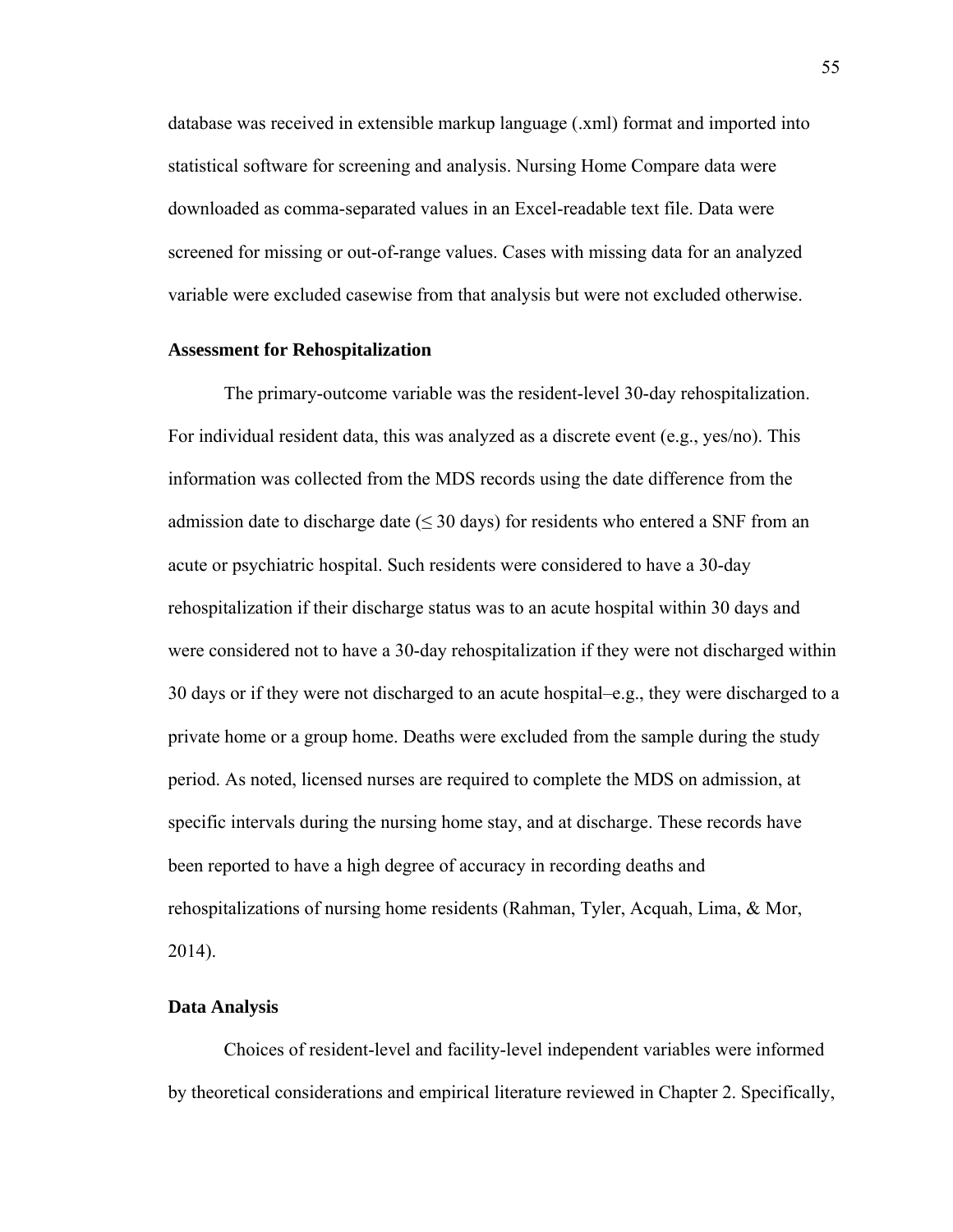for the first research question, which pertains to facility factors, independent variables included measures of quality of care and staffing. Quality of care measures included results of state inspection surveys from Nursing Home Compare data. Nurse staffing was originally proposed to be measured by hours per resident per day by facility in relation to rehospitalization rates; however, due to a lack of detailed rehospitalization data, the fivepoint Nursing Home Compare star rating, for which lower numbers indicate poorer quality, was used instead. Additional facility-level covariates included the number of SNF admissions during the study period, health survey, quality measures, and nurse staffing.

For the second research question, which pertains to resident factors, independent variables included various medical diagnoses and conditions (e.g., gastrointestinal diagnosis or renal failure) and clinical symptoms or behaviors. The study originally proposed advance directives as an independent variable; however, this information was not included in the MDS data, which meant that care planning variables were used instead. Resident-level covariates included gender, race/ethnicity, marital status, medical diagnoses, activities of daily living assistance, and whether the resident received specialized medical treatments while in the SNF.

Data analysis was conducted using Stata 14 statistical software. For resident-level continuous variables, descriptive statistics included means and standard deviations. Categorical data were assessed with frequencies and proportions or with percentages and modal category.

Statistical analyses relevant to the research questions and hypotheses began with calculating bivariate associations with 30-day rehospitalization. For example, to test for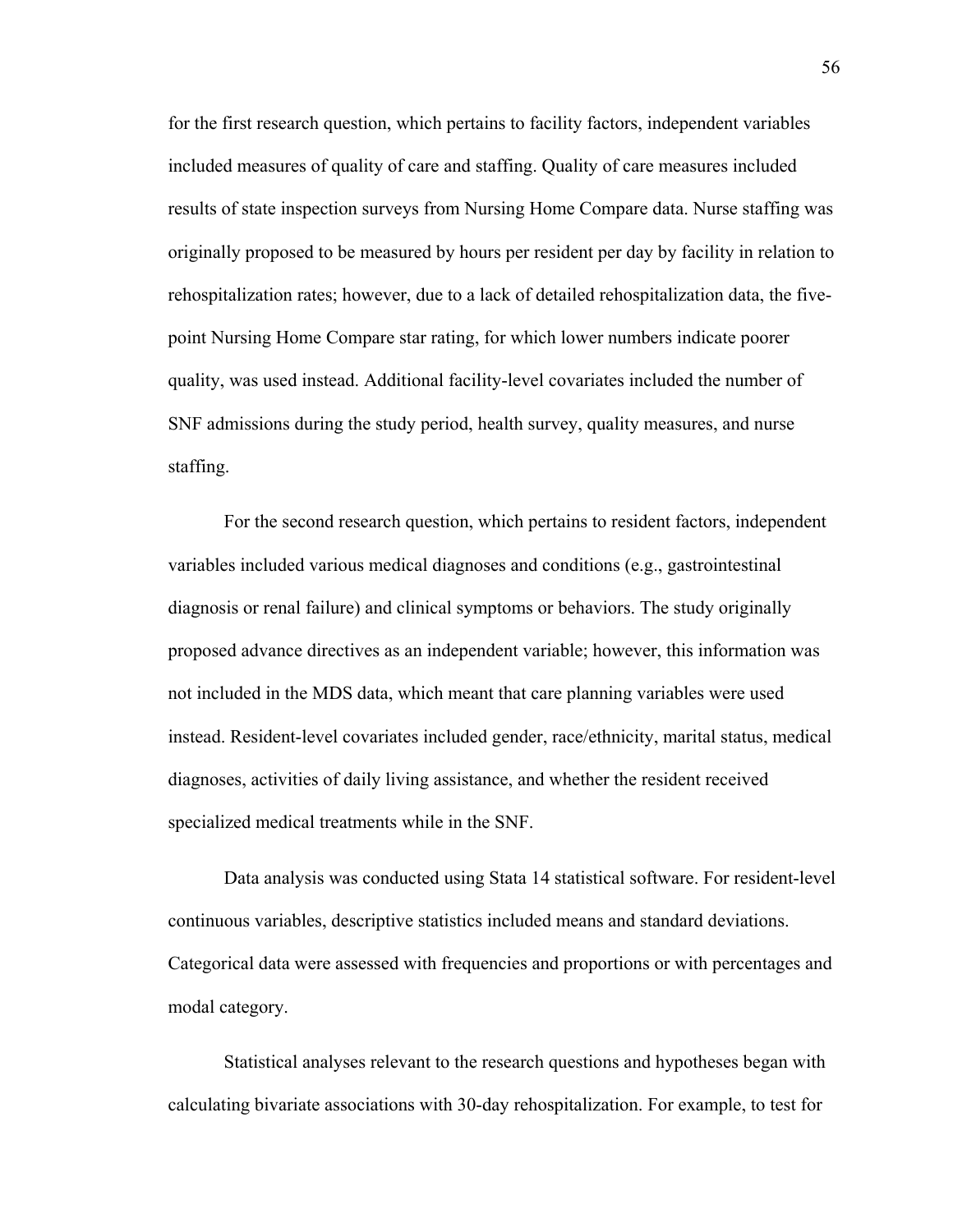relationships of rehospitalization rates across categories of nominal independent variables, such as presence of a particular diagnosis or whether a patient received special medical treatments, chi-square tests for independence were used. To test bivariate associations of continuous variables with 30-day rehospitalization, independent sample *t*tests were used, and Cohen's *d* was calculated to determine effect size. A logistic regression model was used to assess the impact of a set of resident-level predictors on rehospitalization. Variables were entered into the logistic regression based on information from the Chapter 2 literature review and other variables identified in this study for which the bivariate association with rehospitalization (yes/no) had a *p*-value of 0.05 or less. Four model specifications were used to assess the consistency of the estimates as additional variables were included. Also, to test whether there were any observable significant facility level impacts on resident-level rehospitalization risk, a logistic regression model with fixed effects for facilities was fit. A multilevel logistic regression model was also explored to assess the degree of intracluster correlation for residents within facilities.

Several exploratory analyses pertaining to facility processes and rehospitalizations were originally proposed. This information was captured in the EHR data, but due to incomplete or missing data, this exploratory analysis was not conducted.

### **Validity Threats**

There were several potential threats to internal, external, construct, and statistical conclusion validity (Shadish, Cook, & Campbell, 2002). The first potential threat to internal validity was a selection threat with risk of participating nursing homes having homogenous characteristics (Shadish et al., 2002), such as being from the same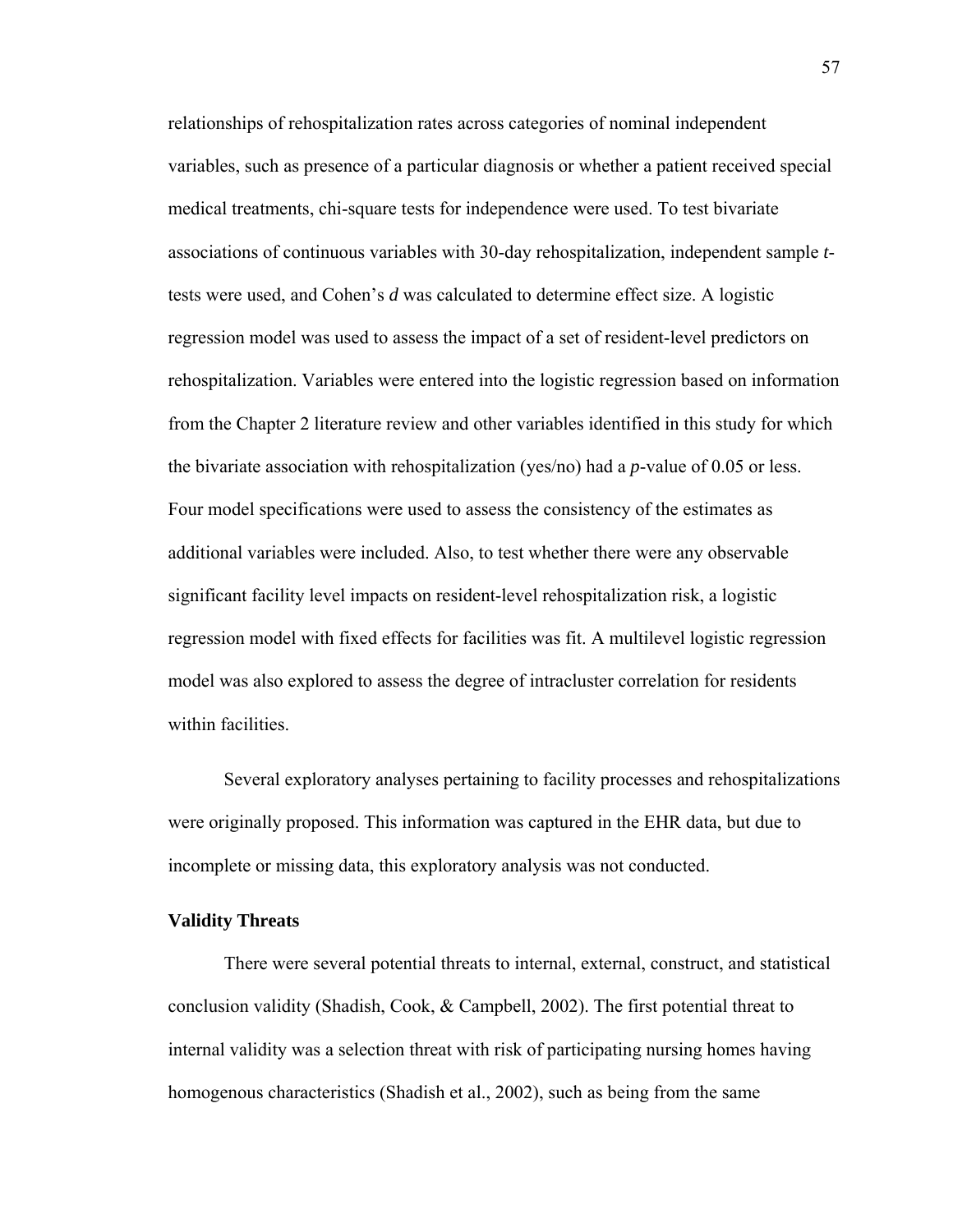corporation and all located in the same metropolitan area. One potential external validity threat was that the results of this study might not hold true for other care settings or nursing homes outside of New Mexico. A potential threat to construct validity was that use of existing data meant that the definitions and measurement of variables were determined for purposes other than those of the study.

There were several potential threats to the validity of statistical conclusions. First, missing data could compromise the ability to run certain analyses, especially if data were not missing at random. Secondly, as noted above, at the resident level, sample size was large, whereas at the facility level, it was small. Accordingly, at the resident level, even very small effects, too small to be clinically meaningful or practically useful, might be statistically significant, whereas at the facility level, low statistical power could mean that some effects large enough to be meaningful were not statistically significant, in which case their meaning would be indeterminate in terms of true or false negative conclusions (Shadish et al., 2002).

### **Ethical considerations**

The study proposal was reviewed and approved as an exempt study by the Human Research Review Committee of the University of New Mexico's Health Sciences Center and by the research and IT departments of the nursing home corporation prior to the release of data to the investigator. This study involved existing data from human subjects, but the researcher had no direct interaction with residents, staff members, or families in this study. In fact, the proposal for this study specifically indicated and requested that the data the nursing homes provided be deidentified. Although the data were not individually identifiable, the linking between data sources required some form of consistent identifier.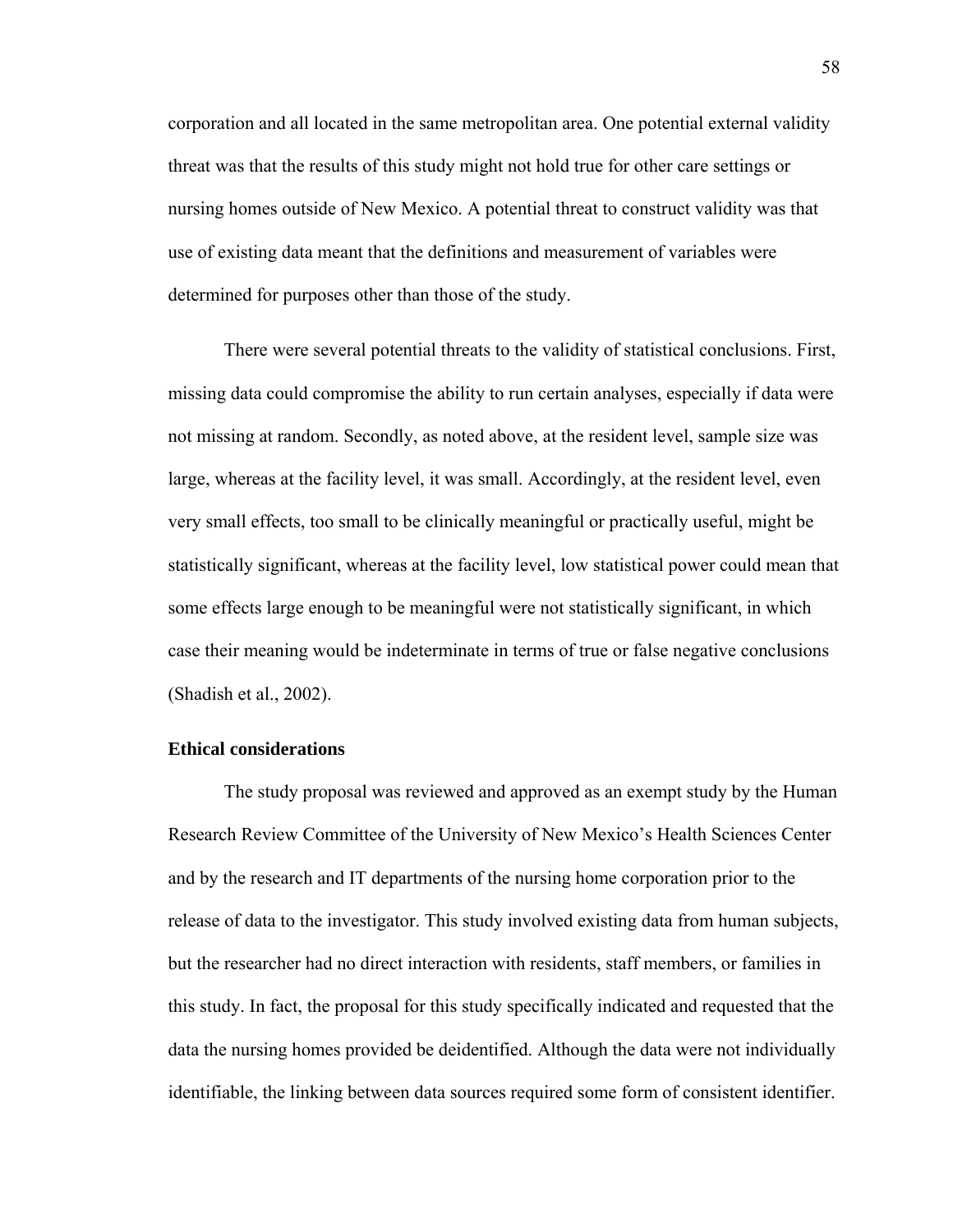This risk was minimized by preassigned and anonymous study numbers to residents and facilities. Data were provided by the nursing home corporation as a HIPAA-compliant limited dataset. Any linkages were performed and anonymous case and facility codes were applied by IT personnel by the nursing home corporation prior to data transfer. The data were maintained on an encrypted data security management platform at the University of New Mexico's Health Sciences Center, and analyses were conducted on an encrypted, password-protected computer.

# **Limitations**

There were several limitations to this study. First, this study used existing data, and the investigator was unable to define variables or select measures other than what was in the data sets. This limited the information available to answer the research questions. In addition, there was no investigator control over how data were collected or entered by facility personnel. It was not possible to obtain a detailed EHR codebook prior to receiving the data, which limited the ability to plan analyses in detail prior to receiving the data. Moreover, the extent of incomplete data in the EHR was far greater than anticipated, which prevented the use of this data source in the analysis. This was addressed by using the MDS data as a valid and reliable alternative data source.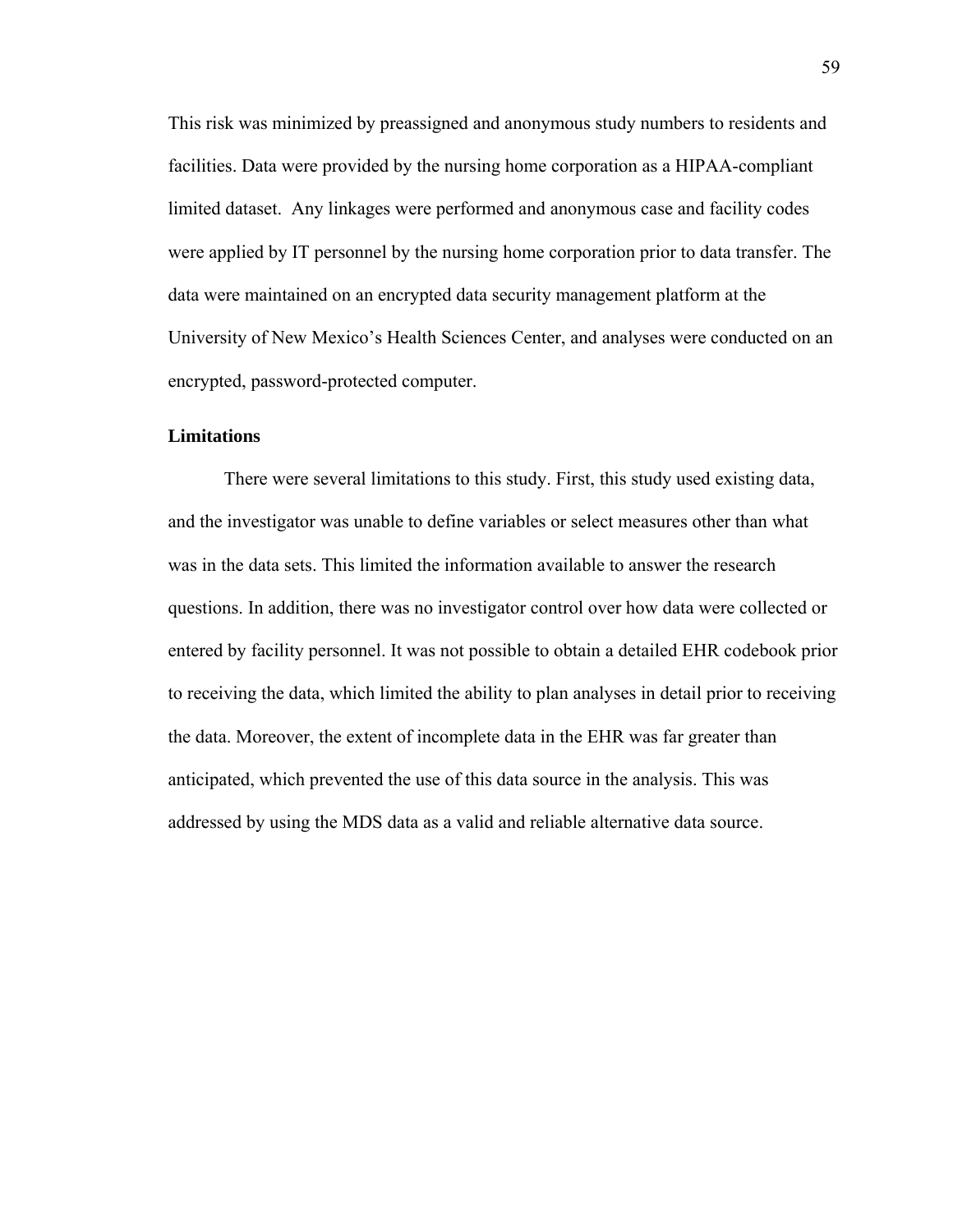#### **CHAPTER 4: Results**

There were 2,923 SNF admissions within the one-year study period from July 2015 to June 2016. Of those admitted into a SNF, 97.4% entered from a hospital, including acute or psychiatric hospitals, while 2.6% entered from another setting, such as the community, another nursing home, or an inpatient rehabilitation facility. Overall, 16% of SNF admissions resulted in discharge to a hospital from the SNF, whereas 79% were discharged to a setting other than an acute hospital, including a community setting, such as home or assisted living or hospice; approximately 5% died in the SNF.

#### **Resident Factors for SNF Stays of 30 or Fewer Days**

For those with SNF stays of 30 or fewer days ( $n = 2370/2923$ , 81% of all SNF admissions), the average length of stay was 22.9 days. Of those, 317 residents (13.4%) were rehospitalized within 30 days of the SNF admission. Demographic characteristics and the associated rehospitalization rates are displayed in Table 1. The percentages of men and women were nearly equal. Men were significantly more likely to be rehospitalized than women (difference  $= 3.9\%$ ,  $95\%$  CI for difference 1.2% to 6.7%), but the association between sex and rehospitalization was weak ( $\phi$  = .06). The two largest race and ethnicity categories were White (53.4%) and Hispanic or Latino (26%); 11.3% of the sample had no documentation for race or ethnicity. Race and ethnicity categories were not significantly associated with rehospitalization rates. A majority of the sample was not currently married (never married, widowed, separated, or divorced); marital status showed a weak, statistically significant association with rehospitalization, with married more likely than unmarried residents to be rehospitalized (difference  $= 3.0\%$ , 95% CI for difference 0.10% to 6.05%,  $\phi = .06$ ).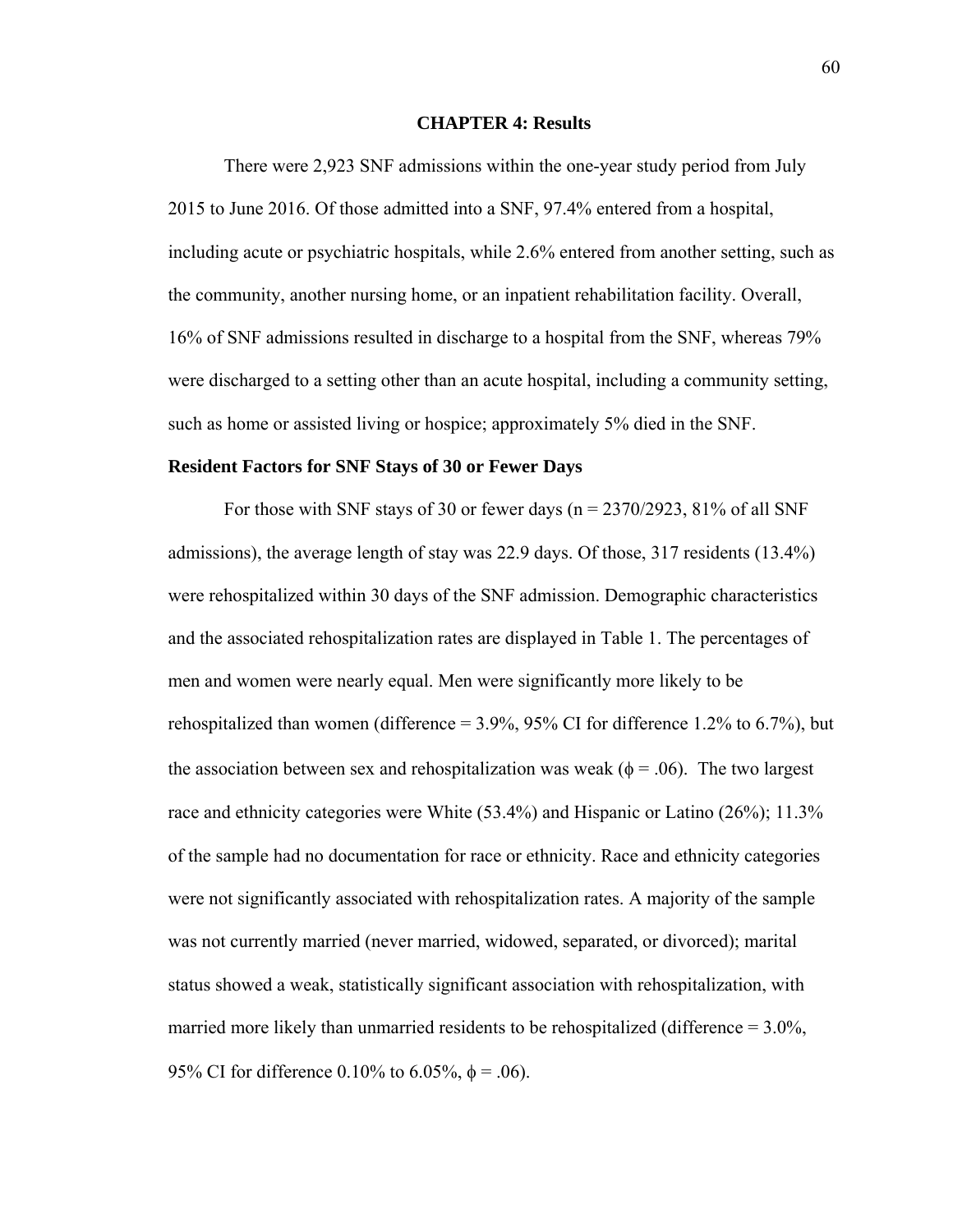| <b>Resident Characteristic</b>      | Characteristic<br>$n$ (%) | <b>Rehospitalization Rate</b><br>$n$ (%) | $p^*$     |
|-------------------------------------|---------------------------|------------------------------------------|-----------|
| Gender                              |                           |                                          | 0.005     |
|                                     |                           |                                          |           |
| Male                                | 1121(47.3)                | 173(15.4)                                |           |
| Female                              | 1249(52.7)                | 144(11.5)                                |           |
| Race/ethnicity                      |                           |                                          | 0.231     |
| American Indian or Alaska Native    | 158(6.7)                  | 25(15.8)                                 | 0.350     |
| Asian                               | 12(0.5)                   | 1(8.3)                                   | $1.000^a$ |
| <b>Black or African American</b>    | 51(2.2)                   | 6(11.7)                                  | $1.000^a$ |
| Hispanic or Latino                  | 617(26.0)                 | 88 (14.3)                                | 0.452     |
| Native Hawaiian or Pacific Islander | 6(0.25)                   | 0(0)                                     | $1.000^a$ |
| No race or ethnicity identified     | 268(11.3)                 | 44 (16.4)                                | 0.120     |
| White                               | 1265(53.4)                | 154(12.2)                                | 0.066     |
| Marital status                      |                           |                                          | 0.040     |
| Not married                         | 1430 (63.8)               | 170 (11.9)                               |           |
| Married                             | 811 (36.2)                | 121 (14.9)                               |           |

### **Table 1: Resident Demographics and Rehospitalization Rates**

\*Except as noted, *p* values calculated by  $\chi^2$  tests comparing proportion readmitted to hospital within 30 days of SNF admission versus those not readmitted within 30 days among those with a given characteristic. Bolded *p*-values < .05. a Fisher's exact test.

Sample means for ratings of ADL-related mobility and self-care are shown in

Table 2. Effect size estimates for the observed differences were weak to moderate.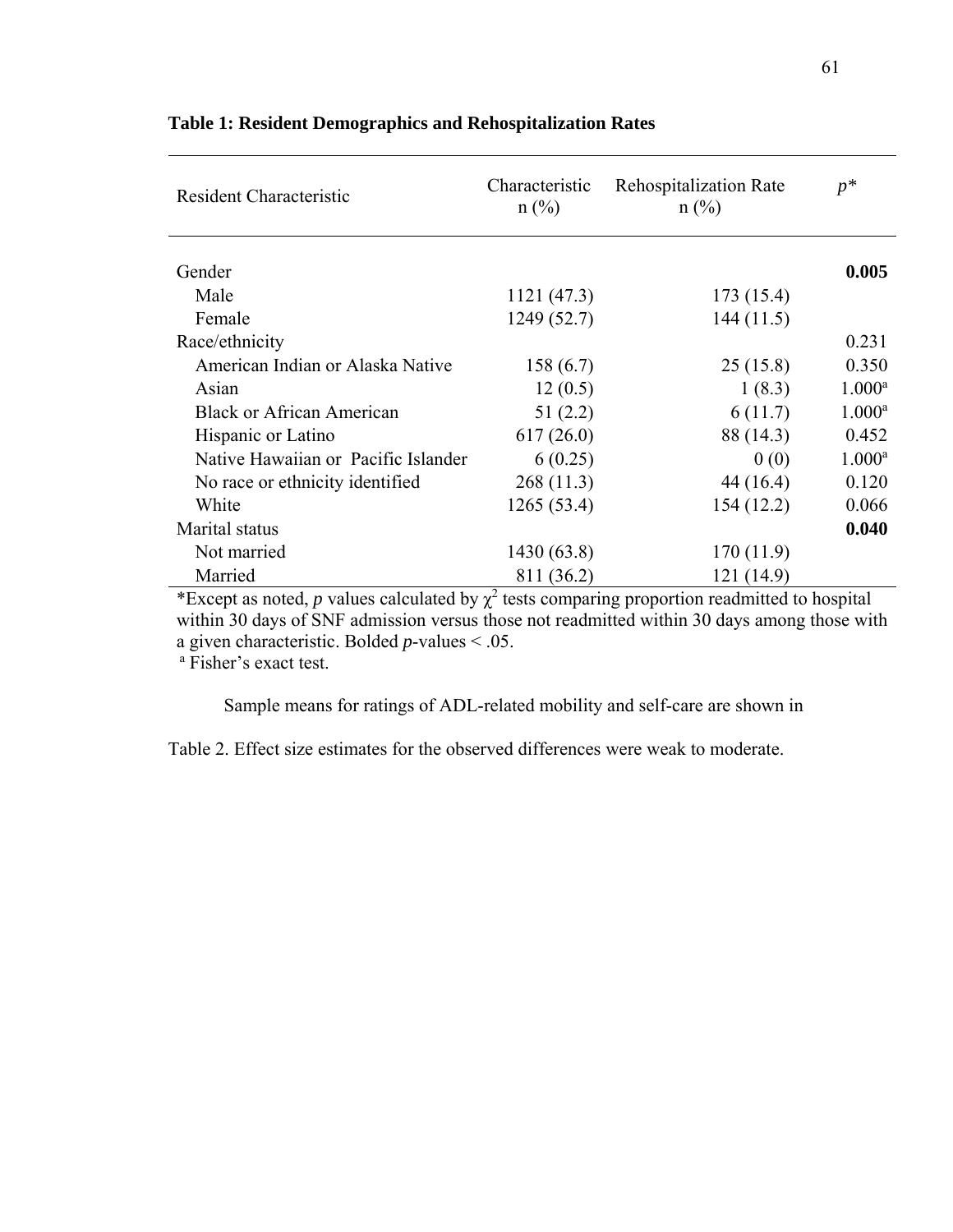| Resident Characteristic    | $\boldsymbol{n}$ | M    | SD   | $\boldsymbol{p}$ | Cohen's d |
|----------------------------|------------------|------|------|------------------|-----------|
| ADL mobility <sup>a</sup>  |                  |      |      | ${<}001$         | 0.43      |
| Rehospitalized             | 301              | 2.69 | 0.76 |                  |           |
| Not rehospitalized         | 2021             | 2.33 | 0.84 |                  |           |
| ADL self-care <sup>b</sup> |                  |      |      | $-.001$          | 0.35      |
| Rehospitalized             | 305              | 2.30 | 0.79 |                  |           |
| Not rehospitalized         | 2027             | 2.04 | 0.73 |                  |           |

#### **Table 2: ADL Mobility and Self-Care Ratings for Rehospitalized versus Not**

**Rehospitalized** 

ADL = Activities of daily living. Score derived from a functional status assessment and assessment of assistance with multiple ADLs such bed mobility, walking, dressing, eating, or toilet use. Scale is 0 to 4 with 0 indicating independent status and no assistance required, 1 requires supervision assistance, 2 is

limited assistance, 3 is extensive assistance, and 4 is total dependence. Individual scores were mean of 6 items; <sup>b</sup>Individual scores were mean of 4 items

Among clinical characteristics or signs and symptoms, problems with bowel or bladder continence, shortness of breath, or presence of an unhealed pressure ulcer, swallowing disorder, or symptoms of delirium or psychosis showed significant associations with rehospitalization (Table 3). Risk of pressure ulcer, pain, body mass index, infection, and life expectancy of less than six months were not significantly associated with rehospitalization. Among behavioral characteristics, rejecting care and wandering were infrequent but were significantly associated with rehospitalization. In contrast, fall risk was increased in nearly half of the sample, but rehospitalization rates were nearly identical between those with and without increased fall risk.

Most residents were receiving high-risk medications, categorized by the MDS as medications with side-effect risks that can adversely affect health, safety, and quality of life (e.g., diuretics, hypnotics, anticoagulants, or psychotropic medications), and nearly half were receiving psychotropic medications (antipsychotic, antianxiety, antidepressant, or hypnotics), but neither was associated with rehospitalization. Approximately a third of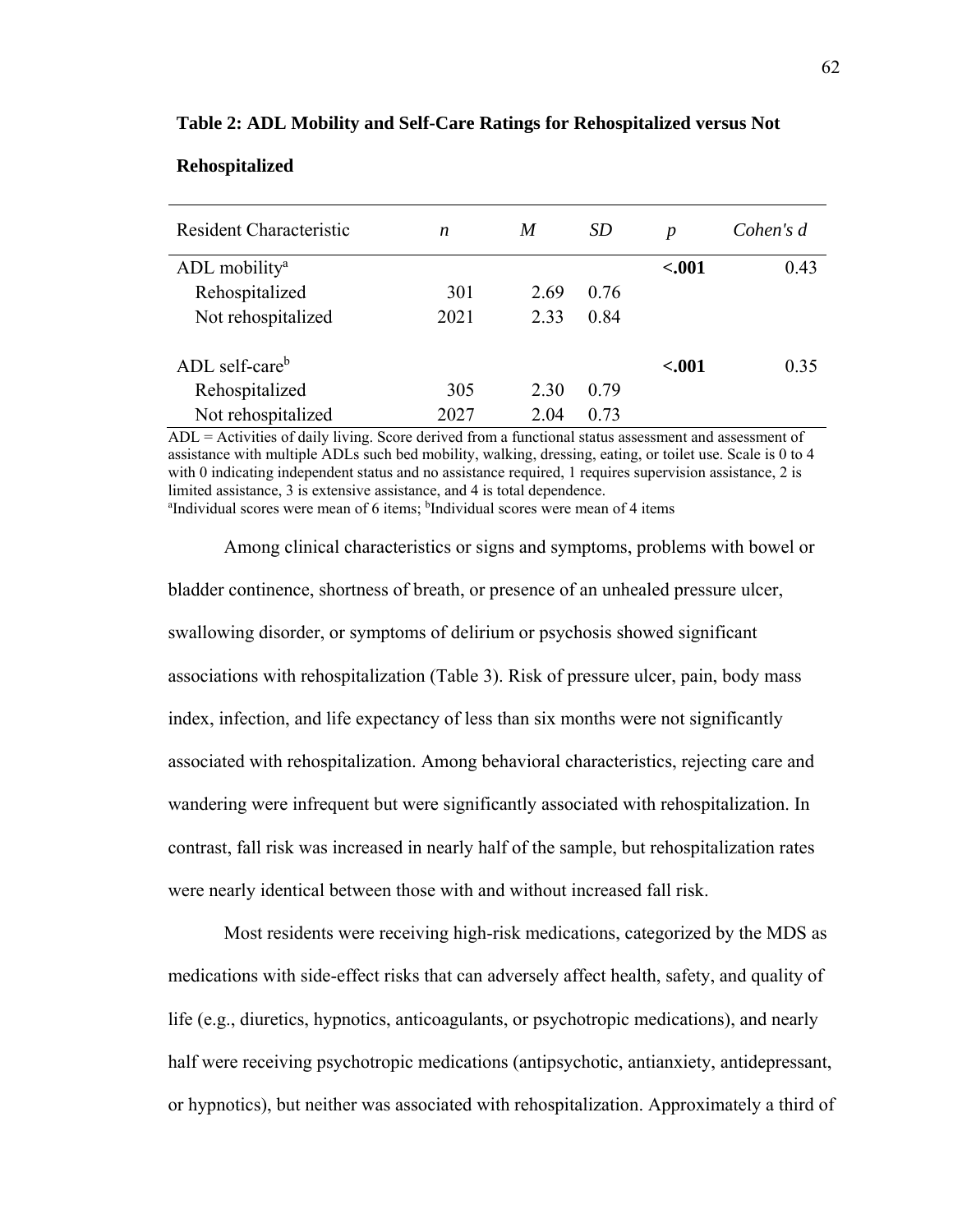residents were receiving supplemental oxygen, which was significantly associated with rehospitalization. Special treatments (e.g., tracheostomy care, suctioning, or intravenous medications) were administered during approximately half of SNF admissions and were even more common during the 14 days prior to SNF admission; in either case, needing special treatments was associated with rehospitalization. Inability of a resident to participate in care planning, unplanned discharge, and a lack of a plan to discharge to the community were associated with rehospitalization (Table 3).

#### **Table 3: Resident Characteristics and Rehospitalization Rates within 30 days of**

| <b>Resident Characteristic</b>      | Characteristic<br>$n$ (%) | Rehospitalizations<br>$n (%)^a$ | $\boldsymbol{p}$ |
|-------------------------------------|---------------------------|---------------------------------|------------------|
| <b>Diagnostic Categories</b>        |                           |                                 |                  |
| Heart/circulation diagnosis         |                           |                                 | 0.007            |
| Yes                                 | 1376(58.1)                | 162(11.8)                       |                  |
| N <sub>o</sub>                      | 994 (48.9)                | 155(15.6)                       |                  |
| Psychiatric/mood disorder           |                           |                                 | 0.350            |
| Yes                                 | 596 $(25.1)$              | 73(12.3)                        |                  |
| N <sub>o</sub>                      | 1774 (74.9)               | 244 (13.8)                      |                  |
| Gastrointestinal diagnosis          |                           |                                 | 0.022            |
| Yes                                 | 422(24.9)                 | 49(11.6)                        |                  |
| No                                  | 1271(75.1)                | 101(8.0)                        |                  |
| Pulmonary diagnosis                 |                           |                                 | 0.356            |
| Yes                                 | 416(21.1)                 | 53(12.7)                        |                  |
| N <sub>o</sub>                      | 1556 (78.9)               | 173(11.1)                       |                  |
| Renal failure/insufficiency or ESRD |                           |                                 | 0.085            |
| Yes                                 | 267(15.8)                 | 31(11.6)                        |                  |
| No                                  | 1426 (84.2)               | 119(8.4)                        |                  |
| Dementia or Alzheimer's             |                           |                                 | 0.100            |
| Yes                                 | 201(10.2)                 | 16(8.0)                         |                  |
| N <sub>o</sub>                      | 1771 (89.8)               | 210(11.9)                       |                  |
| Cancer                              |                           |                                 | 0.306            |
| Yes                                 | 143(8.4)                  | 16(11.2)                        |                  |
| N <sub>o</sub>                      | 1550 (91.6)               | 134(8.7)                        |                  |

#### **SNF Admission**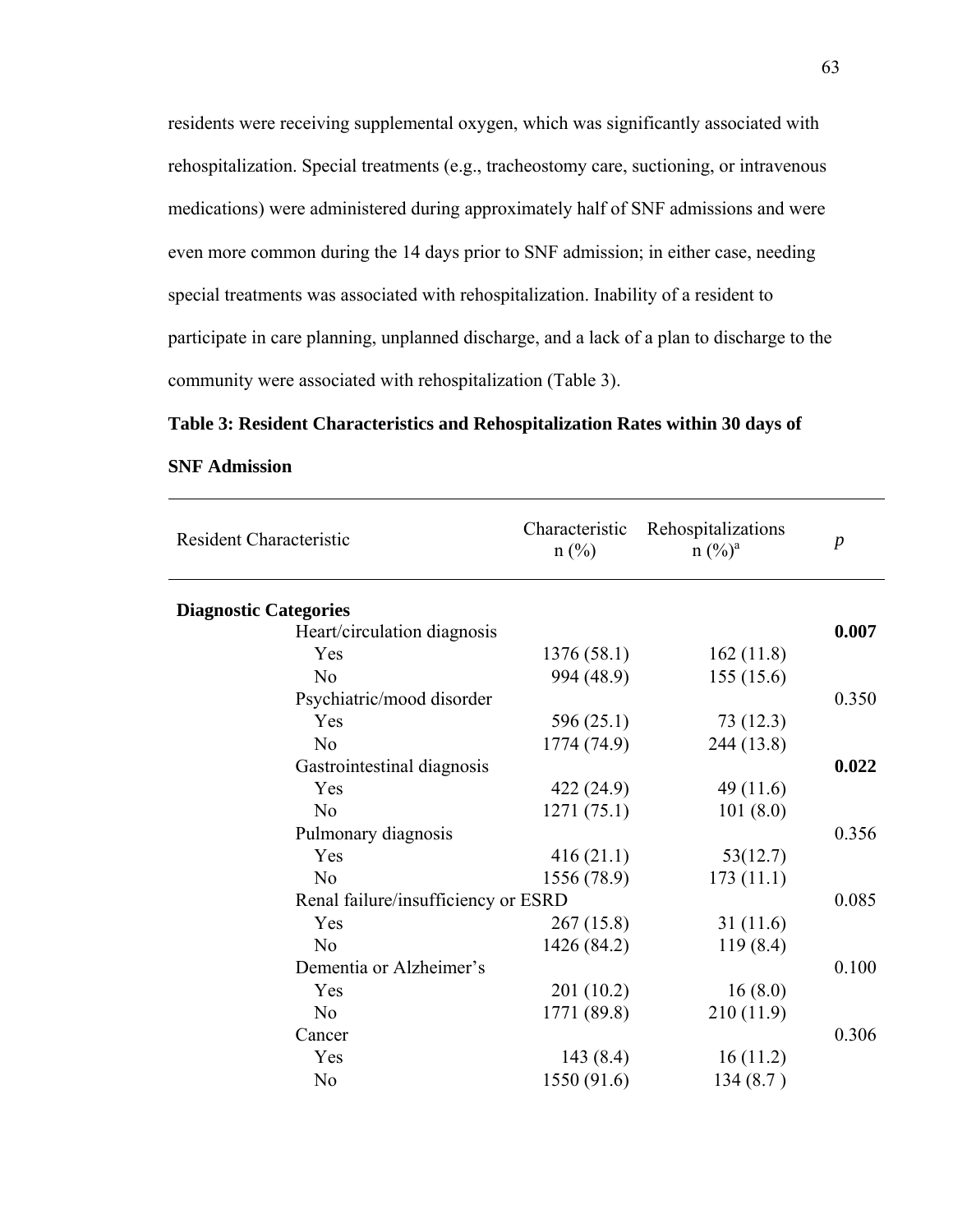|                   | Clinical Characteristics/Signs and Symptoms |             |            |         |
|-------------------|---------------------------------------------|-------------|------------|---------|
|                   | Pressure ulcer risk                         |             |            | 0.816   |
|                   | Yes                                         | 1661 (84.4) | 191(11.5)  |         |
|                   | N <sub>o</sub>                              | 308 (15.6)  | 34(11.0)   |         |
|                   | Bladder/bowel continence                    |             |            |         |
|                   | Yes                                         | 1221 (57.6) | 124(10.2)  | 0.019   |
|                   | N <sub>o</sub>                              | 899 (42.4)  | 121(13.5)  |         |
|                   | Pain                                        |             |            | 0.489   |
|                   | None                                        | 745 (32.9)  | 95 (12.8)  |         |
|                   | Mild                                        | 112(5.0)    | 11(9.8)    |         |
|                   | Moderate                                    | 182(8.0)    | 29(15.0)   |         |
|                   | Severe                                      | 1225(54.1)  | 161(13.1)  |         |
|                   | <b>BMI</b>                                  |             |            | 0.144   |
|                   | Underweight                                 | 94(7.7)     | 16(17.0)   |         |
|                   | Normal                                      | 409 (33.8)  | 50(12.2)   |         |
|                   | Overweight                                  | 350 (28.9)  | 32(9.1)    |         |
|                   | Obese                                       | 358 (29.6)  | 37(10.3)   |         |
|                   | Infection                                   |             |            | 0.816   |
|                   | Yes                                         | 467(19.7)   | 64 (13.7)  |         |
|                   | N <sub>o</sub>                              | 1903 (80.3) | 253(13.3)  |         |
|                   | Shortness of breath                         |             |            | 0.001   |
|                   | Yes                                         | 356(15.1)   | 67(18.8)   |         |
|                   | N <sub>o</sub>                              | 2003 (84.9) | 245 (12.2) |         |
|                   | Unhealed pressure ulcer                     |             |            | 0.002   |
|                   | Yes                                         | 182(7.7)    | 38 (20.9)  |         |
|                   | N <sub>o</sub>                              | 2178 (92.3) | 275(12.6)  |         |
|                   | Swallowing disorder                         |             |            | 0.014   |
|                   | Yes                                         | 67(3.4)     | 14(20.9)   |         |
|                   | N <sub>o</sub>                              | 1905 (96.6) | 212(11.1)  |         |
|                   | Delirium symptoms                           |             |            | $-.001$ |
|                   | Yes                                         | 261(11.5)   | 63(24.1)   |         |
|                   | N <sub>0</sub>                              | 1998 (88.5) | 219(11.0)  |         |
|                   | Psychosis                                   |             |            | 0.047   |
|                   | Yes                                         | 44 $(1.9)$  | 10(22.7)   |         |
|                   | N <sub>o</sub>                              | 2250 (98.1) | 284 (12.6) |         |
|                   | Life expectancy $\leq 6$ months             |             |            | 0.795   |
|                   | Yes                                         | 33(1.4)     | 5(15.2)    |         |
|                   | N <sub>o</sub>                              | 2328 (98.6) | 309 (13.3) |         |
| <b>Behavioral</b> |                                             |             |            |         |
|                   | Fall risk                                   |             |            |         |
|                   | Yes                                         | 853 (47.0)  | 94 (11.0)  | 0.786   |
|                   | N <sub>o</sub>                              | 963 (53.0)  | 110(11.4)  |         |
|                   | Rejects care                                |             |            | $-.001$ |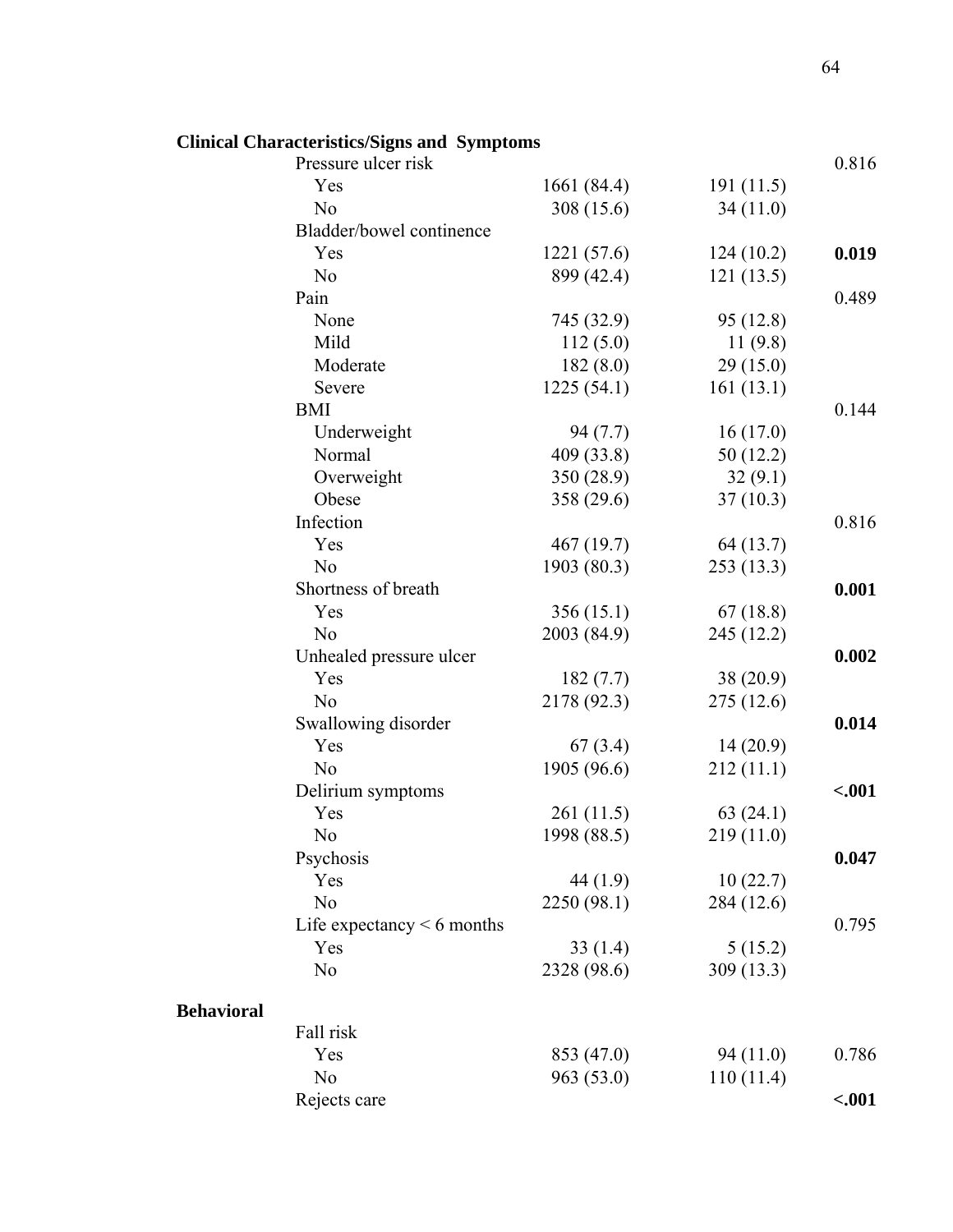| Yes                                   | 63(2.8)     | 19(30.2)   |         |
|---------------------------------------|-------------|------------|---------|
| N <sub>o</sub>                        | 2210 (97.2) | 267(12.1)  |         |
| Wandering behaviors                   |             |            | 0.019   |
| Yes                                   | 25(1.1)     | 7(28.0)    |         |
| No                                    | 2246 (98.9) | 278 (12.4) |         |
| <b>Medications and treatments</b>     |             |            |         |
| High-risk medication                  |             |            | 0.132   |
| Yes                                   | 2044 (86.5) | 263(12.9)  |         |
| N <sub>o</sub>                        | 320(13.5)   | 51(15.9)   |         |
| Psychotropic medication               |             |            | 0.898   |
| Yes                                   | 1069(45.2)  | 141(13.2)  |         |
| N <sub>o</sub>                        | 1294 (54.8) | 173(13.4)  |         |
| Supplemental oxygen                   |             |            | 0.006   |
| Yes                                   | 684 (31.8)  | 110(16.1)  |         |
| N <sub>o</sub>                        | 1464 (68.2) | 173(11.8)  |         |
| Special treatments in SNF             |             |            | $-.001$ |
| Yes                                   | 1006(53.3)  | 133(13.2)  |         |
| N <sub>o</sub>                        | 880 (46.7)  | 70(8.0)    |         |
| Special treatments 14 days before SNF |             |            | 0.005   |
| Yes                                   | 1224(65.0)  | 150(12.3)  |         |
| N <sub>o</sub>                        | 660 (35.0)  | 53 $(8.0)$ |         |
| <b>Care and Discharge Planning</b>    |             |            |         |
| Resident participated in care plan    |             |            | 0.005   |
| Yes                                   | 1859 (97.0) | 198(10.7)  |         |
| N <sub>o</sub>                        | 58 $(3.0)$  | 13(22.4)   |         |
| Planned discharge                     |             |            | $-.001$ |
| Yes                                   | 1887(77.1)  | 47(2.5)    |         |
| N <sub>o</sub>                        | 559 (22.9)  | 281 (50.8) |         |
| Active discharge plan to community    |             |            | 0.008   |
| Yes                                   | 2041 (89.6) | 239(11.7)  |         |
| N <sub>0</sub>                        | 238 (10.4)  | 42 (17.7)  |         |

ESRD = end-stage renal disease. BMI = body mass index. Bold values are statistically significant  $(p < .05)$ *p* values calculated by chi-square tests comparing for a given characteristic the proportion rehospitalized within 30 days of SNF admission to the proportion not rehospitalized within 30 days.

<sup>a</sup> Percentages are rates of rehospitalization for each row; column percentages do not add up to 100%.

#### **Predictors of 30-day Rehospitalization**

**Model 1.** Logistic regression Model 1 (Table 4) was a base model predicting 30-

day rehospitalization among SNF residents, controlling for gender and race / ethnicity.

Predictors in Model 1 consisted of individual resident characteristics (i.e., diagnostic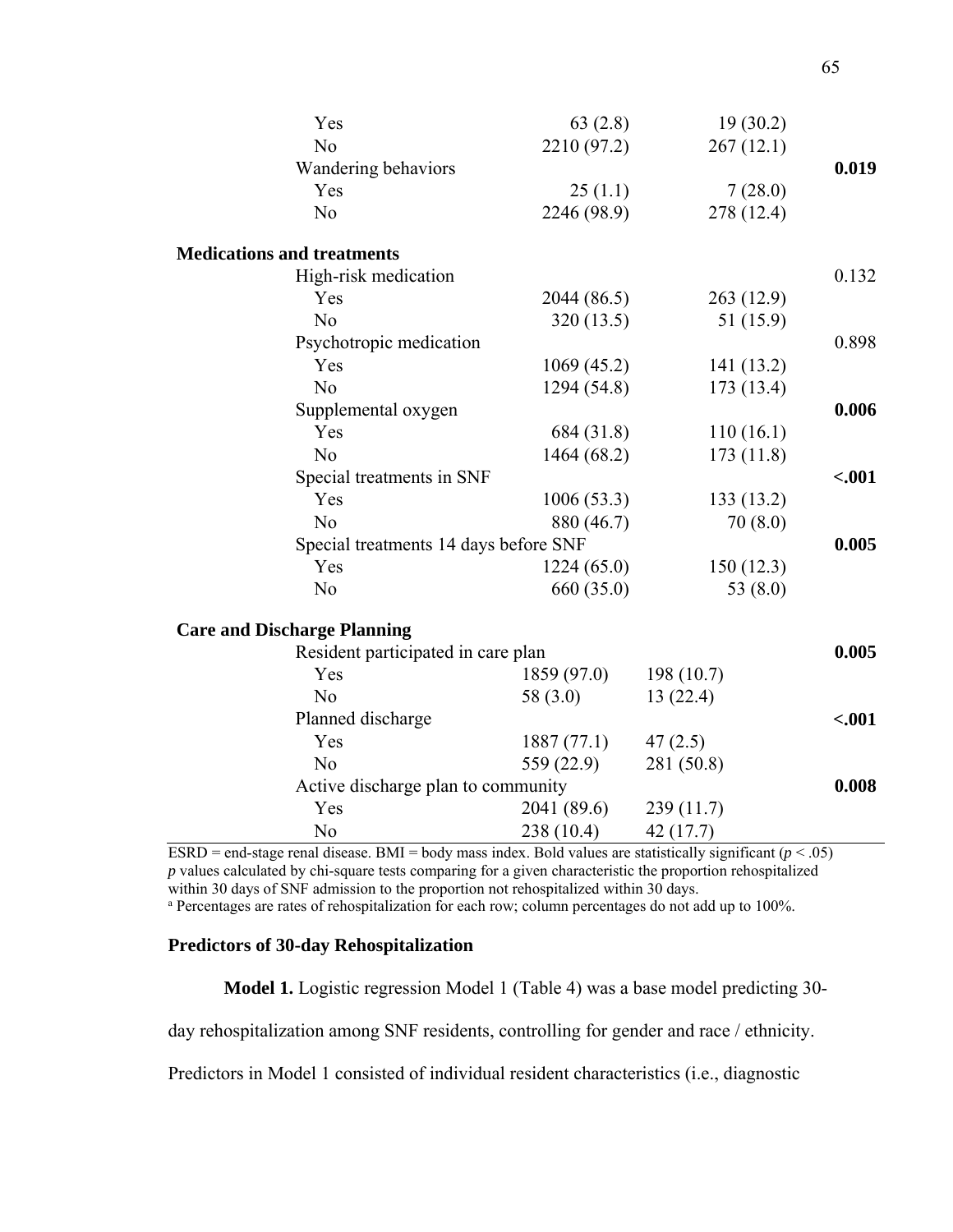categories or health conditions) that have been found in previous research (see Chapter 2) to be associated with 30-day rehospitalization from SNFs. In Model 1, controlling for other variables in the model, the relative odds of rehospitalization were 29% lower for women, compared with men ( $p = .05$ ), and were approximately 66% to 100% higher for those in whom an unhealed pressure ulcer or delirium was present. However, the base rate of admission for the analyzable sample (i.e., those with a SNF stay of 30 days or fewer with complete data on all included variables) was approximately 8.8% (150/1690), and the model did not improve prediction of rehospitalization (sensitivity  $= 0\%$ , positive predictive value not calculable; specificity =  $100\%$ , negative predictive value 91.1% = correct classification rate = percentage not readmitted).

# **Table 4: Resident Characteristics as Predictors of Rehospitalization within 30 days:**

| <b>Resident Characteristic</b>                   | <b>OR</b> | $(95\% \text{ CI})$ |
|--------------------------------------------------|-----------|---------------------|
| Gender <sup>a*</sup>                             | 0.71      | $(0.50 - 1.00)$     |
| Race/ethnicity <sup>b</sup>                      |           |                     |
| Hispanic                                         | 1.00      | $(0.65 - 1.52)$     |
| American Indian/Alaska Native                    | 1.62      | $(0.90 - 2.92)$     |
| Asian, Black, Native Hawaiian                    | 0.70      | $(0.21 - 2.31)$     |
| or Pacific Islander                              |           |                     |
| No race/ethnicity identified                     | 1.65      | $(0.99 - 2.76)$     |
| Heart/circulation diagnosis <sup>c</sup>         | 1.14      | $(0.76 - 1.71)$     |
| Gastrointestinal diagnosis <sup>c</sup>          | 1.45      | $(0.99 - 2.10)$     |
| $Cancer^c$                                       | 1.31      | $(0.75 - 2.28)$     |
| Pulmonary <sup>c</sup>                           | 1.29      | $(0.86 - 1.92)$     |
| Renal failure/insufficiency or ESRD <sup>c</sup> | 1.36      | $(0.88 - 2.10)$     |
| Delirium <sup>c**</sup>                          | 2.01      | $(1.23 - 3.28)$     |
| Dementia <sup>c</sup>                            | 0.55      | $(0.29 - 1.04)$     |
| Unhealed pressure ulcer <sup>c*</sup>            | 1.66      | $(1.00 - 2.74)$     |
| Constant***                                      | 0.07      | $(0.04 - 0.11)$     |

**Model 1 (n = 1690)** 

 $CI =$  confidence interval; ESRD= end-stage renal disease; ADL = activities of daily living.

 $a$  Reference category = male

 $<sup>b</sup>$  Reference category = White</sup>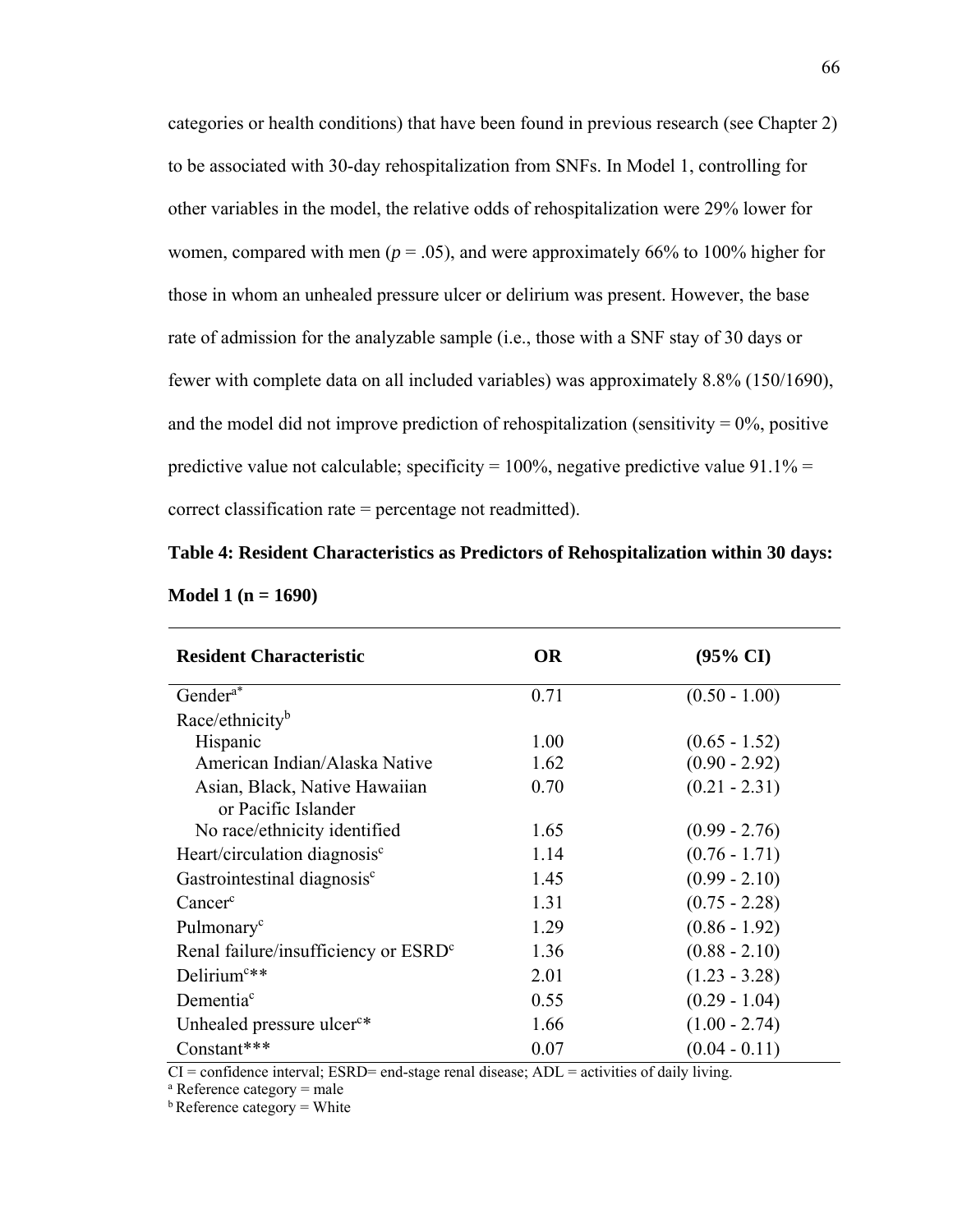$c$  Reference category = no diagnosis/condition

 $* p < 0.05$ ,  $** p < 0.01$ ,  $*** p < 0.001$  for categorical variable or specific indicator.

**Model 2.** Logistic regression Model 2 (Table 5) augmented the Model 1 with additional predictors with a significant bivariate association with rehospitalization in the study sample. In Model 2, women were 36% less likely than men to be rehospitalized and residents with dementia were 54% less likely to be rehospitalized than those without this diagnosis. Residents who identified as American Indian or Alaska Native or who had no documented race or ethnicity were approximately twice as likely to be readmitted relative to residents who identified as White. In addition, residents who required greater assistance with mobility for activities of daily living had an increased relative odds of rehospitalization ( $OR = 1.55$  for each one-point increase on the ADL mobility scale). For the analyzable sample for Model 2, the overall rehospitalization rate was 8.0% (114/1425), and, as with Model 1, the model did not improve the prediction of rehospitalization (sensitivity =  $0.9\%$ , positive predictive value = 0.50, specificity = 99.9%, negative predictive value of 92.1%, correct classification =  $92.0\%$  = percentage not readmitted).

**Model 3.** A potential issue with Model 2 was multicollinearity, particularly between the bowel and bladder continence variable and the activities of daily living mobility variable. To assess the robustness of Model 2, an alternative Model 3 (Appendix I) was run without the continence variable. Removing that variable had negligible impact on the other Model 2 variables in terms of magnitude, direction, and statistical significance of other estimates.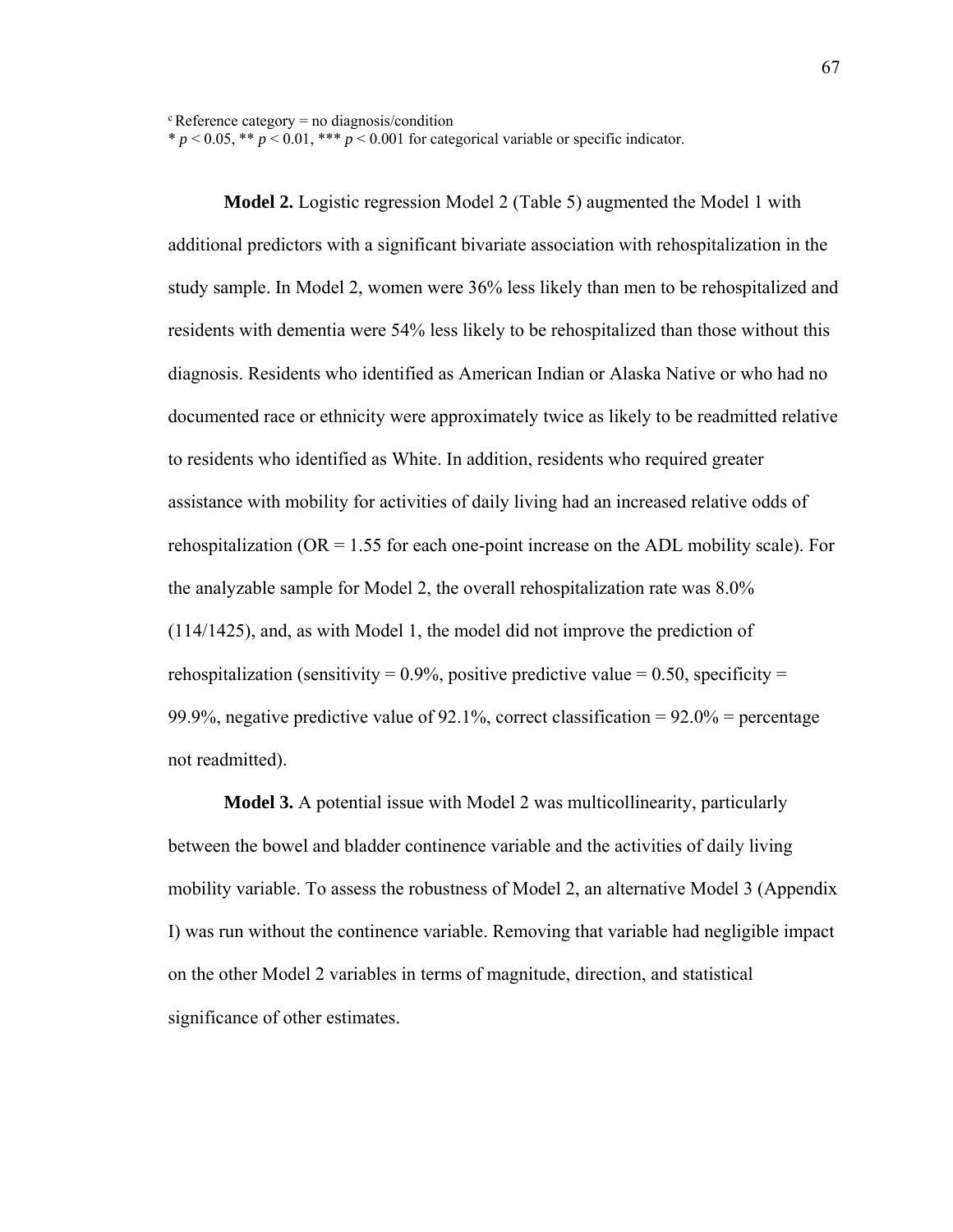| <b>Resident Characteristic</b>                    | <b>OR</b> | $(95\% \text{ CI})$ |
|---------------------------------------------------|-----------|---------------------|
|                                                   |           |                     |
| Gender <sup>*a</sup>                              | 0.64      | $(0.43 - 0.96)$     |
| Race/ethnicity <sup>b</sup>                       |           |                     |
| Hispanic                                          | 1.03      | $(0.63 - 1.69)$     |
| American Indian /Alaska Native*                   | 2.11      | $(1.08 - 4.13)$     |
| Asian, Black, Native Hawaiian /                   | 0.33      | $(0.04 - 2.49)$     |
| Pacific Islander                                  |           |                     |
| No race/ethnicity identified*                     | 1.86      | $(1.04 - 3.33)$     |
| Heart/circulation diagnosis <sup>c</sup>          | 0.90      | $(0.57 - 1.43)$     |
| Gastrointestinal diagnosis <sup>c</sup>           | 1.37      | $(0.88 - 2.14)$     |
| $Cancer^c$                                        | 1.34      | $(0.68 - 2.65)$     |
| Shortness of breath <sup>*c</sup>                 | 1.72      | $(1.03 - 2.87)$     |
| Renal failure/insufficiency or ESRD <sup>*c</sup> | 1.73      | $(1.07 - 2.82)$     |
| Delirium <sup>*c</sup>                            | 1.80      | $(1.01 - 3.21)$     |
| Dementia <sup>*c</sup>                            | 0.46      | $(0.21 - 0.99)$     |
| Rejects care**c                                   | 5.13      | $(1.89 - 13.88)$    |
| Bowel/bladder continence <sup>d</sup>             | 0.87      | $(0.56 - 1.36)$     |
| Supplemental oxygen <sup>e</sup>                  | 1.22      | $(0.78 - 1.90)$     |
| Unhealed pressure ulcer <sup>c</sup>              | 1.21      | $(0.63 - 2.35)$     |
| ADL mobility**f                                   | 1.55      | $(1.11 - 2.15)$     |
| Constant***                                       | 0.02      | $(0.01 - 0.06)$     |

**Table 5: Resident Characteristics as Predictors of Rehospitalization within 30 days:** 

**Model 2 (n = 1425)** 

 $CI =$  confidence interval; ESRD= end-stage renal disease; ADL = activities of daily living.

 $a$  Reference category  $=$  male

 $<sup>b</sup>$  Reference category = White</sup>

 $c$  Reference category = no diagnosis/condition

d Reference category = continent of bowel/bladder

e Reference category = room air/no supplemental oxygen

 $f$  Scale 0-4 with higher scores indicating less mobility and greater ADL assistance; reference category = 0.  $* p < 0.05$ ,  $** p < 0.01$ ,  $*** p < 0.001$  for categorical variable or specific indicator.

#### **Model 4.** A fourth model (Appendix J) accounted for facility-specific factors as

fixed effects to test for any significant dependence of facilities with respect to differing

rehospitalization rates (Figure 2). Results of the fixed-effects model showed a relatively

narrow range of variance in rehospitalization rates across facilities that were not a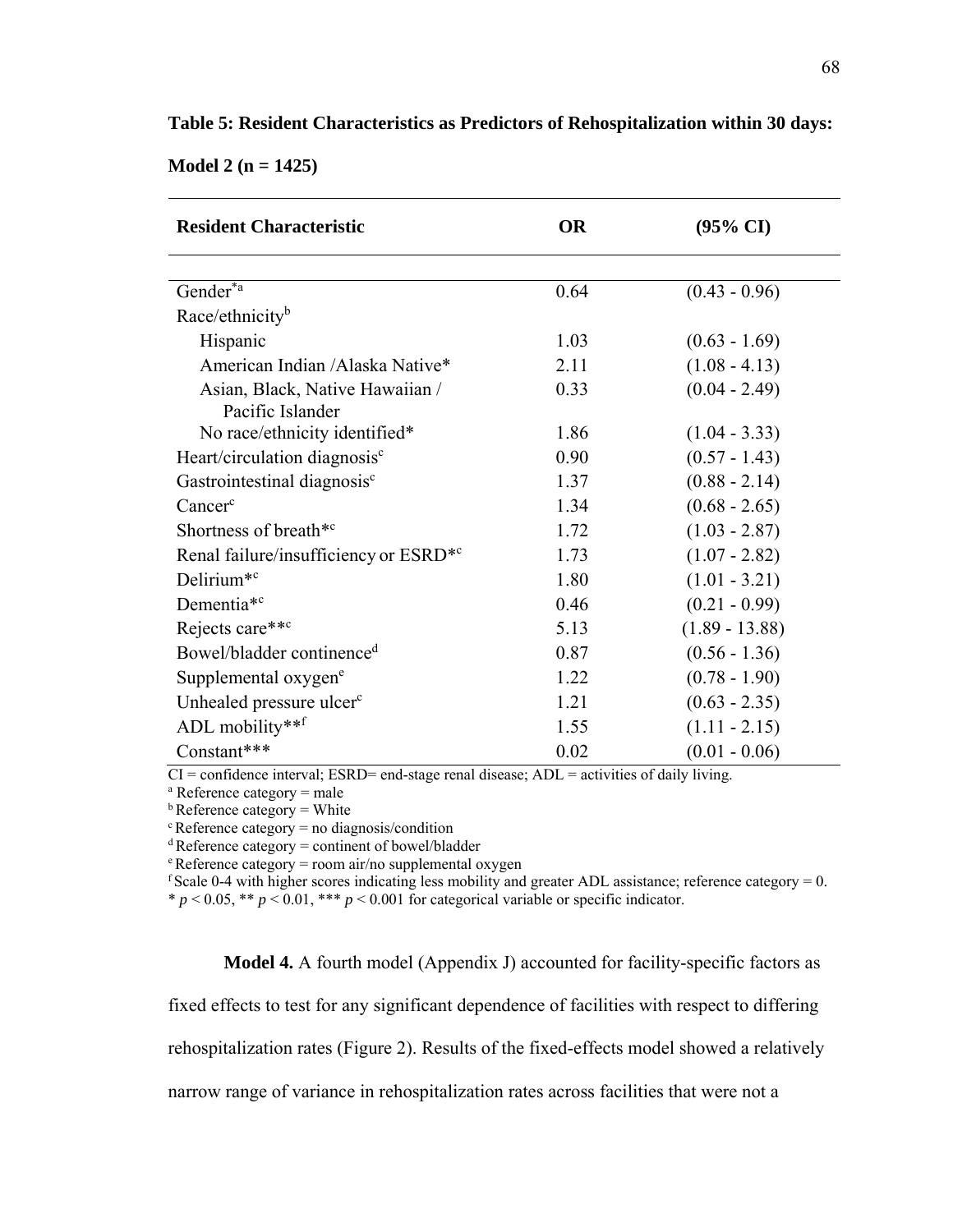significant predictor of rehospitalization risk and did not alter conclusions from the previous models. Separate estimation of a multilevel model found essentially no intracluster correlation ( $p=0.009$ ) for residents within facilities for rehospitalization risk, supporting treatment of residents as statistically independent.



**Figure 2. Rehospitalization Rates by Facility July 2015 – June 2016** 



#### **Facility Factors**

A total of 10 nursing facilities were included in this study sample. All 10 nursing facilities were located in an urban setting within the greater Albuquerque, N.M., area. The facilities were owned by a single nursing home corporation with a for-profit ownership status.

Table 5 displays facility characteristics using Nursing Home Compare data from 2015 and 2016, respectively. The Nursing Home Compare star rating ranges from one to five stars with one star indicating below average quality, three stars is average quality,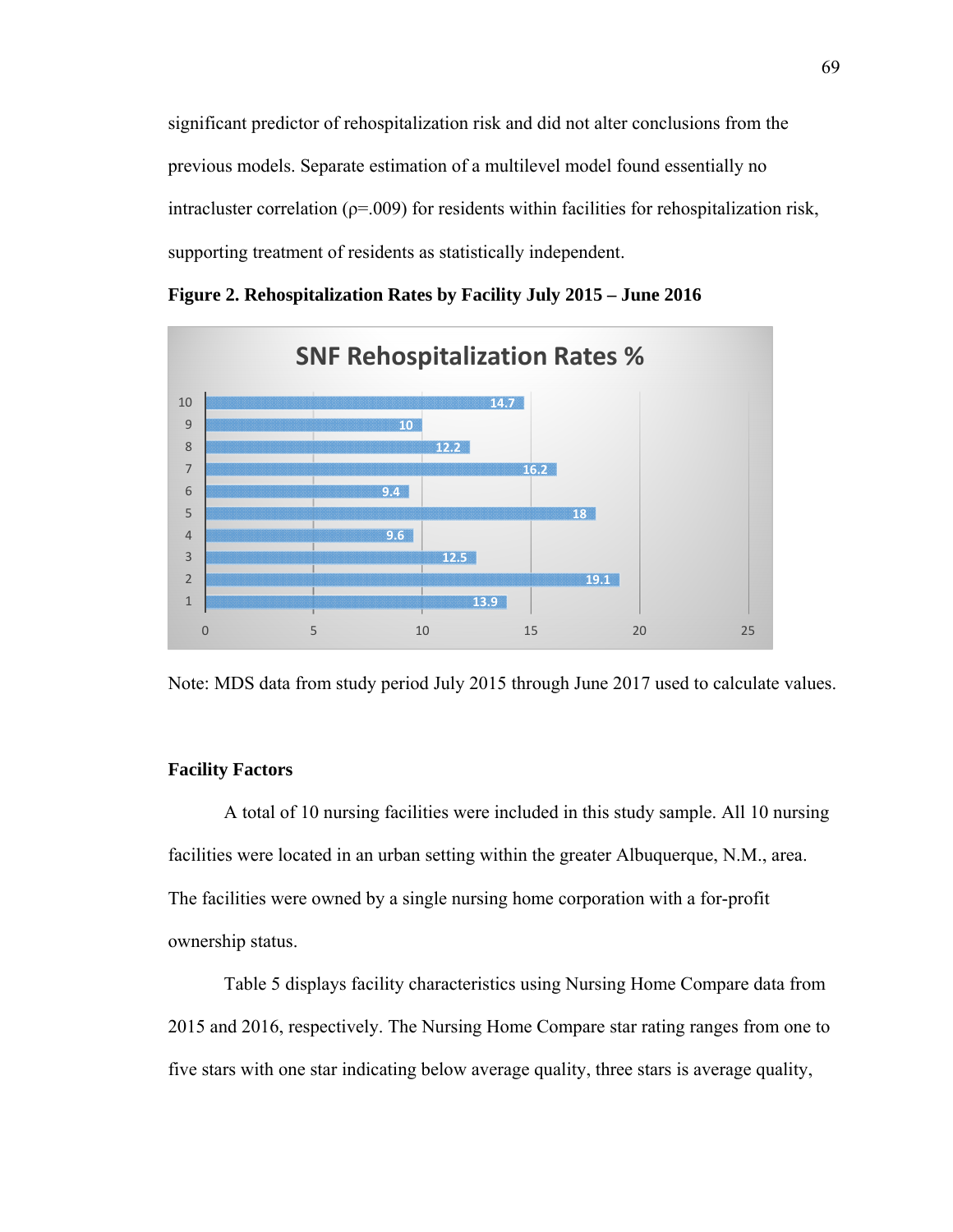and five stars indicates above average quality. All but one facility had 120 or more certified beds.

In 2015, four facilities had an overall star rating at one or two stars, with remaining facilities at ratings of three, four, or five stars. Similarly, four facilities had a health survey rating at one or two stars with remaining facilities at three, four, or five stars. All facilities achieved a star rating of three to five in the quality measure category. Nurse staffing ranged from one to four stars, with half of the facilities rated at three stars. Nine facilities were rated as either three or four stars in the RN staffing category in 2015.

**Table 6: Facility Characteristics: Nursing Home Compare 2015 and 2016** 

| <b>Facility</b> |                   | <b>Overall Star</b><br>Rating |          | <b>Health Survey</b><br>Rating |          | Quality<br>Measure<br>Rating |          | <b>Nurse Staff</b><br>Rating |                   | <b>RN</b> Rating  |
|-----------------|-------------------|-------------------------------|----------|--------------------------------|----------|------------------------------|----------|------------------------------|-------------------|-------------------|
|                 | 2015 <sup>a</sup> | 2016 <sup>b</sup>             | $2015^a$ | 2016 <sup>b</sup>              | $2015^a$ | 2016 <sup>b</sup>            | $2015^a$ | 2016 <sup>b</sup>            | 2015 <sup>a</sup> | 2016 <sup>b</sup> |
| ı               |                   |                               |          |                                | 4        | 4                            | 2        | 3                            | 3                 | 3                 |
| 2               | 2                 | 2                             | 2        | 2                              | 4        | 4                            | 3        | 3                            | 3                 | 3                 |
| 3               | 3                 | 3                             | 3        | 3                              | 4        | 3                            | 2        | 2                            | 4                 | 4                 |
| 4               | 5                 | 2                             | 5        | 3                              | 3        | 3                            | 2        | 1                            | 3                 | $\overline{2}$    |
| 5               | 1                 | 3                             | 1        | $\mathbf{2}$                   | 4        | 4                            | 3        | 3                            | 4                 | 4                 |
| 6               | 5                 | 4                             | 3        | 3                              | 5        | 5                            | 4        | 2                            | 4                 | 4                 |
| 7               | 5                 | 5                             | 5        | 5                              | 5        | 4                            | 3        | 4                            | 3                 | 4                 |
| 8               | 4                 | 3                             | 4        | 3                              | 3        | 3                            | 4        | 4                            | 4                 | 4                 |
| 9               | $\overline{2}$    | $\overline{2}$                |          | $\overline{2}$                 | 5        | 5                            | *        |                              | *                 |                   |
| 10              | 5                 | 5                             | 4        | 4                              | 5        | 4                            | 3        | 3                            | 3                 | 3                 |

a Ratings from 2015 Nursing Home Compare data (1-5 rating, with higher scores indicating better quality). \* 2015 data missing.

<sup>b</sup> Ratings from 2016 Nursing Home Compare data (1-5 rating, with higher scores indicating better quality).

The 2016 overall ratings mirror the 2015 ratings with six of the 10 facilities in the

three-, four- or five-star category. Notably, RN staff ratings declined slightly in 2016,

with two facilities at one or two stars and the remaining facilities at a three-star or four-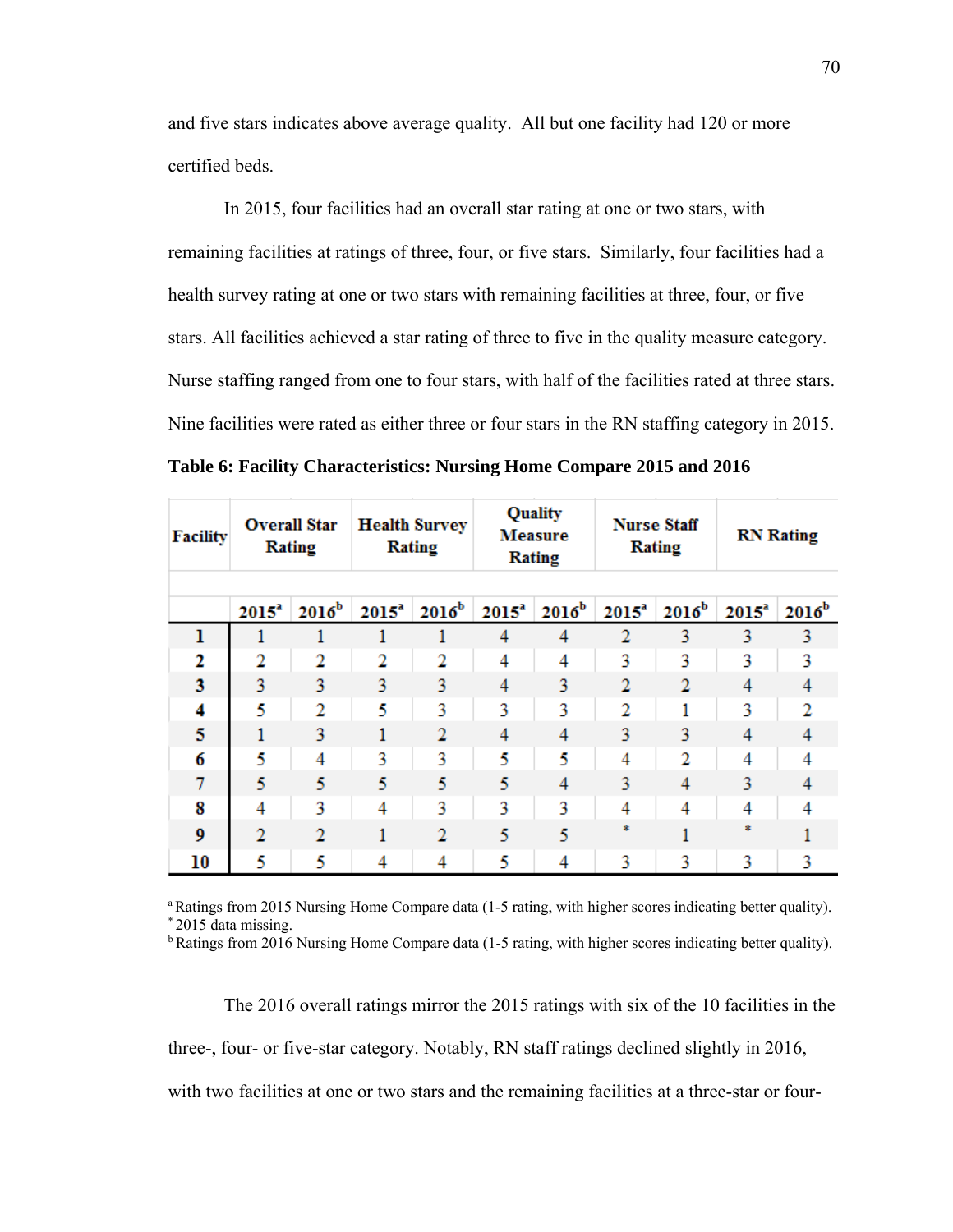star rating. During the study period, rehospitalization rates ranged from a low of 9.4% to a high of 19.1%, with an average rating of 13.4% across facilities.

#### **Summary**

 The analysis primarily used MDS data to explore resident factors associated with SNF rehospitalization. Several bivariate associations had significant correlation with rehospitalizations, however no multivariate model improved the predictors of rehospitalization relative to the low baseline SNF rehospitalization rate. Facility factors associated with rehospitalization data were not analyzed due to data restrictions, however Nursing Home Compare data provided overall star ratings, quality measure ratings, and nurse staff ratings during the study period.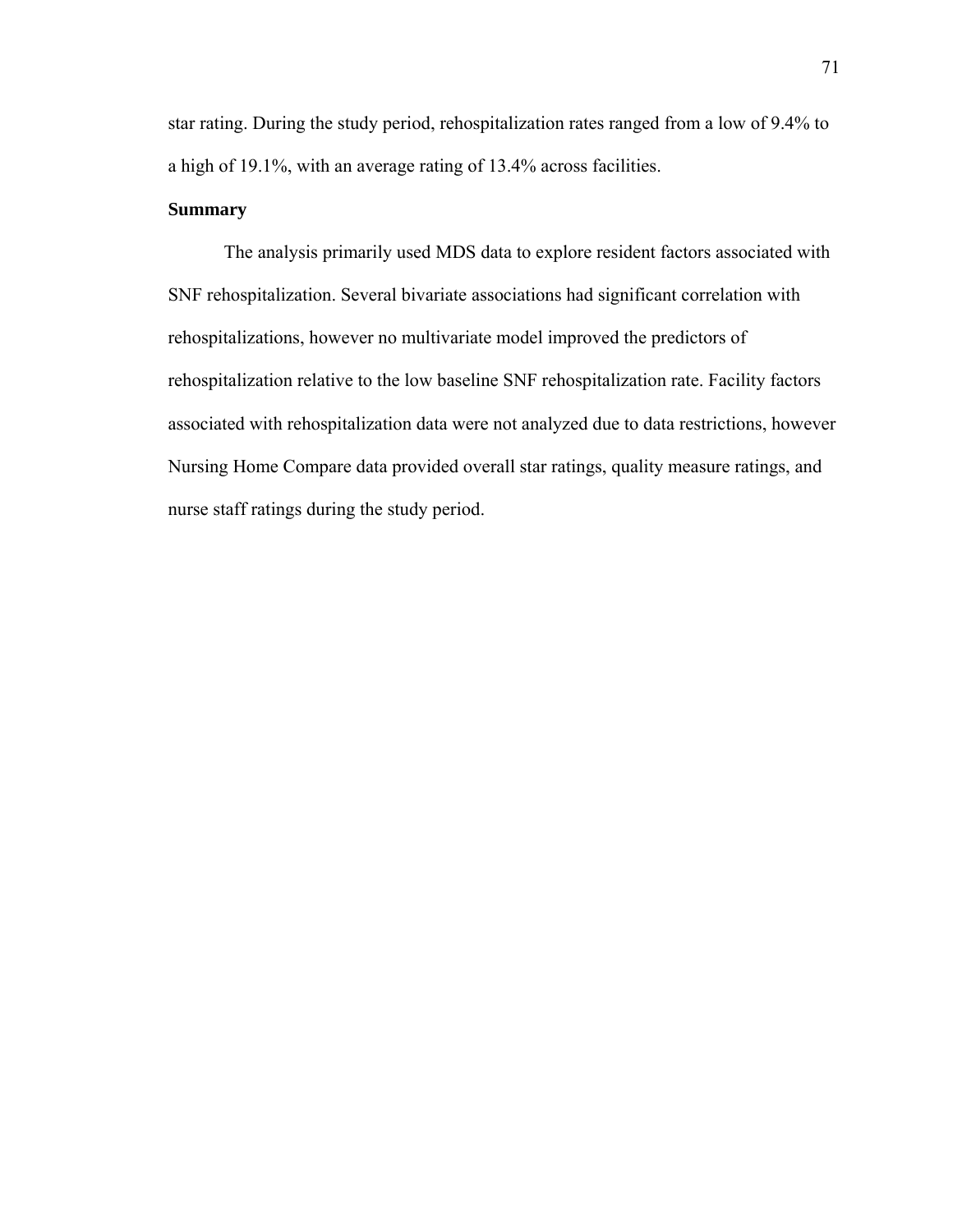#### **CHAPTER 5: Discussion**

For more than 30 years, improving the quality of care for residents in nursing homes has been a focus for state and federal agencies, policymakers, and families (Government Accountability Office, 2015; Institute of Medicine, 1986; Office of Inspector General, 1999). Despite progress in improving nursing home quality in response to legislative and regulatory requirements, inadequate conditions and widespread concerns about quality remain. The Centers for Medicare and Medicaid Services (CMS) considers the 30-day rehospitalization rate of an SNF to be a marker inversely related to resident-care quality (Medicare.gov, n.d.-e). Among Medicare beneficiaries who were discharged to a SNF after a general acute hospital stay, approximately one in five was rehospitalized within 30 days (Rahman, Grabowski, et al., 2016). A rehospitalization during a SNF stay is considered an adverse event. Two thirds of SNF adverse events are determined to be likely or clearly preventable (Office of Inspector General [OIG], 2014). SNF residents who were rehospitalized were at increased risk for exposure to healthcare-associated infections or other harms compared with those who were not rehospitalized (Ouslander et al., 2000). The risk for harm coupled with the high costs to Medicare, estimated at \$14.3 billion in 2011 (Office of Inspector General, 2013a), gained the attention of legislators to institute policies to avoid unnecessary rehospitalizations. The Patient Protection and Affordable Care Act (ACA; 2010) established several provisions designed to improve nursing home quality—one of which aimed to reduce adverse health events, such as SNF rehospitalizations.

 This study was designed to (a) explore resident risk factors that predict a rehospitalization from a SNF within 30 days from an acute hospital discharge, (b) assess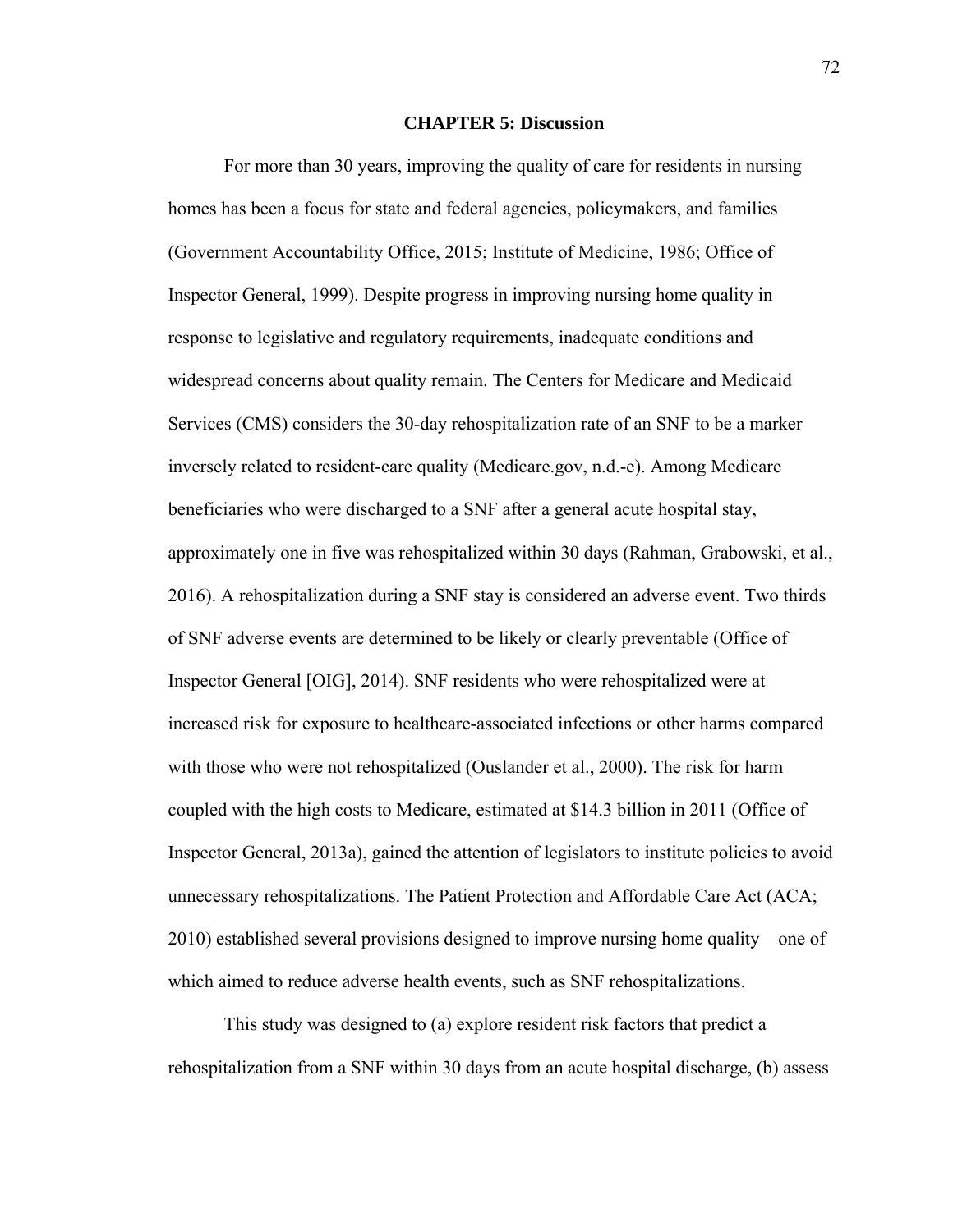the structural-process differences among nursing homes that can influence the rates of 30 day rehospitalizations, and (c) evaluate policy implications of factors associated with 30 day SNF rehospitalizations. The Donabedian structure-process outcome (SPO) model is widely used by nursing homes and government agencies for assessing care quality (Castle & Ferguson, 2010). The SPO model was selected to provide a framework to study facility characteristics, inclusive of resident characteristics, and processes of care in relation to the primary study outcome, 30-day rehospitalization. Given the data that were usable for this study, facility *structure* was represented in the analysis by resident characteristics of facilities such as medical diagnosis, clinical characteristics, and extent of ADL limitations indicative of case-mix; *process* related to interventions or treatments such as oxygen therapy, and the *outcome* was whether the resident was rehospitalized within 30 days of the initial hospital discharge to the SNF.

#### **Resident Risk Factors and Predictors**

**Bivariate analyses.** The only demographic characteristics with significant bivariate associations with rehospitalization were gender  $(M > F)$  and marital status (married > unmarried). ADL mobility and ADL self-care scores were significantly higher on average among those who were rehospitalized versus those who were not. The effect sizes for those differences were modest at best. However, ADL status can be determined early enough in the SNF stay to be potentially useful as a marker of rehospitalization risk, if these associations were replicable in subsequent research.

 Several resident risk factors for rehospitalization that were identified in the literature review (Chapter 2) had statistically significant bivariate associations in this study with rehospitalization. Residents with gastrointestinal diagnoses were more likely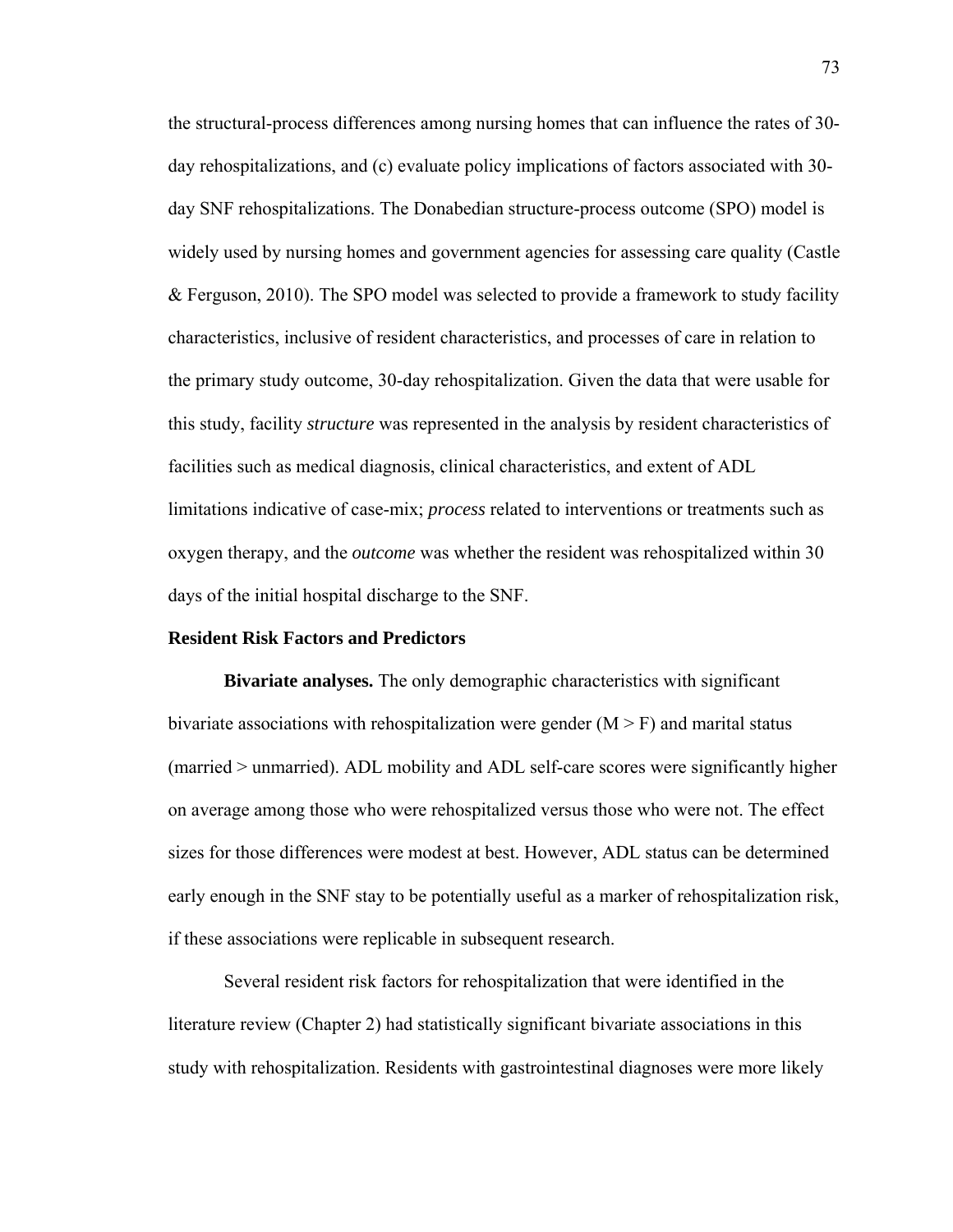to be rehospitalized than were residents without such diagnoses. Residents in this sample with a heart or circulatory diagnosis were less likely to be rehospitalized than were those without, and therefore, the direction of the relationship differed from previous reports in the literature. Unlike previous studies, there was no significant association with rehospitalization for cancer, dementia, renal failure, or pulmonary diagnoses (Bogaisky & Dezieck, 2015; Marcantonio et al., 2005; Ouslander et al., 2011). However, it is likely that some differences between these results and those in the literature could be attributable to differences between the way diagnoses are grouped for MDS reporting and how diagnoses were operationally defined in earlier studies.

 Consistent with previous studies, clinical characteristics of residents such as shortness of breath or symptoms of delirium in a SNF were associated with higher rates of rehospitalization relative to residents without those characteristics (Dombrowski et al., 2012; Marcantonio et al., 2005; Ouslander et al., 2016). Behavioral characteristics, such as wandering or rejecting care, which might be more common in residents with dementia, were significantly associated with rehospitalization, even though a diagnosis of dementia or Alzheimer's was not. However, wandering and rejecting care were uncommon (documented in 1% to 3% of residents).

 Other newly identified variables with statistically significant bivariate associations with rehospitalization in this study were in categories of clinical signs and symptoms, specialized treatments (e.g., suctioning, dialysis, chemotherapy, oxygen therapy, and intravenous therapy), and care planning. Residents with bowel or bladder incontinence, an unhealed pressure ulcer, or swallowing disorder, those with special treatments in a SNF or within the two weeks prior to SNF admission, were statistically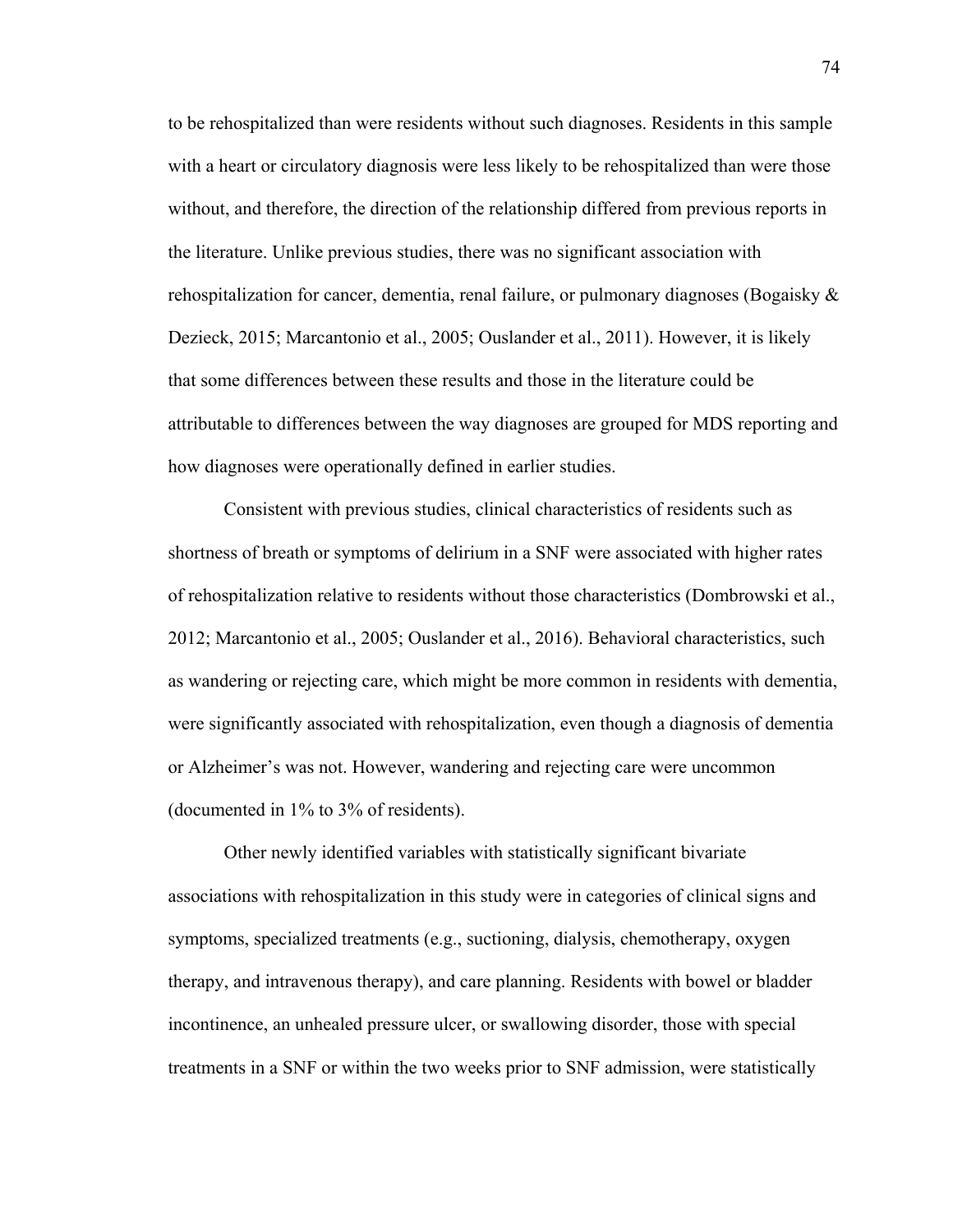significantly more likely to be rehospitalized than residents without those characteristics. Residents with these clinical symptoms, conditions, or treatments are often medically complex and can require advanced services and a highly trained team, such as skilled nursing care or rehabilitation services. In addition, all residents in this sample were admitted from an acute hospital, and it is common, prior to their SNF stay, to receive treatments or procedures in the hospital that the MDS classifies as "specialized."

 Residents who were unable to participate in the care planning process had double the rehospitalization rates compared to those who did participate in care planning, though only 3% of the sample were unable to participate. Rehospitalization was significantly associated with an unplanned discharged versus a planned discharge, but that could be an artifact of most rehospitalizations being unplanned. SNFs are required to develop individualized care plans for each resident to outline and provide needed services and to document resident preferences. SNFs also are expected to develop a discharge plan to ensure safe transitions to the next care setting. However, a report published in 2013 revealed that 37% of SNF stays did not have a care plan or did not meet discharge plan requirements (Office of Inspector General, 2013b). Nearly 90% of the residents of this sample had an active discharge plan to the community, but the 10% who did not were significantly more likely to be rehospitalized. These associations between care or discharge planning and SNF rehospitalization have not been reported in previous research but are of sufficient concern regarding care quality to warrant attention in future research.

**Multivariable models.** The logistic regression Model 1 analysis consisted of variables previously reported in the literature as being associated with rehospitalization. Controlling for other variables in the model, men were approximately 40% more likely

75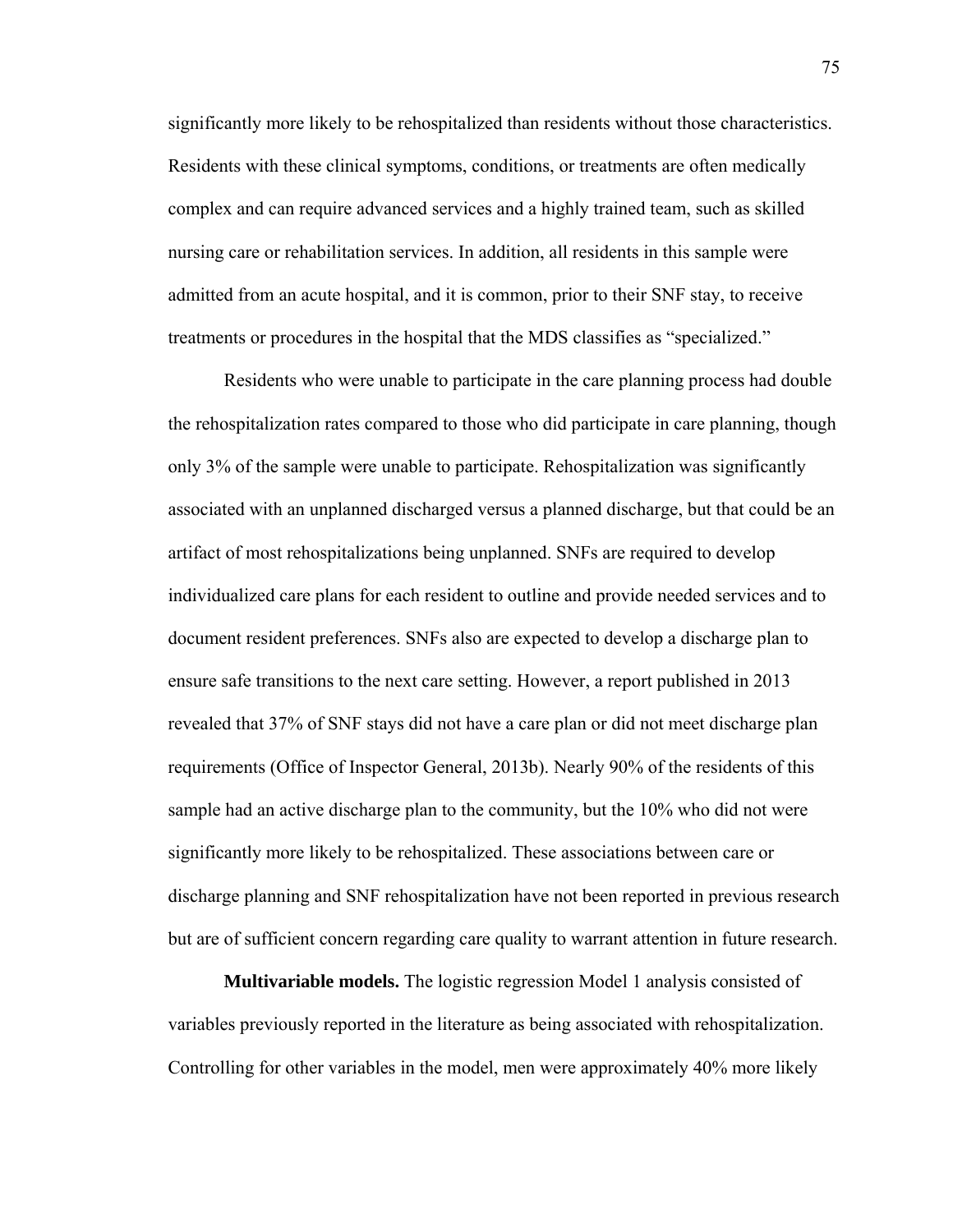than women to be rehospitalized, and residents with an unhealed pressure ulcer were approximately two thirds more likely to be rehospitalized than those without. Documentation of delirium doubled the relative odds of rehospitalization. However, the model as a whole did not improve classification.

 In Model 2, other predictors found to have significant associations with rehospitalization in the sample were added. Controlling for other variables in the model, gender and delirium still had significant independent associations with rehospitalization of the same direction and a similar magnitude of association compared with Model 1. However, the independent association between unhealed pressure ulcers and rehospitalization was attenuated compared with Model 1 and was no longer statistically significant. In Model 2, controlling for other variables, the relative odds of rehospitalization were statistically significantly increased among: American Indian and Alaska Native residents and among residents with no documented race or ethnicity compared with White residents; those with shortness of breath or a diagnosis of chronic kidney disease compared with those without; those who rejected care compared with those who did not; and those with any mobility impairment on the ADL mobility rating. In contrast, those with a diagnosis of dementia were approximately half as likely to be rehospitalized as those without dementia.

 Among the binary predictors, rejecting care was the strongest independent predictor of rehospitalization in the model, but the confidence interval around that estimate was wide. The association between the ADL mobility scale and rehospitalization has not been reported previously and is of potential interest. However, as with Model 1, the model as a whole did not improve classification relative to simply knowing the base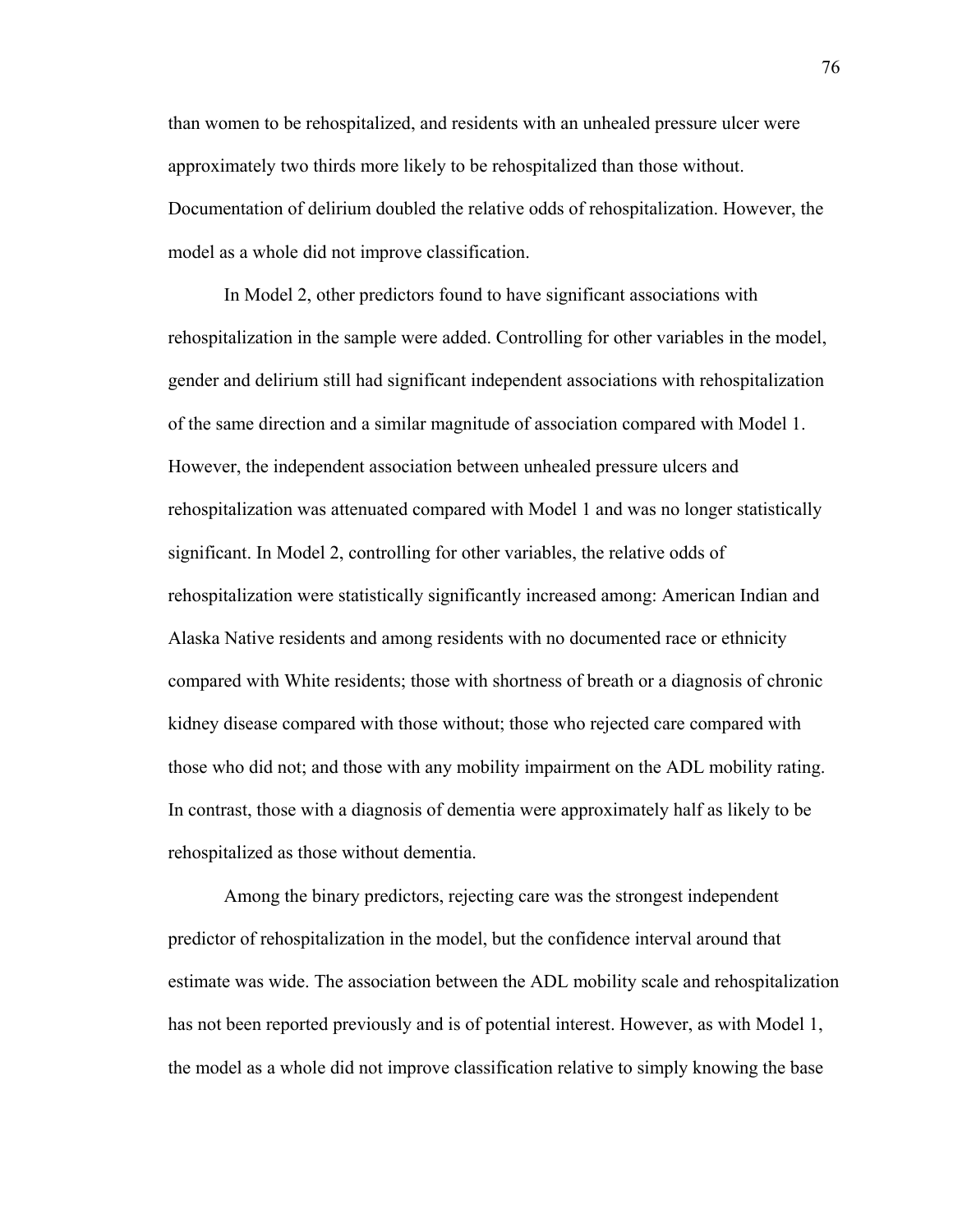rehospitalization rate. Two other models were run to assess the possible impact of multicollinearity and to assess whether facilities as a whole were associated significantly with rehospitalization. In both cases, the observed effects were minimal.

 Despite several significant bivariate associations and significant predictors in the statistical models, the models themselves were not strong enough to be useful for predicting SNF rehospitalizations. A number of factors could affect this finding in this study. Previous studies commonly reported bivariate and multivariate associations and used logistic regression models to predict SNF rehospitalization; however, strength, sensitivity, and model fit were not reported. Therefore, it is not possible to assess the models in this study compared with models from earlier studies. In 2016, the overall rehospitalization rate in this sample was 13.4% and was lower than the national average at 22.6% (Medicare.gov, n.d.-d). The rehospitalization rates in the logistic models were even lower, 8% to 9%, as sample size decreased (i.e., cases missing data on any model variable were not analyzed, so as variables were added, the size of the analyzable sample decreased). Although the rehospitalization rate was lower than anticipated, sample size was large enough for even small effects to be statistically significant, and the few larger odds-ratio estimates were for indicators that were uncommon or had wide confidence intervals.

#### **Facility Factors**

Facility characteristics were not fully analyzed with rehospitalization rates because accessible Nursing Home Compare data did not include these values during the study timeframe. Nursing Home Compare data provides overall quality ratings of the facilities, with most facilities in the sample having average to above average star ratings

77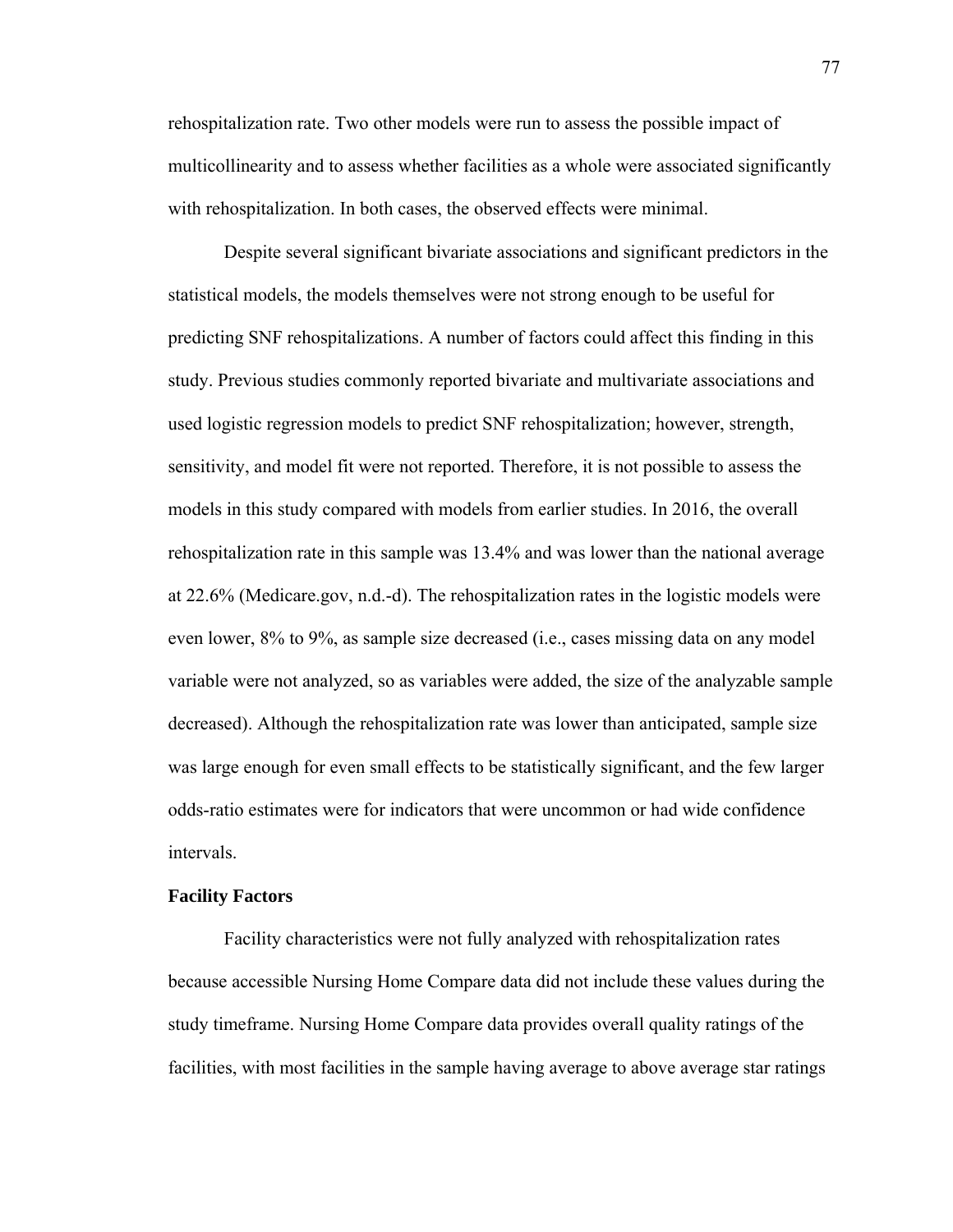during the study period. Although overall star ratings were similar in 2015 and 2016, rehospitalization rates ranged from 9% to 19% during this study period. This finding suggests potential facility-specific factors among facilities that impact rehospitalization rates. For example, using rehospitalization rates for this study, Facility 4 had the lowest rehospitalization rate (9.6%) with an overall star rating of five (in 2015), whereas Facility 2 showed a rehospitalization rate at 19.1% and an overall star rating at two (in 2015). However, the overall star rating for Facility 4 decreased from a five in 2015 to a rating of two in 2016, and therefore, there was no consistent direction of relationship between overall star rating and rehospitalization rate. The addition of a facilities fixed-effects model analysis did not show a statistically significant effect for facilities with respect to rehospitalization rate. Rehospitalization data via Nursing Home Compare files are now publicly accessible and feasible to explore in a future study.

 In four facilities, the nurse staff ratings declined from 2015 to 2016. To improve accuracy of data, the ACA now requires facilities to submit actual staffing information using payroll hours rather than the nursing homes' self-reported hours, with July 2016 as the first reporting period (Centers for Medicare & Medicaid Services, 2018) and could account for the notable decline in nurse staff ratings. Given this information, it is plausible that nursing homes were reporting higher staffing hours than actual resident hours of nursing care and manipulating the system for their benefit. Using payroll data can offer a more objective and reproducible approach for assessing nursing home staffing in future research.

 It is fundamental that facilities have the structures and processes in place to meet the care needs of medically complex residents to achieve high quality outcomes and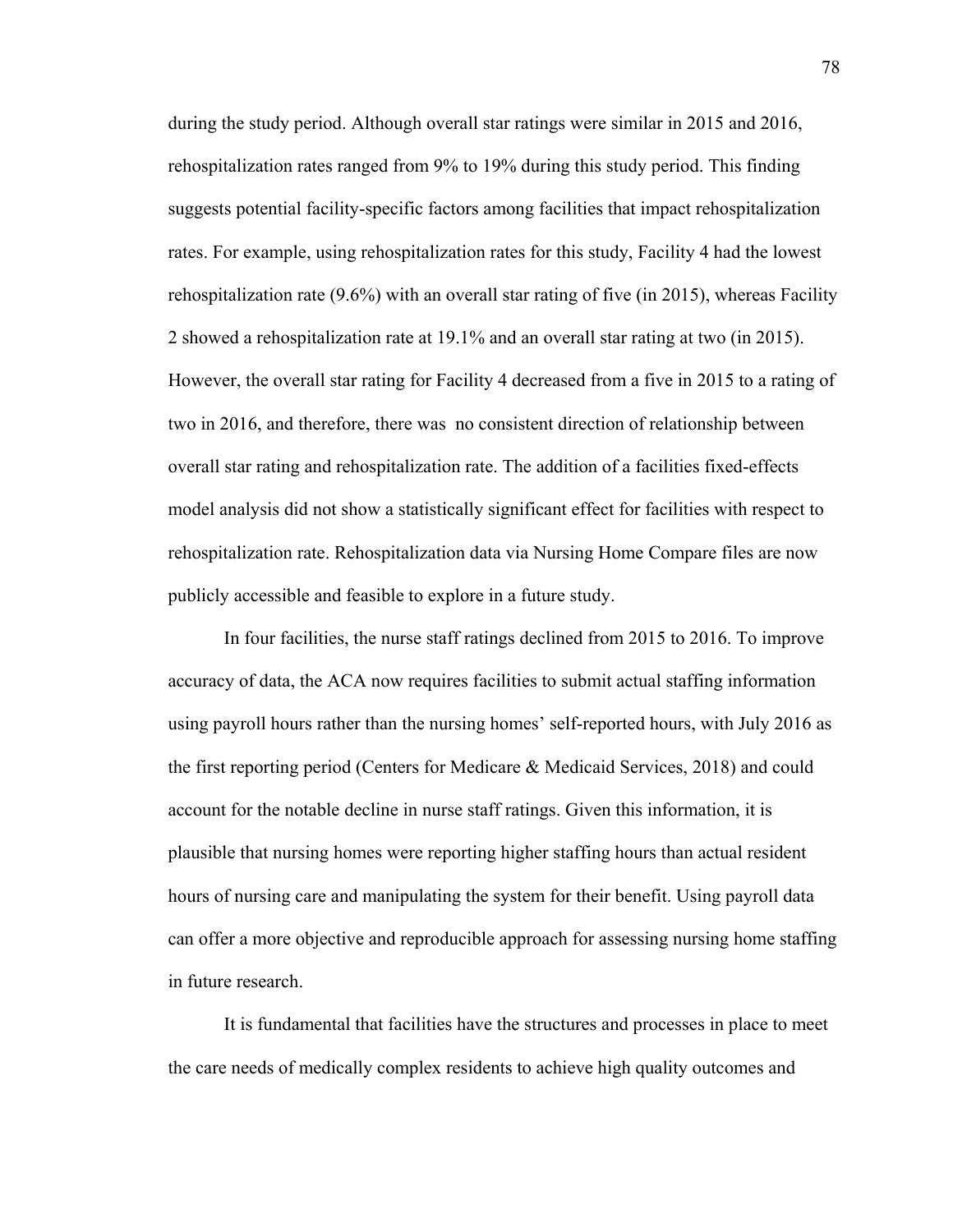avoid unnecessary rehospitalizations. More specifically, nursing homes with lower staffing levels tend to have poorer quality outcomes (Harrington, Schnelle, McGregor,  $\&$ Simmons, 2016), and those with higher staffing levels are shown to have lower rehospitalizations and deaths (Neuman et al., 2014). Currently, nursing homes are required to have a licensed nurse 24 hours a day and seven days a week with at least eight registered nurse hours a day seven days a week (Harrington et al., 2016). With these requirements, nursing homes consistently have fewer registered nurse hours per resident per day compared to overall nurse staffing hours per resident. Registered nurses are trained to implement evidence-based interventions to improve outcomes and have advanced training to properly manage medically complex residents who need specialized medical treatments during their SNF stay. Nurse staffing reliably has been found to have a positive association with quality in nursing homes (Bostick, Rantz, Flesner, & Riggs, 2006; Harrington et al., 2016; Harrington, Zimmerman, Karon, Robinson, & Beutel, 2000; Schnelle et al., 2004), and thus, registered nurses can serve as both structure and process elements to contribute to improved nursing home quality and to reduce unnecessary rehospitalizations.

#### **Limitations**

This study had multiple strengths, including a large sample of New Mexico nursing home residents across 10 facilities to explore several resident characteristics concurrently. Leveraging existing data allowed the examination of a sample of older adults who would likely be difficult to enroll and retain in large numbers for a prospective longitudinal study. Therefore, the study has advantages for large sample analysis. However, several limitations were present. First, the study was a secondary data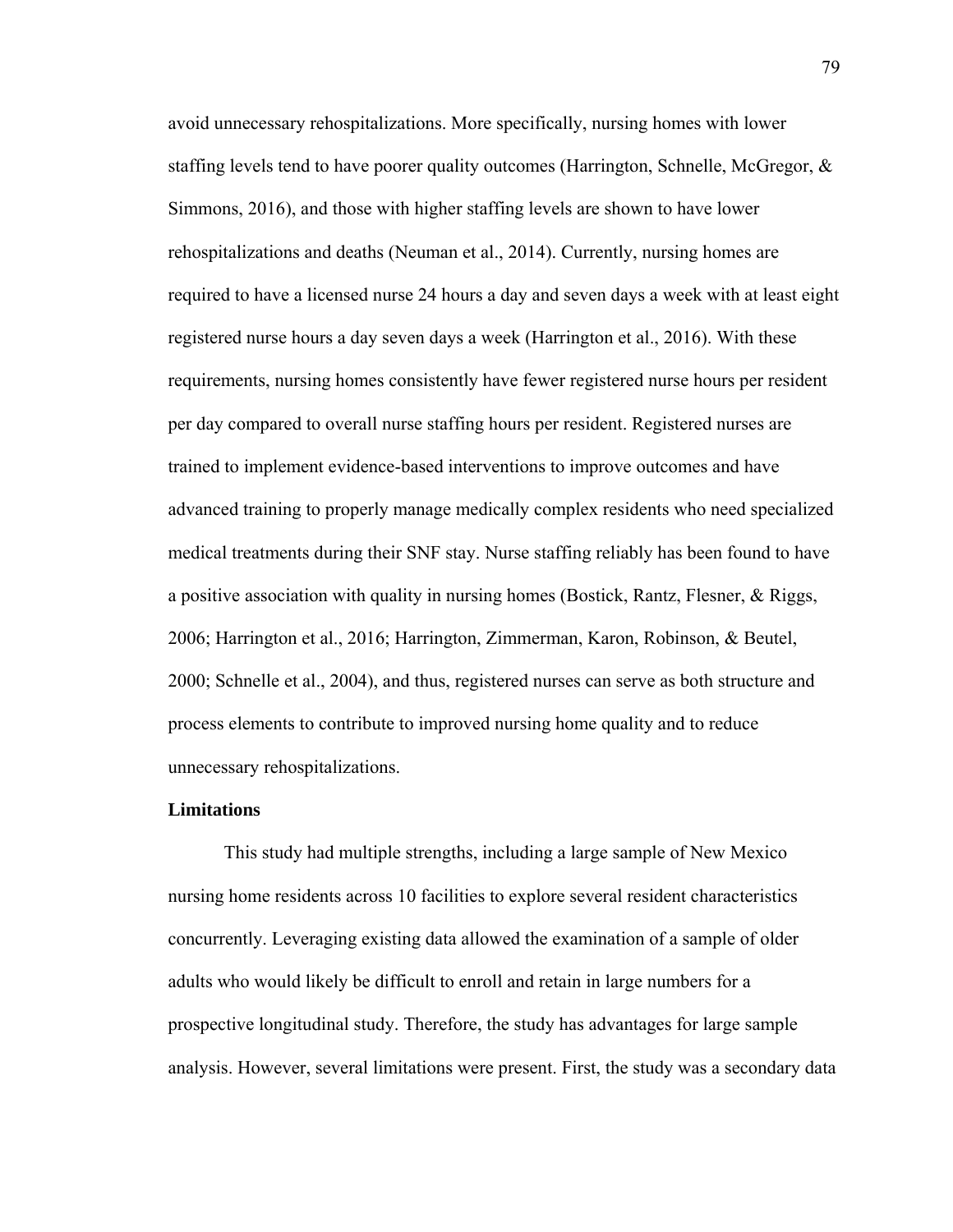analysis. Therefore, collected data were retrospective, which means data were collected by someone other than the investigator, which increases the frequency of missing data and risks of data-entry error. Additionally, analysis was limited to the variables in the dataset and did not permit several analyses originally proposed for this study. This study initially proposed to use data from the EHR and the MDS to analyze relationships of resident characteristics with rehospitalization. Due to incomplete EHR data, the MDS was the primary data source for that purpose. Although MDS data were obtained, they did not include Resource Utilization Group scores that facilities use to calculate acuity or complexity of residents, which could have provided useful assessment information regarding residents' medical complexity for this analysis. Similarly, the proposal outlined the use of Nursing Home Compare data and EHR data to assess facility characteristics; however, insufficient EHR information and the absence of rehospitalization measures in Nursing Home Compare data during the study period prevented a complete analysis of facility factors. Nursing Home Compare's five-star ratings were analyzed instead. Second, this was a homogenous sample of residents and facilities in one urban geographic location in New Mexico owned by a single nursing home corporation, which means results in this study might not generalize to a more heterogeneous sample in terms of geography or ownership.

#### **Policy Implications**

 Recent provisions in the ACA underscore the importance of nursing home quality in the current healthcare landscape, with several federal and state policy implications. Many rehospitalizations are preventable, and all are costly and place residents at higher risk for complications, such as healthcare acquired infections (Cairns et al., 2011; Magill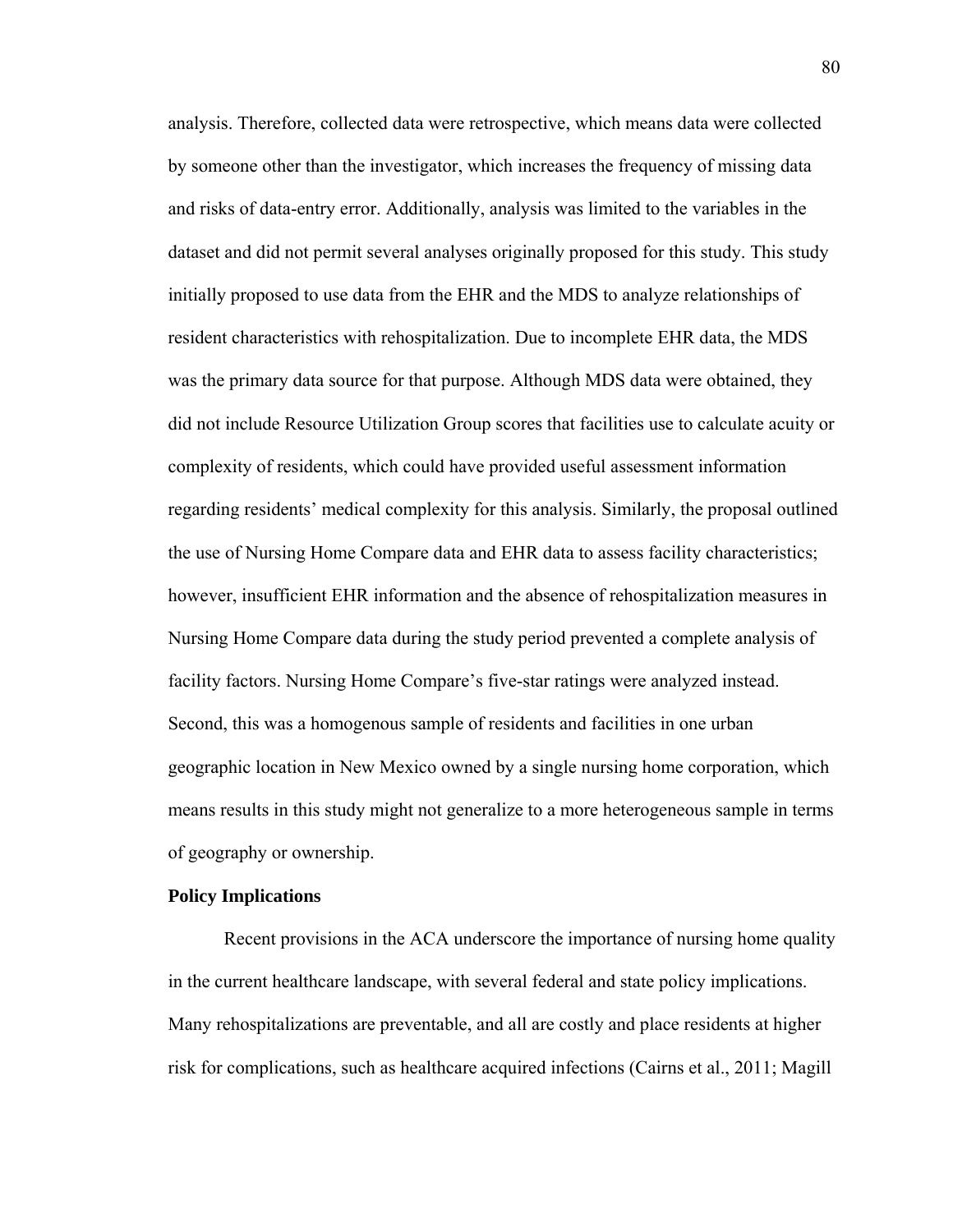et al., 2014) and mortality (Ahearn et al., 2010; Burke, 2016; Hussain, Siddique, et al., 2009). In efforts to improve transitions of care, the IMPACT Act underscores the Healthcare Improvement's Triple Aim to (a) improve quality of care, (b) improve health, and (c) reduce care costs (CMS, 2015). Nursing facilities began publicly reporting rehospitalization data on the Nursing Home Compare website in 2016; the data will be used as a quality measure to calculate the overall star rating. The overall star rating has the potential to influence the market as consumers (e.g., hospitals, patients, or families) use this information to choose where to receive SNF services. Therefore, issues related to the accuracy and reliability of SNF reporting needs to be assessed and, where feasible, improved.

 As a result of the ACA, policies are being integrated into practice and are at the forefront of the SNF agenda. For example, in November 2017, the Centers for Medicare and Medicaid Services implemented numerous regulatory requirements and guidelines that nursing homes must adhere to; they include a new survey process to monitor and assess quality of care (CMS, 2016). Moreover, nursing facilities can expect rehospitalization rates to directly impact reimbursements and payments. SNF payments are primarily from Medicare dollars, and federal agencies have started to extend rehospitalization accountability to nursing facilities or assume penalties for not achieving set targets to start in October 2018 (Carnahan et al., 2016). An unintended consequence of these provisions might be that nursing homes avoid hospitalizing residents who require a higher level of care to circumvent lower star ratings or reduced reimbursements. Thus, close observation of hospitalization activities and outcomes is recommended. There is an urgency to improve nursing home quality as a result of recent federal and state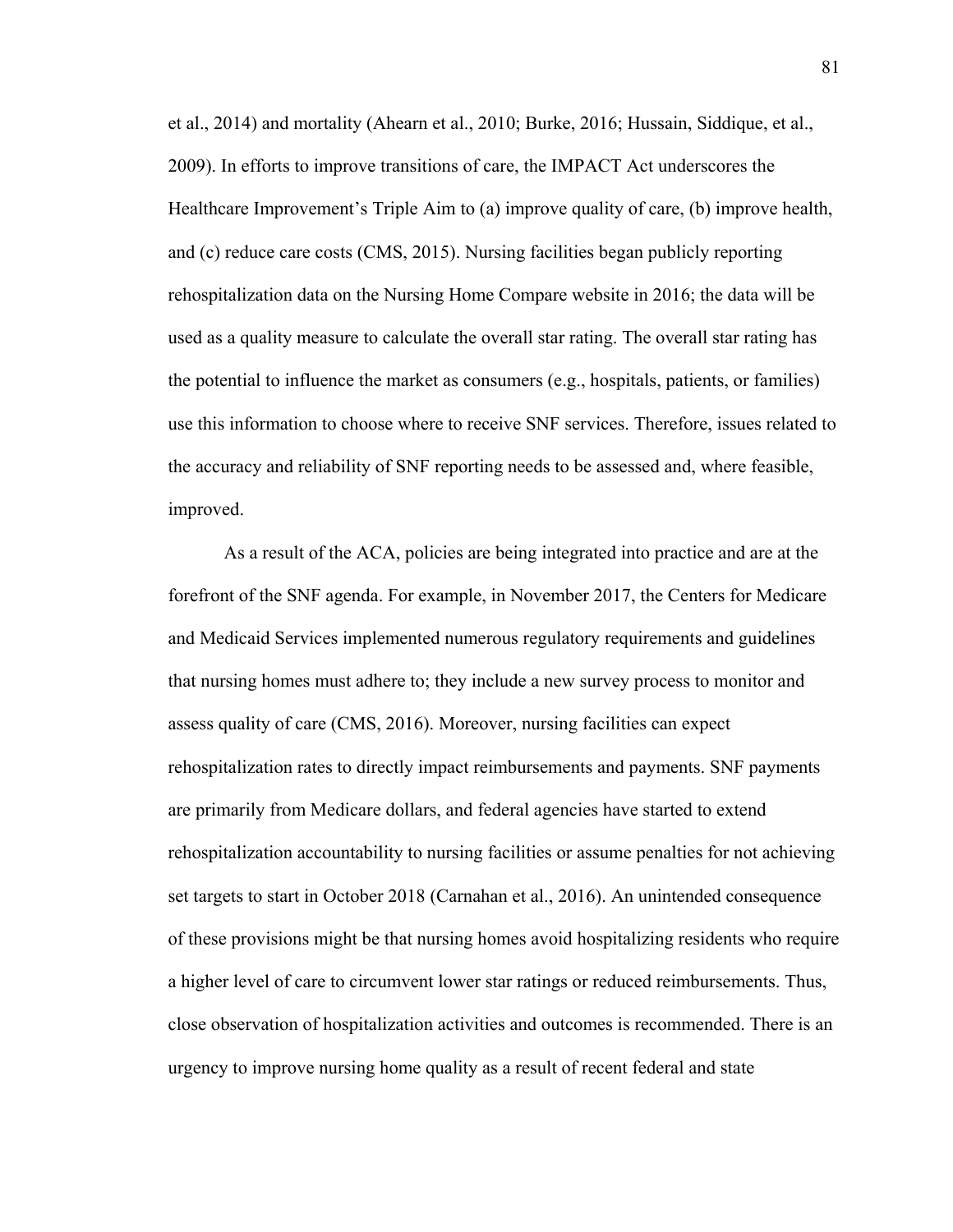regulations directing nursing facilities to enact policies to reduce avoidable SNF rehospitalizations.

#### **Future Research**

 There are several areas of interest to consider for future research. Transitions of care, especially from a hospital to a SNF, provide an opportunity to explore partnerships and communication to reduce rehospitalizations as some studies indicate SNFs with a hospital affiliation had lower rehospitalization rates compared with free-standing facilities (Li et al., 2012; Rahman et al., 2013; Stearns et al., 2006). Care planning is an essential concept to consider exploring, i.e., how to avoid unnecessary hospitalizations or unnecessary treatments with advance directives in place and active care and discharge plans. This study provided new evidence in SNF rehospitalization disparities by race with residents who identified as American Indian or Alaska Native and a recommendation for continued research to further explore the relationship of race and rehospitalization disparities. Finally, as new data become available regarding nurse staffing hours and rehospitalization measures, the continued exploration of how nurse staffing is related to SNF rehospitalization is essential. In addition, for any future studies using existing data, larger and more heterogeneous datasets in terms of geography, ownership type, and rehospitalization rates might address some of the limitations of the present study.

#### **Conclusion**

 Nursing home quality remains a concern given that one in five SNF admissions after a hospital stay will result in a rehospitalization. With a growing Medicare population, consumers will be utilizing SNF services at higher rates than in previous years, and improving care quality is a priority. It is well established that SNF

82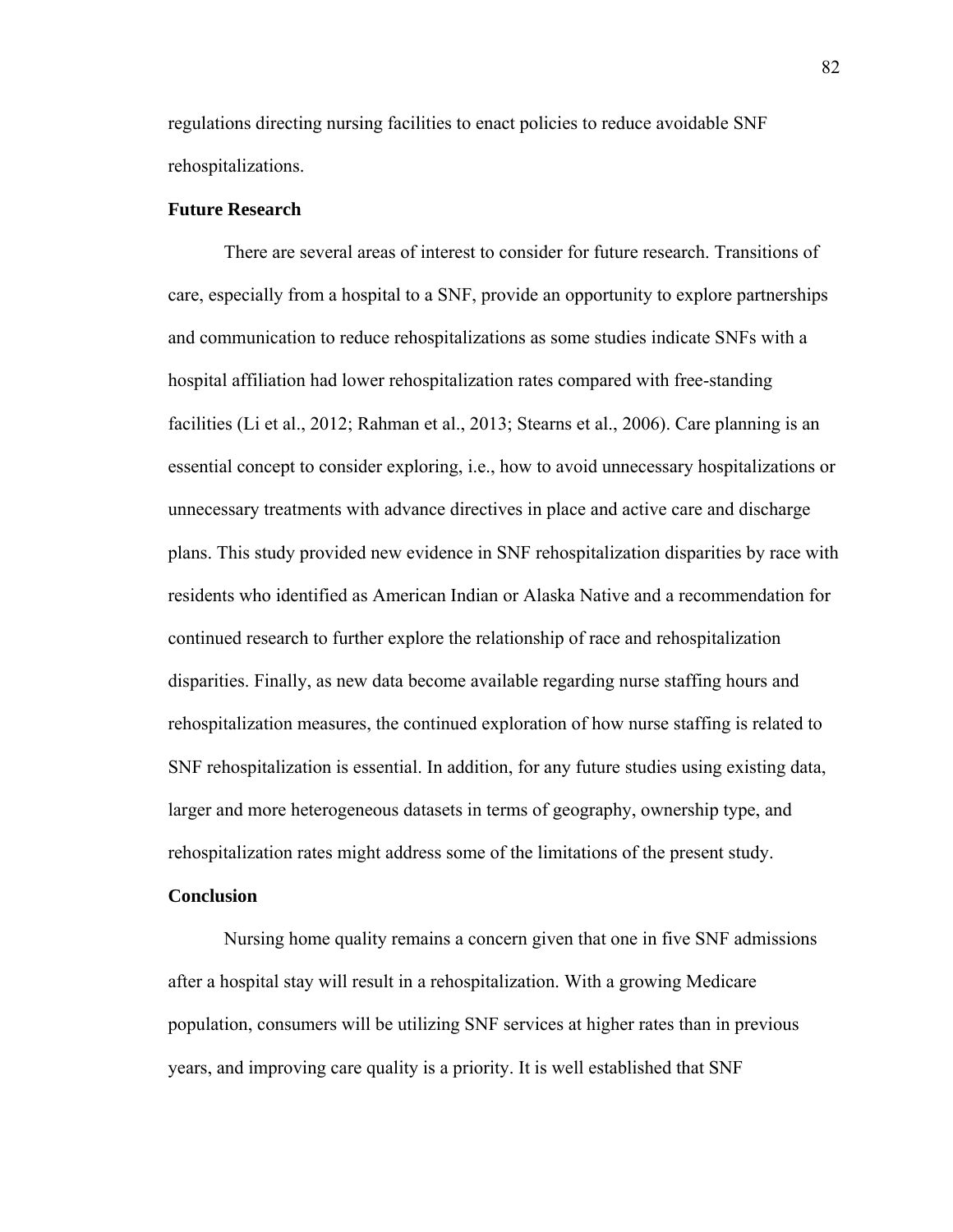rehospitalizations result in poor outcomes for residents, they are costly, and many are preventable. Despite this evidence, a strong predictive model does not exist to consistently identify SNF residents who are at highest risk of rehospitalization. Results also highlight the concept of care planning as it relates to rehospitalization, with rejection of care showing higher rehospitalization rates while residents who participated in the care planning process had lower rehospitalization rates. Nurse staffing is associated with nursing home quality, and the relationship with rehospitalization should be explored further with recent additions to available data. Policy implications are numerous due to recent regulatory requirements and impending penalties tied to rehospitalizations. As more evidence about SNF rehospitalizations is generated, additional research is needed to identify strategies and interventions that nursing facilities can implement to prevent avoidable rehospitalizations.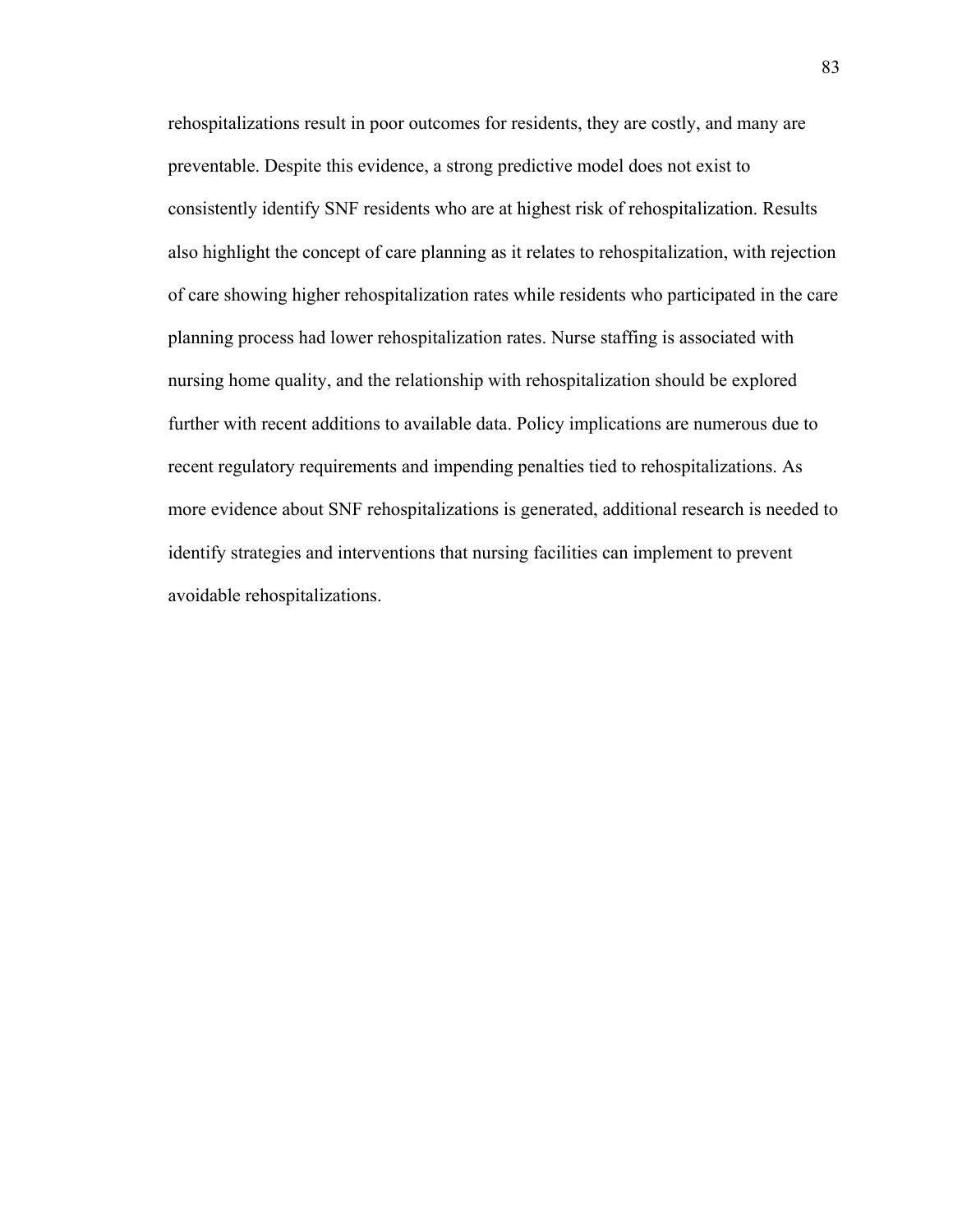# **List of Appendices**

| Appendix C: National Coordinating Council for Medication Errors Reporting and       |
|-------------------------------------------------------------------------------------|
|                                                                                     |
|                                                                                     |
| <b>Appendix E: Reviewed Studies: Resident Factors and 30-day Rehospitalizations</b> |
|                                                                                     |
| Appendix F: Reviewed Studies: Facility Factors and 30-day Rehospitalization from    |
|                                                                                     |
|                                                                                     |
|                                                                                     |
| Appendix I: Logistic Regression Model 3: Adjustment for Multicollinearity 100       |
| Appendix J: Logistic Regression Model 4: Adjustment for facility differences in     |
|                                                                                     |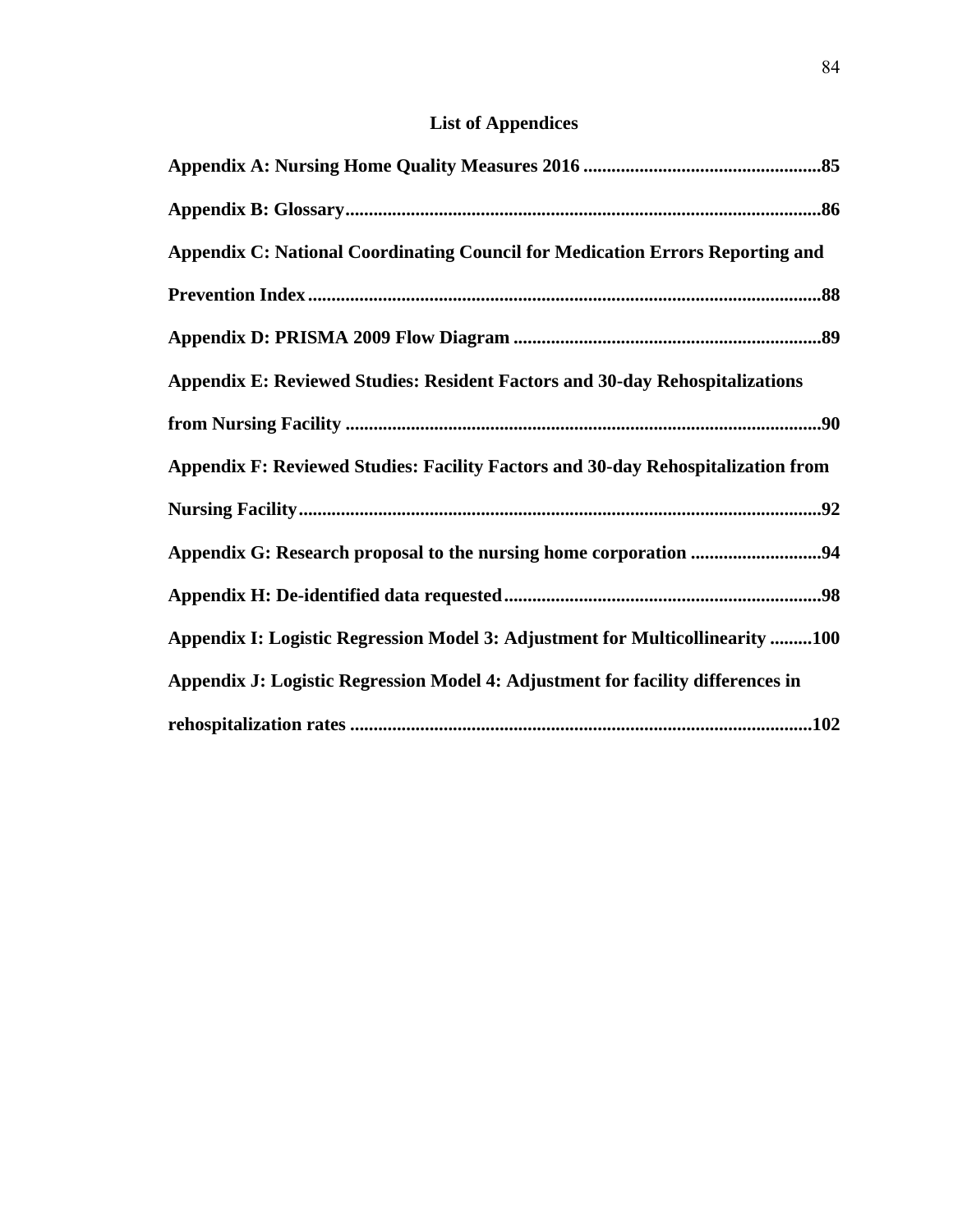| <b>Short-stay quality measures</b><br>Percentage of short-stay residents                                | Long-stay quality measures<br>Percentage of long-stay residents                                         |
|---------------------------------------------------------------------------------------------------------|---------------------------------------------------------------------------------------------------------|
| Who made improvements in function.<br>Higher percentages are better                                     | Experiencing one or more falls with major<br>injury.<br>Lower percentage is better.                     |
| Who were re-hospitalized after a nursing<br>home admission.<br>Lower percentages are better             | With a urinary tract infection.<br>Lower percentages are better.                                        |
| Who have had an outpatient emergency<br>department visit.<br>Lower percentage is better.                | Who self-report moderate to severe pain.<br>Lower percentages are better.                               |
| Who were successfully discharged to the<br><b>Community</b><br>Higher percentages is better             | High-risk residents with pressure ulcers.<br>Lower percentages are better.                              |
| Who self-report moderate to severe pain.<br>Lower percentages are better                                | Low-risk residents who lose control of their<br>bowels or bladder.<br>Lower percentages are better.     |
| With pressure ulcers that are new or<br>worsened.<br>Lower percentages are better                       | Who have/had a catheter inserted and left in<br>their bladder.<br>Lower percentages are better.         |
| Assessed and given, appropriately, the<br>seasonal influenza vaccine.<br>Higher percentages are better. | Who were physically restrained.<br>Lower percentages are better.                                        |
| Assessed and given, appropriately, the<br>pneumococcal vaccine.<br>Higher percentages are better.       | Whose ability to move independently worsened.<br>Lower percentages are better.                          |
| Who newly received an antipsychotic<br>medication.<br>Lower percentages are better                      | Whose need for help with daily activities has<br>increased.<br>Lower percentages are better.            |
|                                                                                                         | Who lose too much weight.<br>Lower percentages are better.                                              |
|                                                                                                         | Who have depressive symptoms.<br>Lower percentages are better                                           |
|                                                                                                         | Who received an antianxiety or hypnotic<br>medication.<br>Lower percentages are better.                 |
|                                                                                                         | Assessed and given, appropriately, the<br>seasonal influenza vaccine.<br>Higher percentages are better. |
|                                                                                                         | Assessed and given, appropriately, the<br>pneumococcal vaccine.<br>Higher percentages are better.       |
|                                                                                                         | Who received an antipsychotic<br>medication.<br>Lower percentages are better.                           |

# **Appendix A: Nursing Home Quality Measures 2016**

Source: Medicare.gov Nursing Home Compare website (2016). (Medicare.gov, n.d.-d).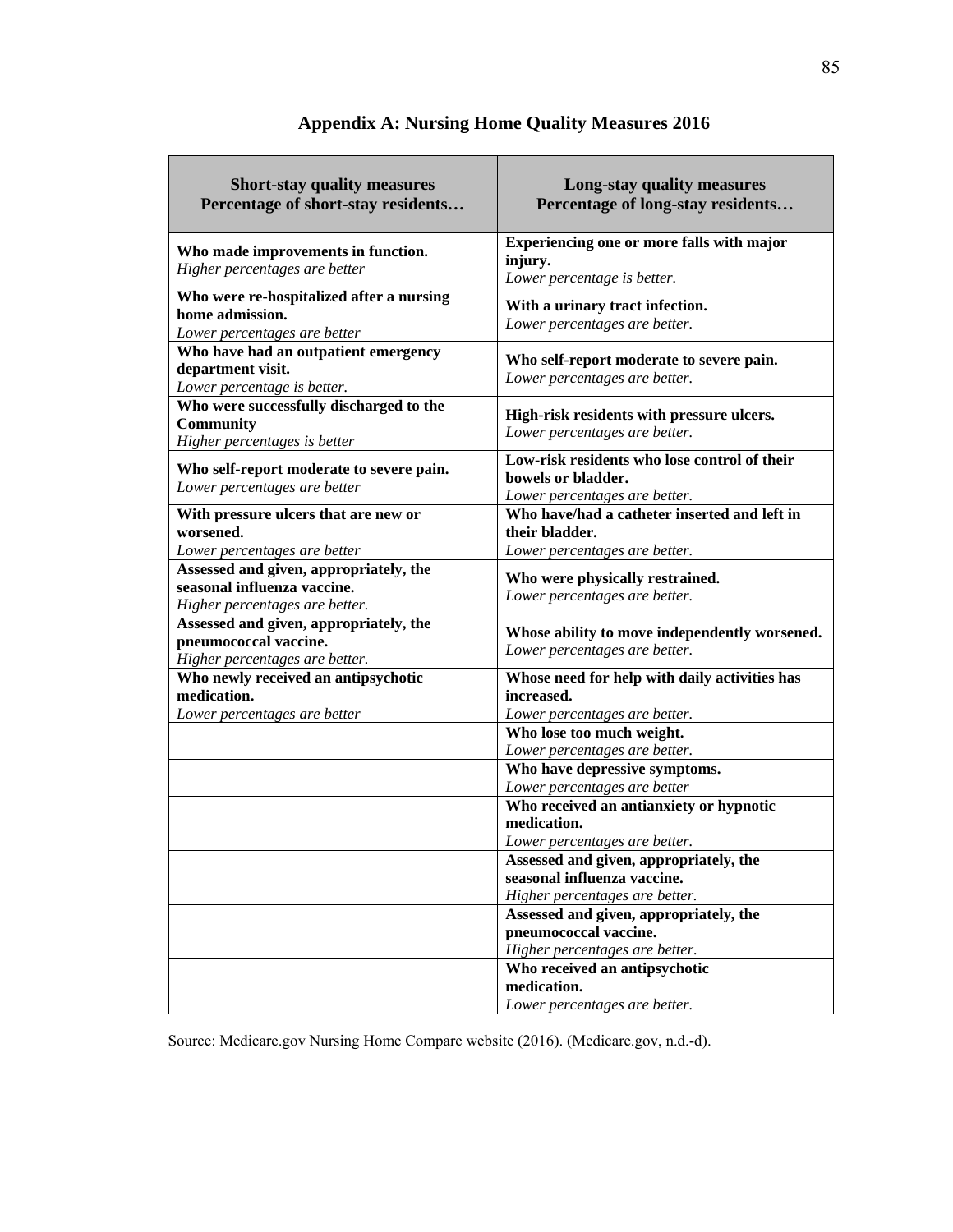#### **Appendix B: Glossary**

**30-day rehospitalization:** A 30-day rehospitalization occurs when a resident is discharged from an acute hospital stay, is admitted into a skilled nursing facility, and has an unplanned rehospitalization into a hospital within 30 days from the proximal hospital stay.

**Nursing facility:** A nursing facility provides three types of services––skilled nursing, rehabilitation, or long-term care services––and is often referred to as a nursing home. Skilled nursing and rehabilitation are short-term services, i.e., fewer than 100 days. A Skilled nursing facility, also known as a SNF, offers medical care or related services. Rehabilitation is for individuals who need physical therapy, occupational therapy, or speech therapy due to an injury or surgery. Long-term care provides medical care and assistance with activities of daily living such as dressing or bathing for greater than 101 days. Nearly all nursing facilities provide long-term and short-term care. Certified nursing facilities receive Medicare and Medicaid funding and must meet requirements from the state and from CMS.

**Process:** Process is the second concept of the Donabedian model to assess healthcare quality. It refers to actions, activities, or interventions performed to provide care or to receive care. Process includes activities from a healthcare professional and from residents.

**Resident:** A resident is an individual who is admitted into a nursing facility and requires skilled, rehabilitation, or long-term care services. Residents can be admitted into a nursing facility for short-term care or long-term care.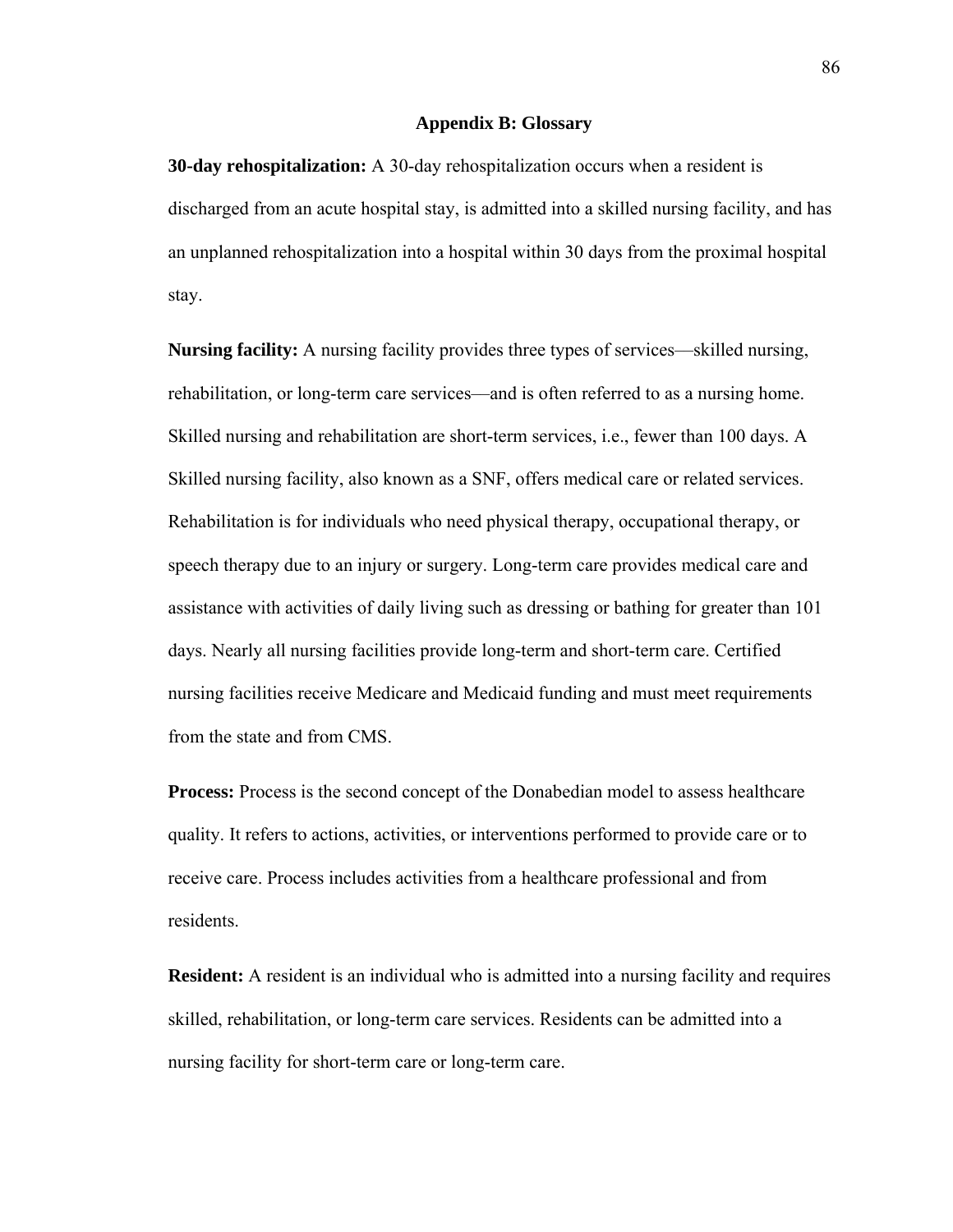**Structure:** Structure is used to describe the elements of a setting where care occurs. An example frequently seen in the literature is the number of beds in a facility or the number of resources within a facility to deliver care and achieve a goal. Structure signifies one aspect of assessing health quality, according to Donabedian's Structure Process Outcome model. This model operationalizes quality by evaluating the outcomes of structure and process relationship. In this study, it refers to the nursing home setting and is used to describe organizational characteristics and resources of a nursing facility.

**Quality:** The term quality in nursing homes refers to measures, standards, or indicators to ensure the delivery of safe care for residents. More specifically, quality is measured with a number of structure, process, or outcome indicators. These indicators are developed by CMS or by the National Quality Forum. Quality outlines initiatives to enhance the value of care, to make resident care safer, and to aim to achieve better health outcomes.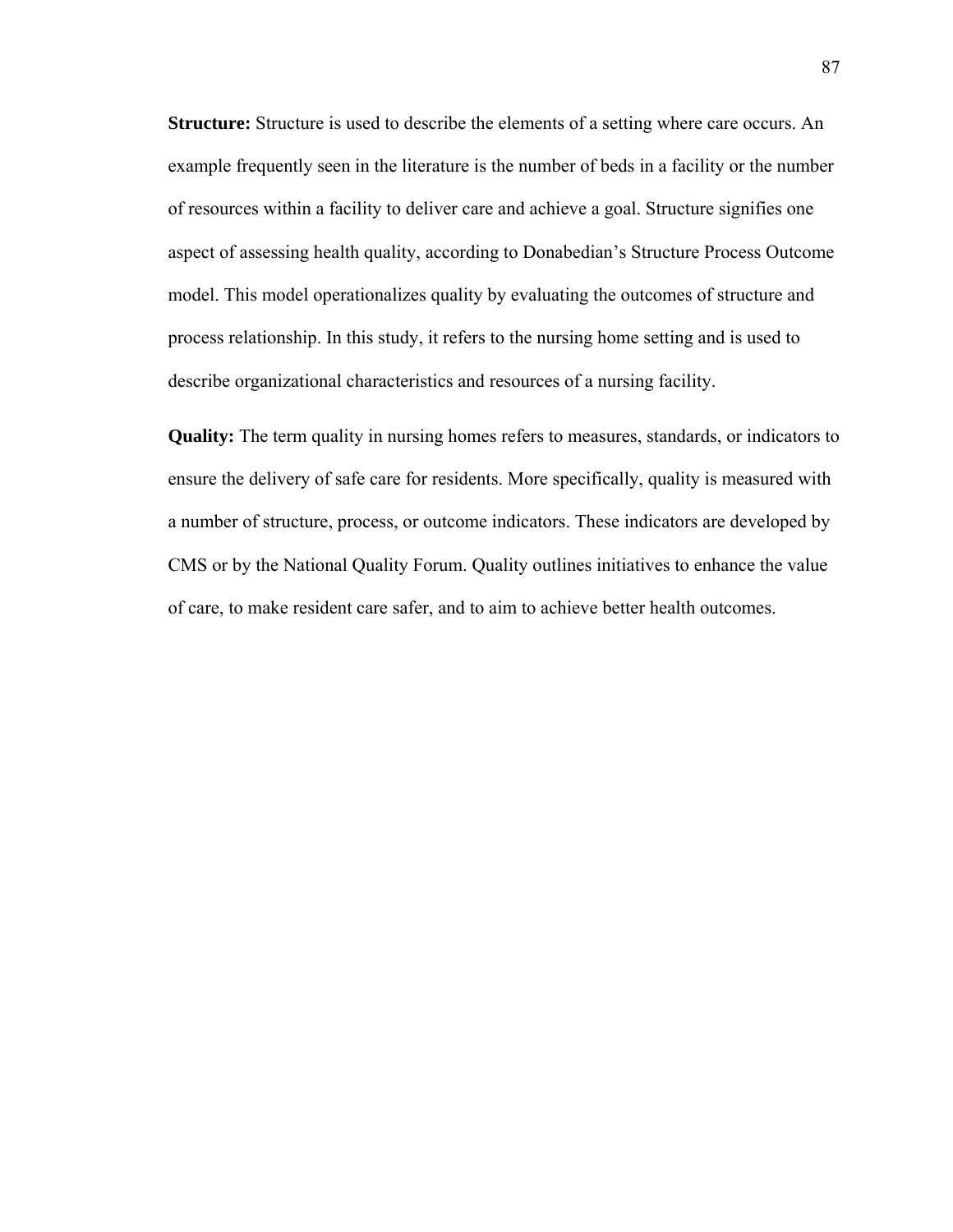# **Appendix C: National Coordinating Council for Medication Errors Reporting and**

# **Prevention Index**

| Level         | Description                                                                                                                           | Event                         |
|---------------|---------------------------------------------------------------------------------------------------------------------------------------|-------------------------------|
| $\mathbf{A}$  | Circumstances or events occurred that had the<br>capacity to cause error.                                                             |                               |
| B             | Error occurred but did not reach the patient or<br>resident.                                                                          | Harm does not                 |
| $\mathcal{C}$ | Error occurred that reached the patient or resident<br>but did not cause patient or resident harm.                                    | reach patient or<br>resident. |
| D             | Error occurred that reached the patient or resident<br>and required monitoring to preclude harm or<br>confirm that it caused no harm. |                               |
| E             | Error occurred that may have contributed to or<br>resulted in temporary harm and required<br>intervention.                            |                               |
| $\mathbf{F}$  | Error occurred that may have contributed to or<br>resulted in harm and required an initial or prolonged<br>facility stay.             | Harm reaches                  |
| G             | Error occurred that contributed to or resulted in<br>permanent patient or resident harm.                                              | patient or resident           |
| H             | Error occurred that required intervention to sustain<br>the patient or resident's life.                                               |                               |
|               | Error occurred that may have contributed to or<br>resulted in patient or resident death.                                              |                               |

Source: Office of Inspector General Report (2014). *Adverse events in skilled nursing facilities: National incidence among Medicare beneficiaries*, p. 10. Retrieved from oig.hhs.gov/oei/reports/oei-06-11- 00370.pdf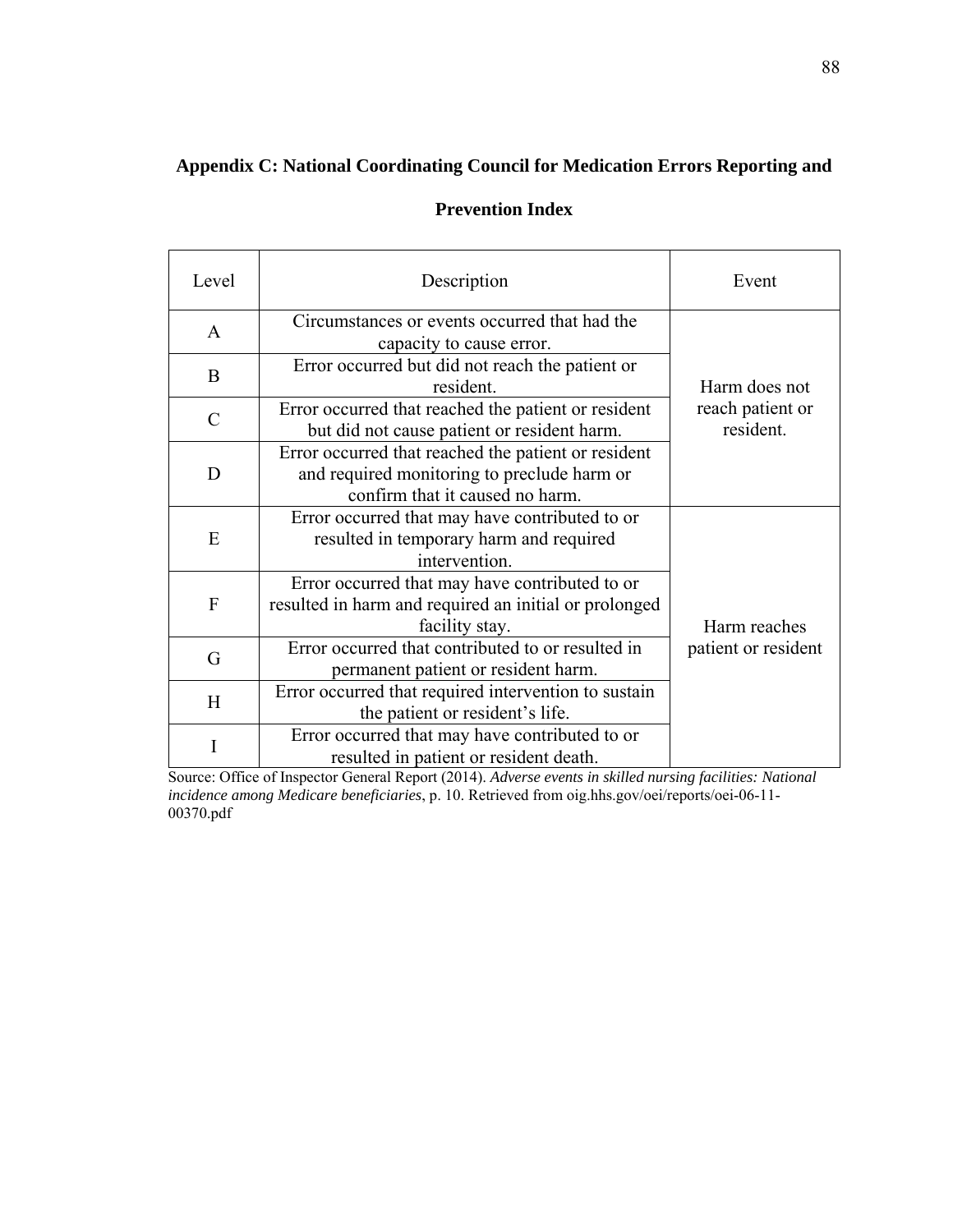**Appendix D: PRISMA 2009 Flow Diagram** 

PRISMA Flow of Information Diagram:

Resident Factors Associated with 30-day Rehospitalizations



Source*:* Moher, D., Liberati, A., Tetzlaff, J., Altman, D. G., & PRISMA Group. (2009). Preferred reporting items for systematic reviews and meta-analyses: the PRISMA statement. *Journal of Clinical Epidemiology*, *62*(10), 1006-1012. doi:10.1016/j.jclinepi.2009.06.005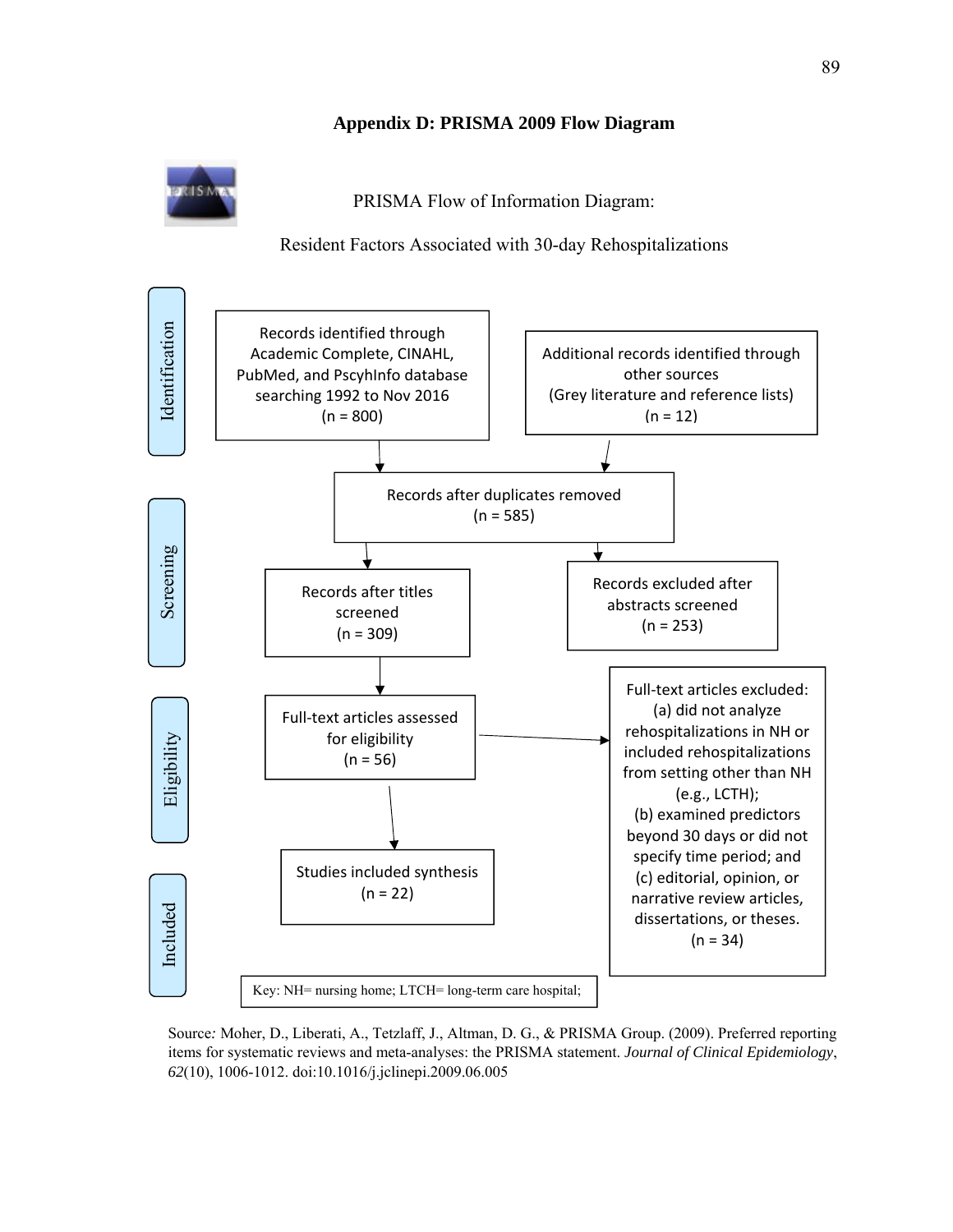| <b>First author</b><br>Year | <b>Design</b><br>(N)                               | Data source<br>and Time                          | <b>Significant</b><br>rehospitalization<br>rate / Correlates                                                                                                                        | <b>Other Findings</b>                                                              |
|-----------------------------|----------------------------------------------------|--------------------------------------------------|-------------------------------------------------------------------------------------------------------------------------------------------------------------------------------------|------------------------------------------------------------------------------------|
| Bogaisky et<br>al., 2015    | Retrospective<br>cohort study<br>(625)             | Hospital<br>charts<br>2009-2010                  | CKD, pressure<br>ulcers, CHF,<br>dementia                                                                                                                                           | Hospitalization<br>for CHF and<br>pneumonia<br>significantly<br>higher risk        |
| Callahan et<br>al., 2012    | Prospective<br>cohort<br>(752)                     | EMR,<br>Medicare<br>claims,<br>MDS,<br>2001-2008 |                                                                                                                                                                                     | 25.3%<br>rehospitalization<br>rate in persons<br>with dementia                     |
| Dombrowski<br>et al., 2012  | Retrospective<br>review<br>(100)                   | Medical<br>charts<br>May-<br>October<br>2009     | Comorbidities,<br>anemia, malignant<br>tumors, GI<br>condition in<br>hospitalization, $\uparrow$<br>help with eating &<br>walking, $\downarrow$<br>hemoglobin and<br>albumin levels | 62%<br>rehospitalization<br>rate related to<br>same condition<br>preceding NF stay |
| Hain et al.,<br>2012        | Retrospective<br>study<br>(6,809)                  | Medicare<br><b>FFS</b><br>2007-2008              | $>$ 5 day in hospital,<br>older age                                                                                                                                                 | Infection reason<br>for<br>rehospitalization<br>rate in 34%                        |
| Ouslander et<br>al., 2011   | Retrospective<br>(10, 778)                         | Electronic<br>hospital data<br>2007-2008         |                                                                                                                                                                                     | 63%<br>rehospitalizations<br>for infections or<br>cardiovascular<br>disorders      |
| Ouslander et<br>al., 2016   | Retrospective<br>root cause<br>analysis<br>(4,658) | <b>INTERACT</b><br>tool survey                   | Polypharmacy,<br>dementia, cancer,<br>surgical<br>complications,<br>falls, functional<br>decline, respiratory<br>infection, SOB,<br>abnormal UA or<br>radiograph test               | Staff rated higher<br>proportions of<br>transfers as<br>potentially<br>avoidable   |

# **from Nursing Facility**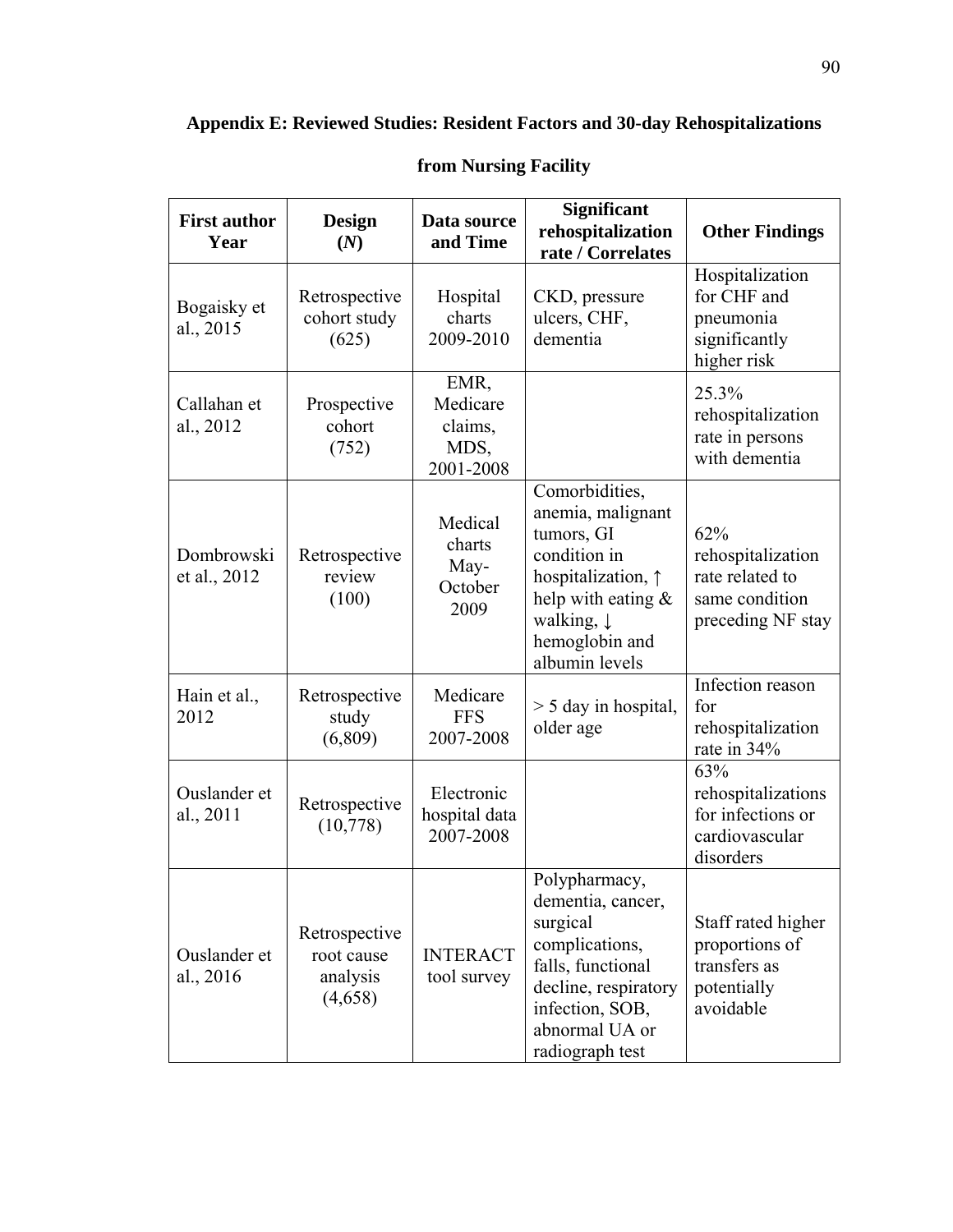| <b>First author</b><br>Year | <b>Design</b><br>(N)                        | Data source<br>and Time                                           | Significant<br>rehospitalization<br>rate / Correlates | <b>Other Findings</b>                                                                                |
|-----------------------------|---------------------------------------------|-------------------------------------------------------------------|-------------------------------------------------------|------------------------------------------------------------------------------------------------------|
| Li et al.,<br>2011          | Retrospective<br>cohort<br>(960, 644)       | Minimum<br>dataset 2008                                           |                                                       | rehospitalization<br>rate higher for<br><b>Black patients</b>                                        |
| Li et al.,<br>2015          | Retrospective<br>cohort<br>(1,300,000)      | Minimum<br>dataset 2012                                           |                                                       | <b>Black residents</b><br>higher risk of<br>avoidable<br>hospitalization                             |
| Lima et al.,<br>2012        | Cross-<br>sectional<br>(202)                | MDS,<br>Medicare<br>claims,<br>OSCAR,<br>survey<br>2006-2007      |                                                       | Higher<br>rehospitalization<br>rate with CHF,<br>poly-pharmacy,<br>no DNR order                      |
| Marcantonio<br>et al., 2005 | Observational<br>cohort<br>(504)            | Medical<br>records,<br>National<br>Death Index                    | Delirium                                              | Delirium twice as<br>likely to be<br>rehospitalized                                                  |
| Ogunneye et<br>al., 2015    | Retrospective<br>cohort study<br>(489)      | <b>EMR</b><br>2008-2011                                           |                                                       | Higher<br>rehospitalization<br>rate in females,<br>obesity, HTN                                      |
| Rahman et<br>al. 2015       | Retrospective<br>cohort study<br>(890, 922) | Medicare<br>enrollment<br>and claims,<br><b>MDS 2008-</b><br>2009 |                                                       | Dual eligible<br>equally likely to<br>experience 30-<br>day<br>rehospitalization<br>as Medicare only |

 $EMR =$  electronic medical record;  $CHF =$  congestive heart failure;  $CKD =$ chronic kidney disease;  $HF =$ heart failure; HTN = hypertension; NF = nursing facility; GI = gastrointestinal; FFS = fee-for-service; UA = urinalysis; MDS = Minimum Data Set; OSCAR = Online Survey Certification and Reporting; SOB = shortness of breath;  $DNR =$  do not resuscitate.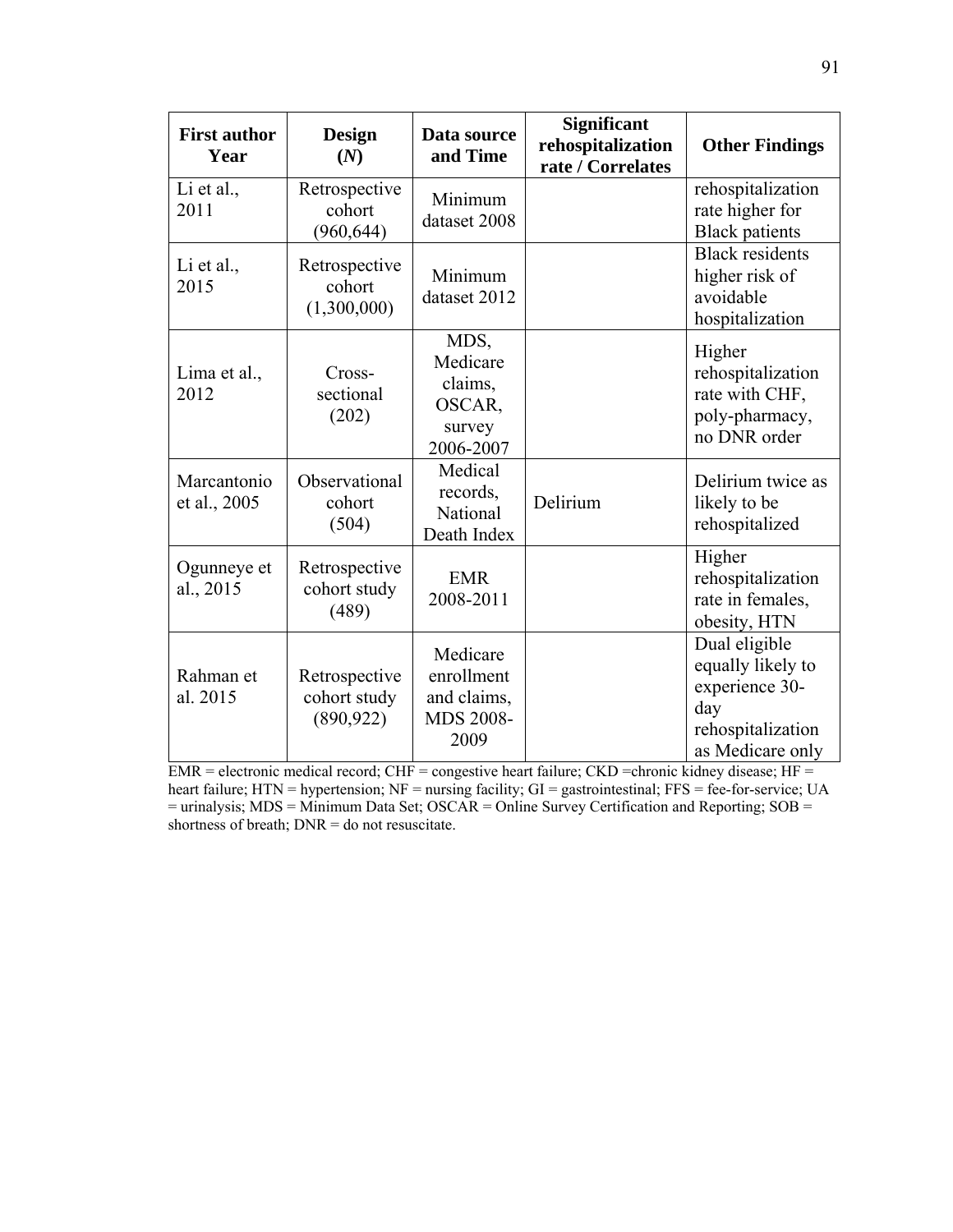# **Appendix F: Reviewed Studies: Facility Factors and 30-day Rehospitalization from**

# **Nursing Facility**

| <b>First author</b><br>Year | <b>Design</b><br>(N)                               | Data source &<br><b>Time period</b>                                                                                         | <b>Findings</b>                                                                                                                                                                                                                |
|-----------------------------|----------------------------------------------------|-----------------------------------------------------------------------------------------------------------------------------|--------------------------------------------------------------------------------------------------------------------------------------------------------------------------------------------------------------------------------|
| Grabowski et<br>al., 2010   | Regression<br>specification<br>(3.3M)              | MDS, Medicare<br>SNF, hospital<br>claims, OSCAR<br>2000-2005                                                                | High Medicare share $(> 15\%)$<br>more like to have 30-day<br>rehospitalization rate, resident<br>w/DNR less likely to be<br>rehospitalized                                                                                    |
| Li et al.,<br>2011          | Retrospective<br>cohort<br>(960, 644)              | Minimum Data Set<br>2008                                                                                                    | NF with higher concentrations<br>of Blacks had higher<br>rehospitalization rate                                                                                                                                                |
| Li et al.,<br>2012          | Retrospective<br>cohort<br>(>1.1M)                 | MDS, OSCAR<br>January to<br>September 2008                                                                                  | Higher rehospitalization rate in<br>low-volume facilities $(< 45$<br>annual admissions)                                                                                                                                        |
| Lima et al.,<br>2012        | Cross-<br>sectional<br>(202)                       | OSCAR, MDS,<br>Medicare claims,<br>MSO survey                                                                               | 30-d rehospitalization less<br>likely in facilities with formal<br>physician appointment<br>process; more likely when<br>proportion of residents cared<br>for per attending physician $>$<br>20% (ref. $\leq 10\%$ )           |
| Neuman et<br>al., 2014      | Retrospective<br>cohort<br>(1.5M)                  | Medicare Provider<br>Analysis and<br>Review files,<br>OSCAR, MDS,<br>Nursing Home<br>Compare, September<br>2009-August 2010 | Available performance<br>measures not consistently<br>associated with differences in<br>adjusted rehospitalization rate.<br>Higher unadjusted<br>rehospitalization rate for one-<br>star rating in staffing and<br>inspections |
| Ogunneye et<br>al., 2015    | Retrospective<br>cohort<br>(603)                   | EMR, Nursing<br>Home Compare<br>November 2008-<br>October 2011                                                              | Rehospitalization rate higher<br>for lower-quality NF,<br>capability to administer IV<br>furosemide associated with<br>lower RR, higher RR in lower-<br>quality SNF                                                            |
| Ouslander et<br>al., 2016   | Retrospective<br>root cause<br>analysis<br>(4,658) | <b>INTERACT</b> tool<br>data                                                                                                | Hospitalization avoided if<br>condition managed in SNF<br>with available resources                                                                                                                                             |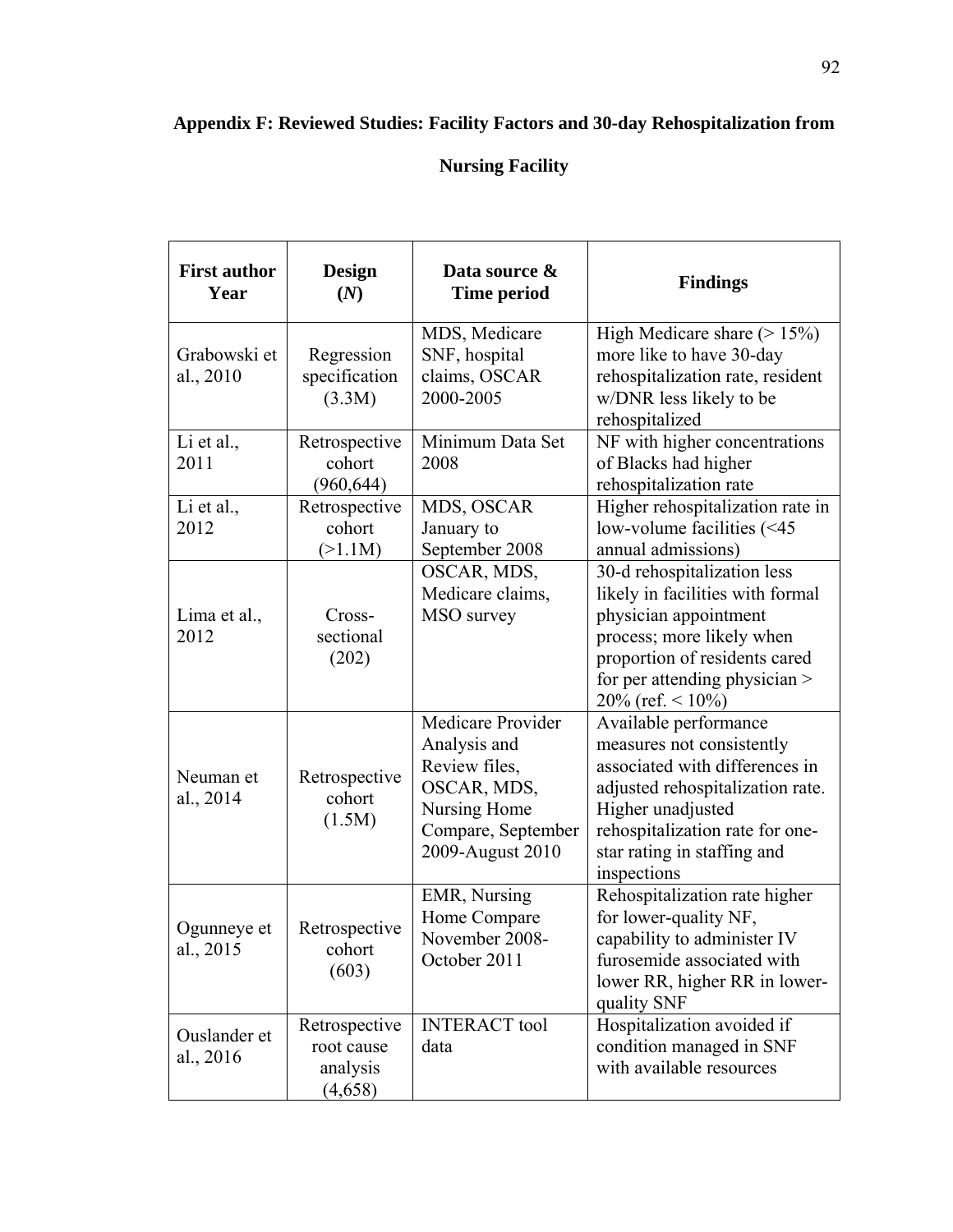| <b>First author</b><br>Year    | <b>Design</b><br>(N)                  | Data source &<br><b>Time period</b>                                                                                                              | <b>Findings</b>                                                                                                                                                                          |
|--------------------------------|---------------------------------------|--------------------------------------------------------------------------------------------------------------------------------------------------|------------------------------------------------------------------------------------------------------------------------------------------------------------------------------------------|
| Rahman et<br>al., 2013         | Retrospective<br>cohort<br>(2.8M)     | Medicare<br>enrollment,<br>Medicare A, MDS,<br>OSCAR, 2004-2006                                                                                  | The greater the concentration<br>of discharges a hospital sends<br>to a single SNF, the lower<br>rehospitalization rate                                                                  |
| Rahman et<br>al., 2016<br>2016 | Retrospective<br>cohort<br>(946, 822) | Medicare standard<br>analytic file,<br><b>Medicare FFS</b><br>claims, Medicare<br>enrollment, OSCAR,<br>2007 AHA Survey<br>2009-2011             | Patients treated in SNFs with<br>higher rehospitalization rate<br>have slightly higher predicted<br>likelihood of rehospitalization                                                      |
| Stearns et al.,<br>2016        | Retrospective<br>cohort<br>(648, 320) | <b>Medicare SNF</b><br>claims, MDS,<br><b>OSCAR, ARF</b>                                                                                         | Higher rehospitalization rate in<br>freestanding SNF compare to<br>hospital-based SNF                                                                                                    |
| Thomas et<br>al., 2013         | Retrospective<br>cohort<br>(681)      | <b>Internal</b><br>LTCFocUS.org file<br>(MDS, OSCAR,<br>ARF), Resident<br>history file, Florida<br>nursing home<br>staffing reports<br>2002-2009 | Licensed nurse retention rate is<br>significantly associated with<br>rehospitalization rate, a 10%<br>increase in licensed nurse<br>retention had a 0.2% lower<br>rehospitalization rate |
| Thomas et<br>al., 2014         | Retrospective<br>cohort<br>(1.3M)     | Medicare claims and<br>enrollment, MDS,<br>OSCAR, hospital<br>compare, AHA data<br>2006-2008                                                     | Residents admitted into higher<br>nurse staffing and lower<br>deficiency scores NF had<br>lower rehospitalization rate.                                                                  |

MSO = medical staff organization; ARF = areas resource file; AHA = American Hospital Association; MDS = Minimum Data Set; OSCAR = Online Survey Certification and Reporting; LTCFocUS = Long-term Care: Facts on Care in the U.S.; SNF = skilled nursing facility; NF = nursing facility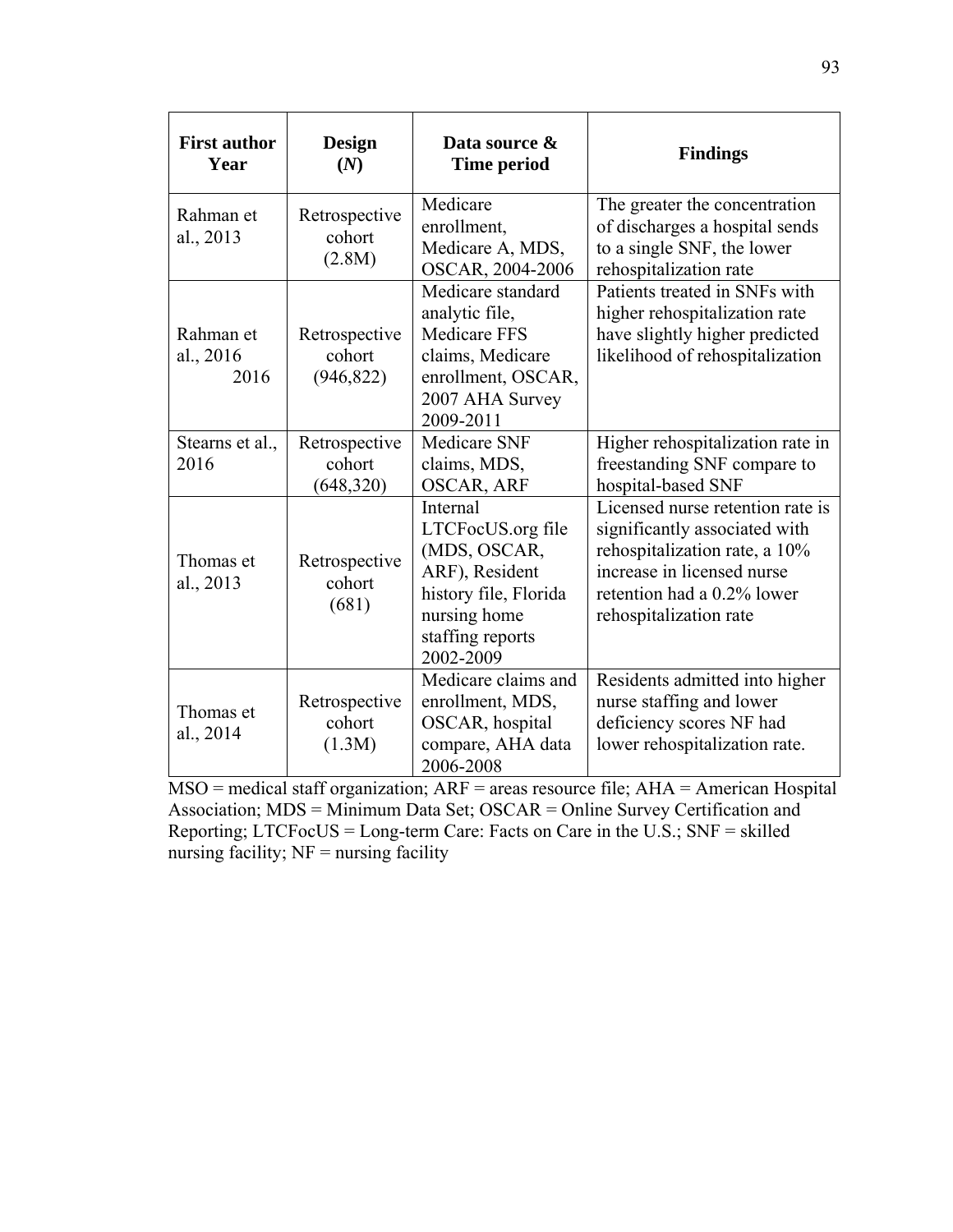#### **Appendix G: Research proposal to the nursing home corporation**

*The nursing home corporation*  Research Review Summary

1

*Please complete all information, attach additional materials as requested/needed, and send four copies to: Director Clinical Analysis Outcomes Management Department The nursing home corporation* 

Date:  $9/14/2016$  contact person (if any): Name of project: Resident and Facility Factors Associated with Rehospitalization from Long Term Care Principal Investigator: Mark Parshall, PhD, RN, FAAN Institution/Company: University of New Mexico, College of Nursing\_ Co-Investigator(s): Angelina Flores-Montoya, MSN, RN, RWJF Nursing & Health Policy Fellow: University of New Mexico, College of Nursing/ Health Sciences Center

*In the following space, please provide a brief summary of the proposed research. Summarize the project's aims, design and methods, timeline, and the uses to which the data will be put. Describe how the research will further knowledge and practice in gerontology, geriatrics, and/or health services. A separate abstract may be substituted.*

Rehospitalizations from a long-term care (LTC) facility are often necessary, but multiple transfers across health settings increases the risk of adverse outcomes for LTC residents. Rehospitalizations are costly to Medicare  $(\$14.3$  billion in  $2011$ <sup>1</sup> with policy implications impacting nursing homes such as the risk for penalties and poor quality measure reports. In 2011, nearly 25% of residents who stayed at least one day in a nursing home experienced a hospitalization<sup>1</sup>. Given the prevalence, expense, and adverse outcomes associated with rehospitalization, a better understanding of risk factors for potentially preventable hospitalization is needed.

The purpose of this study is to determine which resident and facility characteristics are the strongest predictors of rehospitalizations. Investigators will perform statistical analysis of deidentified health and minimum data set records for residents who were admitted to the nursing home corporation LTC facility following an acute hospitalization in the year 2015. The primary endpoint will be rehospitalization within 30 days of initial LTC admission.

The study would be conducted to fulfill degree requirements for a PhD degree in nursing for Ms. Flores-Montoya (the PhD candidate and co-investigator). Receipt of deidentified data from the nursing home corporation HealthCare will be contingent on approval of the dissertation proposal by the candidate's doctoral committed (chaired by

<sup>1</sup> Department of Health and Human Services, Office of Inspector General. (2013). *Medicare nursing home resident hospitalization rates merit additional monitoring* (OEI-06-11-00040). Retrieved from https://oig.hhs.gov/oei/reports/oei-06-11-00040.pdf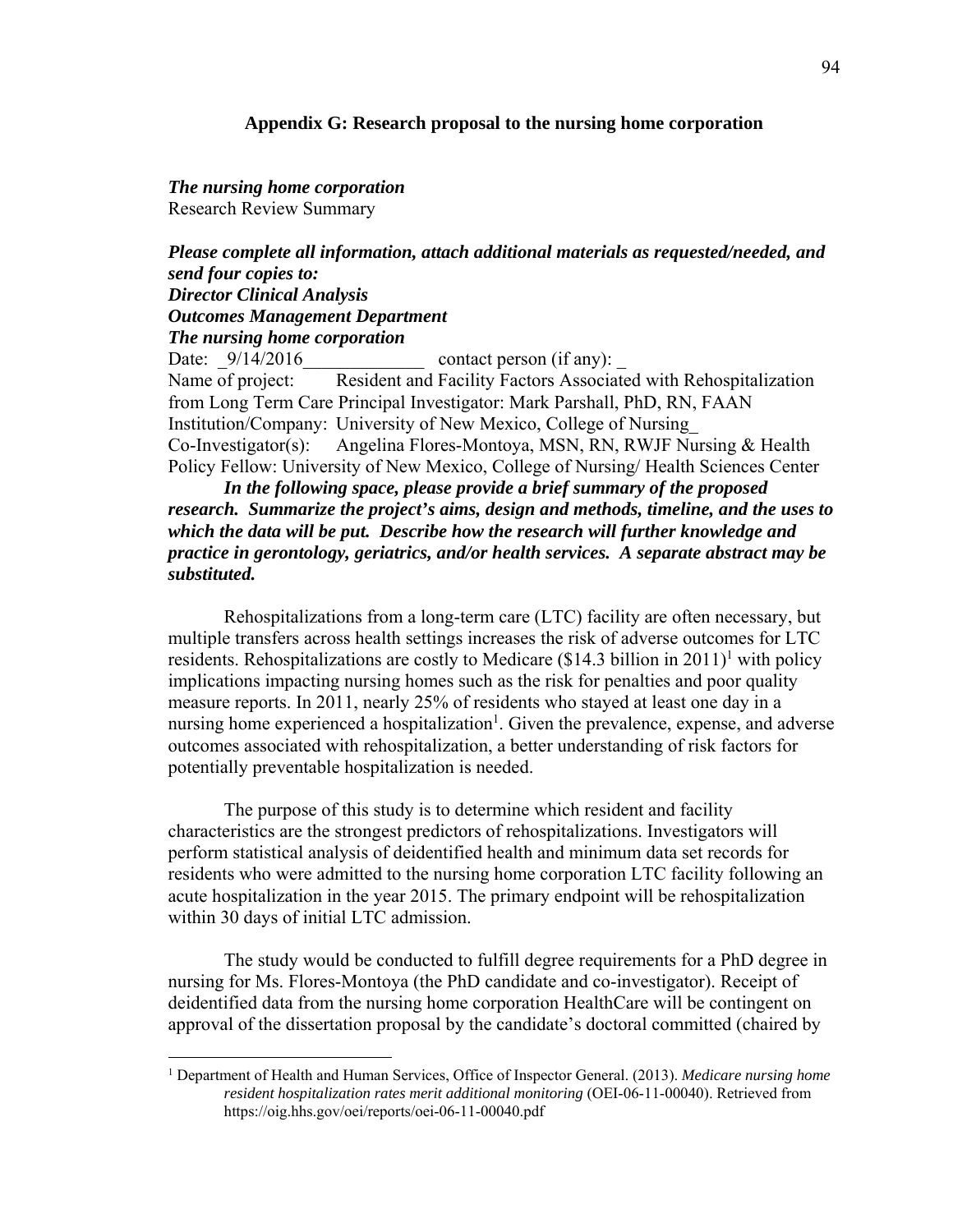Dr. Parshall) and Human Research Review Committee of the UNM Health Sciences Center, with final approval by the nursing home corporation. The timeline for completion of the dissertation would be 12 to months from receipt of the data.

The aim is to identify resident-and-facility-level risk factors for potentially preventable rehospitalizations. Results of the study will be shared with the nursing home corporation HealthCare when the dissertation is completed. Results will be published in peer-reviewed journals and presented at geriatric, nursing, and health policy conferences, but resident and facilities will not be identifiable. The study has the potential to prevent avoidable rehospitalizations by improving nursing home care practices, thereby reducing harm for nursing home residents and lowering costs associated with rehospitalizations.

1. *Which the nursing home corporation HealthCare programs and services will this study involve?* 

The nursing home corporation facilities that are Medicare/Medicaid certified to provide Long Term Care and Skilled Nursing Facility services in the United States.

2. *Will the nursing home corporation customers be research subjects? If so, indicate (a) number to be involved, (b) means of sampling/selection, and (c) inclusion/exclusion criteria.* 

Deidentified administrative and health records data of the nursing home corporation customers (nursing home residents) will be analyzed. Use of deidentified existing records make it likely that requirements for informed consent may be waived.

A) This study will include health records data for all the nursing home corporation residents in the year 2015 who meet inclusion criteria (see below).

B) We hope to analyze health records data from all residents who met the inclusion criteria during calendar year 2015 together with administrative facilitylevel data (e.g. staffing, time of day of rehospitalization, etc.)

C) *Inclusion criteria:* 1) admitted into a certified the nursing home corporation long term care or skilled nursing facility following an acute hospital stay. *Exclusion criteria*: 1) individuals with multiple episodes of LTC or SNF admissions in the same year

3. *Will the nursing home corporation staff be research subjects? If so, indicate (a) number to be involved, (b) means of sampling/selection, and (c) inclusion/exclusion criteria.* 

No, the nursing home corporation staff will not be research subjects.

4. *Will the nursing home corporation staff be involved in the research other than as subjects (e.g., providing ratings of customers; delivering special services for the study; receiving training)? If so, indicate (a) how they will be involved, (b) the amount of staff time needed, and (c) any planned means of compensating for staff time diverted from regular duties for the purposes of this research.*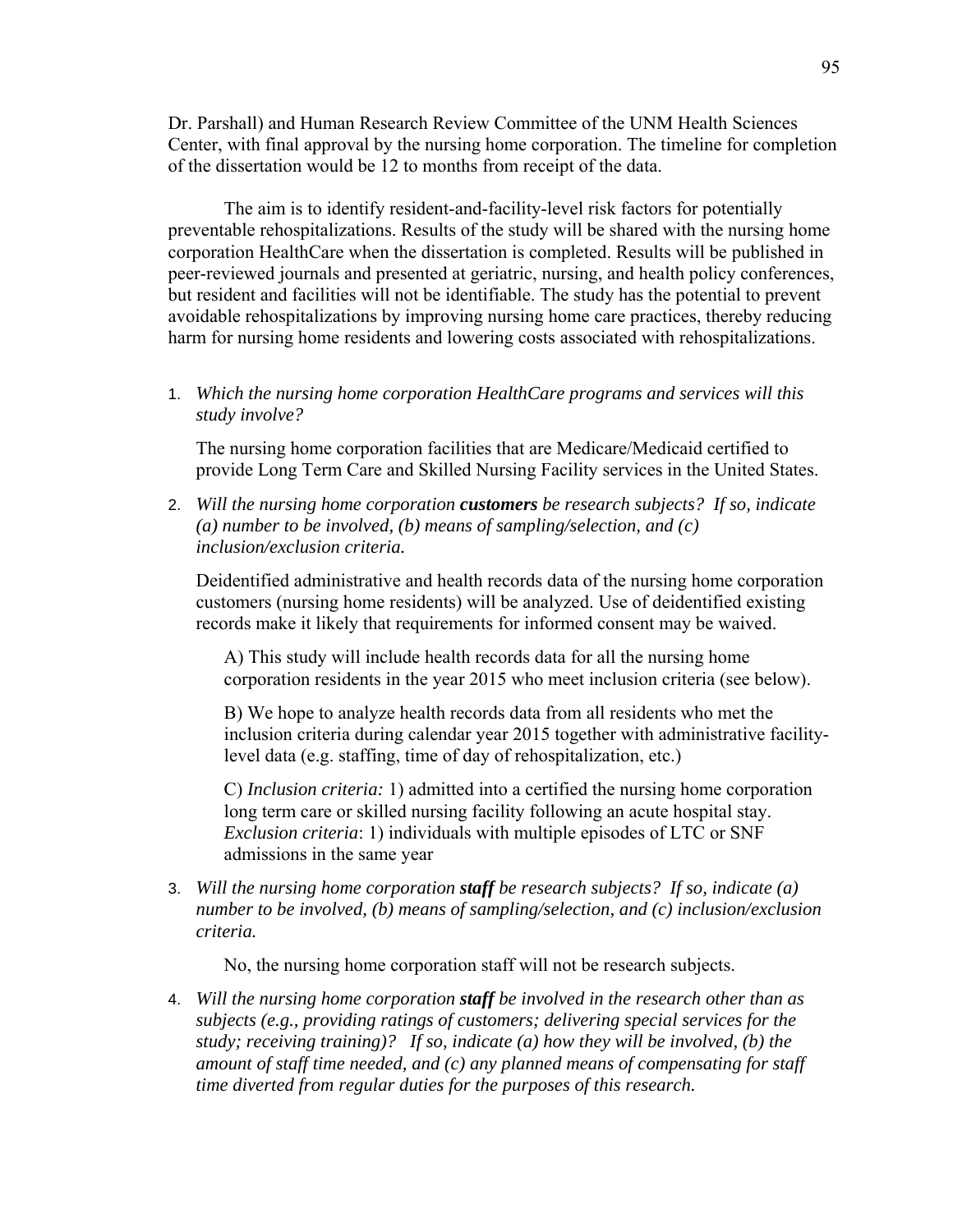Yes, the nursing home corporation staff will be involved in the study.

- A) The nursing home corporation IT staff will provide access to deidentified resident data and facility-level data. No training specific to this research is necessary for staff.
- B) Time needed is determined by availability of requested data and the ability to compile and format data.
- C) No planned means of compensating for staff time.
- 5. *What measures will the study use? List specific methods and measures (e.g., selfreport instruments, existing records), with whom they will be used, and how the information will be collected. Attach copies of instruments if they are available.*

The study will use existing data from A) electronic health records, B) Minimum Data Set measures, and C) facility characteristics. Only existing data on residents who meet inclusion criteria will be used in the study. This study will not require clinical or administrative staff to be involved in recruitment or collection of new data.

- A) Health records measures include, but are not limited to: 1) reason for discharge to hospital, 2) date/time of discharge, 3) discharging nurse LPN/RN, 4) resident medication list, 5) vital signs at discharge, 6) provider credentials who ordered discharge (MD/NP/PA), 7) 24 hours provider orders prior to hospital discharge (i.e. labs, x-rays, intravenous therapy, oxygen, etc.)
- B) Minimum Data Set example measures: 1) admission date, 2) active diagnoses, 3) resident demographics (i.e. age, gender, race/ethnicity, marital status) 4) functional status/activities of daily living, 5) form of payment (Medicare, Medicaid, Private Insurance), 5) pain management, 6) special treatments, procedures, and programs in last 14 days while a resident, 7) influenza vaccine, 8) pneumococcal vaccine
- C) Facility measures include: 1) provider number, 2) number of beds, 3) state, 4) zip code
- 6. *Describe procedures for explaining the project to participants, obtaining informed consent, and maintaining confidentiality. Attach (a) copies of all consent statements and related materials, and (b) documentation of institutional review board approval from relevant institution(s).* 
	- A) This is a secondary analysis of existing deidentified records. It is likely that requirements for informed consent will be waived.
	- B) IRB approval by University of New Mexico Health Sciences Center Human Research Review Committee.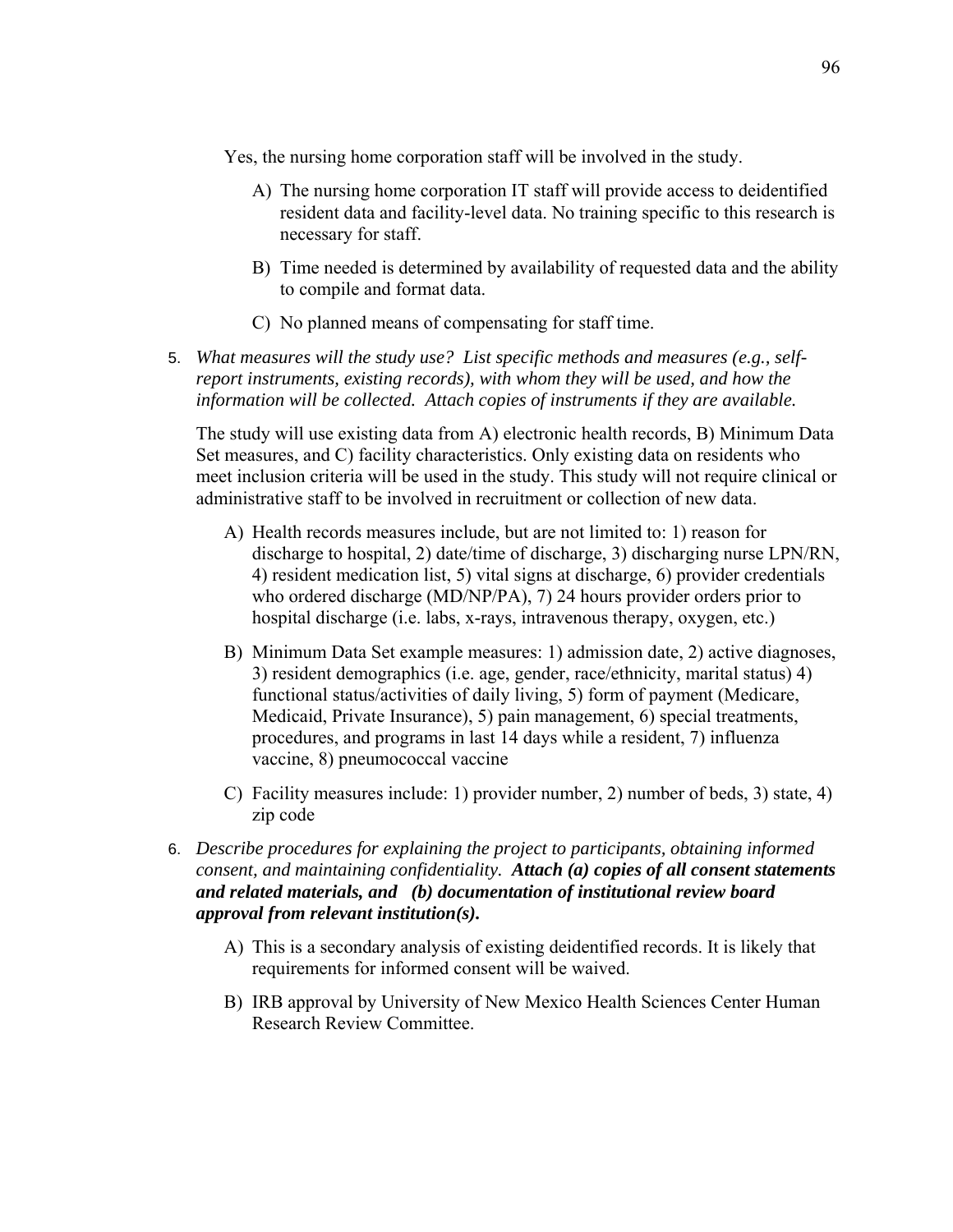7. *Are there other ethical issues, risks, or discomforts associated with research participation? If so, enumerate them and describe methods for dealing with them.* 

Risks: No discomforts are associated with research participation. Risks to confidentiality will be minimized by using a deidentified data set supplied by the nursing home corporation HealthCare. Data will be maintained in an encrypted data security management platform maintained by the University of New Mexico Health Sciences Center or on an encrypted, password protected computer.

8. *Are there direct benefits that accrue to research participants? If so, please describe.* 

No direct benefits to research participants.

9. *What, if any, costs will the nursing home corporation incur as a result of participating in this project?* 

There may be costs associated with the time needed to create and approve the deidentified data set compiled from existing clinical and administrative data.

10. *What benefits will accrue to the company as a result of participating in this research?* 

The nursing home corporation will gain detailed information regarding rehospitalizations from facilities the company owns or manages. The support of the nursing home corporation HealthCare will be acknowledged in the dissertation and in any presentations or publications resulting from the research.

11. *Will the study help the nursing home corporation improve its care delivery systems and practices? If so, how?* 

Yes, this study will provide the nursing home corporation with explicit information in the practices of their facilities related to the rehospitalizations. Results of the study will have the potential to inform the nursing home corporation of clinical or administrative risk factors for rehospitalizations which may be of use in identifying residents at higher risk of rehospitalization early enough in the LTC stay to reduce rehospitalization rates and avoid resident harm. Decreasing rehospitalizations improves quality measure rating scores and may contribute to improving processes and support for QAPI work.

12. *How and when will research findings be shared with the nursing home corporation?* 

The research findings will be shared with the nursing home corporation upon completion of the doctoral dissertation, target date December 2017. The nursing home corporation is invited to attend the doctoral defense presentation and will have access to the dissertation and any publications that result from the study.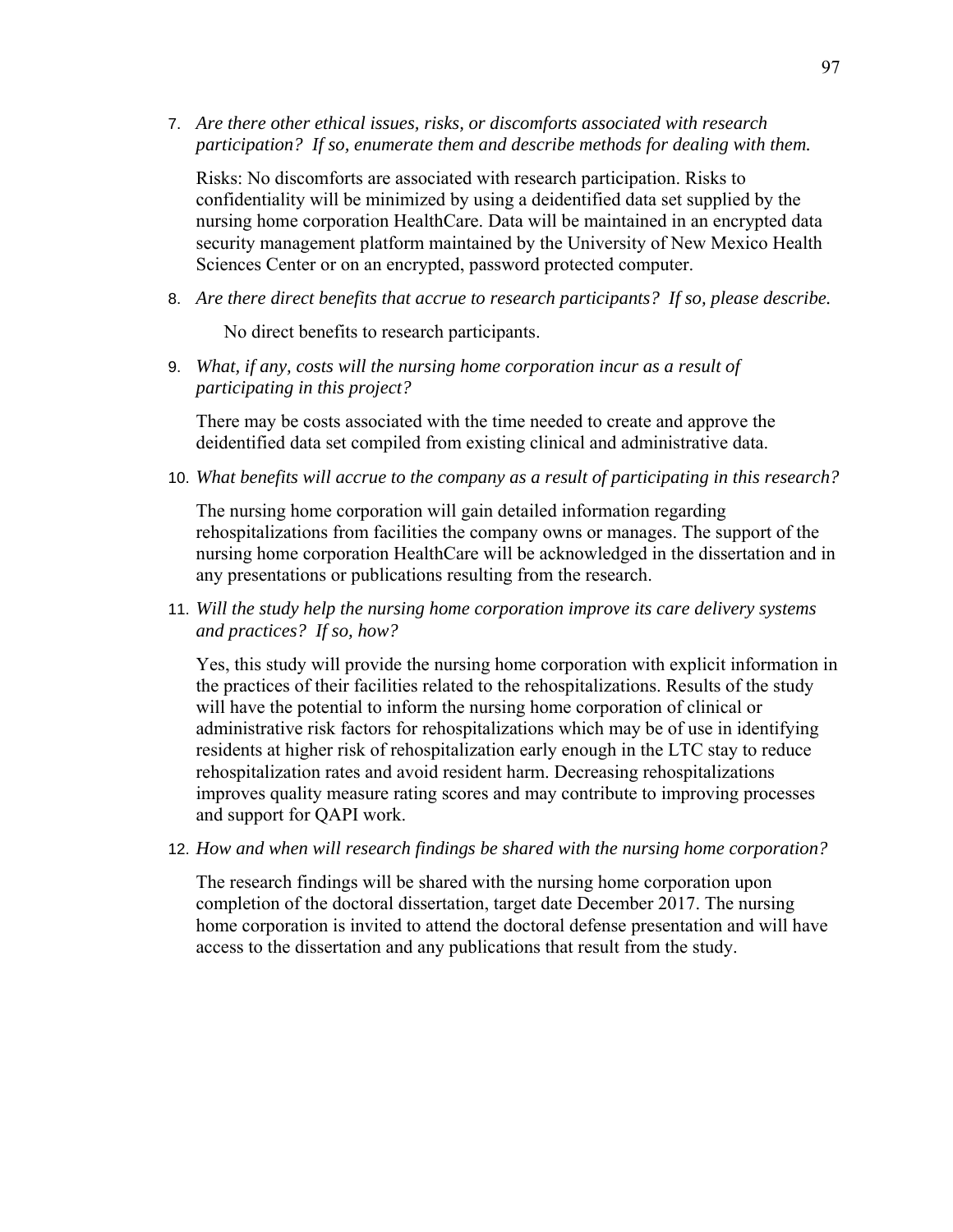| <b>MDS</b><br>section | <b>MDS</b> Data                                                      | <b>EMR</b> Data                                         |  |
|-----------------------|----------------------------------------------------------------------|---------------------------------------------------------|--|
|                       | (On admission,<br>Entry/discharge reporting, &<br>Type of discharge) | (On admission, during first 30)<br>days, and discharge) |  |
| A0100                 | Facility Provider #                                                  | Facility                                                |  |
| A0900                 | Age                                                                  | Medical diagnoses                                       |  |
| A0800                 | Gender                                                               | Medication List: dose, frequency                        |  |
| A1000                 | Race/Ethnicity                                                       | Vital signs                                             |  |
| A1200                 | Marital status                                                       | Do Not Resuscitate order                                |  |
| A1700                 | Type of entry<br>(admission/Reentry)                                 | Diet Order                                              |  |
| A1800                 | Entered from (acute, psych,<br>hospital)                             | Physical Activity Order                                 |  |
| A1600                 | Entry date                                                           | Lab orders in 30 days                                   |  |
| A1900                 | Admission date                                                       | Laboratory test results (30 days)                       |  |
| A2000                 | Discharge date                                                       | Admission orders                                        |  |
| A2100                 | Discharge status                                                     | Radiology test results (30 days)                        |  |
| A0600,<br>A0700       | Insurance type (Medicare,<br>Private, Medicaid)                      | <b>Admission Time</b>                                   |  |
| C0700                 | short-term memory                                                    | Pain assessment                                         |  |
| C0800                 | long-term memory                                                     | Physical assessment admission                           |  |
| C <sub>1000</sub>     | cognitive skills for daily<br>decision making                        | Physical assessment 3 days                              |  |
| C1300                 | Signs & symptoms of delirium                                         | Physical assessment 7 days                              |  |
| C <sub>1600</sub>     | Acute onset of mental status<br>change                               | Physical assessment 14 days                             |  |
| E0100                 | Potential indicators of<br>psychosis                                 | Physical assessment 30 days                             |  |
| E0200                 | Behavioral symptom                                                   | Hospice or palliative care order                        |  |
| E0800                 | Rejection of Care                                                    | Flu vaccine date                                        |  |
| E0900                 | Wandering                                                            | Pneumococcal vaccine date                               |  |
| G0110                 | ADL assistance                                                       | Admission note (MD, NP, PA)                             |  |
| G0400                 | <b>Functional limitation ROM</b>                                     | Admission note nursing                                  |  |
| H0300                 | Urinary continence                                                   | Discharge note (MD, NP, PA)                             |  |
| H0400                 | Bowel continence                                                     | Discharge note (nursing)                                |  |
|                       | Active diagnosis in last 7 days                                      | Care Plan                                               |  |

## **Appendix H: De-identified data requested**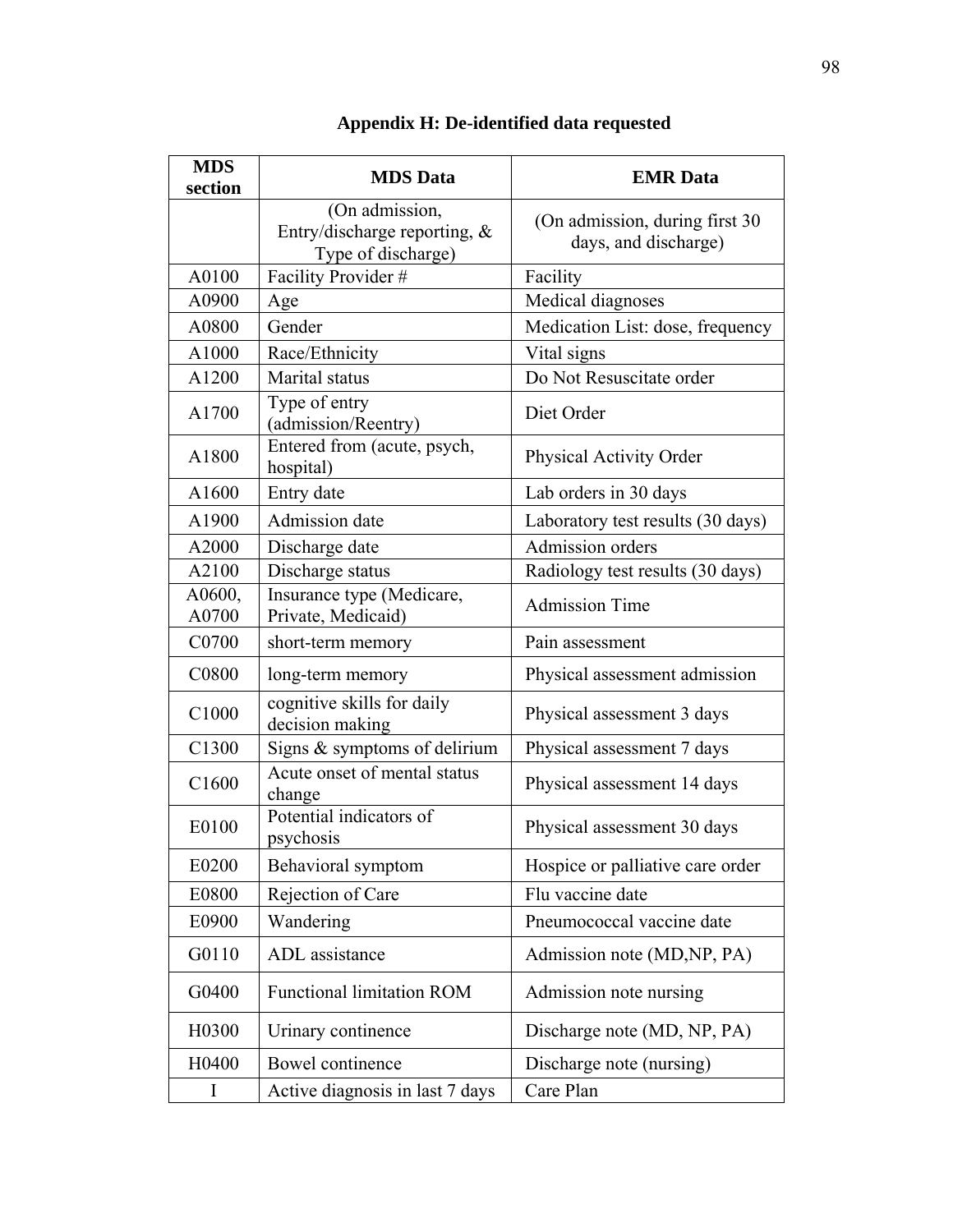| J0100           | Pain management                                              | Discharge orders |
|-----------------|--------------------------------------------------------------|------------------|
| J0300-<br>J0600 | Pain assessment                                              |                  |
| J1100           | <b>Shortness of Breath</b>                                   |                  |
| J1400           | Prognosis                                                    |                  |
| J1700           | Fall history on admission                                    |                  |
| K0100           | Swallowing disorder                                          |                  |
| K0200           | Height and weight                                            |                  |
| M0100           | Determination of pressure<br>ulcer risk                      |                  |
| M0150           | Risk of pressure ulcer                                       |                  |
| <b>M0300A</b>   | # of stage 1 pressure ulcer                                  |                  |
| <b>M0300B</b>   | # of stage 2 pressure ulcer                                  |                  |
| <b>M0300C</b>   | # of stage 3 pressure ulcer                                  |                  |
| <b>M0300D</b>   | # of stage 4 pressure ulcer                                  |                  |
| N0410           | Medication received                                          |                  |
| O               | Special treatments, procedures,<br>programs while a resident |                  |
| O0250           | Influenza vaccine                                            |                  |
| O0300           | Pneumococcal vaccine                                         |                  |
| O0500           | Restorative nursing program                                  |                  |
| O0700           | Physician orders                                             |                  |
| Q0100           | Participation in assessment                                  |                  |
| Q0300           | Resident overall expectation                                 |                  |
| Q0400           | Discharge plan                                               |                  |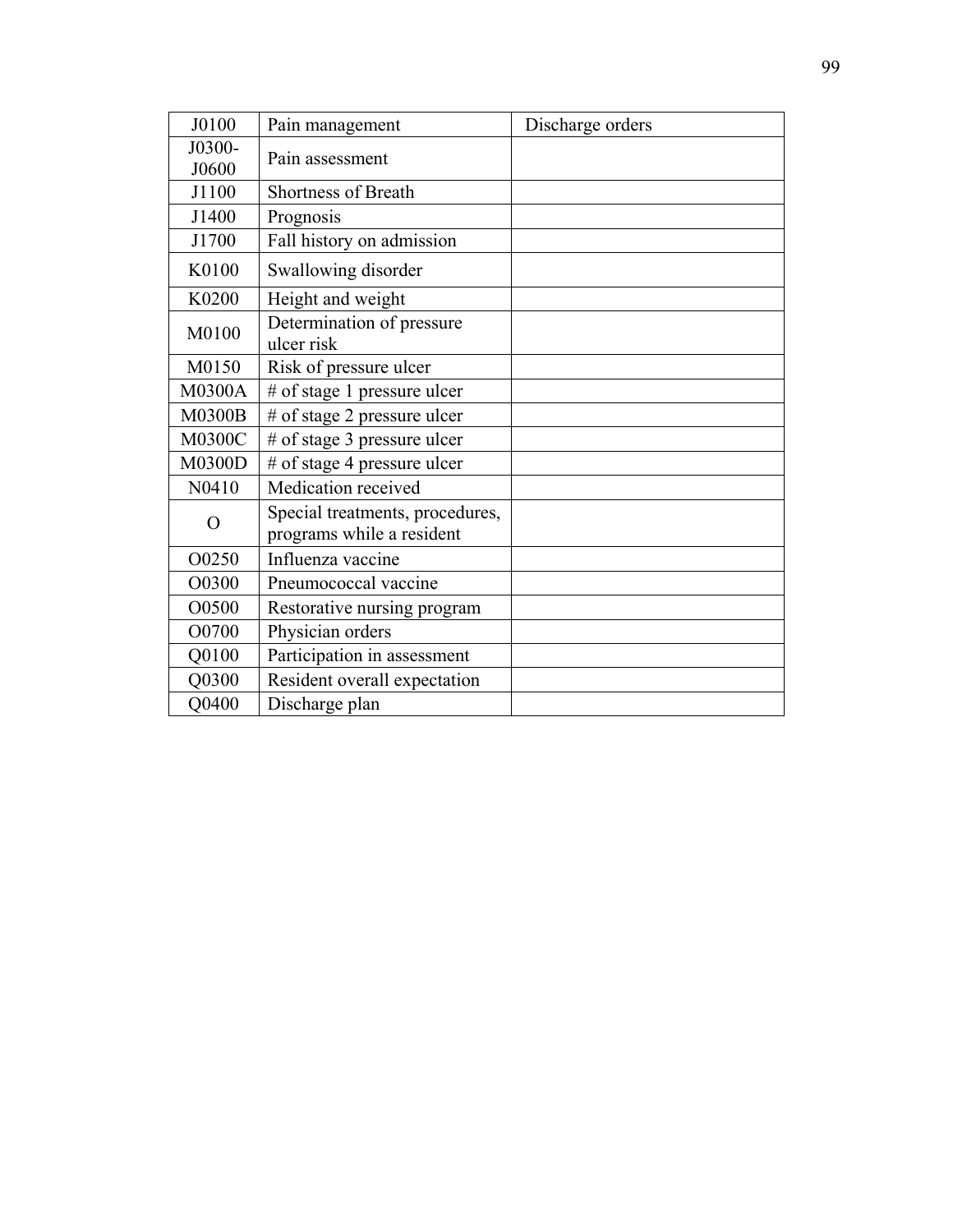| $\mathbf{F}$ , and $\mathbf{F}$ , and $\mathbf{F}$ , and $\mathbf{F}$ , and $\mathbf{F}$ , and $\mathbf{F}$ , and $\mathbf{F}$ , and $\mathbf{F}$ , and $\mathbf{F}$ |           |                     |  |  |
|----------------------------------------------------------------------------------------------------------------------------------------------------------------------|-----------|---------------------|--|--|
| <b>Model 3</b>                                                                                                                                                       | <b>OR</b> | $(95\% \text{ CI})$ |  |  |
| <b>Resident Characteristic</b>                                                                                                                                       |           |                     |  |  |
| Gender** <sup>a</sup>                                                                                                                                                | 0.67      | $(0.46 - 0.96)$     |  |  |
| Race/Ethnicity <sup>b</sup>                                                                                                                                          |           |                     |  |  |
| Hispanic                                                                                                                                                             | 0.94      | $(0.59 - 1.48)$     |  |  |
| American Indian/Alaska Native**                                                                                                                                      | 2.00      | $(1.07 - 3.71)$     |  |  |
| Asian, Black, Native Hawaiian, or<br>Pacific Islander                                                                                                                | 0.7       | $(0.20 - 2.45)$     |  |  |
| No race/ethnicity identified**                                                                                                                                       | 1.86      | $(1.10 - 3.16)$     |  |  |
| $H_{\alpha\alpha\tau}$ or diagonal diagonal $\mathfrak{c}$                                                                                                           | 1. QQ     | $(0.71 \quad 1.68)$ |  |  |

## **Appendix I: Logistic Regression Model 3: Adjustment for Multicollinearity**

| Race/Ethnicity <sup>b</sup>                           |      |                 |
|-------------------------------------------------------|------|-----------------|
| Hispanic                                              | 0.94 | $(0.59 - 1.48)$ |
| American Indian/Alaska Native**                       | 2.00 | $(1.07 - 3.71)$ |
| Asian, Black, Native Hawaiian, or<br>Pacific Islander | 0.7  | $(0.20 - 2.45)$ |
| No race/ethnicity identified**                        | 1.86 | $(1.10 - 3.16)$ |
| Heart/circulation diagnosis <sup>c</sup>              | 1.09 | $(0.71 - 1.68)$ |
| Gastrointestinal diagnosis <sup>c</sup>               | 1.35 | $(0.90 - 2.04)$ |
| Cancer <sup>c</sup>                                   | 1.58 | $(0.89 - 2.80)$ |
| Shortness of breath <sup>*c</sup>                     | 1.54 | $(0.96 - 2.46)$ |
| Renal failure/insufficiency or ESRD <sup>*c</sup>     | 1.49 | $(0.95 - 2.34)$ |
| Delirium <sup>*c</sup>                                | 1.57 | $(0.93 - 2.68)$ |
| Dementia** <sup>c</sup>                               | 0.51 | $(0.26 - 1.00)$ |
| Rejects care**                                        | 3.30 | $(1.28 - 8.53)$ |
| Supplemental oxygen <sup>d</sup>                      | 1.03 | $(0.69 - 1.54)$ |
| Unhealed pressure ulcer <sup>c</sup>                  | 1.42 | $(0.83 - 2.43)$ |
| ADL mobility***e                                      | 1.71 | $(1.27 - 2.30)$ |
| Constant***                                           | 0.02 | $(0.01 - 0.04)$ |

 $CI =$  confidence interval; ESRD= end stage renal disease;  $ADL =$  activities of daily living.

<sup>a</sup> Reference Category = Male

 $<sup>b</sup>$  Reference Category = White</sup>

c Reference Category = No diagnosis/condition

 $d$  Reference Category = Room air/no supplemental oxygen

 $\text{``Scale 0-4 with higher scores indicating less mobility and greater ADL assistance; Reference category} = 0.$ \* p<0.1, \*\* p<0.05, \*\*\* p<0.01 vs. reference category.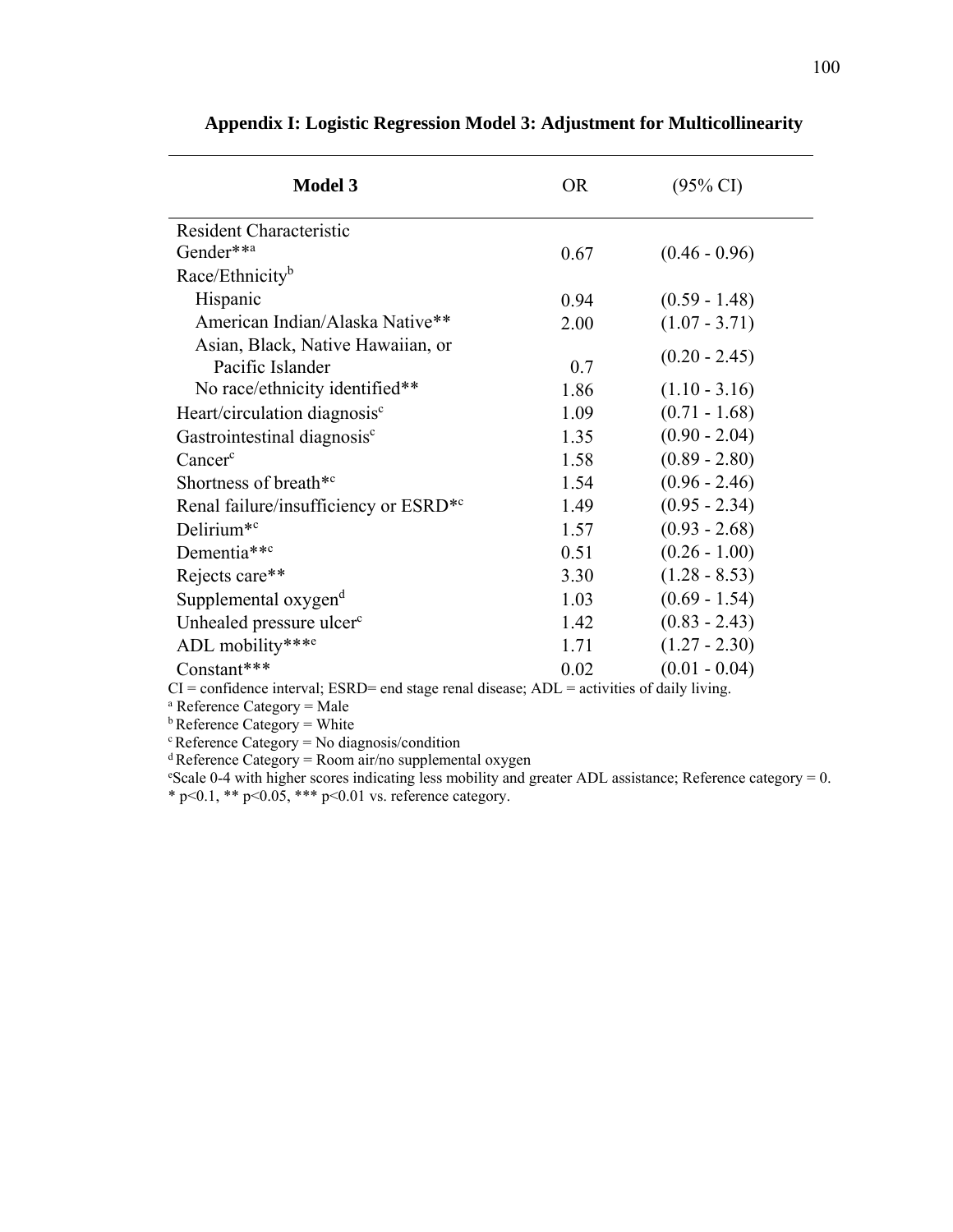| Appendix J: Logistic Regression Model 4: Adjustment for facility differences in |
|---------------------------------------------------------------------------------|
| rehospitalization rates                                                         |

| <b>Model 4</b>                                    | OR   | $(95\% \text{ CI})$ |
|---------------------------------------------------|------|---------------------|
| <b>Resident Characteristic</b>                    |      |                     |
| Gender**a                                         | 0.67 | $(0.46 - 0.97)$     |
| Race/Ethnicity <sup>b</sup>                       |      |                     |
| Hispanic                                          | 0.94 | $(0.59 - 1.48)$     |
| American Indian/Alaska Native**                   | 2.01 | $(1.08 - 3.76)$     |
| Asian, Black, Native Hawaiian, or                 |      |                     |
| Pacific Islander                                  | 0.7  | $(0.20 - 2.44)$     |
| No race/ethnicity identified**                    | 1.87 | $(1.09 - 3.19)$     |
| Heart/circulation diagnosis <sup>c</sup>          | 1.07 | $(0.69 - 1.66)$     |
| Gastrointestinal diagnosis <sup>c</sup>           | 1.35 | $(0.89 - 2.04)$     |
| Cancer <sup>c</sup>                               | 1.56 | $(0.87 - 2.77)$     |
| Shortness of breath <sup>*c</sup>                 | 1.61 | $(0.98 - 2.65)$     |
| Renal failure/insufficiency or ESRD <sup>*c</sup> | 1.47 | $(0.94 - 2.32)$     |
| Delirium <sup>c</sup>                             | 1.54 | $(0.89 - 2.64)$     |
| Dementia <sup>*c</sup>                            | 0.51 | $(0.26 - 1.00)$     |
| Rejects care**                                    | 3.26 | $(1.26 - 8.44)$     |
| Supplemental oxygen <sup>d</sup>                  | 1.04 | $(0.70 - 1.55)$     |
| Unhealed pressure ulcer <sup>c</sup>              | 1.42 | $(0.83 - 2.45)$     |
| ADL mobility***e                                  | 1.70 | $(1.26 - 2.29)$     |
| Constant***                                       | 0.02 | $(0.01 - 0.05)$     |

 $CI =$  confidence interval; ESRD= end stage renal disease;  $ADL =$  activities of daily living. Regression coefficients for facility fixed effects included in model, but not displayed.

a Reference Category = Male

 $<sup>b</sup>$  Reference Category = White</sup>

c Reference Category = No diagnosis/condition

 $d$  Reference Category = Room air/no supplemental oxygen

e Scale 0-4 with higher scores indicating less mobility and greater ADL assistance; Reference category = 0. \* p<0.1, \*\* p<0.05, \*\*\* p<0.01 vs. reference category.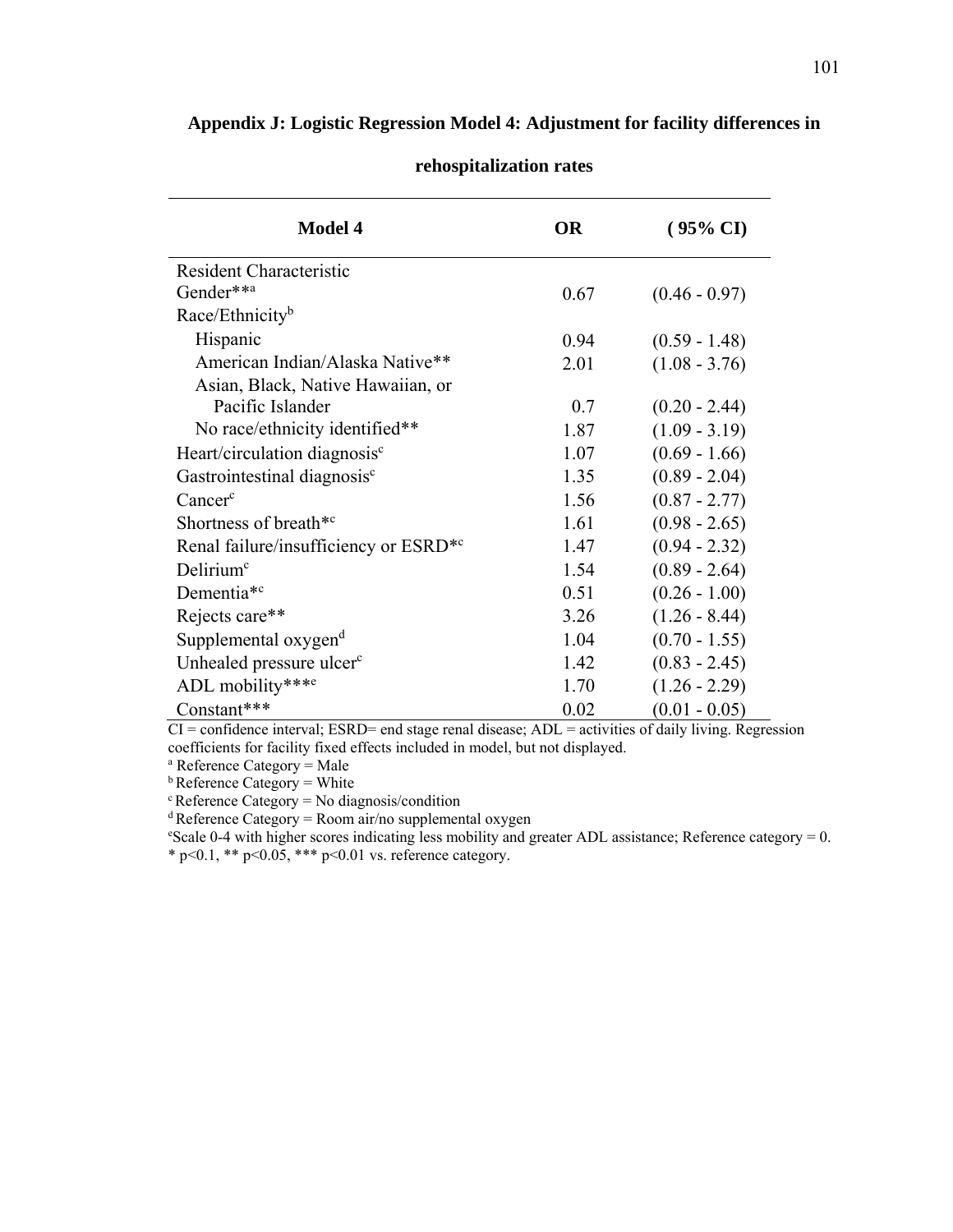## **References**

- Administration on Aging. (2014). *A profile of older americans: 2014*. Retrieved from https://aoa.acl.gov/Aging\_Statistics/Profile/2014/docs/2014-Profile.pdf.
- Ahearn, D. J., Jackson, T. B., McIlmoyle, J., & Weatherburn, A. J. (2010). Improving end of life care for nursing home residents: an analysis of hospital mortality and readmission rates. *Postgraduate Medical Journal, 86*(1013), 131-135. doi:10.1136/pgmj.2008.076430
- Alexander, J. A., & Hearld, L. R. (2009). What can we learn from quality improvement research? A critical review of research methods. *Medical Care Research and Review, 66*(3), 235-271. doi:10.1177/1077558708330424
- Allen, L. A., Hernandez, A. F., Peterson, E. D., Curtis, L. H., Dai, D., Masoudi, F. A., . . . Fonarow, G. C. (2011). Discharge to a skilled nursing facility and subsequent clinical outcomes among older patients hospitalized for heart failure. *Circulation. Heart failure, 4*(3), 293-300. doi:10.1161/circheartfailure.110.959171
- Anonymous. (2005). Key milestones in Medicare and Medicaid history, selected years: 1965-2003. *Health Care Financing Review, 27*(2), 1-3.
- Bennett, K. J., & Probst, J. C. (2016). Thirty-day readmission rates among dual-eligible beneficiaries. *The Journal of Rural Health, 32*, 188-195.
- Berkowitz, R. E., Fang, Z., Helfand, B. K., Jones, R. N., Schreiber, R., & Paasche-Orlow, M. K. (2013). Project reengineered discharge (RED) lowers hospital readmissions of patients discharged from a skilled nursing facility. *Journal of the American Medical Directors Association, 14*(10), 736-740. doi:10.1016/j.jamda.2013.03.004
- Boccuti, C., Casillas, G., & Neuman, T. (2015). Reading the stars: Nursing home quality star ratings, nationally and by state. Retrieved from http://kff.org/reportsection/reading-the-stars-nursing-home-quality-star-ratings-nationally-and-bystate-issue-brief/
- Bogaisky, M., & Dezieck, L. (2015). Early hospital readmission of nursing home residents and community-dwelling elderly adults discharged from the geriatrics service of an urban teaching hospital: Patterns and risk factors. *Journal of the American Geriatrics Society, 63*(3), 548-552. doi:10.1111/jgs.13317
- Bostick, J. E., Rantz, M. J., Flesner, M. K., & Riggs, C. J. (2006). Systematic review of studies of staffing and quality in nursing homes. *Journal of American Medical Directors Association, 7*(6), 366-376. doi:10.1016/j.jamda.2006.01.024
- Burke, R. E., Whitfield, E. A., Hittle, D., Min, S.-J., Levy, C., Prochazka, A. V., . . . Ginde, A. A. (2016). Hospital readmission from post-actue care facilities: Risk factors, timing, and outcomes. *The Journal of the American Medical Directors Association, 17*(3), 249-255.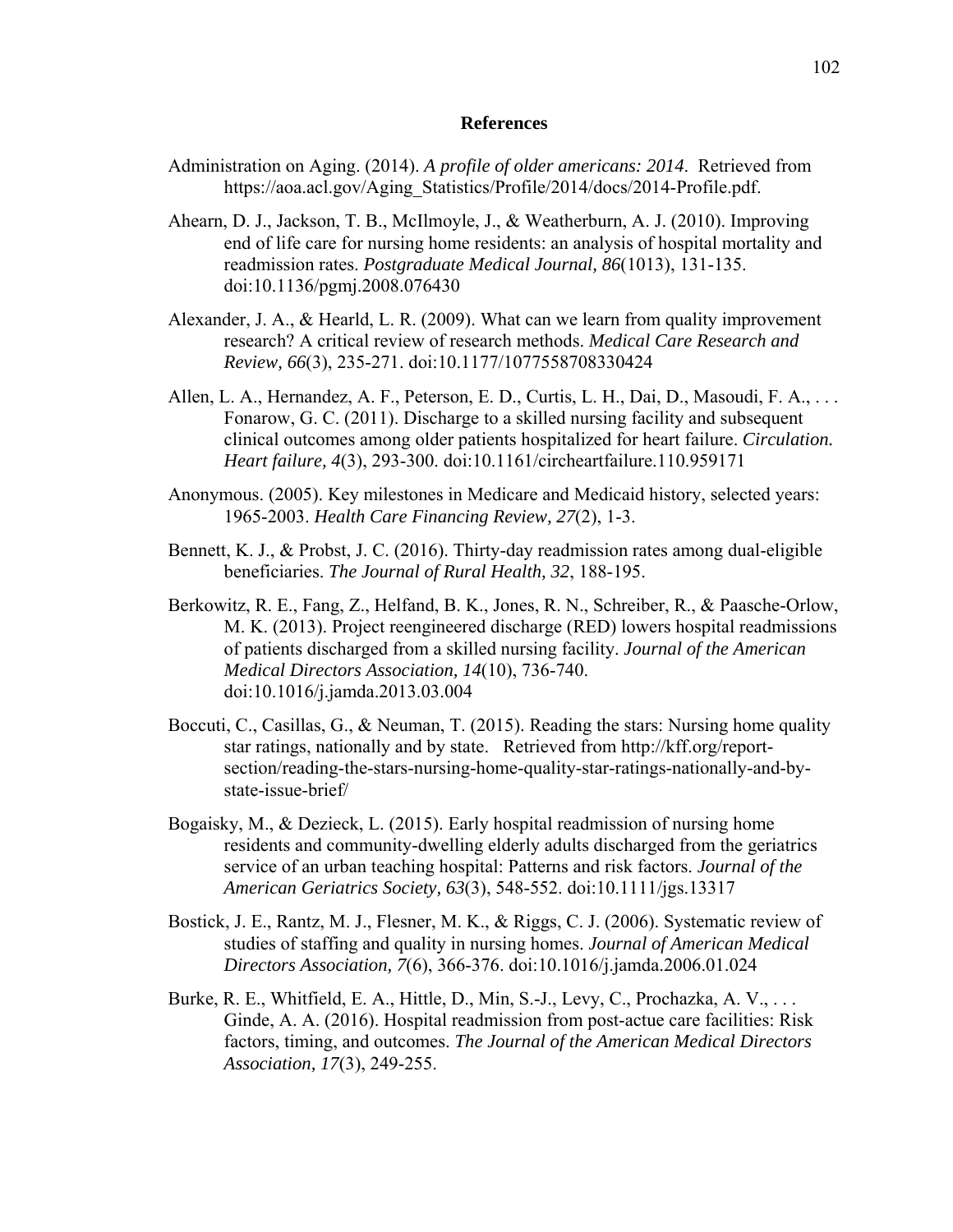- Cairns, S., Reilly, J., Stewart, S., Tolson, D., Godwin, J., & Knight, P. (2011). The prevalence of health care-associated infection in older people in acute care hospitals. *Infection Control and Hospital Epidemiology, 32*(8), 763-767.
- Callahan, C. M., Arling, G., Tu, W., Rosenman, M. B., Counsell, S. R., Stump, T. E., & Hendrie, H. C. (2012). Transitions in care for older adults with and without dementia. *Journal of the American Geriatrics Society, 60*(5), 813-820. doi:10.1111/j.1532-5415.2012.03905.x
- Carnahan, J. L., Unroe, K. T., & Torke, A. M. (2016). Hospital readmission penalties: Coming soon to a nursing home near you! *Journal of the American Geriatrics Society, 64*(3), 614-618. doi:10.1111/jgs.14021
- Caruso, L. B., Thwin, S. S., & Brandeis, G. H. (2014). Following up on clinical recommendations in transitions from hospital to nursing home. *Journal of Aging Research, 2014*, 873043. doi:10.1155/2014/873043
- Castle, N. G., & Ferguson, J. C. (2010). What is nursing home quality and how is it measured? *Gerontologist, 50*(4), 426-442. doi:10.1093/geront/gnq052
- Centers for Disease Control and Prevention [CDC]. (2016). *Long-term care providers and services users in the United States: Data from the National Study of Longterm care providers, 2013-2014*. (DHHS Publication No. 2016–1422). Retrieved from https://www.cdc.gov/nchs/data/series/sr\_03/sr03\_038.pdf.
- Centers for Medicare & Medicaid Services. (2011). *Medicare-Medicaid enrollee information*. Retrieved from cms.gov: https://www.cms.gov/Medicare-Medicaid-Coordination/Medicare-and-Medicaid-Coordination/Medicare-Medicaid-Coordination-Office/Downloads/2011StateProfilesNM.pdf
- Centers for Medicare & Medicaid Services. (2015a). IMPACT Act of 2014 & cross setting measures. Retrieved from https://www.cms.gov/Medicare/Quality-Initiatives-Patient-Assessment-Instruments/Post-Acute-Care-Quality-Initiatives/IMPACT-Act-of-2014-and-Cross-Setting-Measures.html
- Centers for Medicare & Medicaid Services. (2015b). Nursing home value-based purchasing demonstration. Retrieved from https://innovation.cms.gov/initiatives/Nursing-Home-Value-Based-Purchasing/
- Centers for Medicare & Medicaid Services. (2016, 6/21/2018). Nursing homes. Retrieved from https://www.cms.gov/Medicare/Provider-Enrollment-and-Certification/CertificationandComplianc/NHs.html
- Centers for Medicare & Medicaid Services. (2018, 5/15/2018). Staffing data submission PBJ. Retrieved from https://www.cms.gov/Medicare/Quality-Initiatives-Patient-Assessment-Instruments/NursingHomeQualityInits/Staffing-Data-Submission-PBJ.html
- Chisholm, L., Weech-Maldonado, R., Laberge, A., Lin, F. C., & Hyer, K. (2013). Nursing home quality and financial performance: Does the racial composition of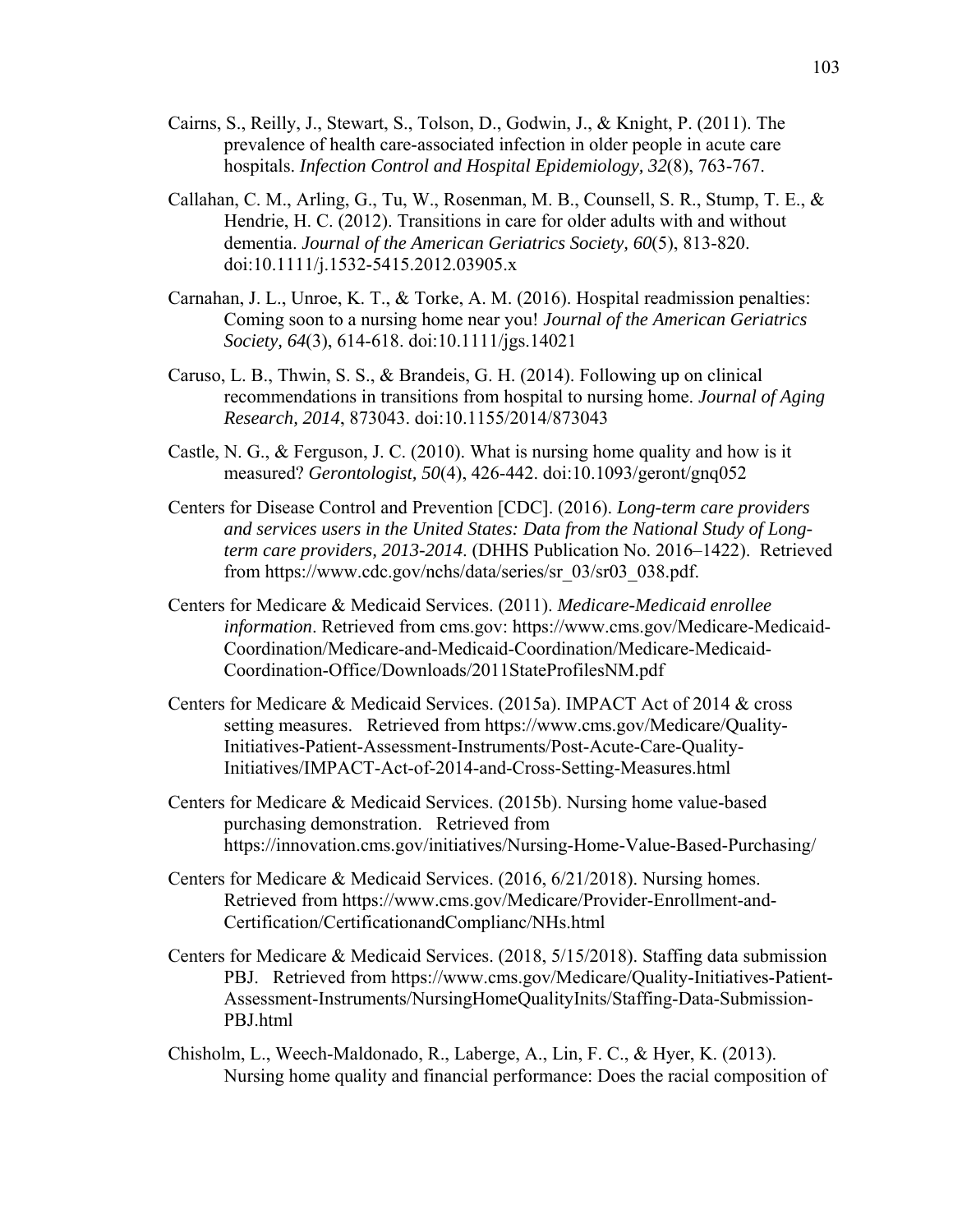residents matter? *Health Services Research, 48*(6 Pt 1), 2060-2080. doi:10.1111/1475-6773.12079

- Cortes, T. A., Wexler, S., & Fitzpatrick, J. J. (2004). The transition of elderly patients between hospitals and nursing homes. Improving nurse-to-nurse communication. *Journal of Gerontological Nursing, 30*(6), 10-15; quiz 52-13.
- Dombrowski, W., Yoos, J. L., Neufeld, R., & Tarshish, C. Y. (2012). Factors predicting rehospitalization of elderly patients in a postacute skilled nursing facility rehabilitation program. *Archives of Physical Medicine And Rehabilitation, 93*(10), 1808-1813. doi:10.1016/j.apmr.2012.04.018
- Donabedian, A. (1988). The quality of care. How can it be assessed? *JAMA, 260*(12), 1743-1748.
- Fong, T. G., Tulebaev, S. R., & Inouye, S. K. (2009). Delirium in elderly adults: diagnosis, prevention and treatment. *Nature reviews. Neurology, 5*(4), 210-220.
- Gilmore-Bykovskyi, A. L., Roberts, T. J., King, B. J., Kennelty, K. A., & Kind, A. J. (2016). Transitions From Hospitals to Skilled Nursing Facilities for Persons With Dementia: A Challenging Convergence of Patient and System-Level Needs. *Gerontologist*. doi:10.1093/geront/gnw085
- Government Accountability Office. (2015). *Nursing home quality: CMS should continue to improve data and oversight*. (GAO-16-33). Retrieved from http://www.gao.gov/assets/680/673480.pdf.
- Grabowski, D. C., Feng, Z., Intrator, O., & Mor, V. (2010). Medicaid bed-hold policy and Medicare skilled nursing facility rehospitalizations. *Health Services Research, 45*(6 Pt 2), 1963-1980. doi:10.1111/j.1475-6773.2010.01104.x
- Grabowski, D. C., Stewart, K. A., Broderick, S. M., & Coots, L. A. (2008). Predictors of nursing home hospitalization. *Medical Care Research & Review, 65*(1), 3-39.
- Hain, D. J., Tappen, R., Diaz, S., & Ouslander, J. G. (2012). Characteristics of older adults rehospitalized within 7 and 30 days of discharge: implications for nursing practice. *Journal of Gerontological Nursing, 38*(8), 32-44. doi:10.3928/00989134-20120703-05
- Harrington, C., Schnelle, J. F., McGregor, M., & Simmons, S. F. (2016). The need for higher minimum staffing standards in U.S. Nursing homes. *Health Services Insights, 43*(3), 1025-10142. doi:10.1111/j.1475-6773.2007.00803.x
- Harrington, C., Zimmerman, D., Karon, S. L., Robinson, J., & Beutel, P. (2000). Nursing home staffing and its relationship to deficiencies. *The Journals of Gerontology. Series B, Psychological Sciences and Social Sciences, 55*(5), S278-287.
- Hovey, S. L., Kim, M., & Dyck, M. J. (2015). Hospital readmission rates following skills training for nurses employed in long-term care facilities. *Journal of Nursing Care Quality, 30*(4), 380-384. doi:10.1097/ncq.0000000000000117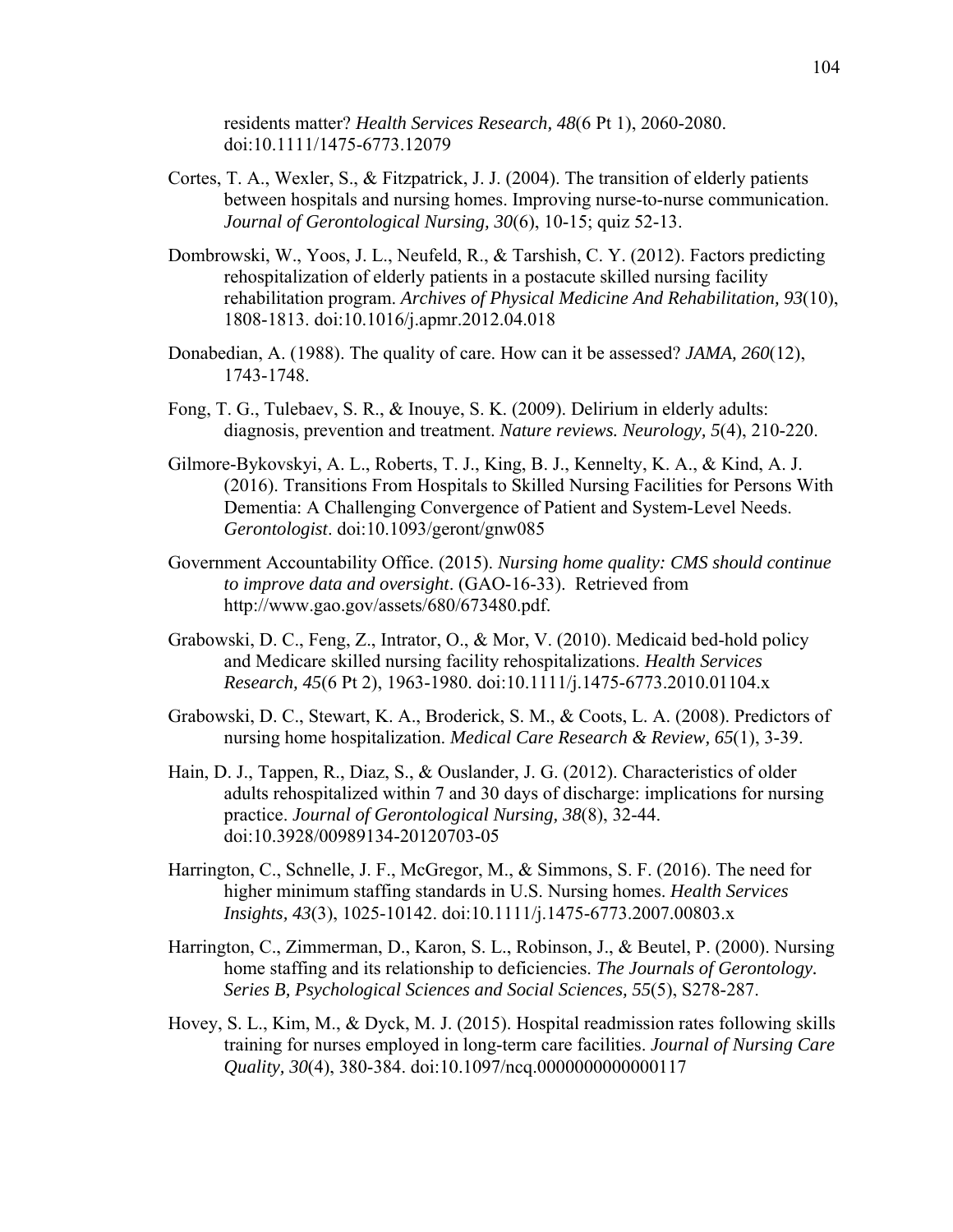- Hussain, S. W., Cha, S. S., & Takahashi, P. Y. (2009). Relationship between two-year mortality and 30 day to the hospital readmission from the nursing home [Abstract]. *Journal of the American Medical Directors Association, 10*(3), B14. doi:10.1016/j.jamda.2008.12.039
- Hussain, S. W., Siddique, S., Hanson, G., Crane, S., Tung, E., & Takahashi, P. (2009). Relationship Between Two-year Mortality and 30-day Hospital Readmission from the Nursing Home. *Journal of the American Medical Directors Association, 10*(3), B14-B14. doi:10.1016/j.jamda.2008.12.039
- Hyer, K., Thomas, K. S., Johnson, C. E., Harman, J. S., & Weech-Maldonado, R. (2013). Do Medicaid incentive payments boost quality? Florida's direct care staffing adjustment program. *Journal of Aging & Social Policy, 25*(1), 65-82. doi:10.1080/08959420.2012.705629
- Institute of Medicine. (2001a). *Crossing the quality chasm: A new health system for the 21st century*. Retrieved from Washington, D.C.: https://www.nap.edu/login.php?record\_id=10027&page=https%3A%2F%2Fwww .nap.edu%2Fdownload%2F10027
- Institute of Medicine. (2001b). *Improving the quality of long-term care*. Retrieved from Washington, D.C.: https://download.nap.edu/cart/download.cgi?record\_id=9611
- Institute of Medicine. (1986). *Improving the quality of care in nursing homes* (IOM-85- 10). Retrieved from Washington, D.C.:
- Institute of Medicine. (1999). *To err is human: Building a safer health system*. Retrieved from Washington, D.C.: https://www.nap.edu/catalog/9728/to-err-is-humanbuilding-a-safer-health-system
- Jencks, S. F., Williams, M. V., & Coleman, E. A. (2009). Rehospitalizations among patients in the Medicare fee-for-service program. *New England Journal of Medicine, 360*(14), 1418-1428.
- Kaiser Family Foundation. (2013). *Implementation of affordable care act provisions to improve nursing home transparency, care quality, and abuse prevention*. Retrieved from Washington, D.C.: http://kaiserfamilyfoundation.files.wordpress.com/2013/02/8406.pdf
- Kaiser Family Foundation. (2016). Total number of Medicare beneficiaries. Retrieved from http://kff.org/medicare/state-indicator/total-medicarebeneficiaries/?currentTimeframe=0
- Kaiser Family Foundation. (2017). Distribution of fee-for-service Medicaid spending on long term care. Retrieved from http://kff.org/medicaid/state-indicator/spendingon-long-term-care/?dataView=0&currentTimeframe=0
- Kind, A. J., Smith, M. A., Pandhi, N., Frytak, J. R., & Finch, M. D. (2007). Bouncingback: Rehospitalization in patients with complicated transitions in the first thirty days after hospital discharge for acute stroke. *Home Health Care Services Quarterly, 26*(4), 37-55. doi:10.1300/J027v26n04\_04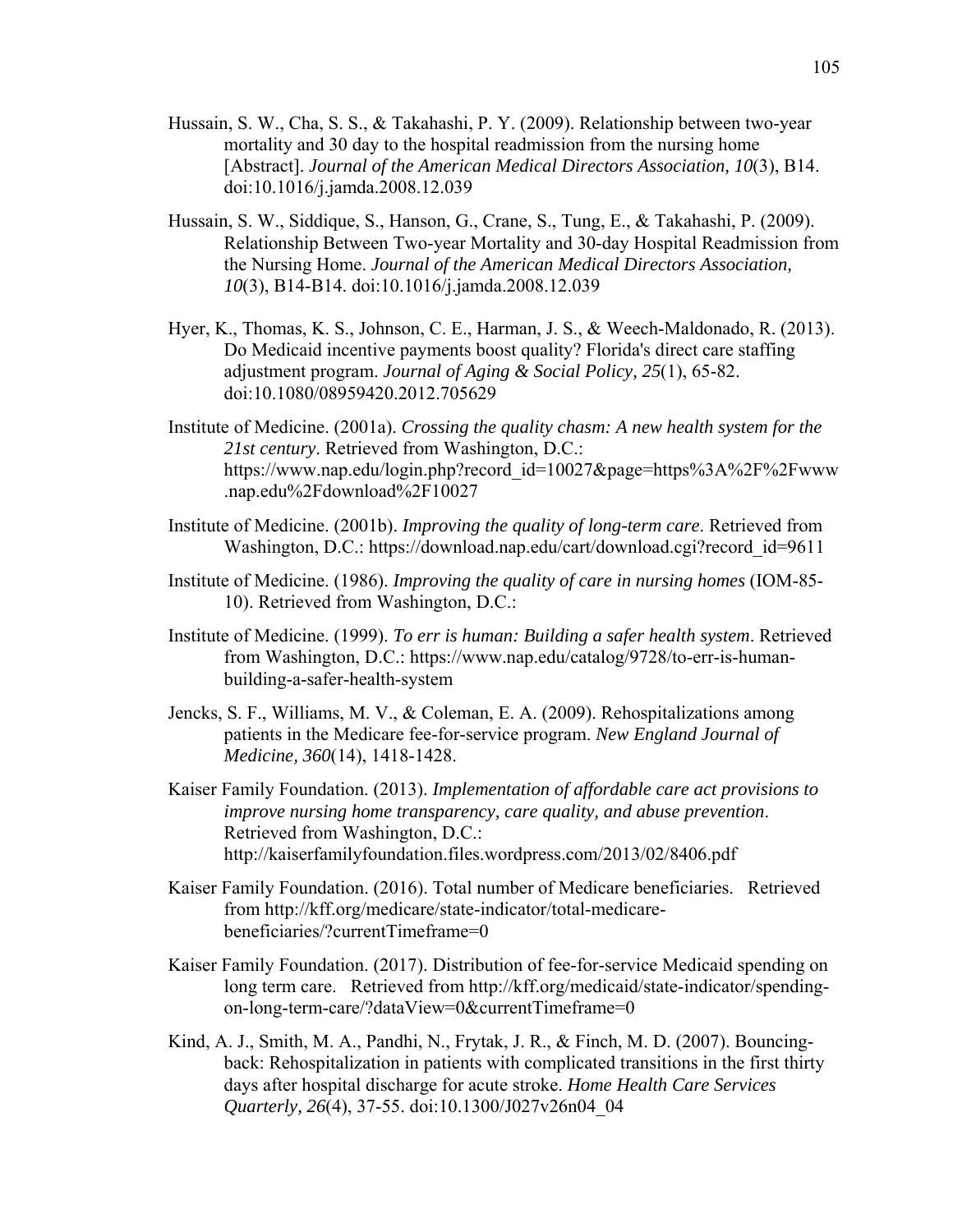- King, B. J., Gilmore-Bykovskyi, A. L., Roiland, R. A., Polnaszek, B. E., Bowers, B. J., & Kind, A. J. (2013). The consequences of poor communication during transitions from hospital to skilled nursing facility: a qualitative study. *Journal of the American Geriatrics Society, 61*(7), 1095-1102. doi:10.1111/jgs.12328
- Konetzka, R. T., Polsky, D., & Werner, R. M. (2013). Shipping out instead of shaping up: rehospitalization from nursing homes as an unintended effect of public reporting. *Journal of Health Economics, 32*(2), 341-352. doi:10.1016/j.jhealeco.2012.11.008
- Lamb, G., Tappen, R., Diaz, S., Herndon, L., & Ouslander, J. G. (2011). Avoidability of hospital transfers of nursing home residents: Perspectives of frontline staff. *Journal of the American Geriatrics Society, 59*(9), 1665-1672.
- Lavernia, C. J., Villa, J. M., & Iacobelli, D. A. (2013). Readmission rates in the state of Florida: a reflection of quality? *Clinical Orthopaedics & Related Research, 471*(12), 3856-3862. doi:10.1007/s11999-013-2849-2
- Li, Y., Cai, X., & Glance, L. G. (2015). Disparities in 30-day rehospitalization rates among medicare skilled nursing facility residents by race and site of care. *Medical Care, 53*(12), 1058-1065. doi:10.1097/MLR.0000000000000441
- Li, Y., Cai, X., Yin, J., Glance, L. G., & Mukamel, D. B. (2012). Is higher volume of postacute care patients associated with a lower rehospitalization rate in skilled nursing facilities? *Medical Care Research and Review, 69*(1), 103-118. doi:10.1177/1077558711414274
- Li, Y., Glance, L. G., Yin, J., & Mukamel, D. B. (2011). Racial disparities in rehospitalization among Medicare patients in skilled nursing facilities. *American Journal of Public Health, 101*(5), 875-882. doi:10.2105/AJPH.2010.300055
- Lima, J. C., Intrator, O., Karuza, J., Wetle, T., Mor, V., & Katz, P. (2012). Nursing home medical staff organization and 30-day rehospitalizations. *Journal of the American Medical Directors Association, 13*(6), 552-557 [corrected; published erratum appears in J Am Med Dir Assoc. 2013 Feb;2014(2012):2146]. doi:10.1016/j.jamda.2012.04.009
- Lu, M. L. R., Davila, C. D., Shah, M., Wheeler, D. S., Ziccardi, M. R., Banerji, S., & Figueredo, V. M. (2016). Marital status and living condition as predictors of mortality and readmissions among African Americans with heart failure. *International Journal of Cardiology, 222*, 313-318. doi:10.1016/j.ijcard.2016.07.185
- Magill, S. S., Edwards, J. R., Bamberg, W., Beldavs, Z. G., Dumyati, G., Kainer, M. A., . . . Antimicrobial Use Prevalence Survey, T. (2014). Multistate point-prevalence survey of health care-associated infections. *New England Journal of Medicine, 370*(13), 1198-1208.
- Marcantonio, E. R., Kiely, D. K., Simon, S. E., John Orav, E., Jones, R. N., Murphy, K. M., & Bergmann, M. A. (2005). Outcomes of older people admitted to postacute facilities with delirium. *Journal of the American Geriatrics Society, 53*(6), 963- 969. doi:10.1111/j.1532-5415.2005.53305.x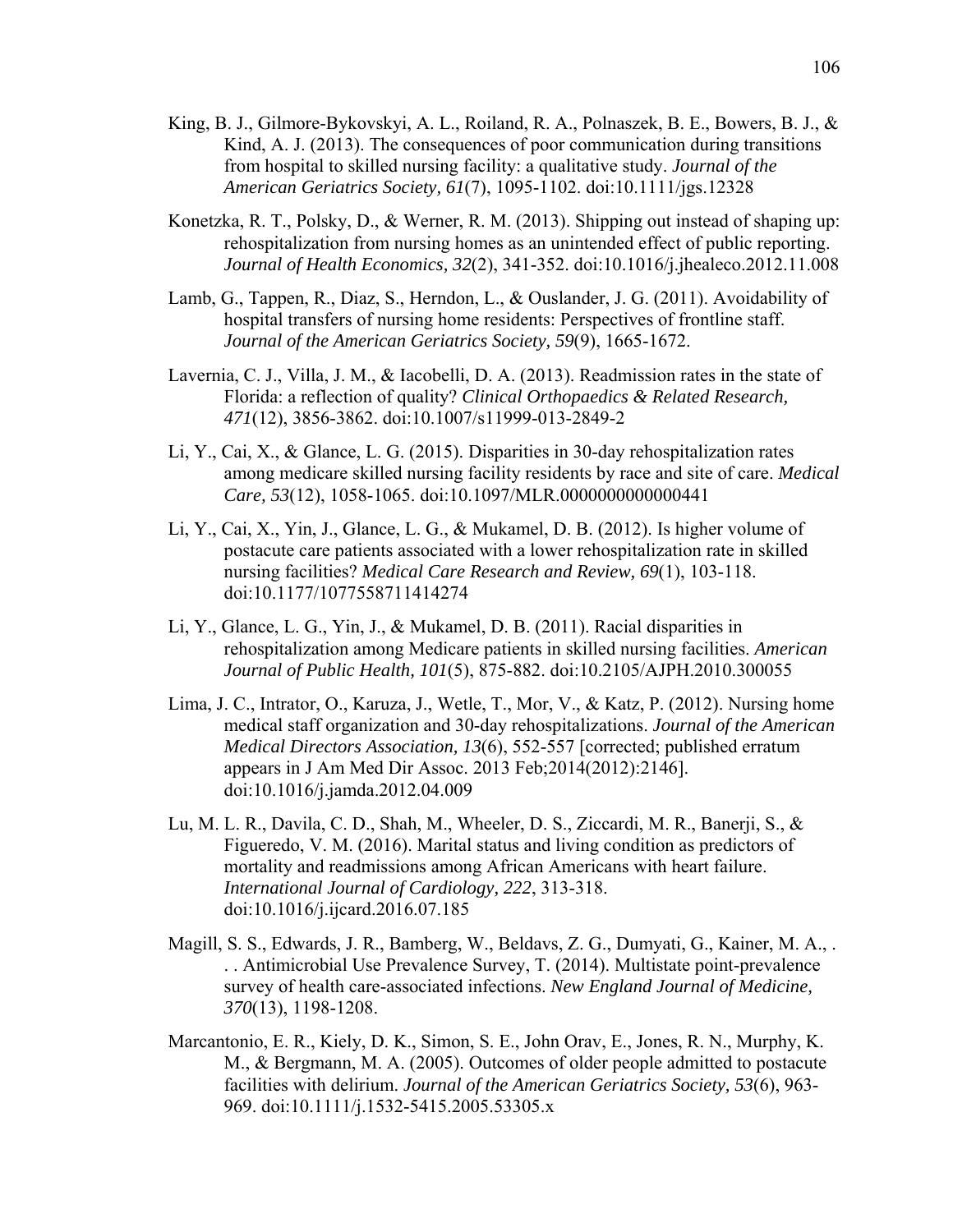- Medicare.gov. (n.d.-a). Data sources. Retrieved from https://www.medicare.gov/NursingHomeCompare/Data/Data-Sources.html
- Medicare.gov. (n.d.-b). Five-star quality rating. Retrieved from https://www.medicare.gov/NursingHomeCompare/About/HowWeCalculate.html
- Medicare.gov. (n.d.-c). Inspection results. Retrieved from https://www.medicare.gov/NursingHomeCompare/About/Inspection-Results.html
- Medicare.gov. (n.d.-d). Nursing home compare. Retrieved from https://www.medicare.gov/nursinghomecompare/results.html#state=NM&lat=0&l  $ng=0$
- Medicare.gov. (n.d.-e). What information can you get about nursing homes? *Quality of resident care.* Retrieved from https://www.medicare.gov/NursingHomeCompare/About/nhcinformation.html
- MedPac. (2016, March). *Report to the Congress: Medicare payment policy*. Retrieved from http://www.medpac.gov/docs/default-source/reports/march-2016-report-tothe-congress-medicare-payment-policy.pdf.
- MedPac. (2017, March). *Report to Congress: Medicare payment policy*. Retrieved from medpac.gov: http://www.medpac.gov/docs/defaultsource/reports/mar17\_entirereport.pdf?sfvrsn=0
- Moher, D., Liberati, A., Tetzlaff, J., Altman, D. G., & Group, P. (2009). Preferred reporting items for systematic reviews and meta-analyses: the PRISMA statement. *Journal of clinical epidemiology, 62*(10), 1006-1012.
- Mor, V., Intrator, O., Feng, Z., & Grabowski, D. C. (2010). The revolving door of rehospitalization from skilled nursing facilities. *Health Affairs, 29*(1), 57-64. doi:10.1377/hlthaff.2009.0629
- Morford, T. G. (1988). Nursing home regulation: History and expectations. *Health Care Financing Review*, 129-132.
- Naylor, M. D., Kurtzman, E. T., Grabowski, D. C., Harrington, C., McClellan, M., & Reinhard, S. C. (2012). Unintended consequences of steps to cut readmissions and reform payment may threaten care of vulnerable older adults. *Health Affairs, 31*(7), 1623-1632. doi:10.1377/hlthaff.2012.0110
- Naylor, M. D., Kurtzman, E. T., & Pauly, M. V. (2009). Transitions of elders between long-term care and hospitals. *Policy, Politics & Nursing Practice, 10*(3), 187-194. doi:10.1177/1527154409355710
- Neuman, M. D., Wirtalla, C., & Werner, R. M. (2014). Association between skilled nursing facility quality indicators and hospital readmissions. *JAMA, 312*(15), 1542-1551. doi:10.1001/jama.2014.13513
- Office of Inspector General. (1999). *Quality of care in nursing homes: An overview*. (OEI-02-99-00060). Retrieved from https://oig.hhs.gov/oei/reports/oei-02-99- 00060.pdf.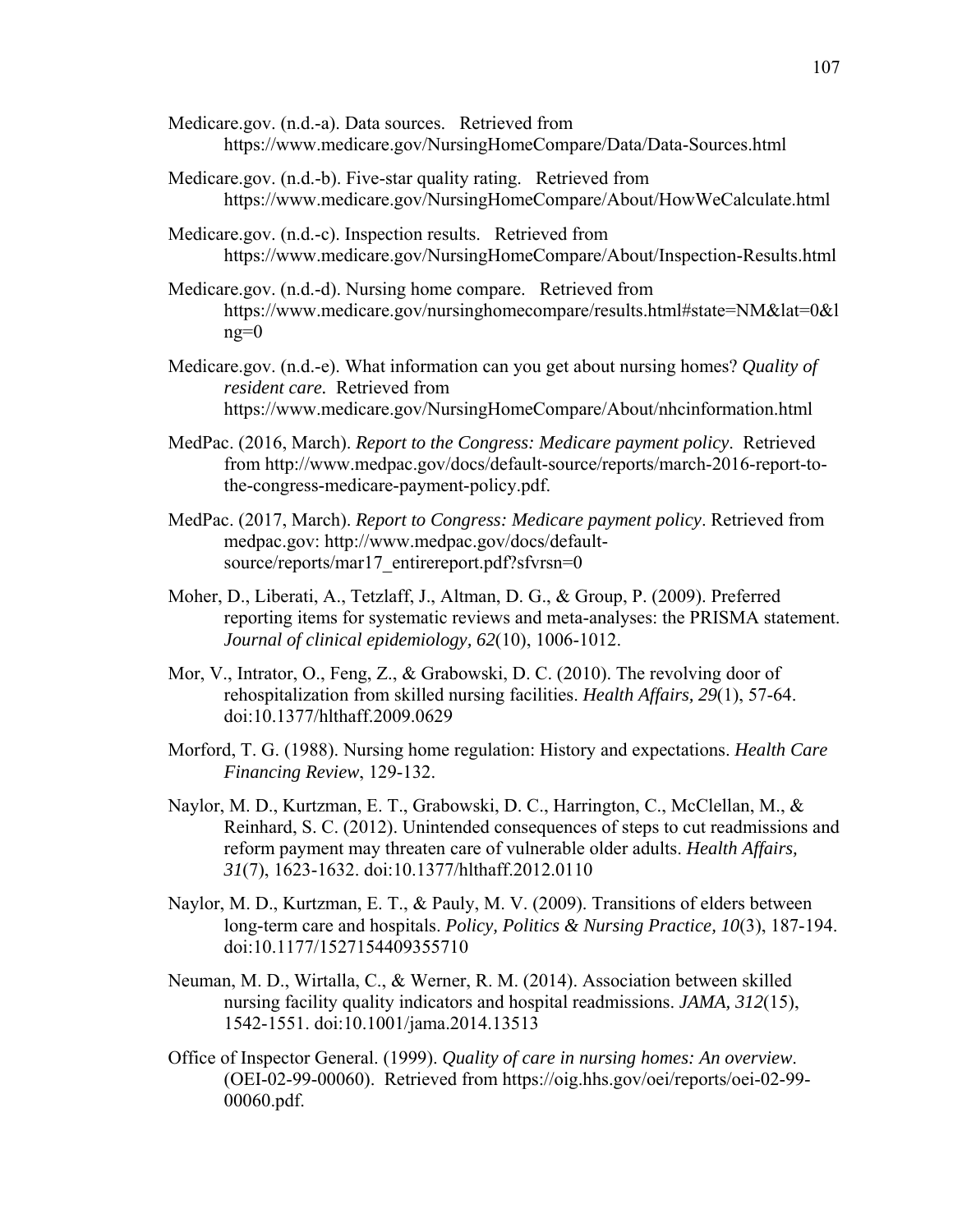- Office of Inspector General. (2013a). *Medicare nursing home resident hospitalization rates merit additional monitoring*. (OEI-06-11-00040). Retrieved from https://oig.hhs.gov/oei/reports/oei-06-11-00040.pdf.
- Office of Inspector General. (2013b). *Skilled nursing facilities often fail to meet care planning and discharge planning requirements*. https://oig.hhs.gov/oei/reports/oei-02-09-00201.pdf.
- Office of Inspector General. (2014). *Adverse events in skilled nursing facilities: National incidence among Medicare beneficiaries*. (OEI-06-11-00370). Retrieved from http://oig.hhs.gov/oei/reports/oei-06-11-00370.pdf.
- Ogunneye, O., Rothberg, M. B., Friderici, J., Slawsky, M. T., Gadiraju, V. T., & Stefan, M. S. (2015). The association between skilled nursing facility care quality and 30 day readmission rates after hospitalization for heart failure. *American journal of medical quality : the official journal of the American College of Medical Quality, 30*(3), 205-213. doi:10.1177/1062860614531069
- Ortman, J. M., Velkoff, V. A., & Hogan, H. (2014). *An aging nation: The older population in the United States* (P25-1140). Retrieved from http://www.census.gov/content/dam/Census/library/publications/2014/demo/p25- 1140.pdf
- Ouslander, J. G., Bonner, A., Herndon, L., & Shutes, J. (2014). The interventions to reduce acute care transfers (INTERACT) quality improvement program: An overview for medical directors and primary care clinicians in long term care. *Journal of the American Medical Directors Association, 15*(3), 162-170. doi:10.1016/j.jamda.2013.12.005
- Ouslander, J. G., Diaz, S., Hain, D., & Tappen, R. (2011). Frequency and diagnoses associated with 7- and 30-day readmission of skilled nursing facility patients to a nonteaching community hospital. *Journal of the American Medical Directors Association, 12*(3), 195-203. doi:10.1016/j.jamda.2010.02.015
- Ouslander, J. G., Lamb, G., Perloe, M., Givens, J. H., Kluge, L., Rutland, T., . . . Saliba, D. (2010). Potentially avoidable hospitalizations of nursing home residents: frequency, causes, and costs: [see editorial comments by Drs. Jean F. Wyman and William R. Hazzard, pp 760-761]. *Journal of the American Geriatrics Society, 58*(4), 627-635.
- Ouslander, J. G., Naharci, I., Engstrom, G., Shutes, J., Wolf, D. G., Rojido, M., . . . Newman, D. (2016). Hospital transfers of skilled nursing facility (SNF) patients within 48 hours and 30 days after SNF admission. *Journal of the American Medical Directors Association, 17*(9), 839-845. doi:10.1016/j.jamda.2016.05.021
- Ouslander, J. G., Weinberg, A. D., & Phillips, V. (2000). Inappropriate hospitalization of nursing facility residents: A symptom of a sick system of care for frail older people. *Journal of the American Geriatrics Society, 48*(2), 230-231.
- Permpongkosol, S. (2011). Iatrogenic disease in the elderly: Risk factors, consequences, and prevention. *Clinical Interventions in Aging*, 77.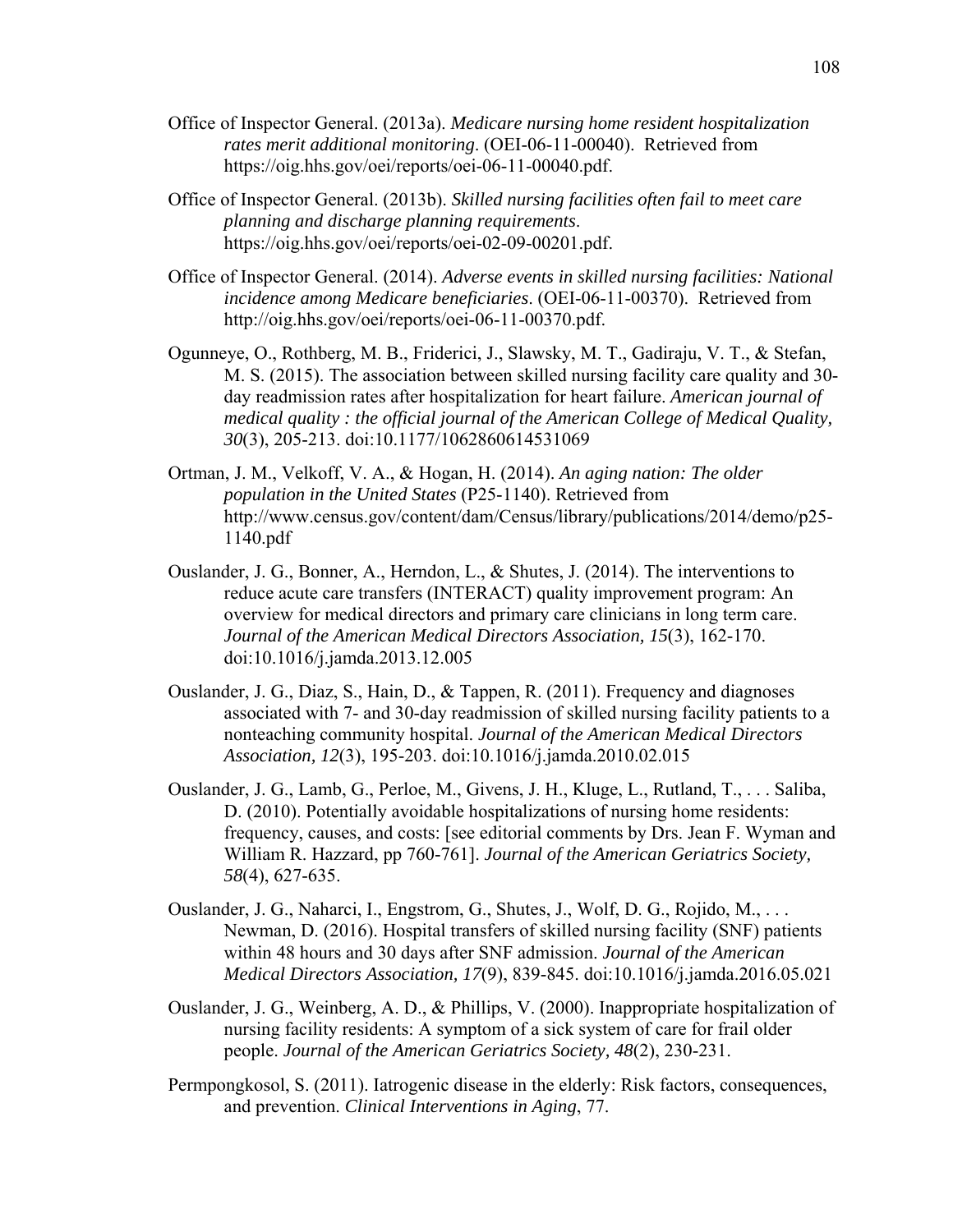- Rahman, M., Foster, A. D., Grabowski, D. C., Zinn, J. S., & Mor, V. (2013). Effect of hospital-SNF referral linkages on rehospitalization. *Health Services Research, 48*(6pt1), 1898-1919. doi:10.1111/1475-6773.12112
- Rahman, M., Grabowski, D. C., Mor, V., & Norton, E. C. (2016). Is a skilled nursing facility's rehospitalization rate a valid quality measure? *Health Services Research*. doi:10.1111/1475-6773.12603
- Rahman, M., McHugh, J., Gozalo, P. L., Ackerly, D. C., & Mor, V. (2016). The contribution of skilled nursing facilities to hospitals' readmission rate. *Health Services Research*. doi:10.1111/1475-6773.12507
- Rahman, M., Tyler, D., Acquah, J. K., Lima, J., & Mor, V. (2014). Sensitivity and specificity of the Minimum Data Set 3.0 discharge data relative to Medicare claims. *Journal of the American Medical Directors Association, 15*(11), 819-824. doi:10.1016/j.jamda.2014.06.017
- Rahman, M., Tyler, D., Thomas, K. S., Grabowski, D. C., & Mor, V. (2015). Higher Medicare SNF care utilization by dual-eligible beneficiaries: Can Medicaid longterm care policies be the answer? *Health Services Research, 50*(1), 161-179. doi:10.1111/1475-6773.12204
- Saliba, D., & Buchanan, J. (2008). *Development & validation of a revised nursing home assessment tool: MDS 3.0* (500-00-0027/Task Order #2). Retrieved from http://www.cms.gov/Medicare/Quality-Initiatives-Patient-Assessment-Instruments/NursingHomeQualityInits/Downloads/MDS30FinalReport-Appendices.zip
- Schnelle, J. F., Simmons, S. F., Harrington, C., Cadogan, M., Garcia, E., & M. Bates-Jensen, B. (2004). Relationship of nursing home staffing to quality of care. *Health Services Research, 39*(2), 225-250.
- Shadish, W. R., Cook, T. D., & Campbell, D. T. (2002). *Experimental and quasiexperimental desgins for generalized causal interference*. New York: Wadsworth Cengage Learning.
- Shekelle, P. G., MacLean, C. H., & Ouslander, J. G. (2017). Quality of Care. In J. B. Halter, J. G. Ouslander, S. Studenski, K. P. High, S. Asthana, M. A. Supiano, & C. Ritchie (Eds.), *Hazzard's Geriatric Medicine and Gerontology* (7th ed. ed.; Fig.23-1). New York, NY: McGraw-Hill Education.
- Silverstein, M. D., Qin, H., Mercer, S. Q., Fong, J., & Haydar, Z. (2008). Risk factors for 30-day hospital readmission in patients ≥ 65 years of age. *Baylor University Medical Center Proceedings, 21*(4), 363-372.
- Smith, L., West, S., Coots, L., Ingber, M., Reilly, K., Feng, Z., . . . Etlinger, A. (2015). *Skilled Nursing Facility Readmission Measure (SNFRM) NQF #2510: All-cause risk-standardized readmission measure*. Retrieved from https://www.cms.gov/Medicare/Quality-Initiatives-Patient-Assessment-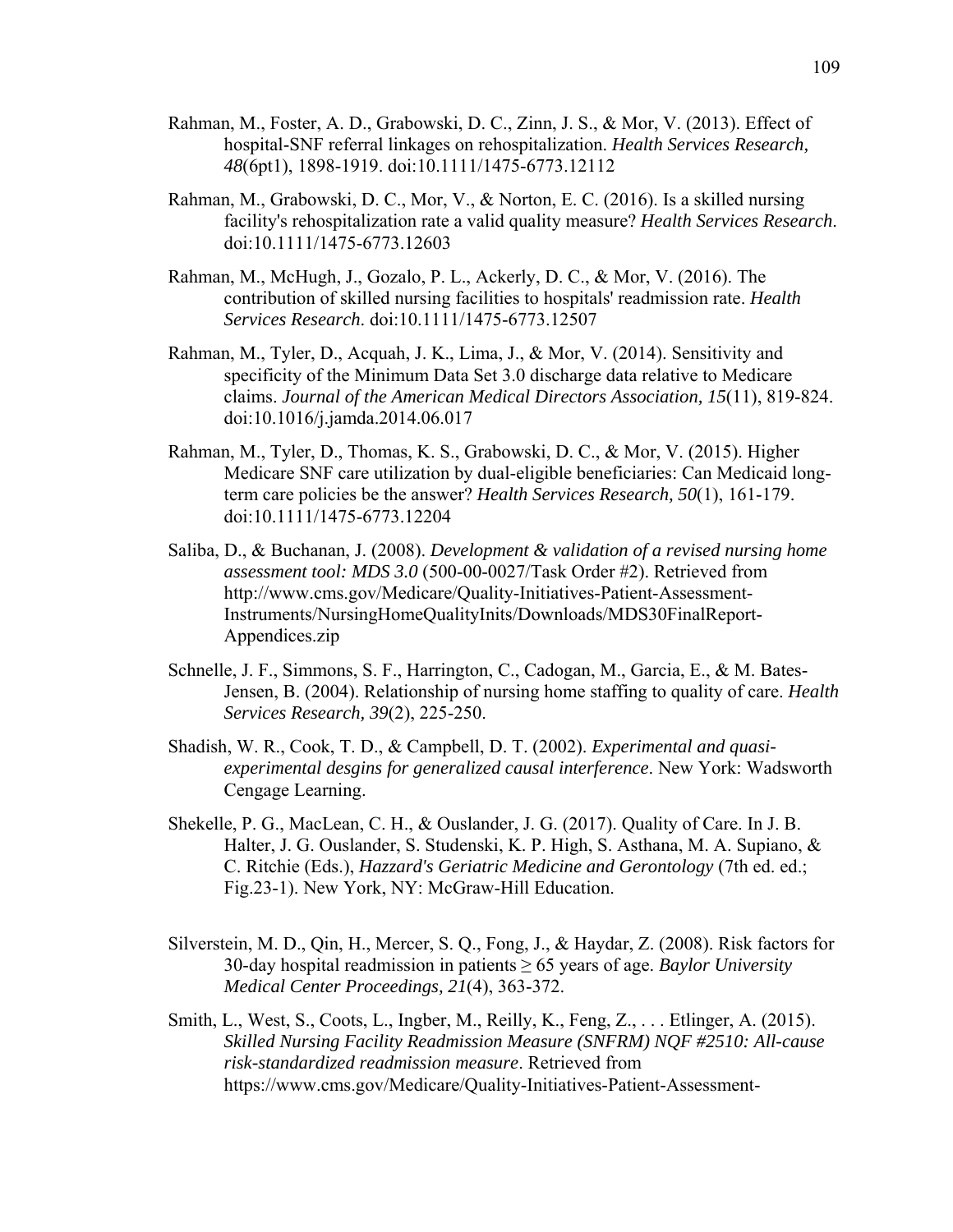Instruments/NursingHomeQualityInits/Downloads/SNFRM-Technical-Report-3252015.pdf

- Smith, L., Zheng, N. T., Reilly, K., Kissam, s., Rokoske, F., Barch, D., . . . Manning, J. (2012). *Nursing home MDS 3.0 quality measures: Final analytic report* (0211942.100.300). Retrieved from https://www.cms.gov/Medicare/Quality-Initiatives-Patient-Assessment-Instruments/NursingHomeQualityInits/Downloads/NHQM-Final-Analytic-Report-2012.zip
- Solis-Hernandez, P. S., Vidales-Reyes, M., Garza-Gonzalez, E., Guajardo-Alvarez, G., Chavez-Moreno, S., & Camacho-Ortiz, A. (2015). Hospital-acquired infections in elderly versus younger patients in an acute care hospital. *International Journal of Infection, 3*(1), 1-5. Retrieved from http://intjinfection.portal.tools/?page=article&article\_id=32620
- Spillman, B. C.,  $\&$  Lubitz, J. (2002). New estimates of lifetime nursing home use: Have patterns of use changed? *Medical care, 40*(10), 965-975.
- Stearns, S. C., Dalton, K., Holmes, G. M., & Seagrave, S. M. (2006). Using propensity stratification to compare patient outcomes in hospital-based versus freestanding skilled-nursing facilities. *Medical Care Research & Review, 63*(5), 599-622.
- Thomas, K. S., Mor, V., Tyler, D. A., & Hyer, K. (2013). The relationships among licensed nurse turnover, retention, and rehospitalization of nursing home residents. *Gerontologist, 53*(2), 211-221. doi:10.1093/geront/gns082
- Thomas, K. S., Rahman, M., Mor, V., & Intrator, O. (2014). Influence of hospital and nursing home quality on hospital readmissions. *American Journal of Managed Care, 20*(11), e523-531.
- U.S. Census Bureau. (2016). Quick facts New Mexico. Retrieved from http://www.census.gov/quickfacts/table/PST045215/35
- Walsh, E. G., Wiener, J. M., Haber, S., Bragg, A., Freiman, M., & Ouslander, J. G. (2012). Potentially avoidable hospitalizations of dually eligible medicare and medicaid beneficiaries from nursing facility and home- and community-based services waiver programs. *Journal of the American Geriatrics Society, 60*(5), 821- 829.
- Wang, A., Wang, A., Wang, A., Laird, S., & Agnihotri, P. (2016). Appropriate hospice referral can reduce readmit to acute hospital for patients in post-acute-care rehabilitation. *Journal of the American Medical Directors Association, 17*(3), B24-B24. doi:10.1016/j.jamda.2015.12.074
- Watson, E. (2009). From almshouses to nursing homes and community care: Lessons from Medicaid's history. *Georgia State University Law Review, 26*(3), 937-969.
- Werner, R. M., Konetzka, R. T., Stuart, E. A., Norton, E. C., Polsky, D., & Park, J. (2009). Impact of public reporting on quality of postacute care. *Health Services Research, 44*(4), 1169-1187. doi:10.1111/j.1475-6773.2009.00967.x